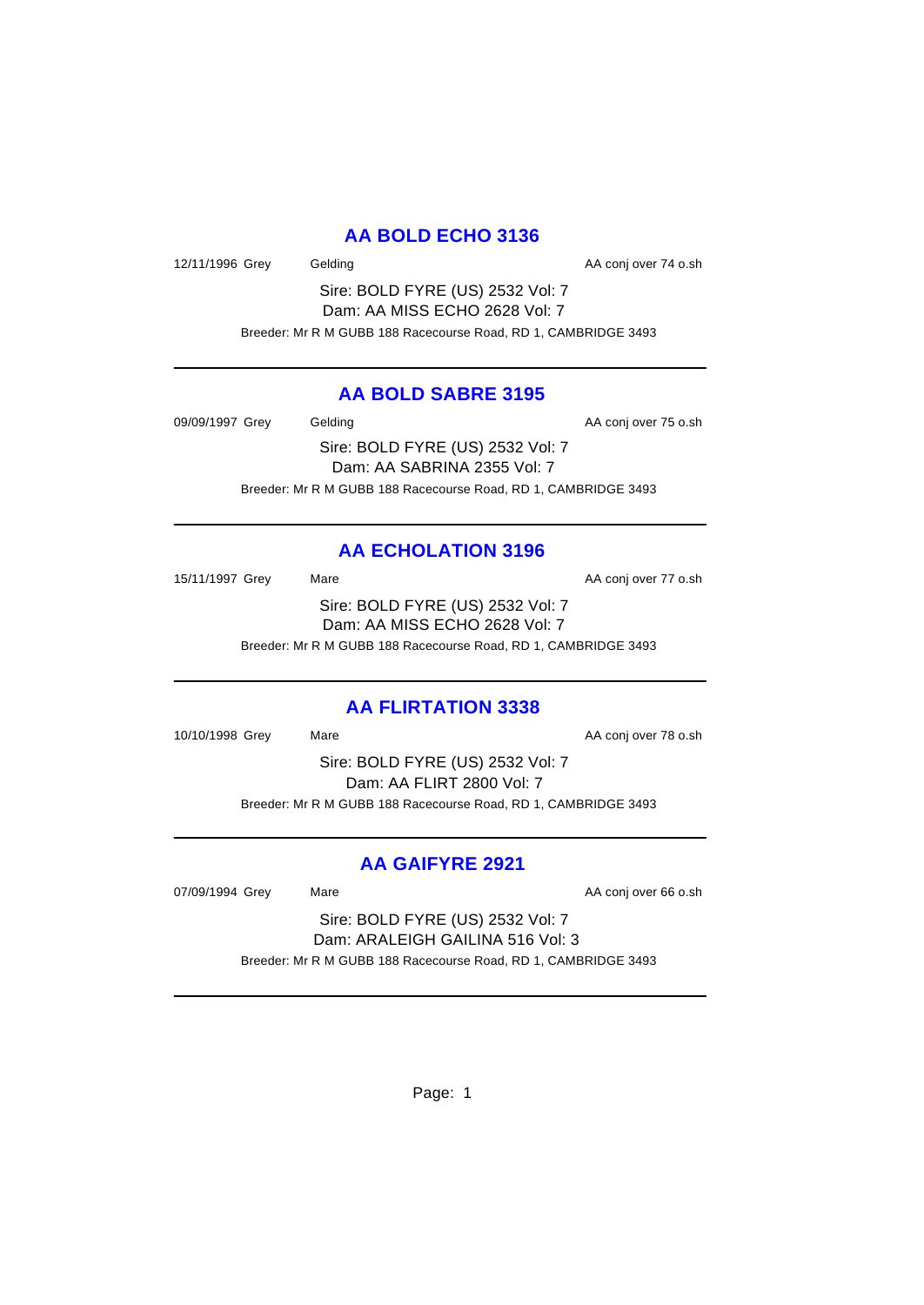### **AA GAISHA 3139**

17/09/1996 Chestnut Mare **AA conj over 71 o.sh** 

Sire: SIMEON SHOMER (AU) 2090 Vol: 6 Dam: ARALEIGH GAILINA 516 Vol: 3 Breeder: Mr R M GUBB 188 Racecourse Road, RD 1, CAMBRIDGE 3493

#### **AA JAFYRE 2919**

23/08/1994 Grey Mare Mare AA conj over 64 o.sh

Sire: BOLD FYRE (US) 2532 Vol: 7 Dam: AA JULIA 1048 Vol: 4 Breeder: Mr R M GUBB 188 Racecourse Road, RD 1, CAMBRIDGE 3493

# **AA JUDO 3194**

29/09/1997 Grey Gelding Cash Conj over 76 o.sh Sire: BOLD FYRE (US) 2532 Vol: 7 Dam: AA JULIA 1048 Vol: 4

Breeder: Mr R M GUBB 188 Racecourse Road, RD 1, CAMBRIDGE 3493

#### **AA KASSIDY 3606**

22/10/2000 Grey Gelding Cash Conjover 80 o.sh

Sire: BOLD FYRE (US) 2532 Vol: 7 Dam: AA KASIA 2158 Vol: 6 Breeder: Mr R M GUBB 188 Racecourse Road, RD 1, CAMBRIDGE 3493

### **AA MAGNIFY 3138**

25/09/1996 Grey Gelding Cash Conjover 72 o.sh

Sire: BOLD FYRE (US) 2532 Vol: 7 Dam: AA MYSTIQUE 1930 Vol: 6 Breeder: Mr R M GUBB 188 Racecourse Road, RD 1, CAMBRIDGE 3493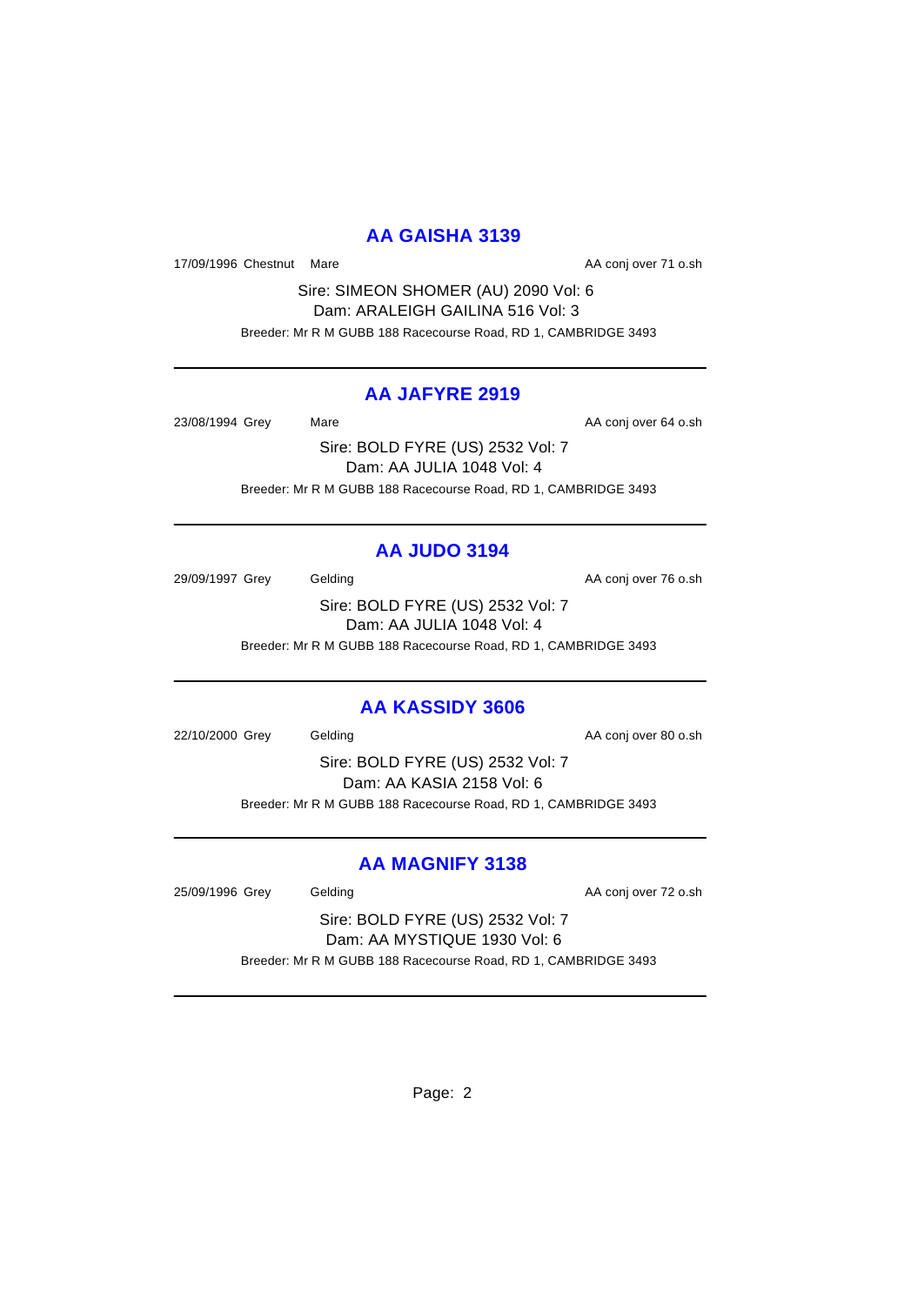### **AA MASQUERADE 2984**

10/11/1995 Grey Gelding Cash Conjover 66 o.sh

Sire: BOLD FYRE (US) 2532 Vol: 7 Dam: AA MYSTERY 1456 Vol: 5 Breeder: Mr R M GUBB 188 Racecourse Road, RD 1, CAMBRIDGE 3493

#### **AA MYSTIFY 2922**

15/10/1994 Grey Mare Mare AA conj over 67 o.sh Sire: BOLD FYRE (US) 2532 Vol: 7 Dam: AA MYSTIQUE 1930 Vol: 6

Breeder: Mr R M GUBB 188 Racecourse Road, RD 1, CAMBRIDGE 3493

### **AA OSCAR 3137**

22/11/1996 Grey Gelding Cash Conj over 73 o.sh Sire: BOLD FYRE (US) 2532 Vol: 7 Dam: ARALEIGH KRIZONA 518 Vol: 3 Breeder: Mr R M GUBB 188 Racecourse Road, RD 1, CAMBRIDGE 3493

#### **AA REGIMENT 2988**

07/09/1995 Grey Gelding Construction Construction AA conj over 68 o.sh Sire: BOLD FYRE (US) 2532 Vol: 7 Dam: AA ROSINA 2050 Vol: 6 Breeder: Mr R M GUBB 188 Racecourse Road, RD 1, CAMBRIDGE 3493

# **AA SABOTAGE 2983**

18/11/1995 Grey Gelding Cash Conjover 70 o.sh

Sire: BOLD FYRE (US) 2532 Vol: 7 Dam: AA SABRINA 2355 Vol: 7 Breeder: Mr R M GUBB 188 Racecourse Road, RD 1, CAMBRIDGE 3493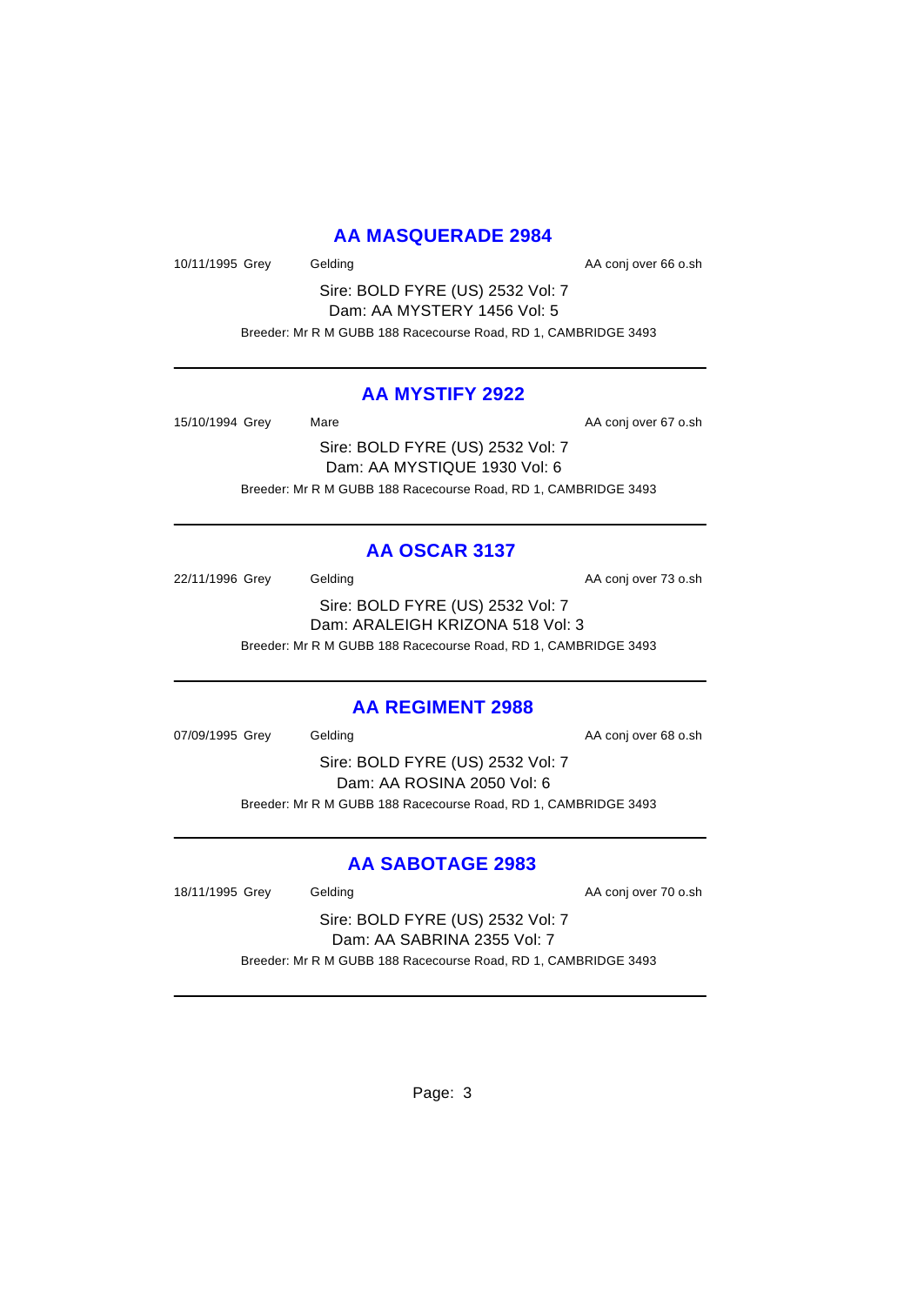### **AA SIERRA 2920**

30/08/1994 Chestnut Mare **AA conj over 65 o.sh** AA conj over 65 o.sh

Sire: GAI CADET (US) 730 Vol: 3 Dam: AA SABRINA 2355 Vol: 7 Breeder: Mr R M GUBB 188 Racecourse Road, RD 1, CAMBRIDGE 3493

#### **AA TARQUIN 2905**

04/09/1994 Bay Gelding Cash Conjover 63 o.sh

Sire: ECHOLADE (US) 2070 Vol: 6 Dam: AA BANDOLA 1624 Vol: 5 Breeder: Mr R M GUBB 188 Racecourse Road, RD 1, CAMBRIDGE 3493

### **ABHAR 3286**

16/11/1998 Grey Gelding Gelding BE n.sh 1 over 8 o.sh

Sire: JESMOND KAMAHL 639 Vol: 3 Dam: RELKO ROUSSALKA 1985 Vol: 6 Breeder: Mr Bruce A ELLIOTT 348A Marychurch Road, RD 1, CAMBRIDGE 3493

### **ADARA KAMAHL 3476**

20/06/2000 Chestnut Gelding JC conj over 1 n.sh

Sire: WAIMEHA MANDATE 1193 Vol: 4 Dam: RUBEYKA 2260 Vol: 6 Breeder: Miss Julia A CAMPBELL Omaha Valley Road RD 5 Warkworth

# **ADVOCATE (AU) 3331**

27/09/1997 Grey Stallion M over half arrow to left n.sh 8 over 7 o.sh Sire: FAME MAKER R US S18134AHSB Dam: MULAWA ARIA AU F19027AHSB Breeder: MULAWA ARABIAN STUD PO Box 236 Galston, NSW 2159 AUSTRALIA Importer: John & Robyn LLEWELLYN PARTNERSHIP Sapphire Arabian Stud State Highway 12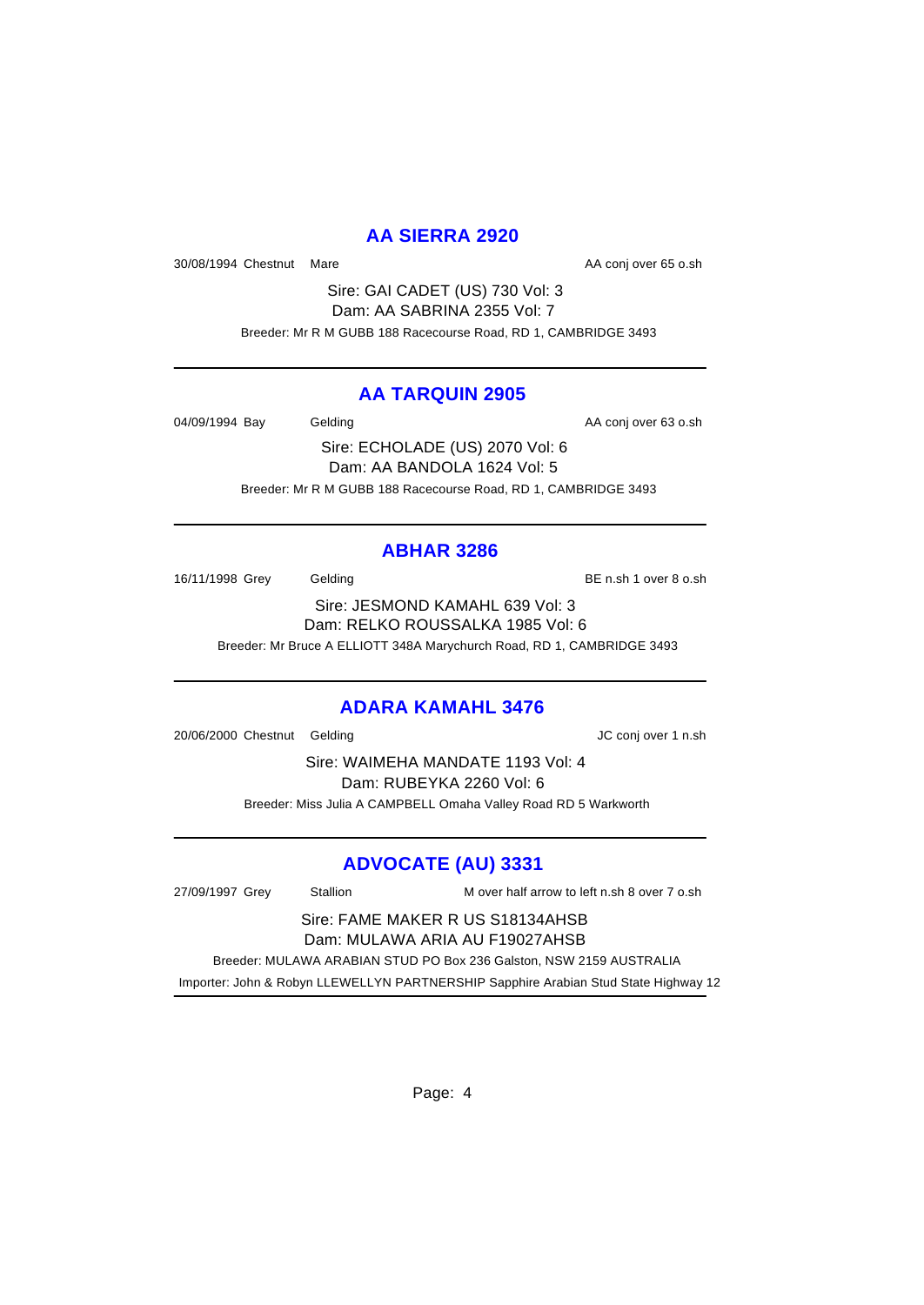#### **AGILIS STARLIGHT 2956**

18/10/1995 Grey Mare WD n.sh 1 over 5 o.sh

Sire: SILVER FERN ASTRON 1419 Vol: 5 Dam: ALFA PATRIS 1211 Vol: 4 Breeder: Dr Rosalind R DALEFIELD 26 Akura Road, MASTERTON 5810

#### **AHSANU SHAHARA 3045**

18/11/1995 Chestnut Gelding and the state of the AH n.sh 1 over 5 o.sh

Sire: SHARABI 285 Vol: 2 Dam: FANTASY MAGIC 1346 Vol: 5 Breeder: Mrs Denise B GUNN Taikorea Road R.D. 3 PALMERSTON NORTH.

# **AL DHAHAB ATTAZ 3310**

26/10/1998 Bay Gelding Casset Contract ADJ in circle n.sh 2 over 8 o.sh

Sire: CAMEO OLYMPIADE (AU) 2179 Vol: 6 Dam: STARGLEN BOUQUET (AU) 2806 Vol: 7 Breeder: Miss Jacquie M WEBBY 25 Don Street, OAMARU 9400

#### **AL DHAHAB KHEBRIAA 3168**

17/10/1997 Black Mare ADJ in circle n.sh 1 over 7 o.sh

Sire: CAMEO OLYMPIADE (AU) 2179 Vol: 6 Dam: STARGLEN BOUQUET (AU) 2806 Vol: 7 Breeder: Miss Jacquie M WEBBY 25 Don Street, OAMARU 9400

### **AL DHAHAB LE MISTRAAL 3031**

26/10/1996 Bay Gelding ADJ in circle n.sh 2 over 6 o.sh

Sire: SIMEON SHOMER (AU) 2090 Vol: 6 Dam: CAMEO WINDPIPER (AU) 2094 Vol: 6 Breeder: Miss Jacquie M WEBBY 25 Don Street, OAMARU 9400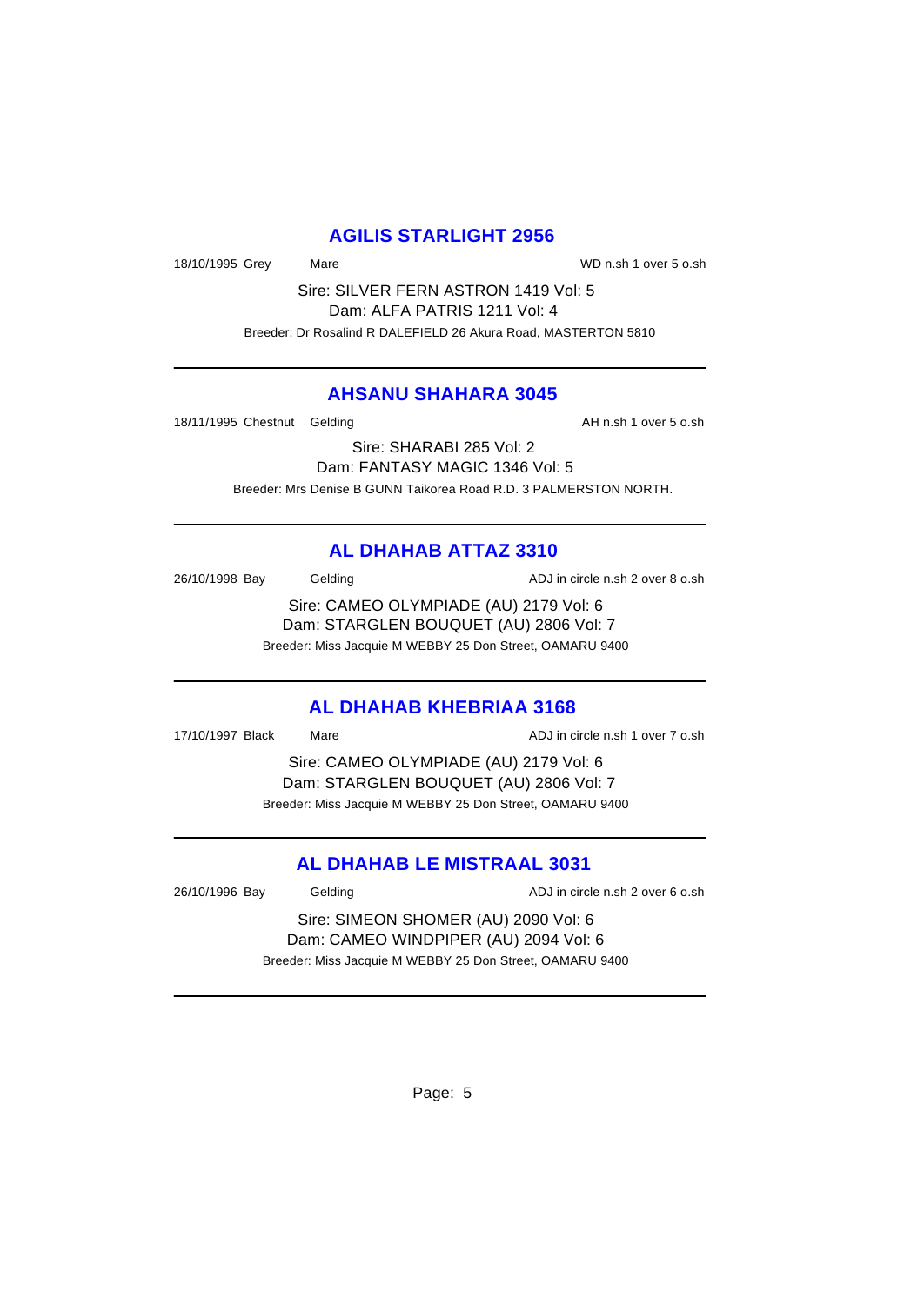#### **AL-HABIIB FERISHA 3440**

05/11/1999 Grey Mare Oval dissected by 2 bars over 2 n.sh Freeze branded.

Sire: SHADES OF GREY (AU) 3026 Vol: 8 Dam: DANCING DREAM 968 Vol: 4

Breeder: Mrs L Alyth LONG 102 Kennedy Road, RD 2, WAIHI 3682

#### **AL-HABIIB FERSARI 3379**

11/11/1998 Grey Mare Oval dissected by 2 bars n.sh over 1 Freeze brand

Sire: GAI CADET (US) 730 Vol: 3 Dam: DANCING DELIGHT 850 Vol: 4 Breeder: Mrs L Alyth LONG 102 Kennedy Road, RD 2, WAIHI 3682

#### **ALAMODE KALAHARI BREEZE 3309**

03/08/1998 Chestnut Stallion S formed into shape of swan n.sh 1 over 8 o.sh

Sire: KINAPA 2010 Vol: 6 Dam: DELLMOUNT TIFLA 711 Vol: 3 Breeder: Miss Kim SWAN P.O.Box 40 Rai Valley Marlborough

#### **ALLA KAZAM 3109**

15/11/1995 Grey Gelding HF conj n.sh 6 over 5 o.sh

Sire: KANDAHAR IBN KAZRA (GB) 1208 Vol: 4 Dam: SILVER ANNA 757 Vol: 4

Breeder: Mr David B MARSHALL Holly Farm, Harmans Road, RD 2, LEESTON 7682

### **ALOHA DESERT LADY (AU) 2866**

28/10/1991 Bay Mare T over inverse crown n.sh 21 over 1 o.sh Sire: ARABIAN PARK DESERT DASHAR AU 12444AU Dam: CHEROX NAGEENA AU 13568AU Breeder: Mrs M TRIGG Merri-Merrigal, Lake Cargelligo, NSW 2672, AUSTRALIA Importer: Mrs Lyn O DICKSON Silverdale Farm, 201 Rakaia Selwyn Rd RD 2, LEESTON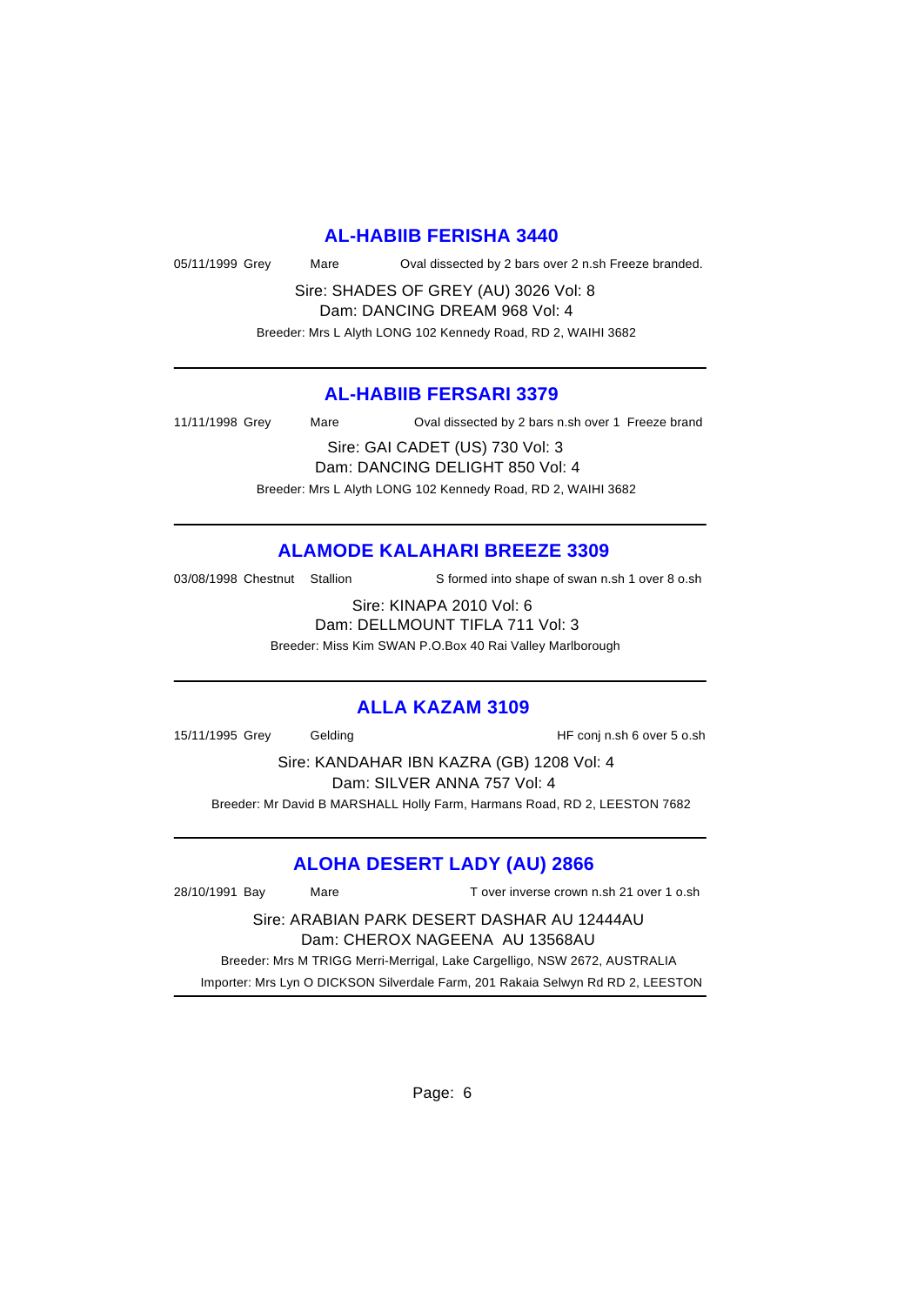# **ANARA (AU) 3438**

24/12/1998 Chestnut Mare Reverse D conjoined M n.sh 2 over 8 o.sh

Sire: ALI KAMAR US 16776US Dam: WILDON ANTARA AU 14925F

 Breeder: Mr Trevor G WEBB 478 Madderns Road Glen Park Vic 3352 AUSTRALIA Importer: Miss Lee S WEST 87 Townhead Crescent, TAURANGA 3110

#### **ANAZEH AL KHAMSIN 2838**

04/11/1994 Grey Mare Mare A over bar over 5 n thigh

Sire: BASHA SELIM 196 Vol: 2 Dam: KHALIFA 393 Vol: 3 Breeder: Miss J Virginia DEAN "Wentworth", Milltown RD 3 LEESTON 7683

# **ANAZEH'S GHALIA 3121**

04/11/1996 Grey Mare Mare A over bar over 7 n.th

Sire: ANWAR SADAT 1196 Vol: 4 Dam: KHALIFA 393 Vol: 3

Breeder: Miss J Virginia DEAN "Wentworth", Milltown RD 3 LEESTON 7683

### **ANAZEH'S SILVER ECHO 3122**

07/11/1996 Grey Mare Mare A over bar over 8 n.th Sire: ANWAR SADAT 1196 Vol: 4 Dam: DELL ADORINA 2273 Vol: 6 Breeder: Miss J Virginia DEAN "Wentworth", Milltown RD 3 LEESTON 7683

### **ANAZEH'S SONG OF AFRICA 2839**

03/12/1994 Chestnut Mare **A over bar over 6 n.th** 03/12/1994 Chestnut Mare

Sire: ANWAR SADAT 1196 Vol: 4 Dam: DELLMOUNT JAMIL 546 Vol: 3 Breeder: Miss J Virginia DEAN "Wentworth", Milltown RD 3 LEESTON 7683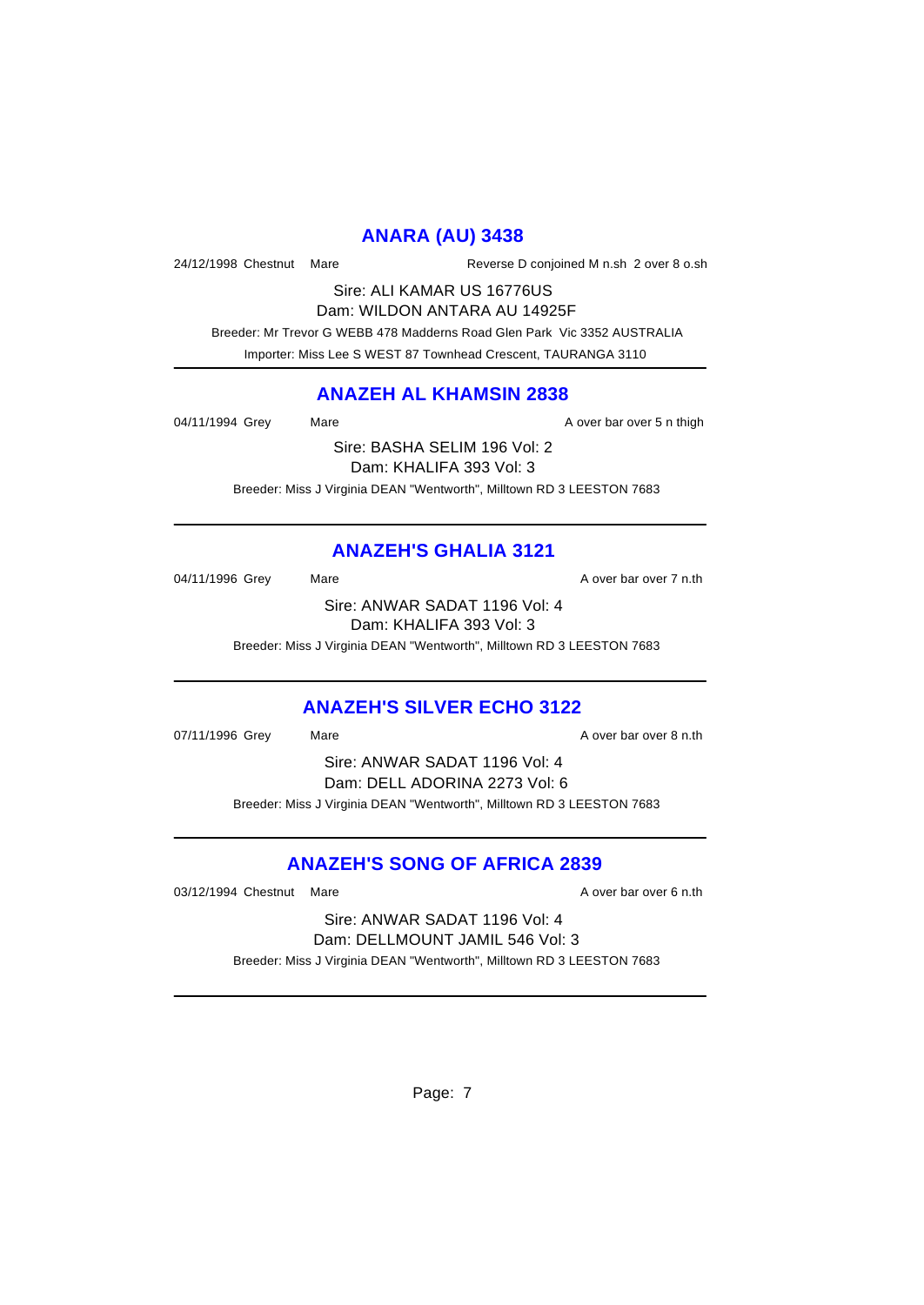## **ANNEFIELD KAZZODOR 3209**

28/11/1997 Chestnut Gelding and the state of the AF conj n.sh 1 over 7 o.sh

Sire: DELL TISHRIN AMANA 2680 Vol: 7 Dam: DURDAN DIVINITY 2227 Vol: 6 Breeder: Mrs Ellen M MENZIES 395 Miller Road RD 1 OUTRAM 9073

#### **ANWANAH 3335**

04/01/2000 Grey Mare HF conj n.sh 5 over 9 o.sh

Sire: ANWAR SADAT 1196 Vol: 4 Dam: HFA MAZRIAH 2930 Vol: 8 Breeder: Mr David B MARSHALL Holly Farm, Harmans Road, RD 2, LEESTON 7682

# **ARABCREST REGAL SPIRIT 2926**

01/01/1995 Chestnut Stallion **PV n.sh 1 over 4 o.sh** 

Sire: SILVER REFLECTION 647 Vol: 3 Dam: KIRITEA CHASSELAS 1902 Vol: 6 Breeder: Ms H C AVERSA C/- P.D.C., KAUKAPAKAPA.

# **ARABIL AKEEM 2901**

25/09/1994 Bay Gelding reversed L R conj n.sh 1 over 4 o.sh

Sire: ARABIL AZEEM (IIU) 2521 Vol: 7 Dam: BRANTIA PARK QASAR (AU) 2405 Vol: 7 Breeder: Mr Raymond H ADAMSON 388 Kahikatea Flat Road, RD 1, KAUKAPAKAPA 0871

### **ARABIL AZAR 3129**

09/10/1996 Black Mare Mare reversed L R conj n.sh 1 over 6 o.sh

Sire: ARABIL AZEEM (IIU) 2521 Vol: 7 Dam: BRANTIA PARK QASAR (AU) 2405 Vol: 7

Breeder: Mr Raymond H ADAMSON 388 Kahikatea Flat Road, RD 1, KAUKAPAKAPA 0871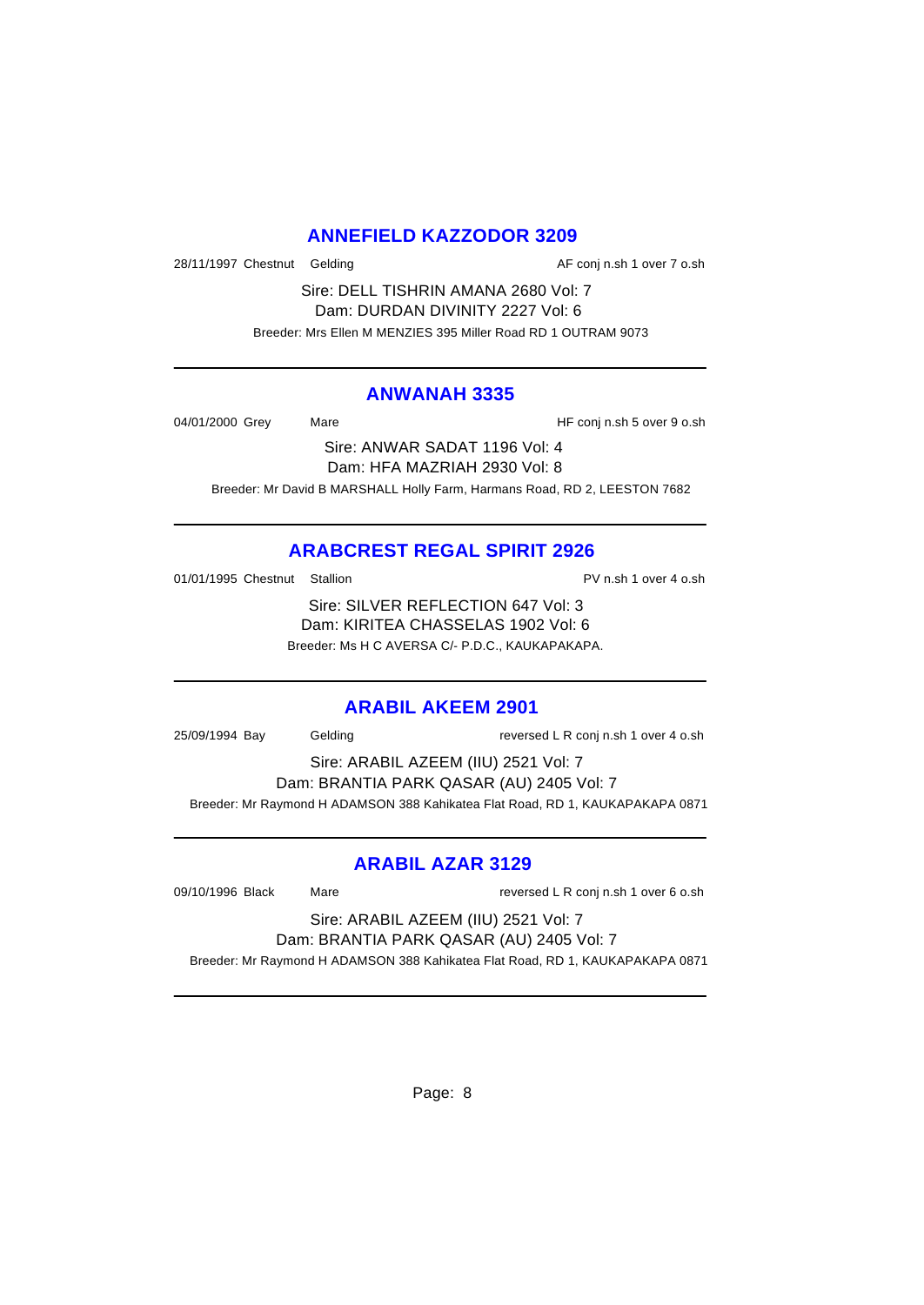#### **ARABIL IMPERIAL 3220**

16/10/1997 Chestnut Gelding reversed L R conj n.sh 1 over7 o.sh

Sire: DIPLOMAT (AU) 3011 Vol: 8 Dam: AKA PEARL 1227 Vol: 4

Breeder: Mr Raymond H ADAMSON 388 Kahikatea Flat Road, RD 1, KAUKAPAKAPA 0871

#### **ARABIL JABAH 2933**

28/01/1995 Grey Gelding reversed L R conj n.sh 3 over 4 o.sh

Sire: SHALOM LA ISH (CA) 2223 Vol: 6 Dam: KERRILYN SAMINA (AU) 2334 Vol: 7 Breeder: Mr Raymond H ADAMSON 388 Kahikatea Flat Road, RD 1, KAUKAPAKAPA 0871

# **ARABIL LIVING DOLL 3127**

25/11/1996 Bay Mare reversed L R conj n.sh 2 over 6 o.sh

Sire: FAIRVIEW KAPTIVATION (AU) 2651 Vol: 7 Dam: KERRILYN SAMINA (AU) 2334 Vol: 7

Breeder: Mr Raymond H ADAMSON 388 Kahikatea Flat Road, RD 1, KAUKAPAKAPA 0871

### **ARABIL SAHALA 3221**

01/12/1997 Bay Mare reversed L R conj n.sh 2 over 7 o.sh

Sire: DIPLOMAT (AU) 3011 Vol: 8 Dam: ARABIL RAYA 2272 Vol: 6

Breeder: Mr Raymond H ADAMSON 388 Kahikatea Flat Road, RD 1, KAUKAPAKAPA 0871

### **ARABIL SALAZAR 3219**

05/12/1997 Chestnut Gelding reversed L R conj n.sh 3 over 7 o.sh

Sire: DIPLOMAT (AU) 3011 Vol: 8 Dam: KERRILYN SAMINA (AU) 2334 Vol: 7

Breeder: Mr Raymond H ADAMSON 388 Kahikatea Flat Road, RD 1, KAUKAPAKAPA 0871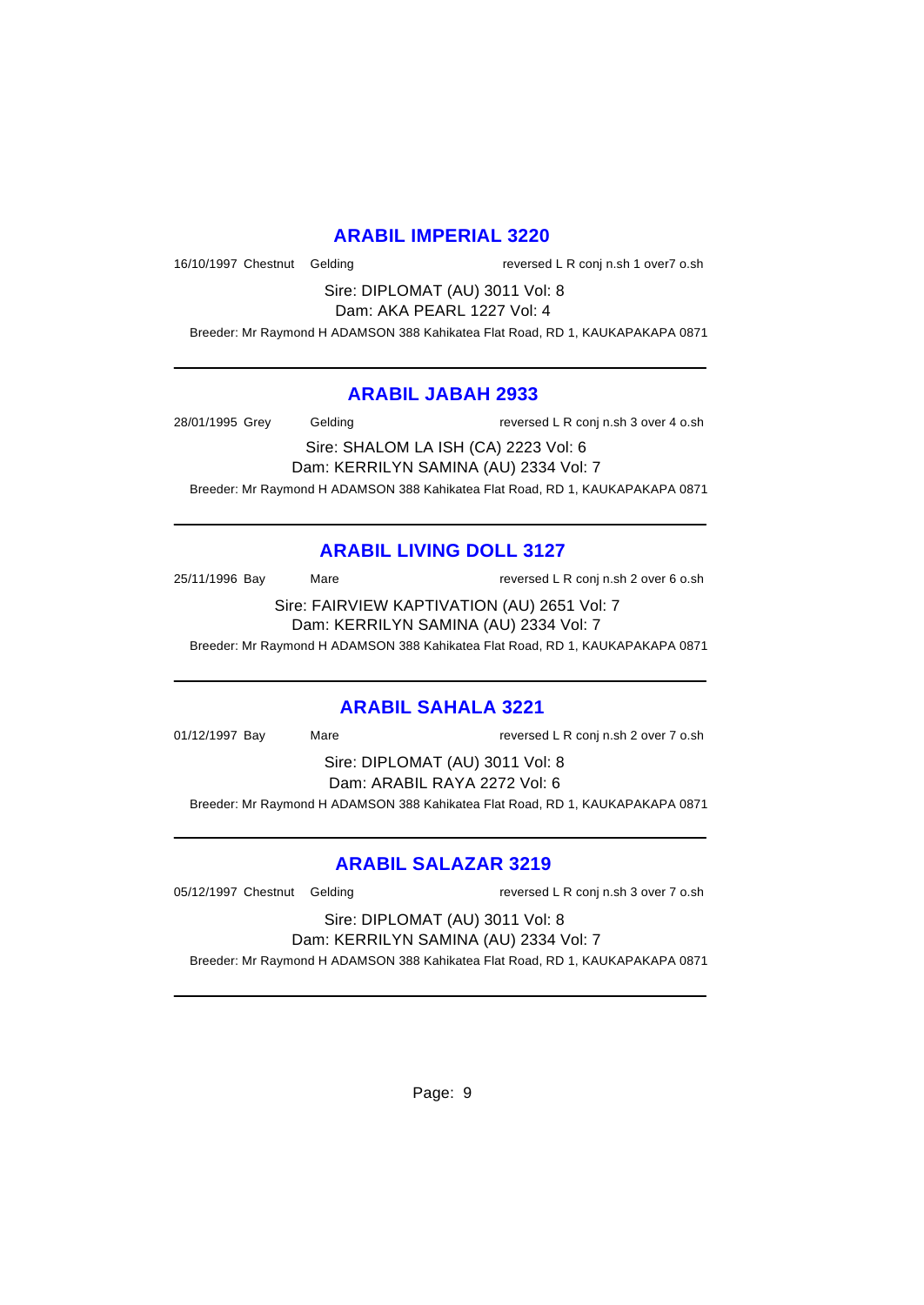#### **ARABIL SHAQUIL 2902**

20/10/1994 Grey Gelding Casset Conj n.sh 2 over 4 o.sh

Sire: ARABIL AZEEM (IIU) 2521 Vol: 7 Dam: AKA PEARL 1227 Vol: 4

Breeder: Mr Raymond H ADAMSON 388 Kahikatea Flat Road, RD 1, KAUKAPAKAPA 0871

#### **ARABIL TANTSER 3432**

04/01/2000 Bay Mare Mare reversed L R conj left sh. 2 over 9 r sh. Sire: E`ARLIA JAIRIM (AU) 2002 Vol: 6 Dam: KERRILYN SAMINA (AU) 2334 Vol: 7 Breeder: Mr Raymond H ADAMSON 388 Kahikatea Flat Road, RD 1, KAUKAPAKAPA 0871

#### **ARAHI AMRU 3046**

23/12/1995 Grey Stallion Stallion B n.sh 1 over 5 o.sh Sire: SILVER REFLECTION 647 Vol: 3

Dam: NGAPA ARAHI 928 Vol: 4

Breeder: ARAHI FAMILY TRUST MA Barker & KR McGrath, PO Box 174, TE AWAMUTU 3840

#### **ARAHI GEMM 3474**

22/01/2000 Chestnut Mare B n.sh 1 over 0 o.sh

Sire: WAIMEHA MANDATE 1193 Vol: 4 Dam: ARAHI AMIRIA 1706 Vol: 5 Breeder: ARAHI FAMILY TRUST MA Barker & KR McGrath, PO Box 174, TE AWAMUTU 3840

#### **ARANA CRYSTAL 2897**

28/09/1994 Grey Mare Mare bar in triangle conj over 8 n.sh

Sire: SIMEON SHAANAN (AU) 2662 Vol: 7 Dam: SJ JASMINE 2364 Vol: 7 Breeder: Mr Alan L DAVIDSON Arana Arabians R.D. 1 TAURANGA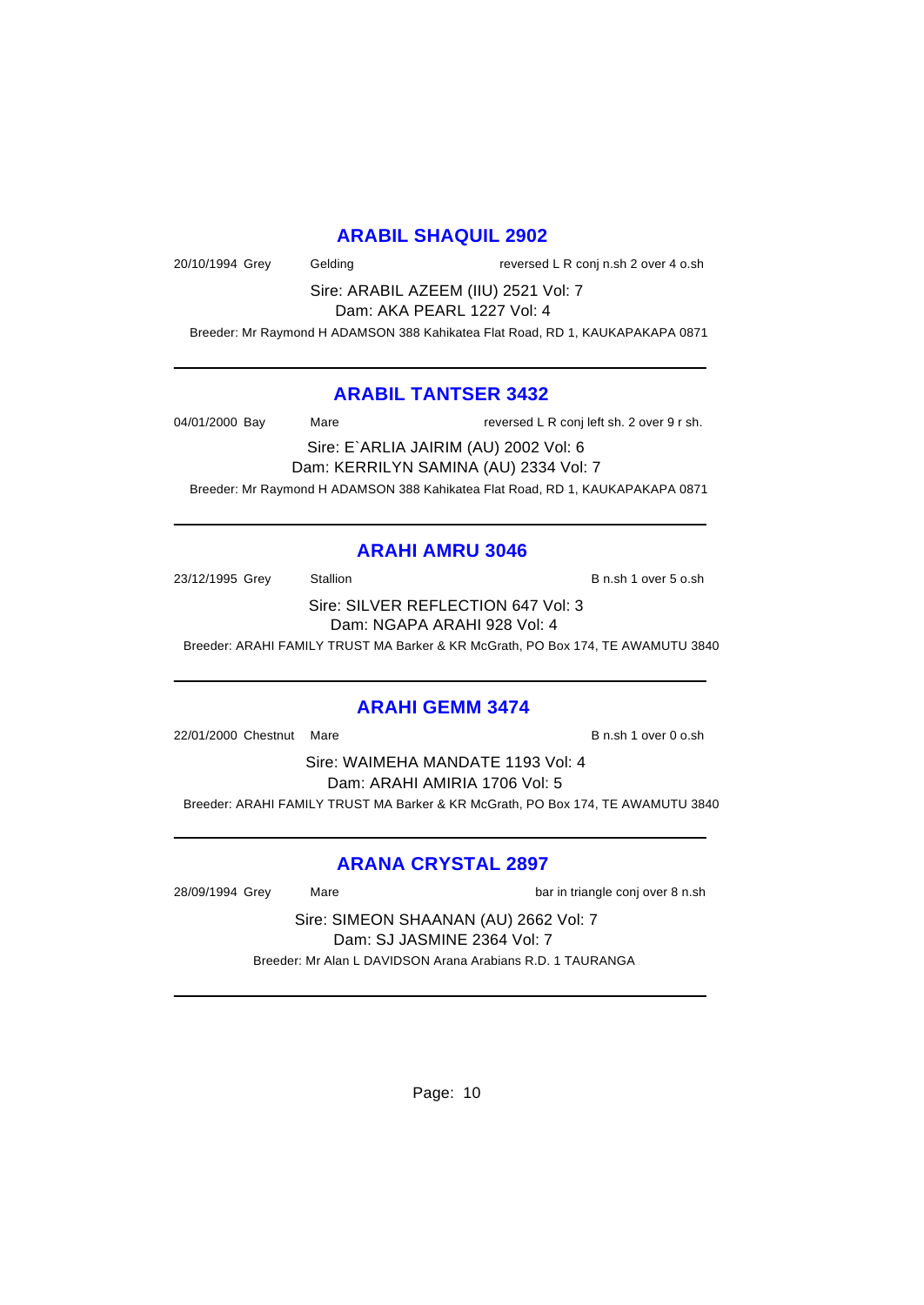#### **ARDEE SATINA MISCHIEF 3316**

25/10/1998 Bay Mare Mare R over D n.sh 14 over 8 o.sh

Sire: NGAPA WIN 308 Vol: 2 Dam: BARELLAN RADIANT 1287 Vol: 5 Breeder: Mr Robert T DONALDSON C/- P.D.C., WAIPU

#### **ARDEE WANDA 3198**

| 22/10/1997 Grey | Mare                                             | R over D n.sh 7 o.sh |
|-----------------|--------------------------------------------------|----------------------|
|                 | Sire: NGAPA WIN 308 Vol: 2                       |                      |
|                 | Dam: BARELLAN RADIANT 1287 Vol: 5                |                      |
|                 | Breeder: Mr Robert T DONALDSON C/- P.D.C., WAIPU |                      |

#### **ARDEE WILLOW 2949**

26/10/1995 Grey Mare Mare R over D n.sh 5 o.sh Sire: NGAPA WIN 308 Vol: 2 Dam: BARELLAN RADIANT 1287 Vol: 5 Breeder: Mr Robert T DONALDSON C/- P.D.C., WAIPU

#### **ARDEE WINSOME 2936**

31/10/1994 Grey Mare Mare R over D n.sh 4 o.sh Sire: NGAPA WIN 308 Vol: 2 Dam: BARELLAN RADIANT 1287 Vol: 5 Breeder: Mr Robert T DONALDSON C/- P.D.C., WAIPU

# **ASHLEY-ARABIAN FIRE 3393**

13/10/1999 Chestnut Mare **AS n.sh 1 over 9 o.sh** 1 over 9 o.sh

Sire: WIND 'N' FIRE (AU) 3010 Vol: 8 Dam: ROYAL ROUTINE 1614 Vol: 5 Breeder: Mrs Adrienne SAUNDERS 52 Upper Sefton Road RD 7 RANGIORA 7477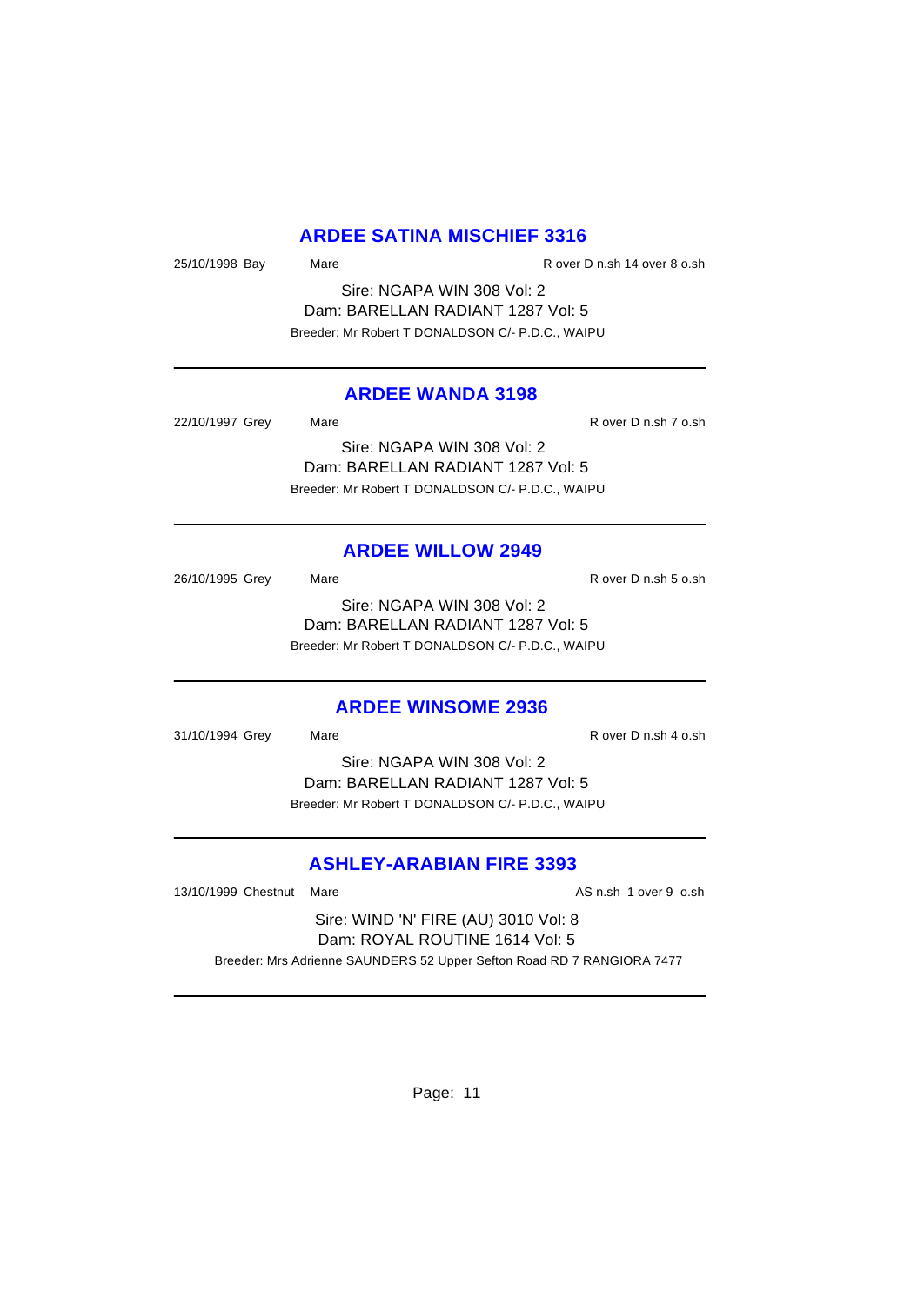### **ASPEN-HILLS CONCORD 3130**

03/10/1996 Grey Mare Mare G over bar o.sh 2 over 6 n.sh

Sire: SIMEON SHOMER (AU) 2090 Vol: 6 Dam: AA KATALINA 1622 Vol: 5

Breeder: Mrs Gabrielle J DEUSS 462 Paekakariki Hill Rd, RD 1, PORIRUA 5381

#### **ASPEN-HILLS DANCING SILVER 3132**

29/10/1996 Grey Stallion G over bar o.sh 4 over 6 n.sh

Sire: SHALOM LA ISH (CA) 2223 Vol: 6 Dam: TARAPURUHI SILVERLING 253 Vol: 2 Breeder: Mrs Gabrielle J DEUSS 462 Paekakariki Hill Rd, RD 1, PORIRUA 5381

# **ASPEN-HILLS ECLIPSE 3170**

30/09/1997 Grey Mare Mare G over bar o.sh 1 over 7 n.sh Sire: SHALOM LA ISH (CA) 2223 Vol: 6 Dam: AA SUZANNE 2356 Vol: 7 Breeder: Mrs Gabrielle J DEUSS 462 Paekakariki Hill Rd, RD 1, PORIRUA 5381

### **ASPEN-HILLS ELEGY 3131**

27/10/1996 Brown Stallion General G over bar o.sh 3 over 66 n.sh Sire: SHALOM LA ISH (CA) 2223 Vol: 6 Dam: RACCA 218 Vol: 2 Breeder: Mrs Gabrielle J DEUSS 462 Paekakariki Hill Rd, RD 1, PORIRUA 5381

### **ASPEN-HILLS FARHANNA 3439**

24/04/2000 Brown Mare G over bar n.sh 3 over 9 o.sh

Sire: ASPEN-HILLS ELEGY 3131 Vol: 8 Dam: SUNNYBANK ANASHELLE 2075 Vol: 6 Breeder: Mrs Gabrielle J DEUSS 462 Paekakariki Hill Rd, RD 1, PORIRUA 5381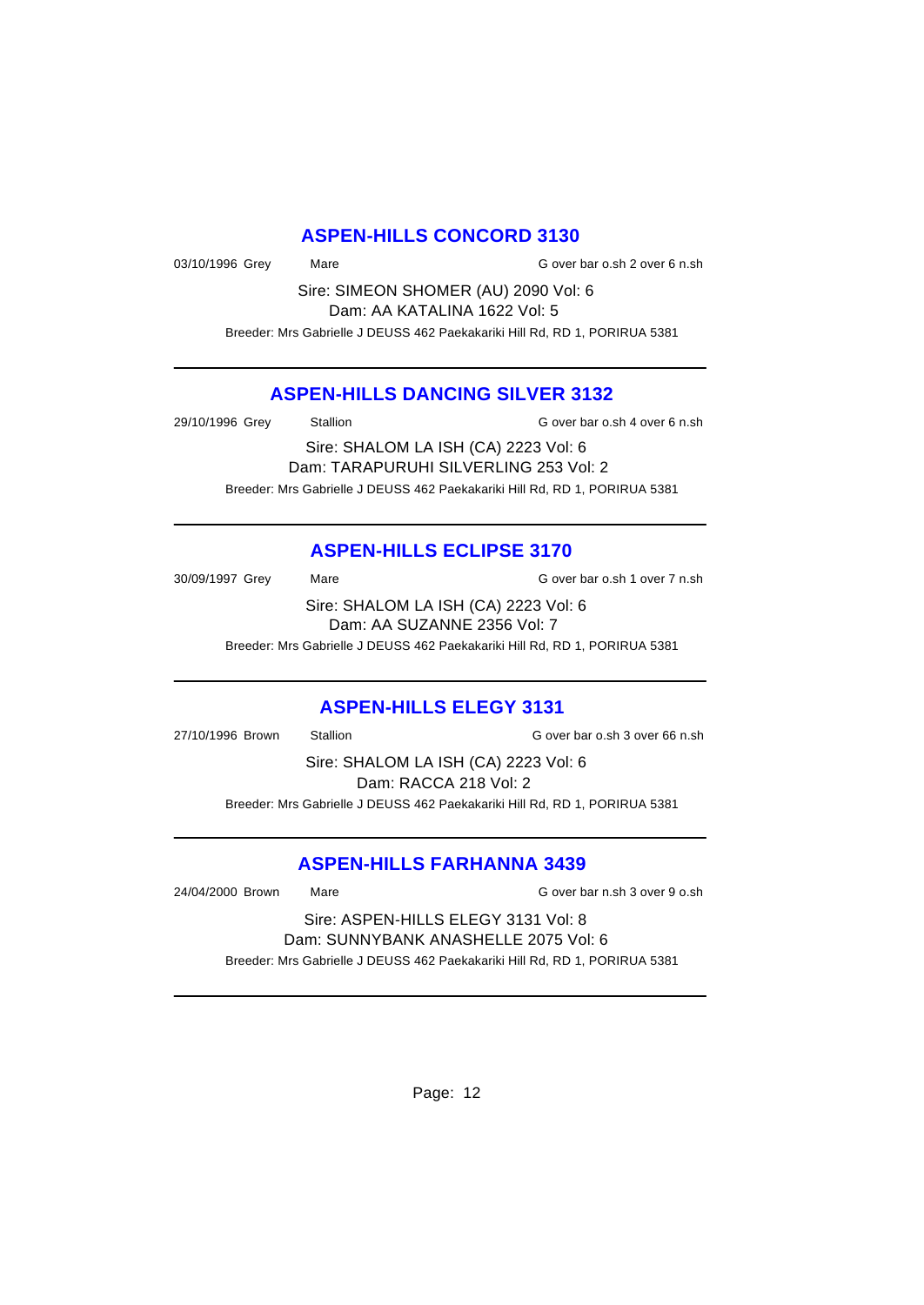#### **ASPEN-HILLS FEHDA 3281**

14/11/1998 Bay Mare Mare G over bar n.sh 3 over 8 o.sh

Sire: SHALOM LA ISH (CA) 2223 Vol: 6 Dam: SUNNYBANK ANASHELLE 2075 Vol: 6 Breeder: Mrs Gabrielle J DEUSS 462 Paekakariki Hill Rd, RD 1, PORIRUA 5381

#### **ASPEN-HILLS GAIA 3169**

23/10/1997 Grey Mare G over bar o.sh 2 over 7 n.sh Sire: SHALOM LA ISH (CA) 2223 Vol: 6

Dam: AA KATALINA 1622 Vol: 5 Breeder: Mrs Gabrielle J DEUSS 462 Paekakariki Hill Rd, RD 1, PORIRUA 5381

### **ASPEN-HILLS GRAY GUN 2916**

11/09/1994 Grey Gelding G over bar o.sh 1 over 5 n.sh

Sire: SHALOM LA ISH (CA) 2223 Vol: 6 Dam: MERDINA 177 Vol: 2

Breeder: Mrs Gabrielle J DEUSS 462 Paekakariki Hill Rd, RD 1, PORIRUA 5381

### **ASPEN-HILLS HOPE 'N GLORY 3283**

21/12/1998 Chestnut Gelding G over bar n.sh 4 over 8 o.sh

Sire: WIND 'N' FIRE (AU) 3010 Vol: 8 Dam: AA SUZANNE 2356 Vol: 7 Breeder: Mrs Gabrielle J DEUSS 462 Paekakariki Hill Rd, RD 1, PORIRUA 5381

### **ASPEN-HILLS KATAFA BINT KATALINA 3282**

13/11/1998 Chestnut Mare G over bar n.sh 2 over 8 o.sh

Sire: WIND 'N' FIRE (AU) 3010 Vol: 8 Dam: AA KATALINA 1622 Vol: 5 Breeder: Mrs Gabrielle J DEUSS 462 Paekakariki Hill Rd, RD 1, PORIRUA 5381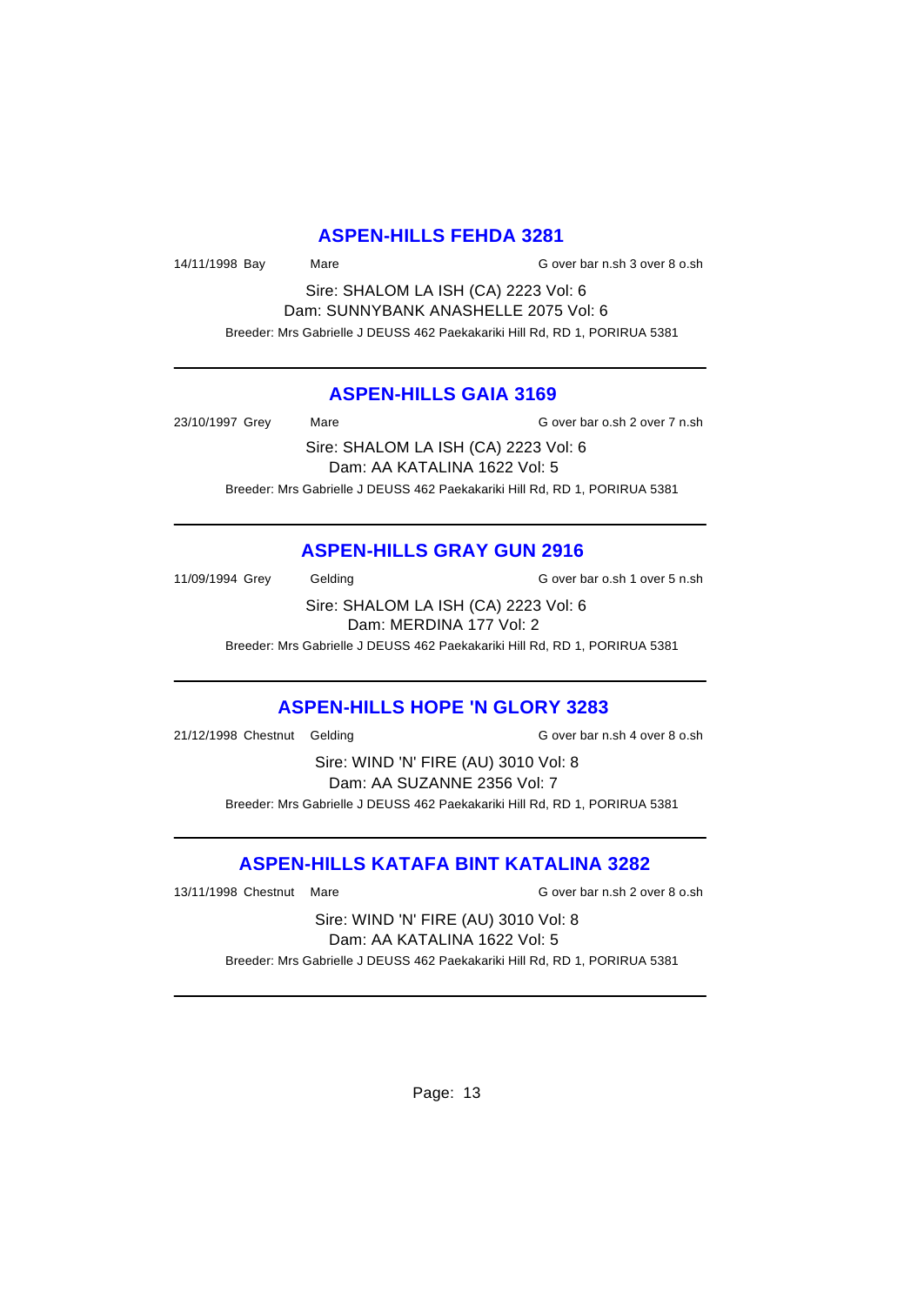#### **ASPEN-HILLS MEKAA 3007**

23/10/1995 Grey Mare Mare G over bar o.sh 1 over 5 n.sh

Sire: IBN EL BEKAA 2106 Vol: 6 Dam: MERDINA 177 Vol: 2

Breeder: Mrs Gabrielle J DEUSS 462 Paekakariki Hill Rd, RD 1, PORIRUA 5381

#### **ASPEN-HILLS MOON SHADOW 3148**

09/09/1996 Grey Gelding G over bar o.sh 1 over 6 n.sh

Sire: BOLD FYRE (US) 2532 Vol: 7 Dam: AA SUZANNE 2356 Vol: 7 Breeder: Mrs Gabrielle J DEUSS 462 Paekakariki Hill Rd, RD 1, PORIRUA 5381

# **ASPEN-HILLS NADA BINT RACCA 3280**

09/11/1998 Brown Mare Mare G over bar n.sh 1 over 8 o.sh

Sire: SHALOM LA ISH (CA) 2223 Vol: 6 Dam: RACCA 218 Vol: 2

Breeder: Mrs Gabrielle J DEUSS 462 Paekakariki Hill Rd, RD 1, PORIRUA 5381

### **ASPEN-HILLS REQUIEM 3374**

31/10/1999 Grey Mare G over bar o.sh 1 over 9 n.sh

Sire: ASPEN-HILLS ELEGY 3131 Vol: 8 Dam: TARAPURUHI SILVERLING 253 Vol: 2 Breeder: Mrs Gabrielle J DEUSS 462 Paekakariki Hill Rd, RD 1, PORIRUA 5381

# **ASPEN-HILLS SANTA ANA 3375**

21/12/1999 Bay Mare G over bar o.sh 2 over 9 n.sh

Sire: WIND 'N' FIRE (AU) 3010 Vol: 8 Dam: AA SUZANNE 2356 Vol: 7 Breeder: Mrs Gabrielle J DEUSS 462 Paekakariki Hill Rd, RD 1, PORIRUA 5381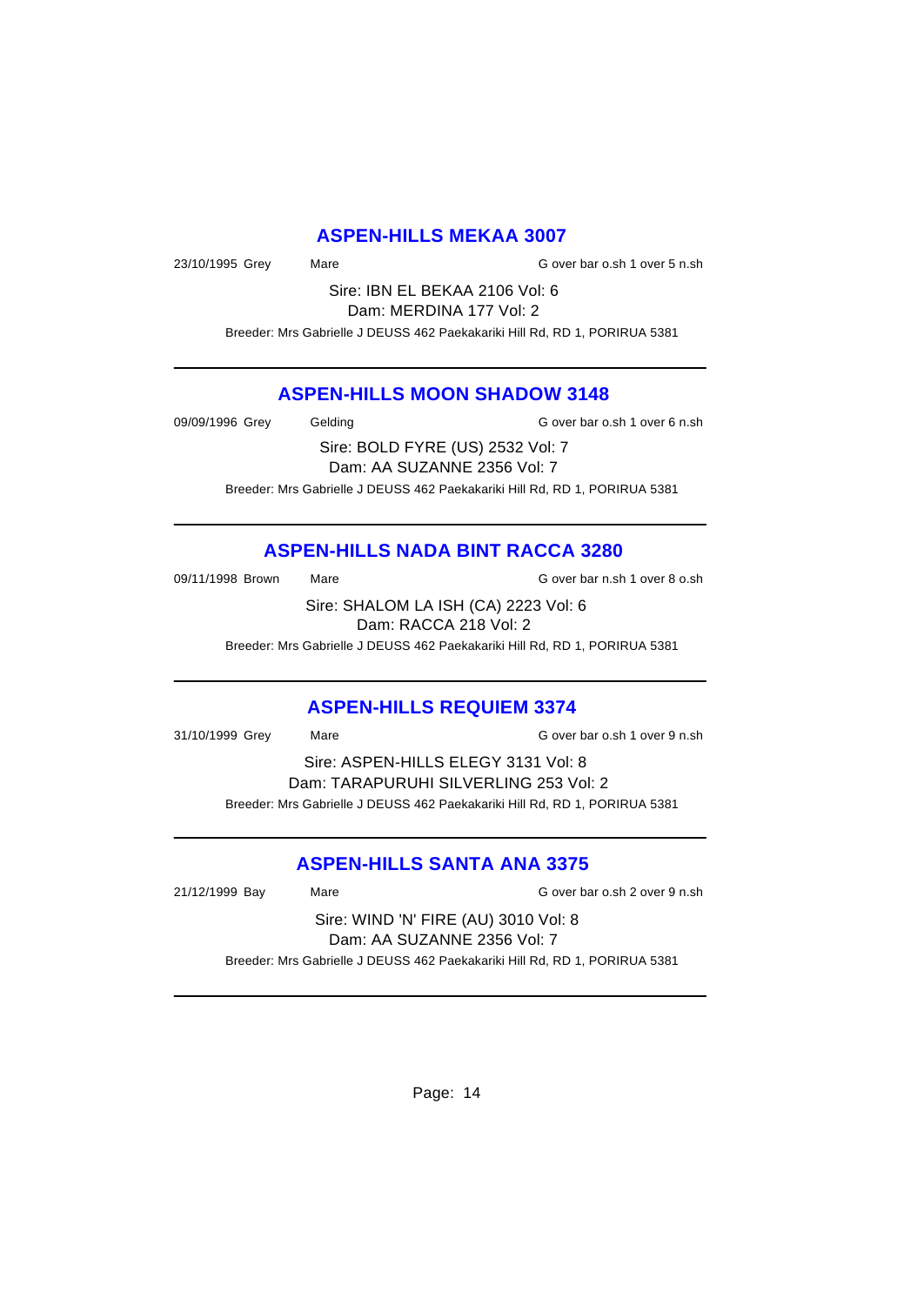### **ASPEN-HILLS STARLIGHT EXPRESS 2985**

29/10/1995 Grey Mare G over bar o.sh 2 over 5 n.sh

Sire: SIMEON SHAANAN (AU) 2662 Vol: 7

Dam: FANTASY 1277 Vol: 5

Breeder: Mrs Gabrielle J DEUSS 462 Paekakariki Hill Rd, RD 1, PORIRUA 5381

#### **ASSISSI BINT MAHABI (AU) 3255**

17/09/1989 Grey Mare Mare A6 x 1 over 9 o.nk

Sire: MAHABI EL SHAKLAN US 11072

Dam: YANAH IBN ESTOPA (DE) 2945 Vol: 8

Breeder: Mr Axel O RENZ 606 Darnum Shady Creek Rd Darnum, VIC 3822, AUSTRALIA

Importer: Mr Axel O RENZ 606 Darnum Shady Creek Rd Darnum, VIC 3822, AUSTRALIA

### **ATLANTYK 2851**

11/11/1994 Chestnut Stallion upturned C n.bk 0 over 4 o.bk

Sire: KINAPA 2010 Vol: 6 Dam: OCEANIA 449 Vol: 3

Breeder: Mrs Belinda J SIMONS 177 Le Bons Bay Rd, RD 3, AKAROA 7583

### **AYN DARA JAREEF 2888**

01/12/1994 Chestnut Stallion **J** in triangle n.sh 13 o.sh

Sire: EL RING OF FIRE 415 Vol: 3 Dam: JAMILA 302 Vol: 2 Breeder: Mr Peter C JENSEN Ayn Dara Arabians P.O. Box 30 TAUPO.

### **AYN-DARA AMAAN 3104**

15/11/1996 Chestnut Stallion Jin triangle n.sh 18 o.sh

Sire: TOUCH OF MAAN 2520 Vol: 7 Dam: TARAPURUHI ADA 366 Vol: 3

Breeder: Mrs Clare H NORGATE 26 Ongarue-Waimeha Road Rd Ongarue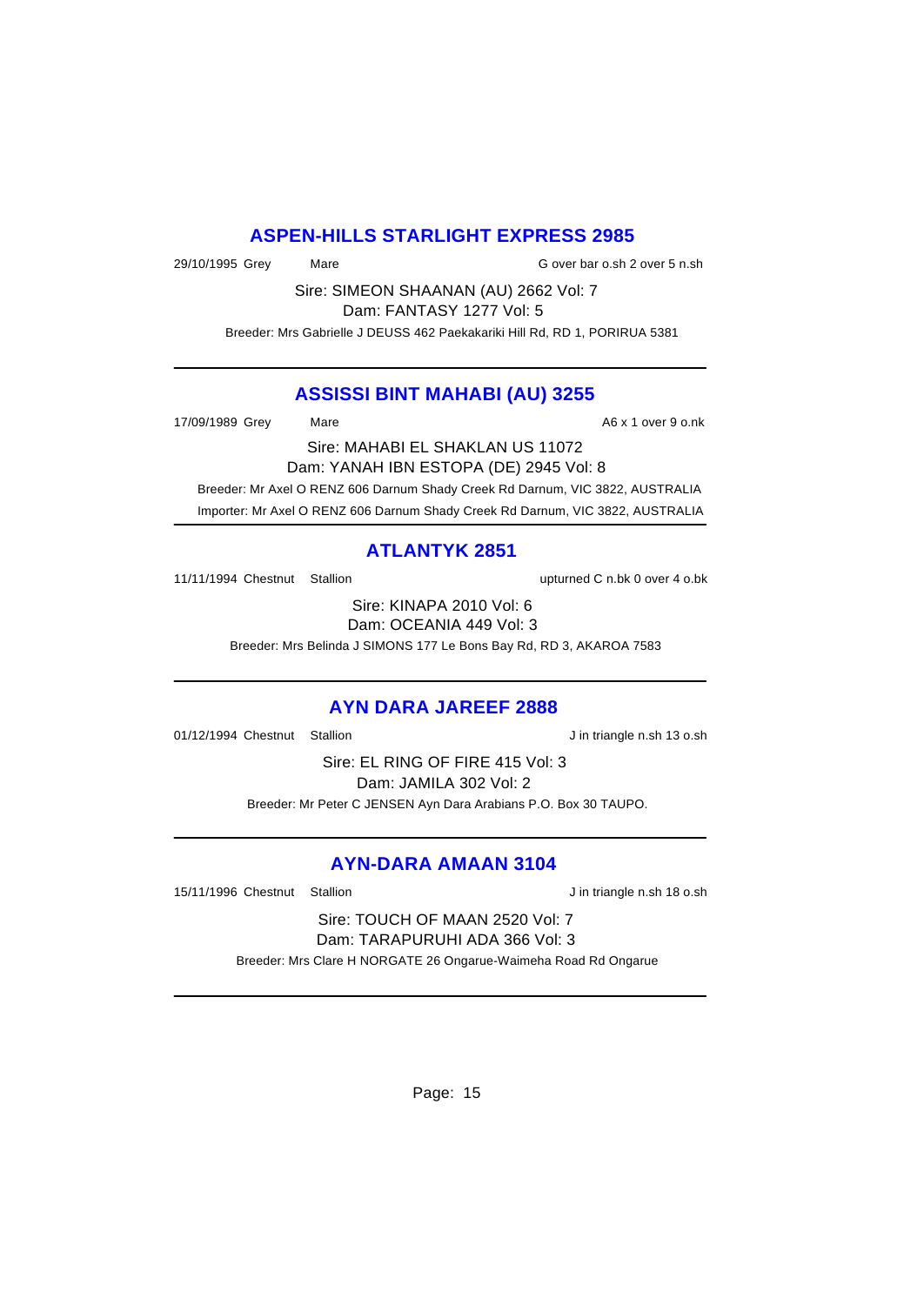### **AYN-DARA PRINCESS AQA 2903**

03/02/1995 Bay Mare Mare J in triangle n.sh 15 o.sh

Sire: AQIL (AU) S5 Vol: 1 Dam: TARAPURUHI ADA 366 Vol: 3 Breeder: Mrs Clare H NORGATE 26 Ongarue-Waimeha Road Rd Ongarue

# **AYN-DARA SHAMAA 3029**

27/11/1996 Grey Gelding Gelding J in triangle n.sh 19 o.sh

Sire: TOUCH OF MAAN 2520 Vol: 7 Dam: BABA-AMIRA 747 Vol: 4 Breeder: Mr Peter C JENSEN Ayn Dara Arabians P.O. Box 30 TAUPO.

# **AYN-DARA XENOPHON 3087**

23/09/1996 Grey Gelding Gelding J in triangle n.sh 20 o.sh

Sire: CAMEO OLYMPIADE (AU) 2179 Vol: 6 Dam: BILLABONG XOANON (AU) 1881 Vol: 6 Breeder: Mr Peter C JENSEN Ayn Dara Arabians P.O. Box 30 TAUPO.

#### **AZAQ NIDA 3098**

09/03/1995 Grey Mare Mare VE n.sh 21 over 5 o.sh

Sire: NGAPA FALCON 631 Vol: 3 Dam: FOUR WINDS NERIYA 1777 Vol: 6 Breeder: Mr F Andrew BARKER Ouruwhero Road R.D. 4 OTOROHANGA.

### **BAL-FYRE 3000**

| 19/10/1995 Grey                  | Gelding | inverted reversed P R conj over 3 n.sh                         |  |
|----------------------------------|---------|----------------------------------------------------------------|--|
| Sire: BOLD FYRE (US) 2532 Vol: 7 |         |                                                                |  |
| Dam: AA BANDOLA 1624 Vol: 5      |         |                                                                |  |
|                                  |         | Breeder: Mrs Sandra R DAVY 84 Puriri Valley Road, RD 1, THAMES |  |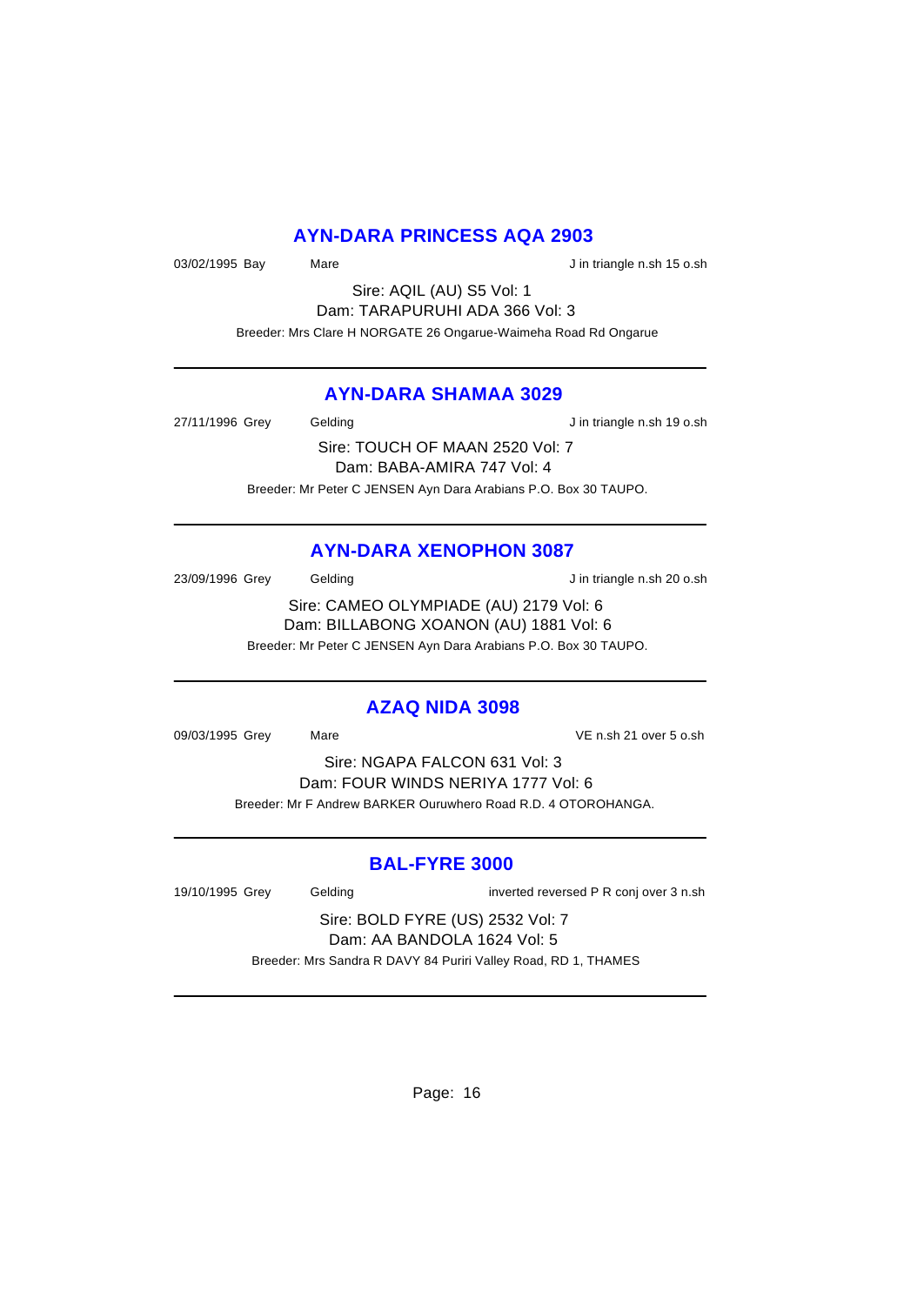#### **BAL-TROOPER 2906**

18/11/1994 Bay Gelding inverted reversed P R conj over 2 n.sh

Sire: GAI CADET (US) 730 Vol: 3 Dam: OTOTOA BALALAIKA 1356 Vol: 5 Breeder: Mrs Sandra R DAVY 84 Puriri Valley Road, RD 1, THAMES

#### **BENTLEY 3107**

22/09/1996 Grey Gelding HF conj n.sh 11 over 6 o.sh

Sire: SARACEN KARIM (CA) S119 Vol: 2 Dam: SHAALTARAH 849 Vol: 4 Breeder: Mr David B MARSHALL Holly Farm, Harmans Road, RD 2, LEESTON 7682

# **BH ROBBIE 3425**

18/09/1997 Chestnut Gelding reversed B H conj n.sh. 1 over 7 o.sh.

Sire: RV WHISPERING JACK 2463 Vol: 8 Dam: SILVER FERN FALIMA 1129 Vol: 4 Breeder: Mr Graham J BAIGENT Main Road South Wakefield NELSON.

#### **BHS AL AMARAH 3030**

28/01/1994 Chestnut Mare pointed BH conj n.sh 1 over 3 o.sh

Sire: SKY HAWK (GB) 254 Vol: 2 Dam: TARALEA CHAUNTEL 1016 Vol: 4 Breeder: Miss T CATHEL-BLACK The Cottages Hoon Hay Valley Rd CHRISTCHURCH 3

### **BHS KHARISMAH 2923**

08/01/1995 Bay Stallion Stallion blue pointed BH conj n.sh 3 over 4 o.sh

Sire: SIMEON SADIR (AU) 2528 Vol: 7 Dam: TARALEA CHAUNTEL 1016 Vol: 4

Breeder: Miss T CATHEL-BLACK The Cottages Hoon Hay Valley Rd CHRISTCHURCH 3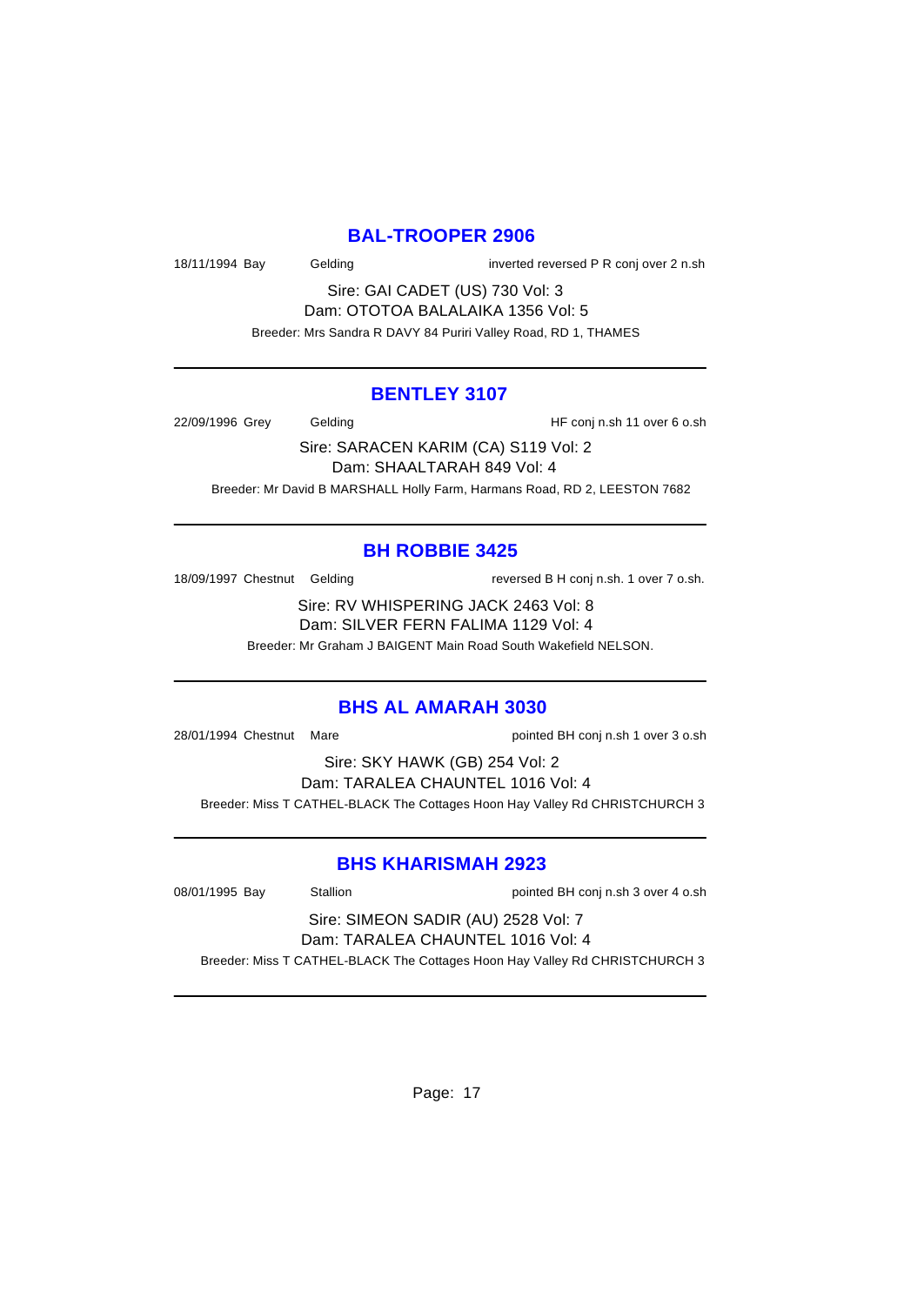#### **BJ BELLKIS 3406**

12/12/1999 Grey Mare BJ in circle over 9 n.sh

Sire: NGAPA WIN 308 Vol: 2 Dam: ARALEIGH MOYRA 179 Vol: 2 Breeder: Mrs B Jean BELLSHAW PO Box 289, WARKWORTH 0941

### **BJ REUBEN JAMES 3013**

01/11/1995 Grey Gelding BJ in circle over 8 n.sh

Sire: NGAPA WIN 308 Vol: 2 Dam: ARALEIGH MOYRA 179 Vol: 2 Breeder: Mrs B Jean BELLSHAW PO Box 289, WARKWORTH 0941

### **BLUE THUNDER KYYAH 3361**

23/08/1999 Chestnut Gelding B in sideways A n.sh 1 over 9 off.sh

Sire: JESMOND KAMAHL 639 Vol: 3 Dam: AKA CHEZANNE 543 Vol: 3 Breeder: Miss Wendy A LEIGH Waimaha Road RD ONGARUE

#### **BLUE THUNDER SHIMAR 2954**

09/12/1995 Grey Gelding B in sideways A n.sh 1 over 5 o.sh Sire: SILVER REFLECTION 647 Vol: 3 Dam: NGAPA CARLIA 492 Vol: 3 Breeder: Miss Wendy A LEIGH Waimaha Road RD ONGARUE

### **BLUE.THUNDER SHELLENE 2862**

29/11/1994 Chestnut Mare **B** in sideways A n.sh 1 over 4 o.sh

Sire: JESMOND KAMAHL 639 Vol: 3 Dam: NGAPA CARLIA 492 Vol: 3 Breeder: Miss Wendy A LEIGH Waimaha Road RD ONGARUE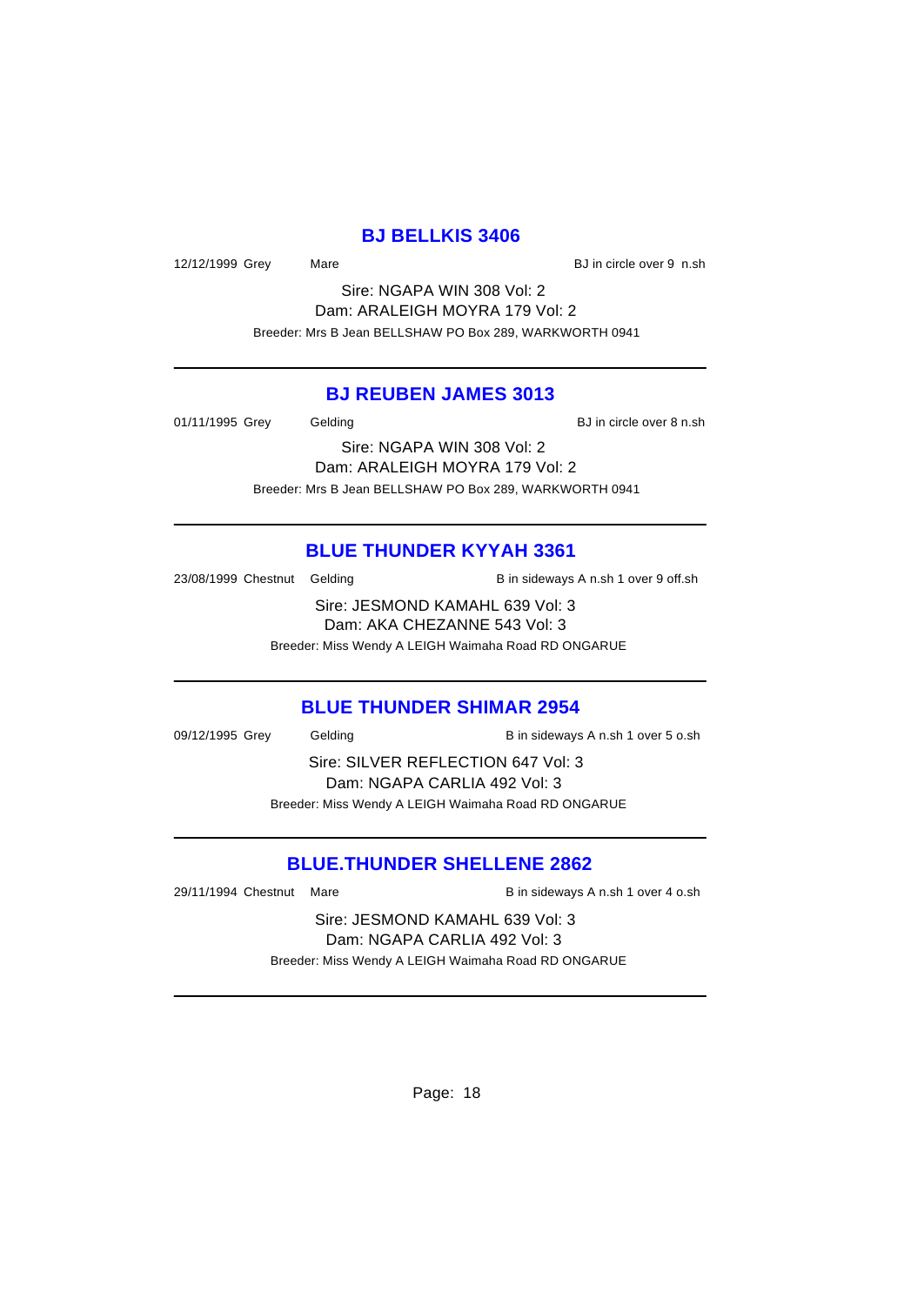# **BREAKAWAY BLACK SAMBUCCA (AU) 2946**

29/11/1994 Black Stallion Stallion rev B conj P n.sh. 1 over 4 o.sh.

Sire: WH KADEEN US 15552AU Dam: NAH-LANA 1018 Vol: 4

 Breeder: Mrs Esther J BARKER C/- Post Office Diamond Creek VICTORIA Importer: Miss Barbara A POULTER 50 Timaru Road, WAIMATE 7924

# **BREMERVALE CHANEL (AU) 3162**

14/08/1989 Chestnut Mare script BT over line dot over 4 over 9 n.sh

Sire: WN DASJMIR US 12621AAHSB

Dam: BREMERVALE FINALE AU 9452AAHSB

Breeder: TOFT & BURGESS AUSTRALIA

Importer: Mr Keith GALPIN 1646 Tahuna-Paeroa Rd, RD 3, PAEROA

# **BREMERVALE LEGACY (AU) 3102**

13/10/1993 Grey Stallion script BT over bar dot over 11 over 3 n.sh

Sire: RAVE VF US 15811AAHSB Dam: BREMERVALE NANDINA AU 7582AAHSB Breeder: TOFT & BURGESS AUSTRALIA

Importer: Mr Keith GALPIN 1646 Tahuna-Paeroa Rd, RD 3, PAEROA

#### **BREMERVALE MARIASELA (AU) 2836**

11/10/1992 Bay Mare Script BT over line dot over 15 over 2 n.sh

Sire: VALOUR EL MAREES US 15222AU Dam: BREMERVALE CAMILLIA AU 10724AU Breeder: TOFT & BURGESS AUSTRALIA

Importer: RA & JH WILSON 147 Dukes Road South, RD 2, MOSGIEL 9092

# **BREMERVALE POCOHONTAS (AU) 3155**

30/10/1995 Chestnut Stallion script BT over bar dot over 11 over 5 n.sh

#### Sire: DESPERADO AU 16103AAHSB Dam: BREMERVALE DECENA AU 5723AAHSB

Breeder: Jill C TOFT m/s 460 Raceview Ipswich QUEENSLAND

Importer: partnership WILSON/FINDLATER/FORBES c/- J H Wilson Dukes Road RD2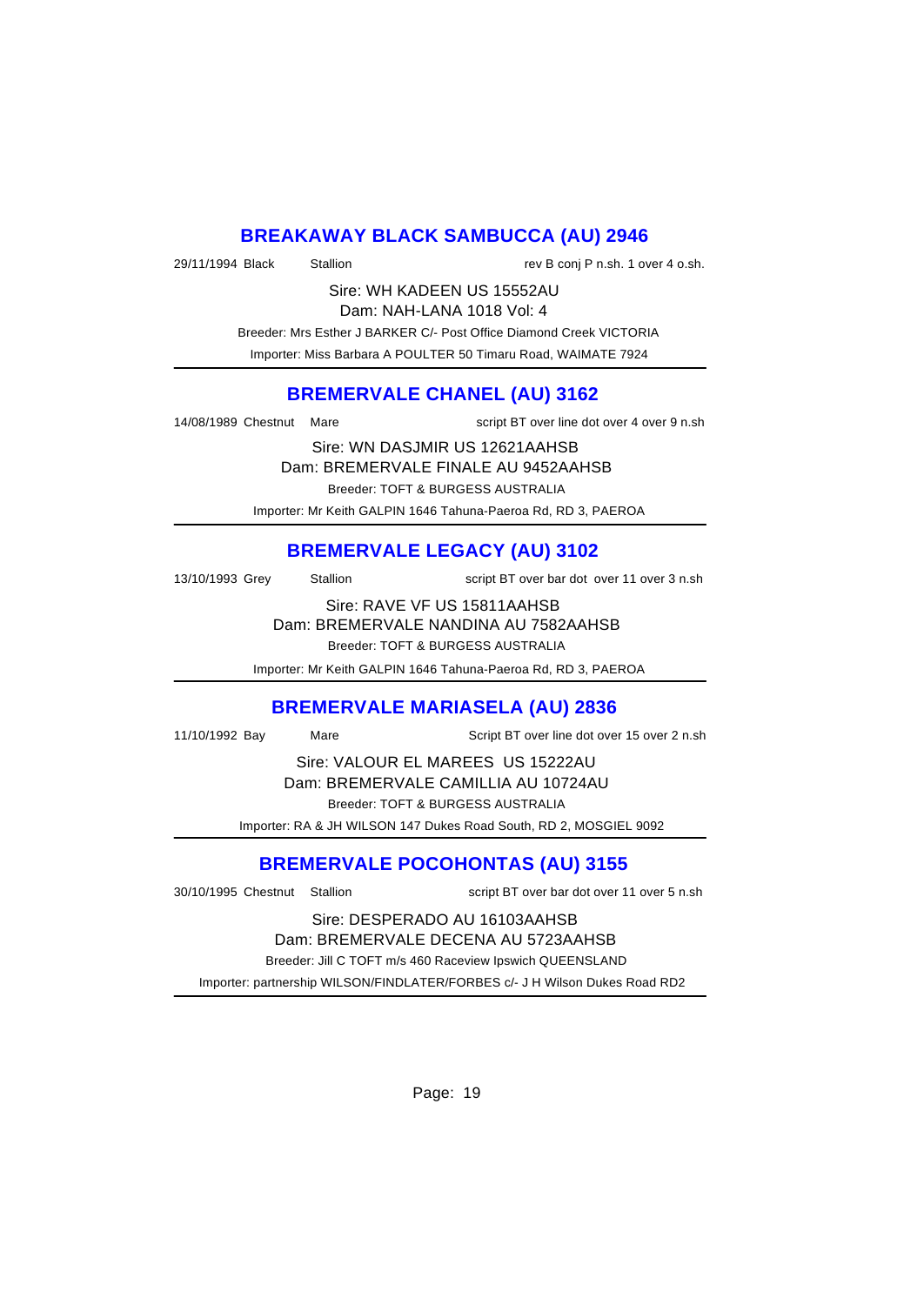# **BREMERVALE SERENA (AU) 3163**

| 24/09/1992 Bay | Mare | script BT over line dot over 10 over 2 n.sh                                                                                                                              |
|----------------|------|--------------------------------------------------------------------------------------------------------------------------------------------------------------------------|
|                |      | $\overline{1111}$ $\overline{11}$ $\overline{11}$ $\overline{111}$ $\overline{111}$ $\overline{111}$ $\overline{111}$ $\overline{111}$ $\overline{111}$ $\overline{111}$ |

Sire: VALOUR EL MAREES US 15222AU Dam: BREMERVALE DUQUESA AU 12048AAHSB Breeder: TOFT & BURGESS AUSTRALIA Importer: Mr Keith GALPIN 1646 Tahuna-Paeroa Rd, RD 3, PAEROA

# **BREMERVALE SHILOH (AU) 3165**

01/10/1996 Bay Stallion script BT over bar dot over 5 over 6 n.sh

Sire: VALOUR EL MAREES US 15222AU Dam: BREMERVALE CHANEL (AU) 3162 Vol: 8 Breeder: Jill C TOFT m/s 460 Raceview Ipswich QUEENSLAND Importer: Mr Keith GALPIN 1646 Tahuna-Paeroa Rd, RD 3, PAEROA

# **CAITHNESS CASMIR 3037**

20/09/1995 Chestnut Stallion C n.sh 1 over 5 o.sh

Sire: CAITHNESS SUN CHARIOT 634 Vol: 3 Dam: CAITHNESS CAPRICIOUS 465 Vol: 3 Breeder: Mrs Patricia A GRIGG c/- Mrs A Read Bells Road RD4 ASHBURTON

### **CAITHNESS PERFECTION 3002**

08/10/1995 Chestnut Mare C n.sh 2 over 5 o.sh

Sire: CAITHNESS SUN CHARIOT 634 Vol: 3 Dam: CAITHNESS SUMMERS ALCHEMY 802 Vol: 4 Breeder: Mrs Patricia A GRIGG c/- Mrs A Read Bells Road RD4 ASHBURTON

# **CAITHNESS STONEPICKER 3059**

08/11/1996 Chestnut Gelding C n.sh 2 over 6 o.sh

Sire: CAITHNESS SUN CHARIOT 634 Vol: 3 Dam: CAITHNESS SUMMERS ALCHEMY 802 Vol: 4 Breeder: Mrs Patricia A GRIGG c/- Mrs A Read Bells Road RD4 ASHBURTON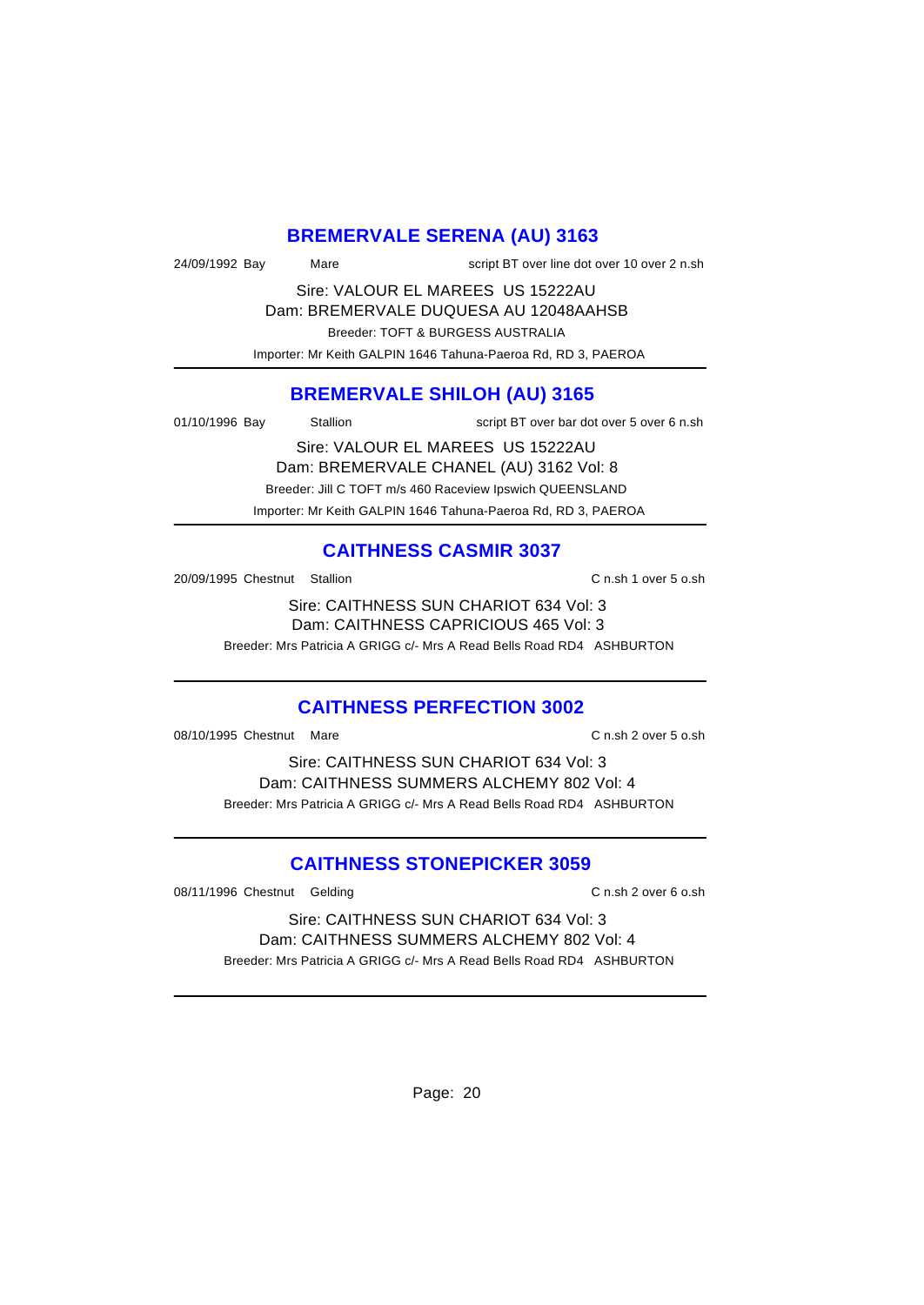# **CAROMEGA SASHAH 3099**

| 15/10/1996 Grey                 | Mare                                | reversed R R conj n.sh 2 over 6 o.sh                                            |
|---------------------------------|-------------------------------------|---------------------------------------------------------------------------------|
|                                 | Sire: SIMEON SADIR (AU) 2528 Vol: 7 |                                                                                 |
| Dam: TARALEA SHAHRIE 899 Vol: 4 |                                     |                                                                                 |
|                                 |                                     | Breeder: Mrs Robyn D RICHARDSON 354 Terrace Road Amberley, R.D. 1 CHRISTCHURCH. |

#### **CAROMEGA SHAH JEHAN 2904**

| 12/11/1994 Bay                        | Gelding | reversed R R conj n.sh 1 over 4 o.sh                                            |  |
|---------------------------------------|---------|---------------------------------------------------------------------------------|--|
| Sire: THE AMBASSADOR (AU) 1087 Vol: 4 |         |                                                                                 |  |
| Dam: TARALEA SHAHRIE 899 Vol: 4       |         |                                                                                 |  |
|                                       |         | Breeder: Mrs Robyn D RICHARDSON 354 Terrace Road Amberley, R.D. 1 CHRISTCHURCH. |  |

# **CAROMEGA SHAH KHAN 3319**

| 17/10/1998 Grey                     | Gelding | reversed R R conj n.sh 1 over 8 o.sh                                            |
|-------------------------------------|---------|---------------------------------------------------------------------------------|
| Sire: SIMEON SADIR (AU) 2528 Vol: 7 |         |                                                                                 |
| Dam: TARALEA SHAHRIE 899 Vol: 4     |         |                                                                                 |
|                                     |         | Breeder: Mrs Robyn D RICHARDSON 354 Terrace Road Amberley, R.D. 1 CHRISTCHURCH. |

### **CHATEAU SILVER FYRE 2854**

| 23/12/1994 Grey | <b>Stallion</b>                                               | CA conj n.sh 5 over 4 o.sh |
|-----------------|---------------------------------------------------------------|----------------------------|
|                 | Sire: BOLD FYRE (US) 2532 Vol: 7                              |                            |
|                 | Dam: EL KHEIR SHAKISHA 1768 Vol: 5                            |                            |
|                 | Breeder: Mr J C HURST 770 Blackbridge Road R.D. 1 KAUKAPAKAPA |                            |
|                 |                                                               |                            |

# **CHEROX SAMIQA (AU) 3158**

| 25/11/1995 Bay | Mare |                                                                | half box over CX n.sh 6 over 5 o.sh                                      |
|----------------|------|----------------------------------------------------------------|--------------------------------------------------------------------------|
|                |      | Sire: CHEROX IQTAMMA AU 11896AU                                |                                                                          |
|                |      | Dam: CHEROX SAMEERAH AU 8637AU                                 |                                                                          |
|                |      | Breeder: Mrs C C BLACKMAN C/- Post Office Vacy, 2421 AUSTRALIA |                                                                          |
|                |      |                                                                | Importer: PARTNERSHIP EVANS D.N AND G.M Finlays Road, RD 5, CHRISTCHURCH |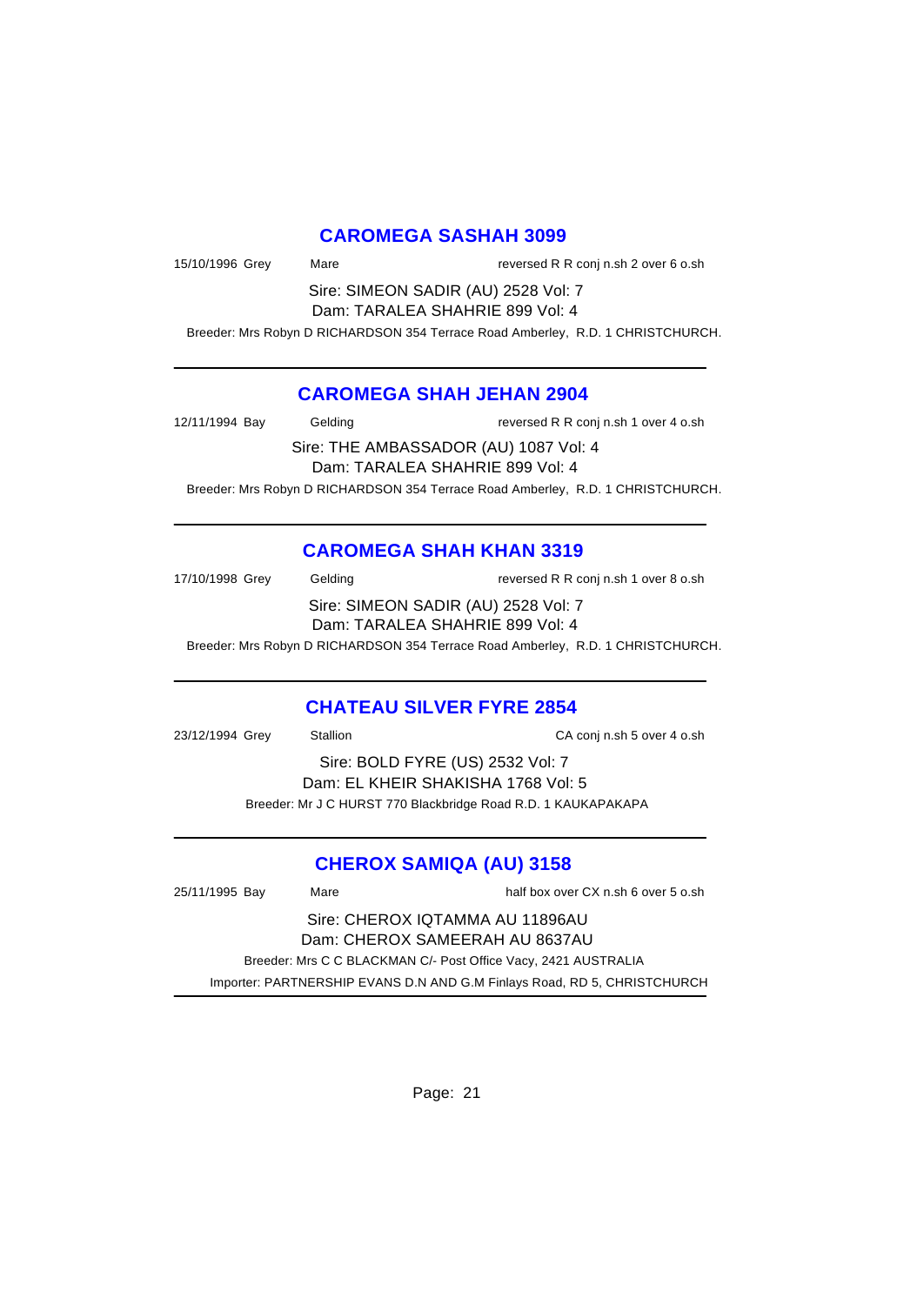#### **CHEZ INTRIGUE 2840**

23/01/1995 Bay Gelding Casset Bay Gelding P in C over bar n.sh 1 over 4 o.sh

Sire: ARABESQUE AZIEZE (AU) 574 Vol: 3 Dam: AA KRIZINDA 1249 Vol: 4

Breeder: Mrs Iris SINCLAIR 127 Puriri Park Road Whangarei

#### **CK FRICANTI 2815**

18/10/1994 Chestnut Mare circle over K n.sh 46 o.nk

Sire: SHAKLAN MAGIC (AU) 2095 Vol: 6 Dam: KIRITEA COINTREAU 1653 Vol: 5 Breeder: Mrs L Rosemary SHAW Okoroire Road 179, RD 2, TIRAU

# **COOLINDA PARK KANDYDAT (AU) 3488**

13/11/1999 Grey Stallion States Sentwined in H n.sh. 9 over 9 o.sh

Sire: CHRONICLE DV US 18369S

Dam: COOLINDA PARK KANDELITE AU 19183F

Breeder: HORE L,C,S & S.A Spring Creek Cowra NSW 2794 AUSTRALIA

Importer: Mrs Belinda J SIMONS 177 Le Bons Bay Rd, RD 3, AKAROA 7583

### **COOLINDA PARK LUCJA (AU) 3249**

03/09/1997 Grey Mare Mare Sentwined in H n.sh 4 over 7 o.sh

Sire: CREME DYNASTY US 7608AAHSB Dam: GEDYE LATTIKA AU 14012AU Breeder: HORE-MITCHELL PARTNERSHIP PO Box 133 Milton, NSW Australia 2538

Importer: Mrs Belinda J SIMONS 177 Le Bons Bay Rd, RD 3, AKAROA 7583

# **COOLRAIN MONTARY (AU) 3160**

28/08/1996 Chestnut Stallion lazy J,KO nsh 1 over 6 osh

#### Sire: MONTEEGO BAY AU 15701AAHSB Dam: SHAKLA'S FANTASY AU 17751AAHSB

 Breeder: PARTNERSHIP LIONEL AND JUNE WARD PARTNERSHIP PO Box 138 Currumbin Importer: PARTNERSHIP EVANS D.N AND G.M Finlays Road, RD 5, CHRISTCHURCH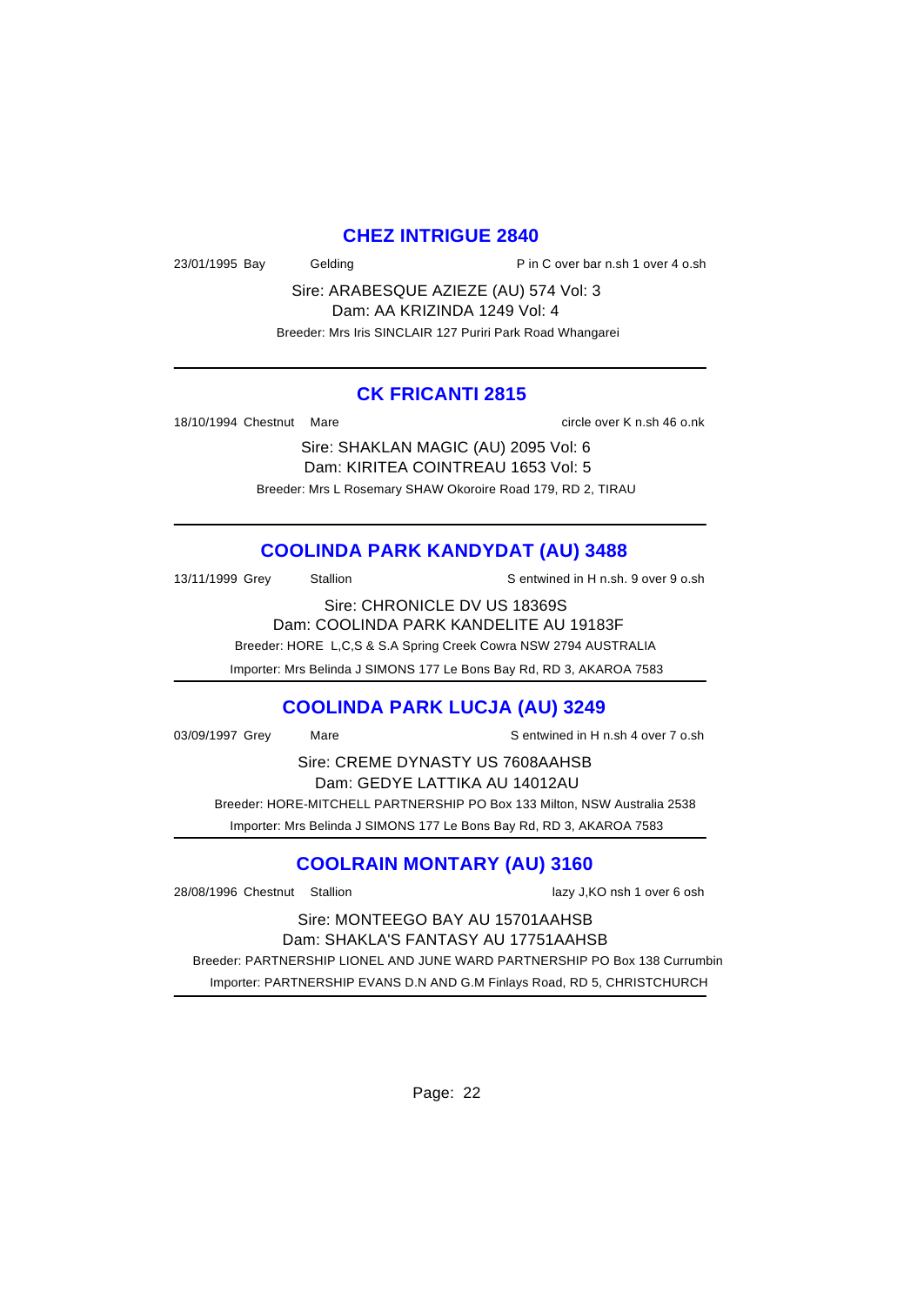# **COOLRAIN PRECIOUS AS GOLD (AU) 3159**

03/12/1995 Chestnut Mare lazy J,KO n.sh 1 over 5 o.sh

Sire: SK SHAKLA KHAN AU 14487AAHSB Dam: WINDELLA GOLDEN WINGS AU 15514AAHSB Breeder: PARTNERSHIP LIONEL AND JUNE WARD PARTNERSHIP PO Box 138 Currumbin Importer: PARTNERSHIP EVANS D.N AND G.M Finlays Road, RD 5, CHRISTCHURCH

### **CRAIG ROYSTON CARDIFF 3456**

| 02/10/1999 Grey | Gelding                                                                | CR over bar n.sh 1 over 9 o.sh |
|-----------------|------------------------------------------------------------------------|--------------------------------|
|                 | Sire: NGAPA PHOENIX 3027 Vol: 8                                        |                                |
|                 | Dam: JESMOND NADA 1037 Vol: 4                                          |                                |
|                 | Breeder: Mrs Barbara M MCGREGOR 57 Lichfield Road, RD 2, PUTARURU 3482 |                                |

# **CRAIG ROYSTON DELLWIN 3454**

| 23/12/1999 Grey<br>Mare         | CR over bar n.sh 3 over 9 o.sh        |  |  |
|---------------------------------|---------------------------------------|--|--|
| Sire: NGAPA PHOENIX 3027 Vol: 8 |                                       |  |  |
|                                 | Dam: CRAIG ROYSTON DIMITY 2596 Vol: 7 |  |  |

Breeder: Mrs Barbara M MCGREGOR 57 Lichfield Road, RD 2, PUTARURU 3482

### **CRAIG ROYSTON MANDELA 3142**

| 06/01/1996 Grey                 | Stallion                                                               | CR over bar n.sh 2 over 6 o.sh |  |
|---------------------------------|------------------------------------------------------------------------|--------------------------------|--|
| Sire: TOUCH OF MAAN 2520 Vol: 7 |                                                                        |                                |  |
|                                 | Dam: WAIMEHA DIMONA 2033 Vol: 6                                        |                                |  |
|                                 | Breeder: Mrs Barbara M MCGREGOR 57 Lichfield Road, RD 2, PUTARURU 3482 |                                |  |
|                                 |                                                                        |                                |  |

### **CRAIG ROYSTON MARAGOLD 3189**

04/11/1997 Chestnut Mare CR over bar n.sh 1 over 7 o.sh

Sire: WAIMEHA MARAC 409 Vol: 3 Dam: ARABIAN GOLD 157 Vol: 2 Breeder: Mrs Barbara M MCGREGOR 57 Lichfield Road, RD 2, PUTARURU 3482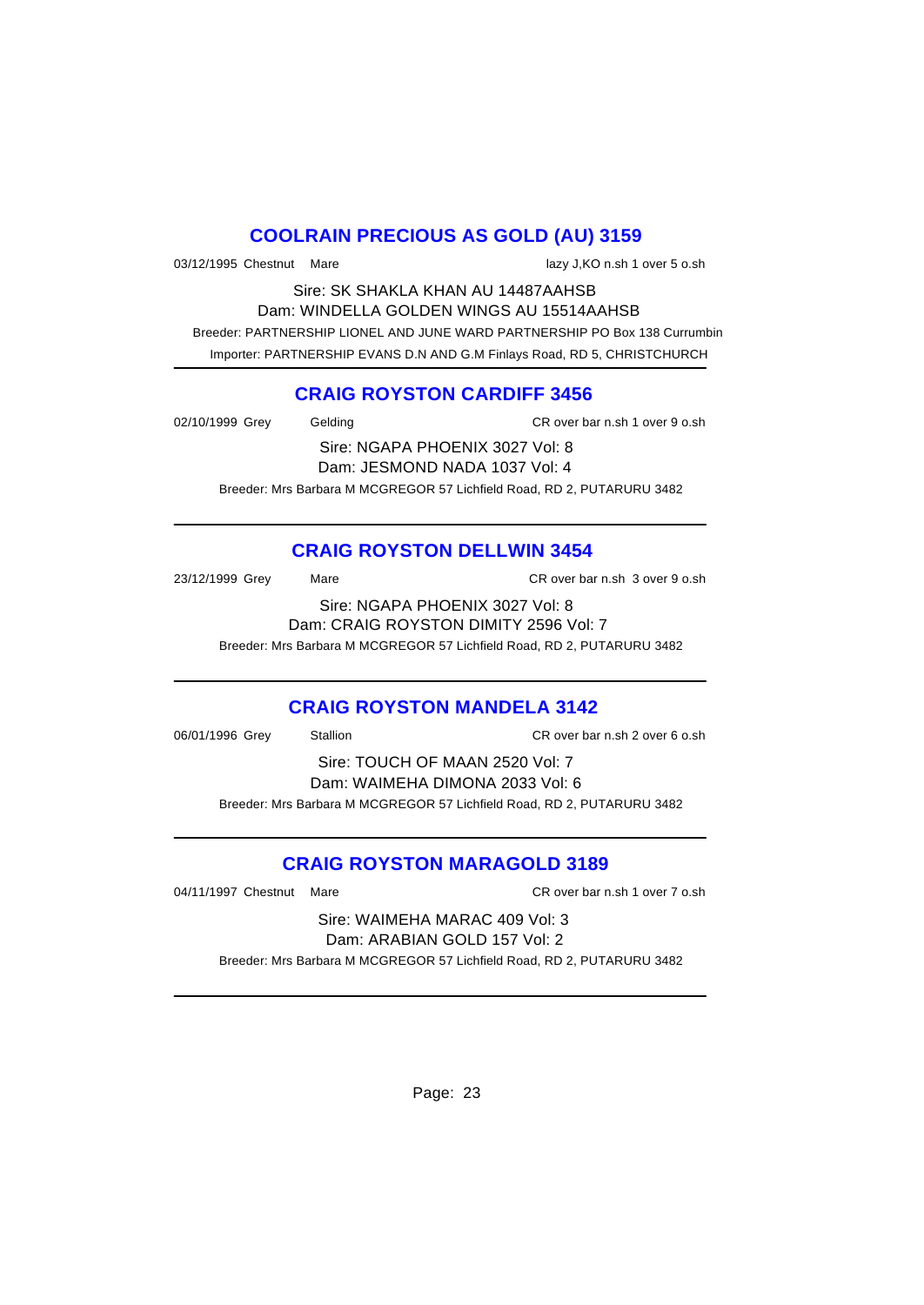#### **CRAIG ROYSTON SHERWIN 3006**

07/11/1995 Chestnut Stallion CR over bar n.sh 1 over 5 o.sh

Sire: SIMEON SHAANAN (AU) 2662 Vol: 7 Dam: CRAIGROY STELLA 1707 Vol: 5 Breeder: Mrs Barbara M MCGREGOR 57 Lichfield Road, RD 2, PUTARURU 3482

#### **CRAIG-ROYSTON MARSEILLE 3455**

28/12/1999 Chestnut Gelding CR over bar n.sh. 4 over 9 o.sh

Sire: WAIMEHA MARAC 409 Vol: 3 Dam: SAAMEN SALEKA 1443 Vol: 5 Breeder: Mrs Barbara M MCGREGOR 57 Lichfield Road, RD 2, PUTARURU 3482

# **CRAIG-ROYSTON PRICILLA 3453**

08/11/1999 Chestnut Mare CR over bar n.sh 2 over 9 o.sh

Sire: NGAPA PHOENIX 3027 Vol: 8 Dam: CRYSTAL 1868 Vol: 6

Breeder: Mrs Barbara M MCGREGOR 57 Lichfield Road, RD 2, PUTARURU 3482

#### **CROW RIVER AATIK 3152**

20/11/1994 Bay Gelding inverted A over A n.sh 1 over 4 o.sh

Sire: ARABIAN PARK TYCOON (AU) 2672 Vol: 7

Dam: GYDA 610 Vol: 3 Breeder: Ms Gillian X AYLIFFE 71 Ingram Road, RD 3, DRURY 2579

# **CY'VONA OF CASHMERE PARK 3083**

01/11/1996 Grey Mare Mare H over 1 6 n.sh

Sire: EL NINO 1665 Vol: 5 Dam: CYRENIA OF BROADFIELD 1992 Vol: 6 Breeder: Mrs Helena M PATCHETT-CARTER Grafton, RD 14, RAKAIA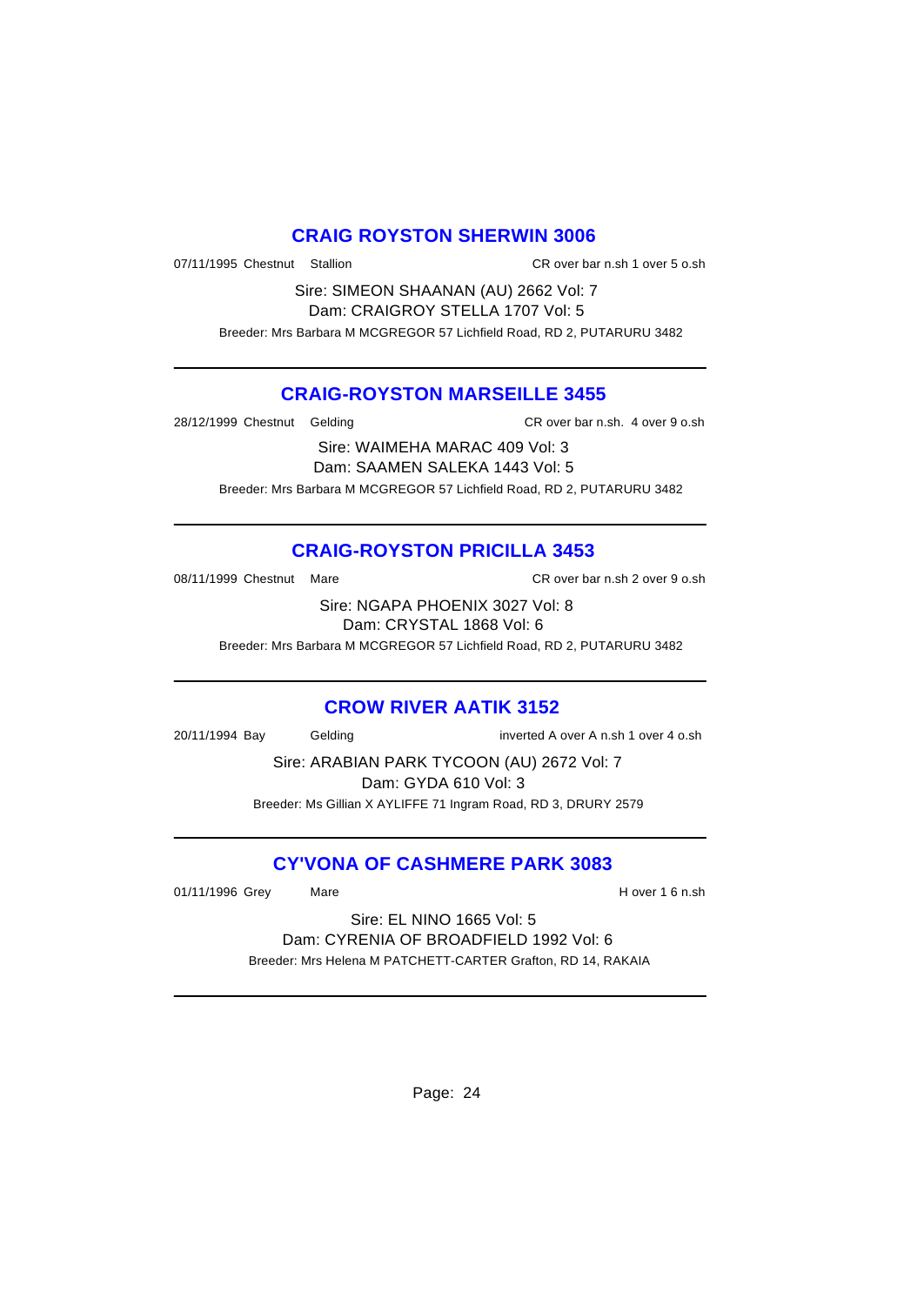#### **CYDEN HANNAH 2872**

01/12/1994 Bay Mare upturned C over bar n.sh 2 over 4 o.sh

Sire: INDIAN FIRE DANCE (AU) S56 Vol: 2 Dam: KILLIBINBIN LILA (AU) 2004 Vol: 6 Breeder: Mrs Mary TYLDEN 352B Scott Road, RD 2, MORRINSVILLE 3372

#### **CYDEN HERO 2871**

19/11/1994 Grey Gelding upturned C over bar n.sh 1 over 4 o.sh

Sire: CYDEN SUN 1343 Vol: 5 Dam: SALENA 377 Vol: 3 Breeder: Mrs Mary TYLDEN 352B Scott Road, RD 2, MORRINSVILLE 3372

#### **CYDEN IMAAL 2964**

20/11/1995 Chestnut Gelding upturned C over bar n.sh 1 over 5 o.sh

Sire: CYDEN SUN 1343 Vol: 5 Dam: SALENA 377 Vol: 3

Breeder: Mrs Mary TYLDEN 352B Scott Road, RD 2, MORRINSVILLE 3372

#### **CYDEN JUULLA 3061**

05/12/1996 Chestnut Mare upturned C over bar n.sh 1 over 6 o.sh

Sire: CYDEN SUN 1343 Vol: 5 Dam: SALENA 377 Vol: 3 Breeder: Mrs Mary TYLDEN 352B Scott Road, RD 2, MORRINSVILLE 3372

#### **CYDEN KAY 3197**

18/12/1997 Bay Mare upturned C over bar n.sh 1over 7 o.sh

Sire: CYDEN SUN 1343 Vol: 5 Dam: KILLIBINBIN LILA (AU) 2004 Vol: 6

Breeder: Mrs Mary TYLDEN 352B Scott Road, RD 2, MORRINSVILLE 3372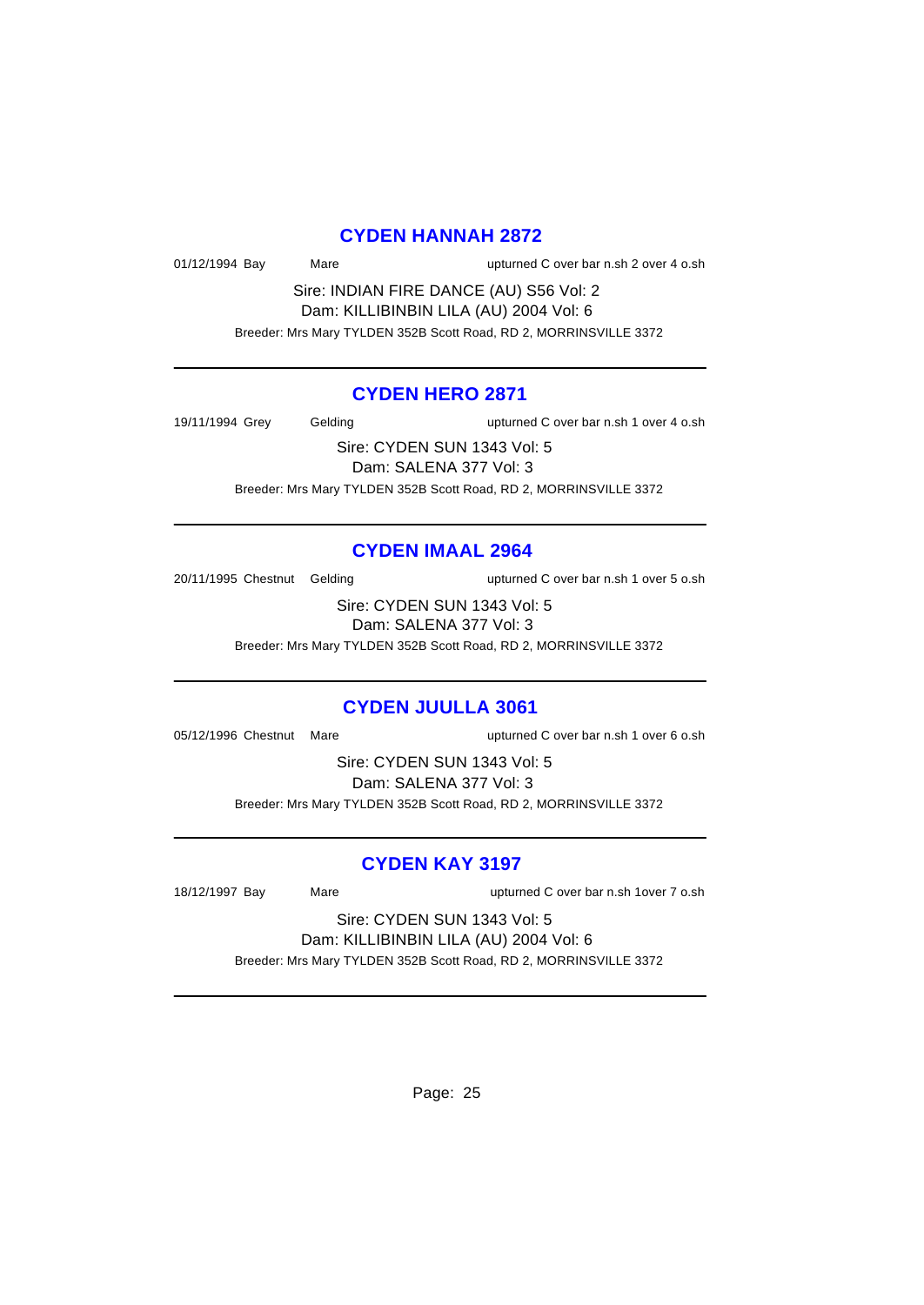### **CYDEN LARK 3262**

09/12/1998 Bay Mare upturned C over bar n.sh 1 over 8 o.sh

Sire: CYDEN SUN 1343 Vol: 5 Dam: KILLIBINBIN LILA (AU) 2004 Vol: 6 Breeder: Mrs Mary TYLDEN 352B Scott Road, RD 2, MORRINSVILLE 3372

#### **CYDEN MARK 3377**

24/02/2000 Bay Gelding upturned C over bar n.sh 2 over 9 o.sh

Sire: CYDEN SUN 1343 Vol: 5 Dam: KILLIBINBIN LILA (AU) 2004 Vol: 6 Breeder: Mrs Mary TYLDEN 352B Scott Road, RD 2, MORRINSVILLE 3372

#### **CYDEN MINKA 3378**

08/08/1999 Bay Mare upturned C over bar n.sh 1 over 9 o.sh

Sire: CYDEN SUN 1343 Vol: 5 Dam: SALENA 377 Vol: 3

Breeder: Mrs Mary TYLDEN 352B Scott Road, RD 2, MORRINSVILLE 3372

#### **CYDEN SHARIF 3380**

09/03/2000 Grey Gelding upturned C over bar n.sh 3 over 9 o.sh

Sire: CYDEN SUN 1343 Vol: 5 Dam: FOUR WINDS NERIYA 1777 Vol: 6

Breeder: Mrs Mary TYLDEN 352B Scott Road, RD 2, MORRINSVILLE 3372

### **DAHMA SAPARAH 3337**

17/12/1999 Bay Mare HF conj n.sh 3 over 9 o.sh

Sire: SIMEON SAPAR (AU) 3103 Vol: 8 Dam: SHAALTARAH 849 Vol: 4 Breeder: Mr David B MARSHALL Holly Farm, Harmans Road, RD 2, LEESTON 7682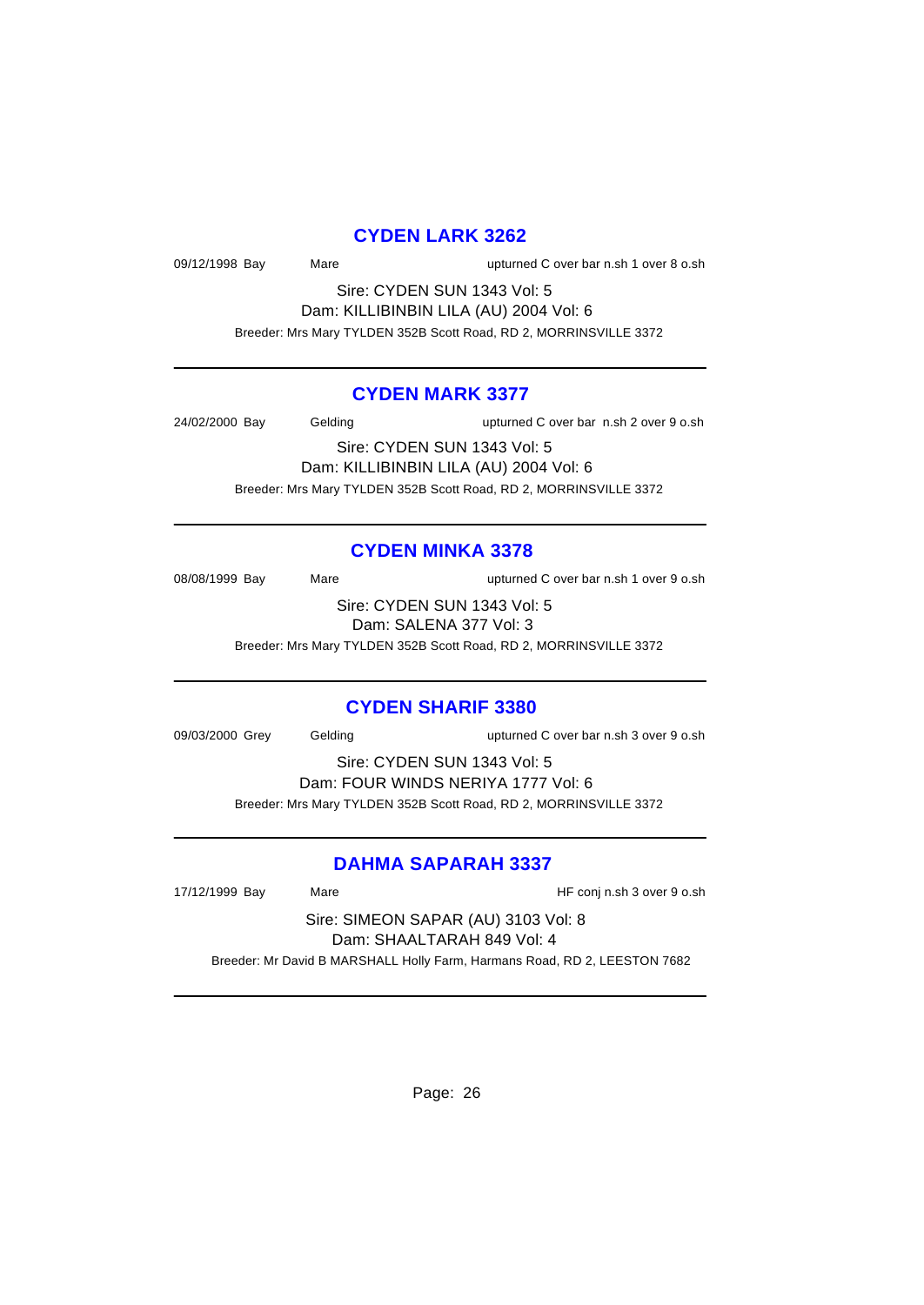#### **DAHMA ZANYSA 3336**

20/10/1999 Bay Mare HF conj n.sh 2 over 9 o.sh

Sire: SIMEON SAPAR (AU) 3103 Vol: 8 Dam: ZELINA 1715 Vol: 5

Breeder: Mr David B MARSHALL Holly Farm, Harmans Road, RD 2, LEESTON 7682

#### **DANA EL SADIR 3042**

12/12/1996 Grey Mare Mare HF conj n.sh 4 over 6 o.sh

Sire: SIMEON SADIR (AU) 2528 Vol: 7 Dam: SARINA 649 Vol: 3 Breeder: Mr David B MARSHALL Holly Farm, Harmans Road, RD 2, LEESTON 7682

# **DANNII RAZHIL (US) 3468**

11/05/1993 Chestnut Mare

Sire: SAAHIL US 430770US Dam: RAZONNA ME (US) 3467 Vol: 8

Breeder: Ms Carolyn M LESLIE 289 North Manakau Road RD 31 LEVIN 5573

Importer: Ms Carolyn M LESLIE 289 North Manakau Road RD 31 LEVIN 5573

#### **DANTES AFFAIR (AU) 3015**

26/09/1993 Bay Mare reversed inverted P and P conj dot n.sh 9 over 3 o.sh

Sire: BPL DANTE US 9861AAHSB

Dam: CURRAWONG KONARA AU 7101AHSA Breeder: P POND Forest Hill Stud, PO Box 12, Wyong NSW 2259, AUSTRALIA

Importer: RA & JH WILSON 147 Dukes Road South, RD 2, MOSGIEL 9092

### **DELIGHTS AMIR 2959**

09/09/1995 Chestnut Gelding C over bar n.sh 1 over 5 o.sh

Sire: NGAPA JOUSSIF 493 Vol: 3 Dam: HEART`S DELIGHT 851 Vol: 4

Breeder: Mrs Linda P COTTLE 987 Ongarue Back Road, RD 6, TAUMARUNUI 3996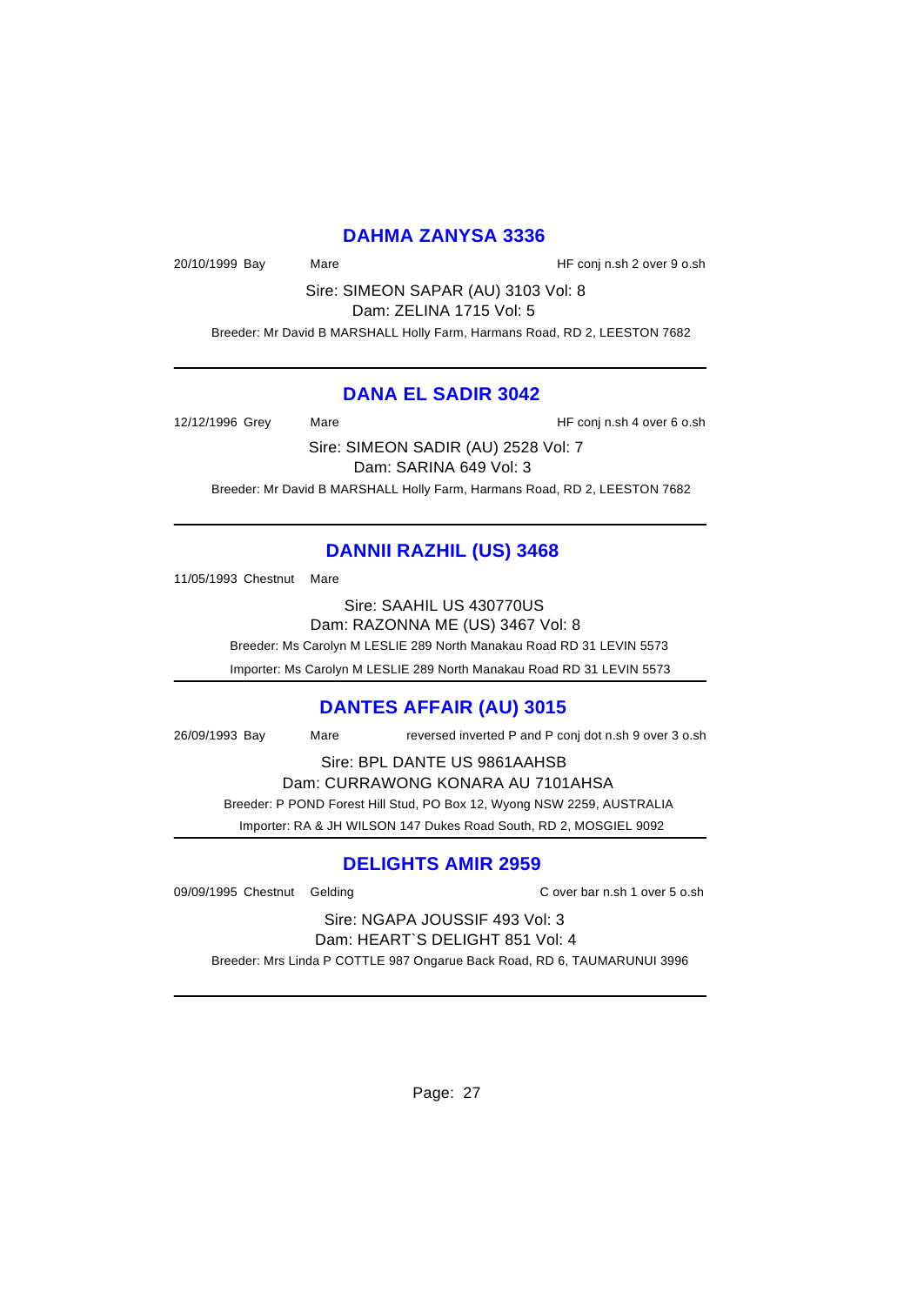### **DELIGHTS ESTELLE 3225**

15/10/1997 Grey Mare Mare C over bar n.sh 1 over 7 o.sh

Sire: NGAPA JOUSSIF 493 Vol: 3 Dam: NGAPA ESTRELLITA 839 Vol: 4

Breeder: Mrs Linda P COTTLE 987 Ongarue Back Road, RD 6, TAUMARUNUI 3996

#### **DELIGHTS ESTRELLITA 3352**

08/08/1999 Grey Mare C over bar n.sh 1 over 9 o.sh Sire: NGAPA JOUSSIF 493 Vol: 3 Dam: NGAPA ESTRELLITA 839 Vol: 4 Breeder: Mrs Linda P COTTLE 987 Ongarue Back Road, RD 6, TAUMARUNUI 3996

# **DELIGHTS JEZELLE 2972**

04/11/1995 Grey Mare Mare C over bar n.sh 4 over 5 o.sh Sire: NGAPA JOUSSIF 493 Vol: 3 Dam: NGAPA ESTELLE 159 Vol: 2 Breeder: Mrs Linda P COTTLE 987 Ongarue Back Road, RD 6, TAUMARUNUI 3996

### **DELIGHTS RAFIQ 3036**

02/11/1995 Chestnut Stallion C over bar n.sh 3 over 5 o.sh

Sire: NGAPA JOUSSIF 493 Vol: 3 Dam: NGAPA ESTRELLITA 839 Vol: 4 Breeder: Mrs Linda P COTTLE 987 Ongarue Back Road, RD 6, TAUMARUNUI 3996

### **DELL ALEEHA 3236**

01/11/1997 Grey Mare Mare triangle R n.sh 3 over o.sh

Sire: DELLMOUNT SUDANI 715 Vol: 3 Dam: DELL NARIYA 1848 Vol: 6

Breeder: Mr Brian ROSS Dellmount Arabians, 113 Woolwich Street, RD 3, GORE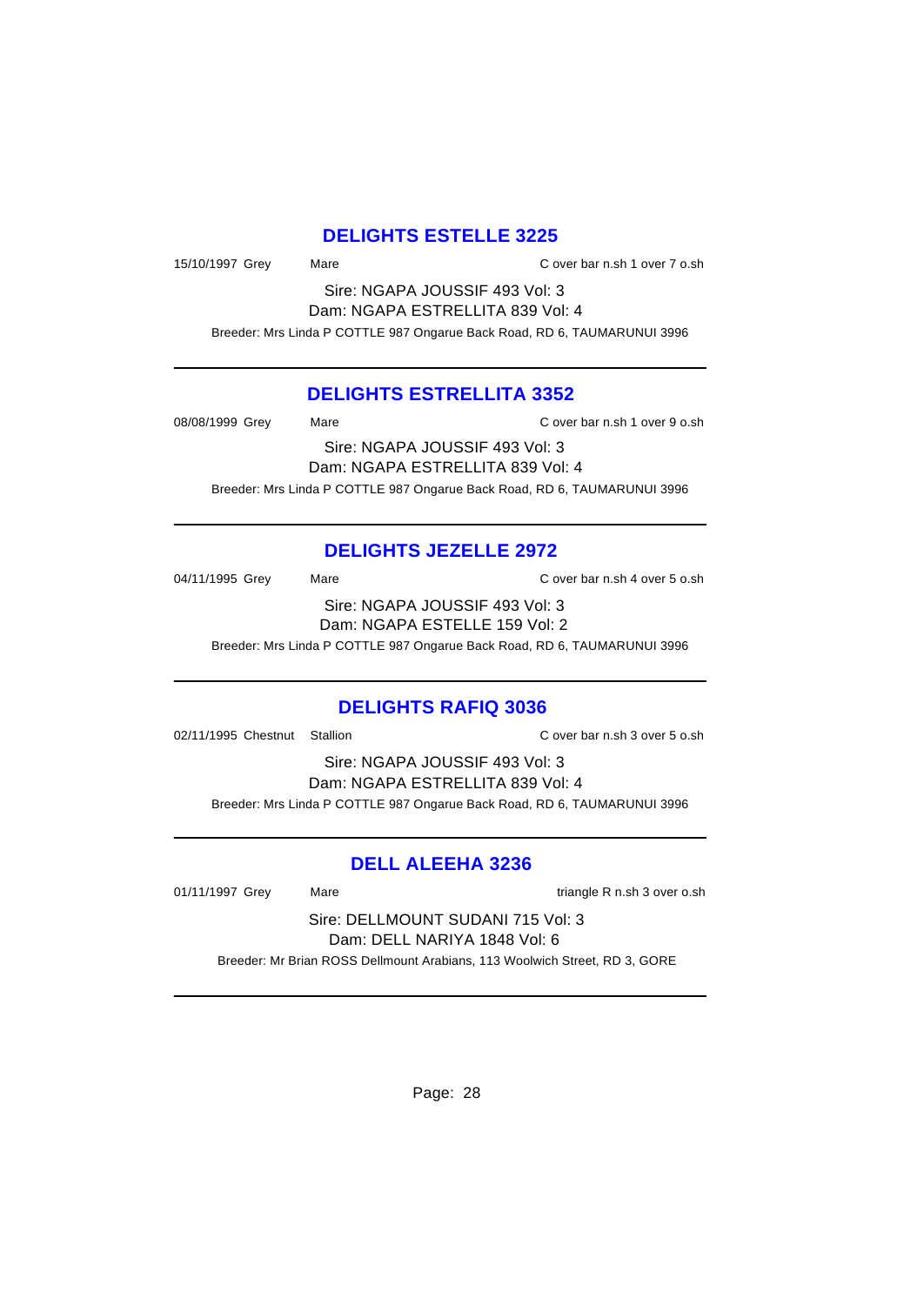### **DELL CASSANDRA 3092**

11/11/1996 Chestnut Mare triangle R n.sh 3 over 6 o.sh

Sire: DELLMOUNT SUDANI 715 Vol: 3 Dam: DELLMOUNT NAFISA 712 Vol: 3

Breeder: Mrs Noelene J ROSS Dellmount Arabians, 113 Woolwich Street, RD 3, GORE

#### **DELL DANCER 3091**

11/12/1996 Chestnut Gelding triangle R n.sh 2 over 6 o.sh

Sire: DELLMOUNT SUDANI 715 Vol: 3 Dam: DELL SULA 871 Vol: 4 Breeder: Mr Brian ROSS Dellmount Arabians, 113 Woolwich Street, RD 3, GORE

#### **DELL HALIMA 3466**

29/11/1999 Chestnut Mare triangle R n.sh 1 over 9 o.sh.

Sire: COOLRAIN MONTARY (AU) 3160 Vol: 8 Dam: DELL SHARIKA 2152 Vol: 6

Breeder: Mrs Noelene J ROSS Dellmount Arabians, 113 Woolwich Street, RD 3, GORE

#### **DELL HAMA 3090**

08/11/1996 Grey Gelding triangle R n.sh 1 over 6 o.sh

Sire: EASTWINDS AXIOM (AU) 2767 Vol: 7 Dam: WILLOWVALE JALIYA 2368 Vol: 7 Breeder: Mr Brian ROSS Dellmount Arabians, 113 Woolwich Street, RD 3, GORE

#### **DELL HANIFA 2981**

22/12/1995 Grey Mare triangle R n.sh 4 over 95 o.sh

Sire: DELLMOUNT SUDANI 715 Vol: 3 Dam: DELL NARIYA 1848 Vol: 6

Breeder: Mr Brian ROSS Dellmount Arabians, 113 Woolwich Street, RD 3, GORE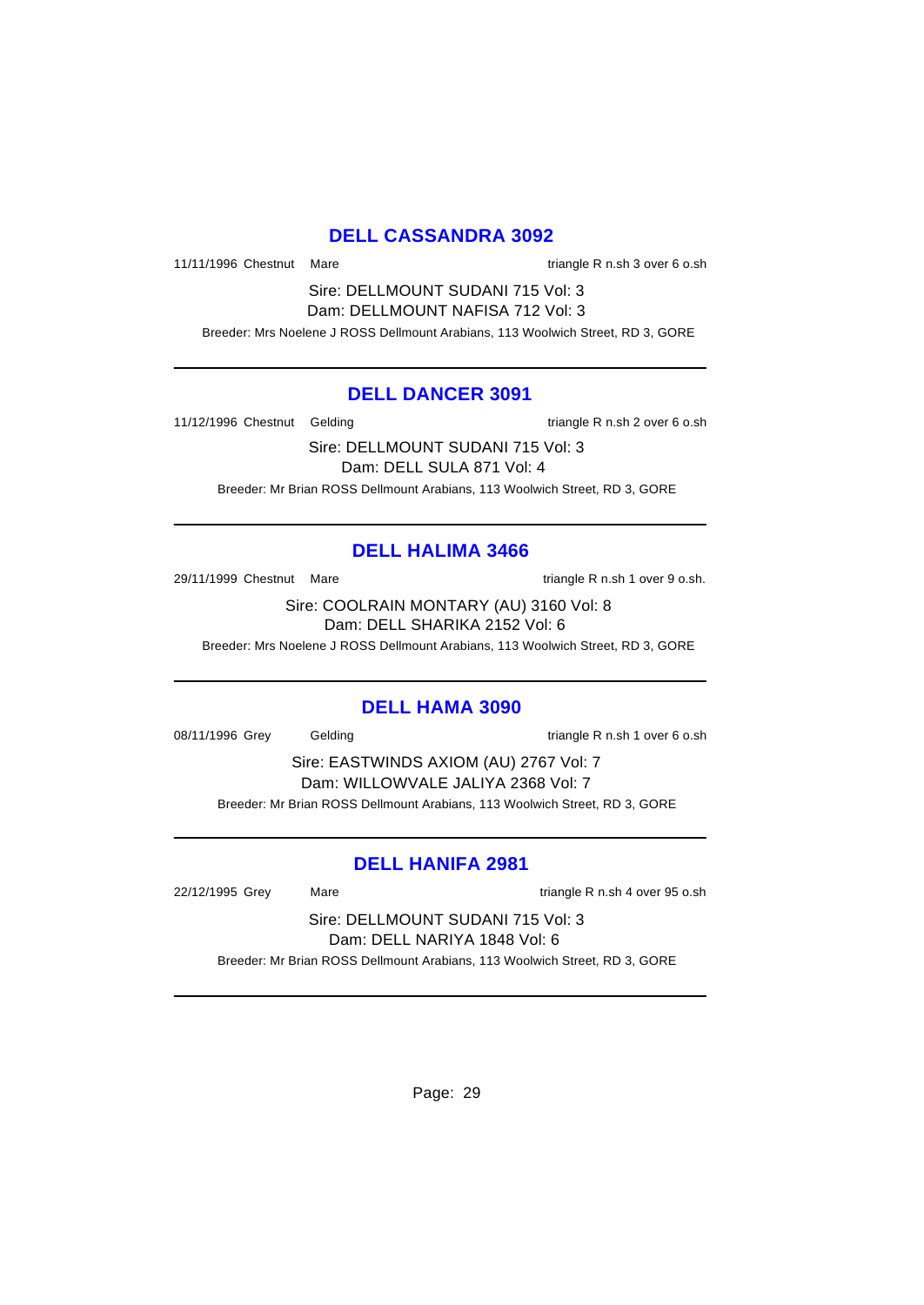#### **DELL HAZEEM 2908**

04/11/1994 Chestnut Gelding triangle R n.sh 2 over 94 o.sh

Sire: DELLMOUNT SUDANI 715 Vol: 3 Dam: DELLMOUNT NAFISA 712 Vol: 3

Breeder: Mrs Noelene J ROSS Dellmount Arabians, 113 Woolwich Street, RD 3, GORE

#### **DELL JAZZMAN 2993**

04/11/1995 Grey Gelding Casset Contract Contract Contract Contract Contract Contract Contract Contract Contract Contract Contract Contract Contract Contract Contract Contract Contract Contract Contract Contract Contract Co

Sire: DELLMOUNT SUDANI 715 Vol: 3 Dam: DELL SULA 871 Vol: 4

Breeder: Mr Brian ROSS Dellmount Arabians, 113 Woolwich Street, RD 3, GORE

# **DELL JUBA 2907**

23/11/1994 Bay Mare Mare triangle R n.sh 3 over 94 o.sh Sire: DELLMOUNT SUDANI 715 Vol: 3 Dam: DELL NARIYA 1848 Vol: 6

Breeder: Mr Brian ROSS Dellmount Arabians, 113 Woolwich Street, RD 3, GORE

### **DELL KRYSTAL SADA 2909**

03/10/1994 Bay Mare triangle R over 1 over 94 n.sh Sire: SIMEON SADIR (AU) 2528 Vol: 7 Dam: TARALEA AMBER 1202 Vol: 4 Breeder: Mr Brian ROSS Dellmount Arabians, 113 Woolwich Street, RD 3, GORE

### **DELL NAHBEEL 3235**

23/11/1997 Chestnut Gelding triangle R n.sh 2 over 7 o.sh

Sire: EASTWINDS AXIOM (AU) 2767 Vol: 7 Dam: DELL SHARIKA 2152 Vol: 6

Breeder: Mrs Noelene J ROSS Dellmount Arabians, 113 Woolwich Street, RD 3, GORE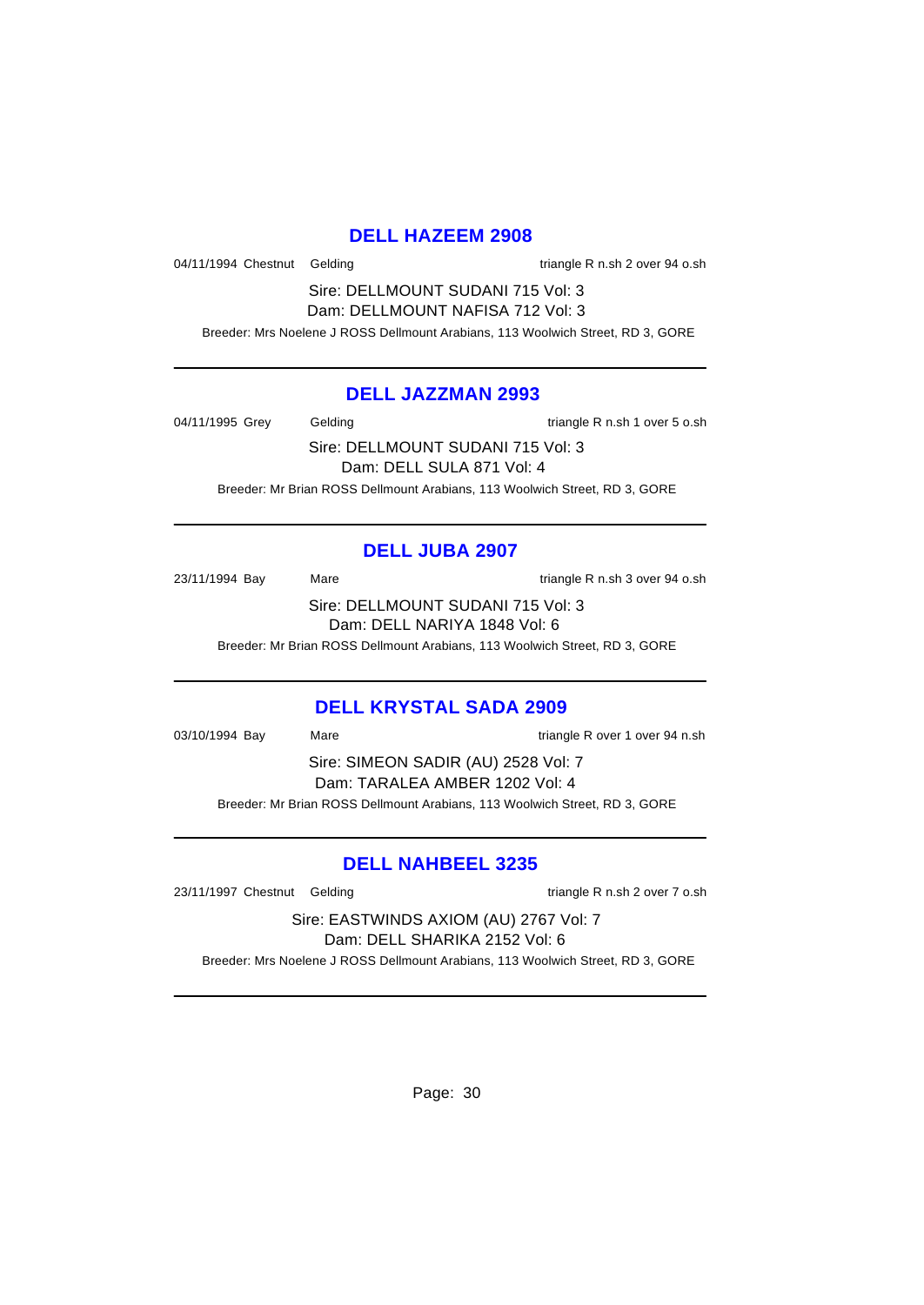#### **DELL NAMEERA 2982**

02/11/1995 Chestnut Mare triangle R n.sh 2 over 95 o.sh

Sire: DELLMOUNT SUDANI 715 Vol: 3 Dam: DELLMOUNT NAFISA 712 Vol: 3

Breeder: Mrs Noelene J ROSS Dellmount Arabians, 113 Woolwich Street, RD 3, GORE

#### **DELL NICKOLAS 3303**

25/12/1998 Chestnut Gelding triangle R n.sh 1 over 98 o.sh

Sire: DELLMOUNT SUDANI 715 Vol: 3 Dam: DELL NARIYA 1848 Vol: 6 Breeder: Mr Brian ROSS Dellmount Arabians, 113 Woolwich Street, RD 3, GORE

# **DELL SAFEAR 3238**

16/10/1997 Grey Gelding Cash 1 over 7 o.sh

Sire: THE AMBASSADOR (AU) 1087 Vol: 4 Dam: DELL SHAHDENE 2274 Vol: 6

Breeder: PARTNERSHIP B & NJ ROSS PARTNERSHIP Dellmount Arabians, 113 Woowich

### **DELL SULTAN 2994**

24/11/1995 Grey Gelding triangle R n.sh 3 over 95 o.sh

Sire: DELLMOUNT SUDANI 715 Vol: 3 Dam: DELL SALILA 1771 Vol: 5 Breeder: PARTNERSHIP B & NJ ROSS PARTNERSHIP Dellmount Arabians, 113 Woowich

# **DELL TALIA 3237**

02/12/1997 Chestnut Mare triangle R n.sh 4 over 7 o.sh

Sire: DELLMOUNT SUDANI 715 Vol: 3 Dam: DELLMOUNT NAFISA 712 Vol: 3

Breeder: Mrs Noelene J ROSS Dellmount Arabians, 113 Woolwich Street, RD 3, GORE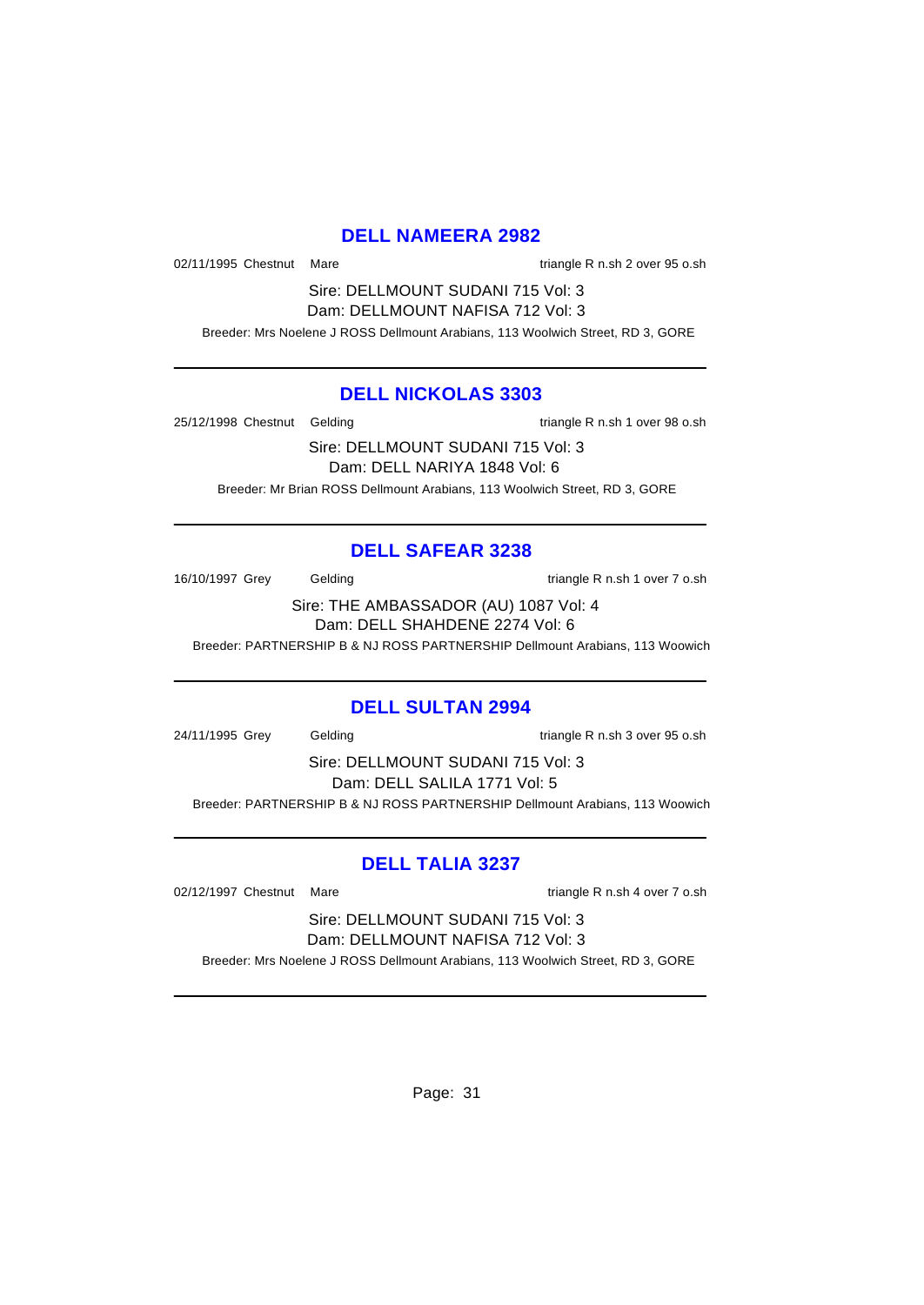#### **DELL ZOOB 3302**

07/12/1998 Grey Gelding triangle R n.sh 2 over 98 o.sh

Sire: DELLMOUNT SUDANI 715 Vol: 3 Dam: DELL SULA 871 Vol: 4

Breeder: Mr Brian ROSS Dellmount Arabians, 113 Woolwich Street, RD 3, GORE

#### **DESERT STAR'S BINT CASSINI 2977**

04/10/1995 Bay Mare DS conj n.sh 1 over 5 o.sh

Sire: EASTWINDS AXIOM (AU) 2767 Vol: 7 Dam: CASSINI 553 Vol: 3 Breeder: Mrs Angela M O'CONNOR 599 Birch Hill Road, RD 3, RANGIORA 7473

# **DESERT STAR'S BINT NARELLE 3472**

| 14/09/1998 Grey | Mare | DS coni n.sh 1 over 8 o.sh |
|-----------------|------|----------------------------|
|                 |      |                            |

Sire: SIMEON SHAANAN (AU) 2662 Vol: 7 Dam: HESTBANK NARELLE 1150 Vol: 4

Breeder: Mrs Angela M O'CONNOR 599 Birch Hill Road, RD 3, RANGIORA 7473

### **DESERT STAR'S BRAVEHEART 3473**

14/12/1998 Grey Gelding DS conj n.sh 3 over 8 o.sh

Sire: SIMEON SHAANAN (AU) 2662 Vol: 7 Dam: HAZELDEAN BANMIRA (AU) 2096 Vol: 6 Breeder: Mr Robert LAGERBERG 599 Birch Hill Road R.D. 4 RANGIORA.

# **DESERT STAR'S FREEDOM 3144**

23/11/1996 Chestnut Stallion DS conj n.sh 3 over 6 o.sh

Sire: SIMEON SHAANAN (AU) 2662 Vol: 7 Dam: HAZELDEAN BANMIRA (AU) 2096 Vol: 6 Breeder: Mr Robert LAGERBERG 599 Birch Hill Road R.D. 4 RANGIORA.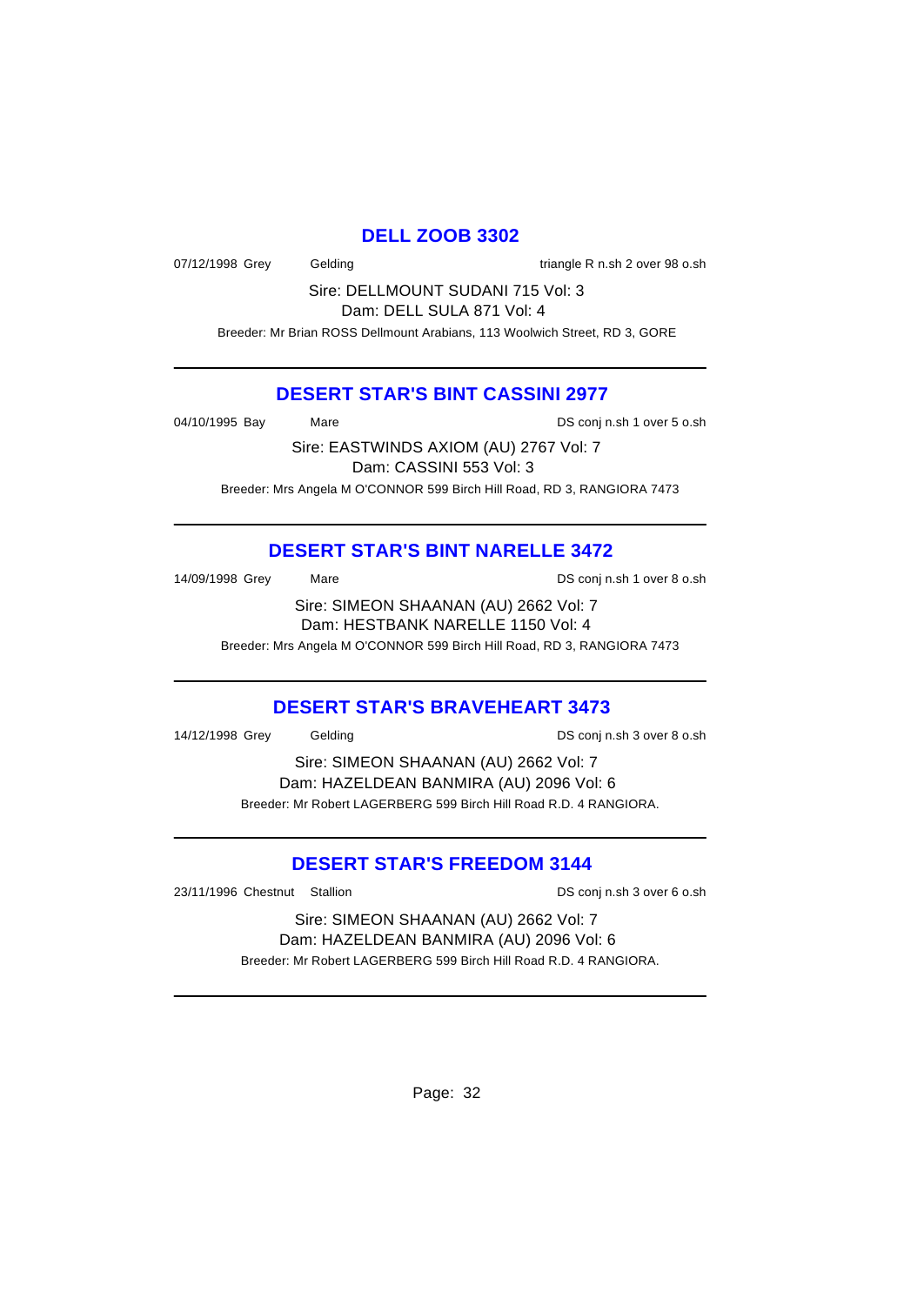#### **DESERT STAR'S KA'SHAN 3146**

11/11/1996 Grey Stallion DS conj n.sh 2 over 6 o.sh

Sire: SIMEON SHAANAN (AU) 2662 Vol: 7 Dam: CASSINI 553 Vol: 3

Breeder: Mrs Angela M O'CONNOR 599 Birch Hill Road, RD 3, RANGIORA 7473

#### **DESERT STAR'S NA'SHAN 3145**

11/12/1996 Grey Gelding DS conj n.sh 4 over 6 o.sh

Sire: SIMEON SHAANAN (AU) 2662 Vol: 7 Dam: HESTBANK NARELLE 1150 Vol: 4 Breeder: Mrs Angela M O'CONNOR 599 Birch Hill Road, RD 3, RANGIORA 7473

### **DESERT STAR'S SENSATION 3143**

22/09/1996 Grey Mare Mare DS conj n.sh 1 over 6 o.sh Sire: BOLD FYRE (US) 2532 Vol: 7

Dam: AA FIESTA 2352 Vol: 7

Breeder: Mrs Angela M O'CONNOR 599 Birch Hill Road, RD 3, RANGIORA 7473

## **DESERT STAR'S SHEIKH EL SHAKLAN 3039**

15/10/1995 Chestnut Stallion DS conj n.sh 2 over 5 o.sh

Sire: EASTWINDS AXIOM (AU) 2767 Vol: 7 Dam: HESTBANK PHEBE 1731 Vol: 5 Breeder: Mrs Angela M O'CONNOR 599 Birch Hill Road, RD 3, RANGIORA 7473

### **DESERT STAR'S SIMPLY IRRESISTABLE 3471**

26/11/1998 Grey Mare DS conj. n.sh 2 over 8 o.sh

Sire: SIMEON SHAANAN (AU) 2662 Vol: 7 Dam: CASSINI 553 Vol: 3 Breeder: Mrs Angela M O'CONNOR 599 Birch Hill Road, RD 3, RANGIORA 7473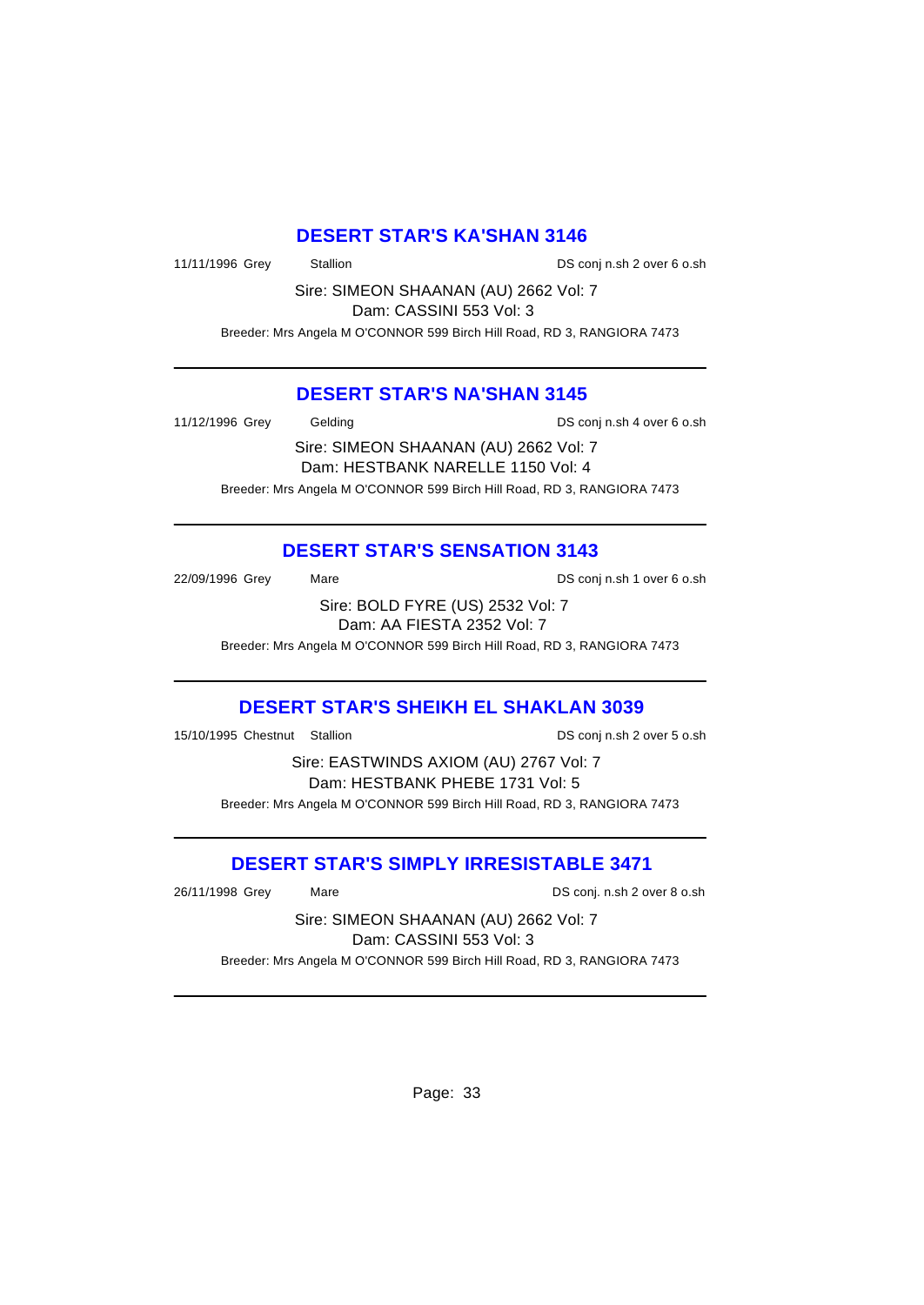## **DESERT STAR'S UP TOWN GIRL 2992**

31/10/1995 Chestnut Mare **DS** conj nsh 3 over 5 osh

Sire: SIMEON SHAANAN (AU) 2662 Vol: 7 Dam: HAZELDEAN BANMIRA (AU) 2096 Vol: 6 Breeder: Mrs Angela M O'CONNOR 599 Birch Hill Road, RD 3, RANGIORA 7473

#### **DIABLO 3327**

02/11/1996 Grey Gelding HF conj nsh 7 over 6 osh F over bar o.nk

Sire: SARACEN KARIM (CA) S119 Vol: 2 Dam: ZELINA 1715 Vol: 5 Breeder: Mr David B MARSHALL Holly Farm, Harmans Road, RD 2, LEESTON 7682

# **DIAM'ID 3154**

05/06/1996 Grey Mare Mare upturned C n.bk 2 over 3 o.bk

Sire: CASHMERE PEGASUS BAY 1091 Vol: 4 Dam: OCEANID 1477 Vol: 5

Breeder: Mrs Belinda J SIMONS 177 Le Bons Bay Rd, RD 3, AKAROA 7583

### **DIAMOND PARK JONAH 3179**

15/10/1997 Grey Gelding diamond inside square over 7 o.sh

Sire: NGAPA JOUSSIF 493 Vol: 3 Dam: DIAMOND PARK PARIS 2633 Vol: 7 Breeder: Mrs Sallie Y BARBER 72 Battersea Road, RD 1, GREYTOWN

### **DIPLOMAT (AU) 3011**

19/08/1994 Bay Stallion script BA over script line dot over 2 over 4 n.sh Sire: ALII US 16282AAHS Dam: RASHAANI AU 11188AAHS Breeder: MARTIN PARTNERSHIP P.O. Box 53 Marburg QUEENSLAND

Importer: Miss Mandy THOMAS 580 Wortley Road, RD 9, INGLEWOOD 4389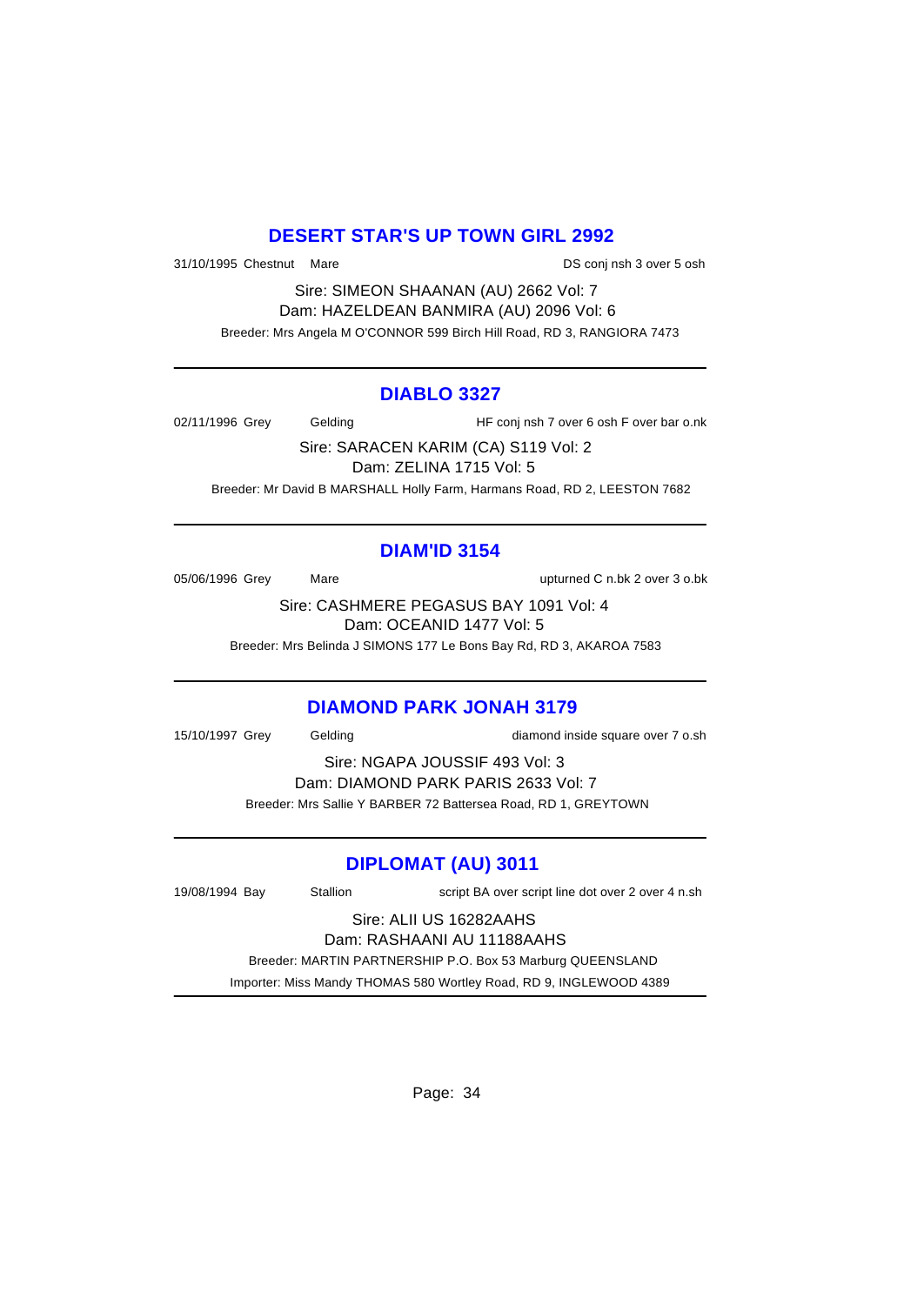#### **DONEGAL HARLEQUIN 3266**

01/12/1998 Grey Gelding Gelding HD conj n.sh 1 over 8 o.sh

Sire: ROSLAND (AU) S129 Vol: 2 Dam: NAIBARA SHERRIFA 1670 Vol: 5

Breeder: Mrs Anne E HUTCHINSON 71 Rushbrook Road RD 1 WHANGAREI 0185

#### **DONEGAL PHOENIX 3044**

05/10/1995 Grey Gelding Gelding HD conj n.sh 1 over 5 o.sh Sire: ROSLAND (AU) S129 Vol: 2 Dam: DELLMOUNT ADAGIO 398 Vol: 3 Breeder: Mrs Anne E HUTCHINSON 71 Rushbrook Road RD 1 WHANGAREI 0185

# **DORIAN ANGELIQUE 2886**

21/10/1994 Grey Mare Mare JG n.sh 3 over 4 o.sh Sire: DELLMOUNT IBN PILGRIM 716 Vol: 3 Dam: PURIRI KOMUTU 1710 Vol: 5 Breeder: Mr Ian L MONK Glasseys Road, RD 2, LEESTON 7682

#### **DORIAN CLEOPATRA 2884**

27/09/1994 Bay Mare JG n.sh 1 over 4 o.sh Sire: DELLMOUNT IBN PILGRIM 716 Vol: 3 Dam: PURIRI ANAHERA 2036 Vol: 6 Breeder: Mr Ian L MONK Glasseys Road, RD 2, LEESTON 7682

### **DORIAN DAHAR 3305**

24/10/1998 Grey Gelding JG n.sh 2 over 8 o.sh

Sire: NAIBARA MOON MAGIC 2870 Vol: 8 Dam: FESTIVE FIELDS AMANDA 2209 Vol: 6 Breeder: Mr Ian L MONK Glasseys Road, RD 2, LEESTON 7682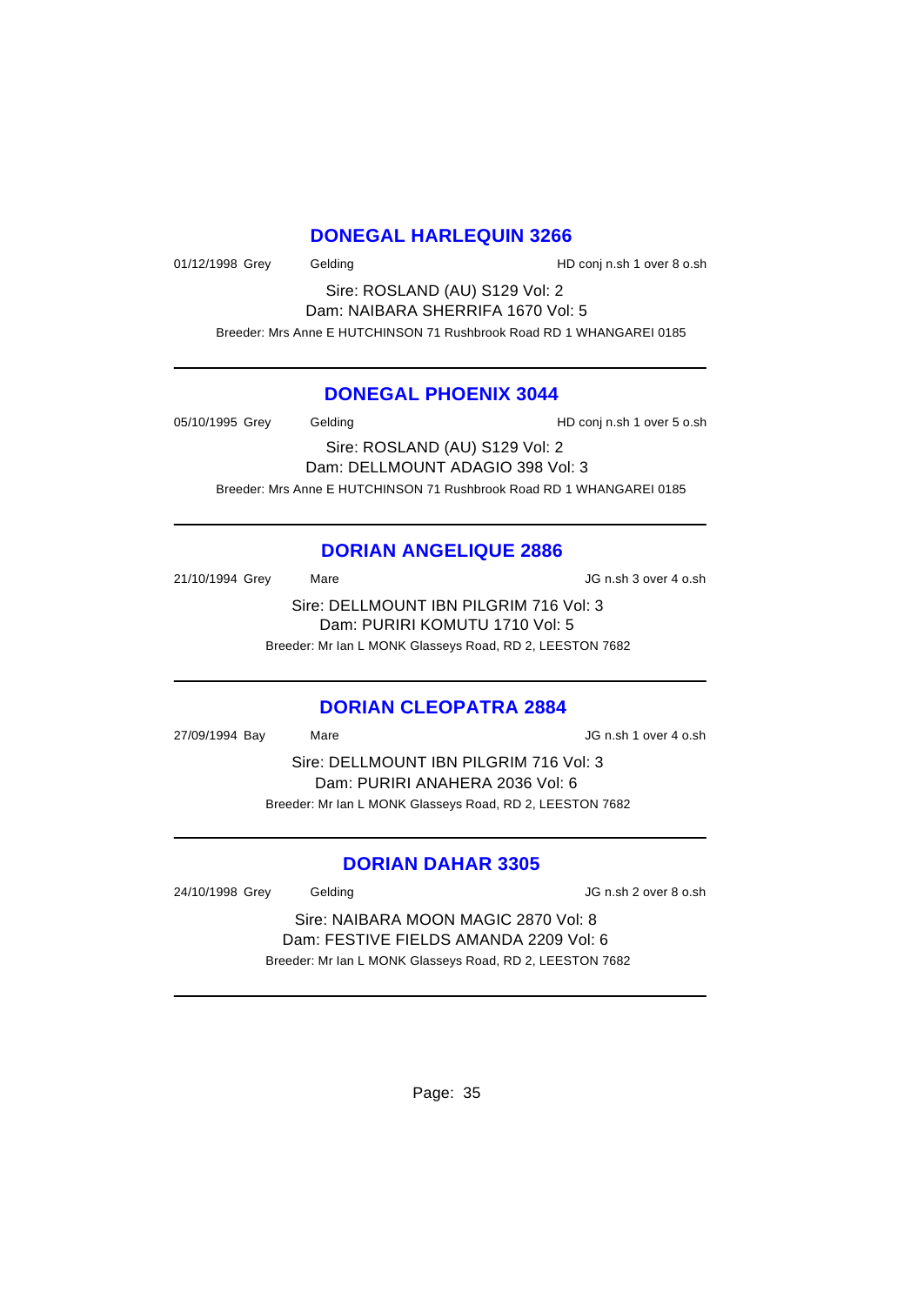#### **DORIAN DIVA 3304**

04/11/1998 Bay Mare Mare JG n.sh 1 over 8 o.sh

Sire: NAIBARA MOON MAGIC 2870 Vol: 8 Dam: PURIRI ANAHERA 2036 Vol: 6 Breeder: Mr Ian L MONK Glasseys Road, RD 2, LEESTON 7682

#### **DORIAN MASSOUD 2887**

25/10/1994 Chestnut Mare JG n.sh 4 over 4 o.sh

Sire: DELLMOUNT IBN PILGRIM 716 Vol: 3 Dam: FESTIVE FIELDS AMANDA 2209 Vol: 6 Breeder: Mr Ian L MONK Glasseys Road, RD 2, LEESTON 7682

#### **DORIAN SHEBA 2885**

14/10/1994 Grey Mare Mare JG n.sh 2 over 4 o.sh Sire: SHERWOOD TAMMUZ 2279 Vol: 6 Dam: NAIBARA HALIMA 2092 Vol: 6 Breeder: Mr Ian L MONK Glasseys Road, RD 2, LEESTON 7682

#### **DUNDEVALE KEESHAAN 3173**

| 06/11/1997 Grey                   | Mare | D V in circle n.sh 1 over 7 o.sh                                     |
|-----------------------------------|------|----------------------------------------------------------------------|
|                                   |      | Sire: MALTON MASADA 1541 Vol: 5                                      |
| Dam: FERNBANK KHADIJA 1513 Vol: 5 |      |                                                                      |
|                                   |      | Breeder: Miss Paula A HUMPHRIES 25 Kakahu Street, Orari, TEMUKA 7986 |

#### **DUNDEVALE MAREKO 3025**

11/02/1996 Grey Gelding DV in circle n.sh 1 over 96 o.sh

Sire: CZARAK S97 Vol: 2 Dam: FERNBANK KHADIJA 1513 Vol: 5

Breeder: Miss Paula A HUMPHRIES 25 Kakahu Street, Orari, TEMUKA 7986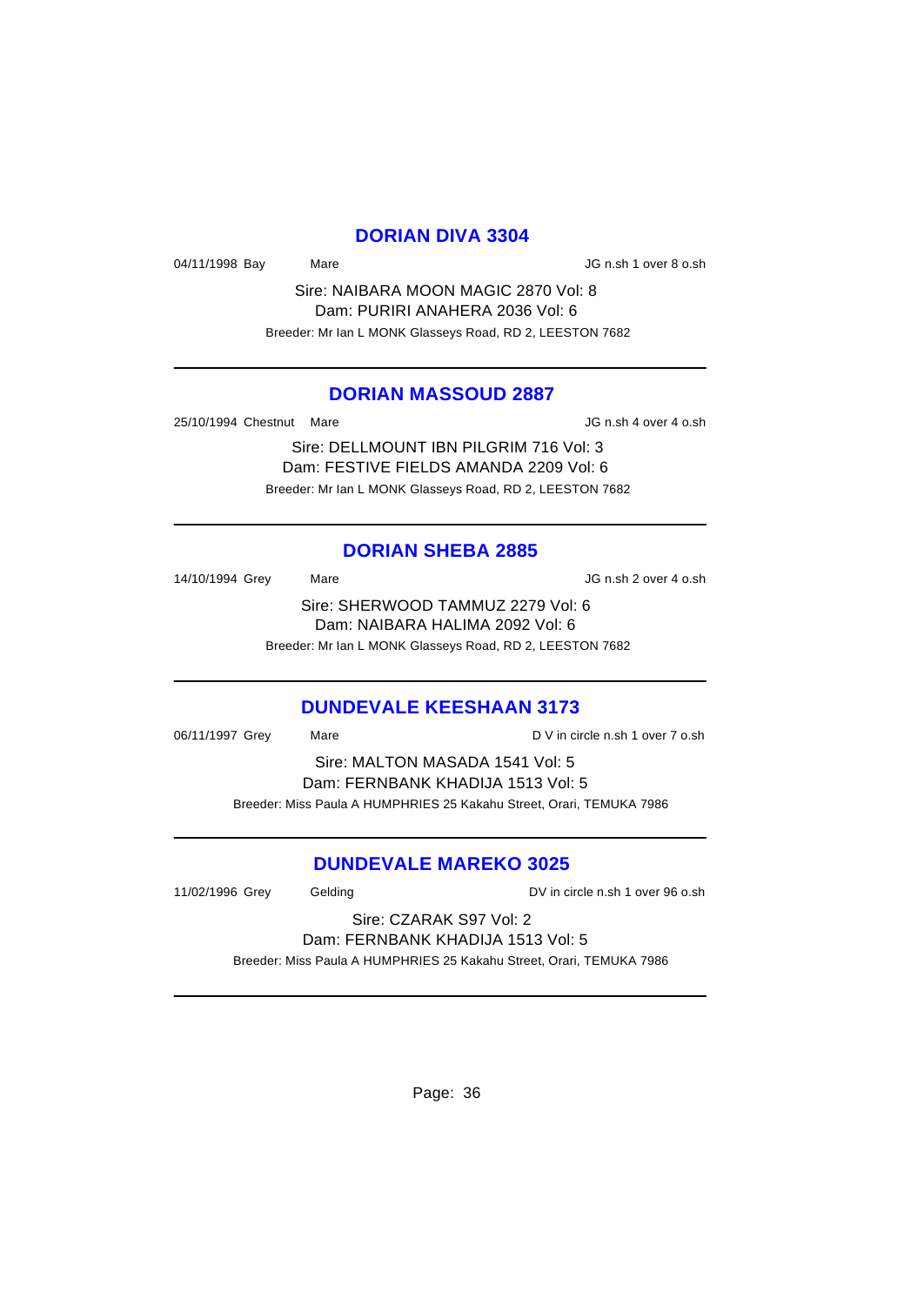## **DURDAN DESERT QUEEN 3314**

03/12/1998 Chestnut Mare **AD** conj n.sh 2 over 8 o.sh

Sire: QUASSA 2496 Vol: 7 Dam: DURDAN TINDER BOX 1917 Vol: 6 Breeder: Mr C.C.L "Leo" OLDHAM 4 Dame Street Waikouaiti OTAGO.

#### **DURDAN KAREN 3081**

15/11/1996 Chestnut Mare **AD** conj n.sh 3 over 6 o.sh

Sire: QUASSA 2496 Vol: 7 Dam: CYMBAL 150 Vol: 2 Breeder: Mr C.C.L "Leo" OLDHAM 4 Dame Street Waikouaiti OTAGO.

### **DURDAN LYSANDER 2828**

02/11/1994 Chestnut Gelding and all the AD conj n.sh 1 over 4 o.sh

Sire: DELLMOUNT SANTEA S81 Vol: 2 Dam: CYMBAL 150 Vol: 2

Breeder: Mr C.C.L "Leo" OLDHAM 4 Dame Street Waikouaiti OTAGO.

### **EASTWICK BON FIRE (IIU) 3069**

30/10/1996 Chestnut Mare EW joined n.sh 5 over 6 o.sh

Sire: CEDARDELL ZANZIBAR AU 10528AAHSB Dam: FAIRYMOUNT DESERTSONG (AU) 2944 Vol: 8 Breeder: Mr Campbell J MCCONNACHIE 218 Terrace Road RD 1 AMBERLEY

### **EL KHEIR SHAKARI 3415**

07/11/1999 Bay Mare 2012 12:00 Mare 2012 12:00 Mare 2012 12:00 Mare 2012 12:00 Mare 2013 12:00 Mare 2014 12:00

Sire: HY-WYNNE SHAKA (US) 1286 Vol: 5 Dam: TARALEA ALLEGREE 1829 Vol: 6 Breeder: Mr Allan W SKINNER El Kheir Stud Ltd, 77 Gearon Rd, RD 1, WAIUKU 2681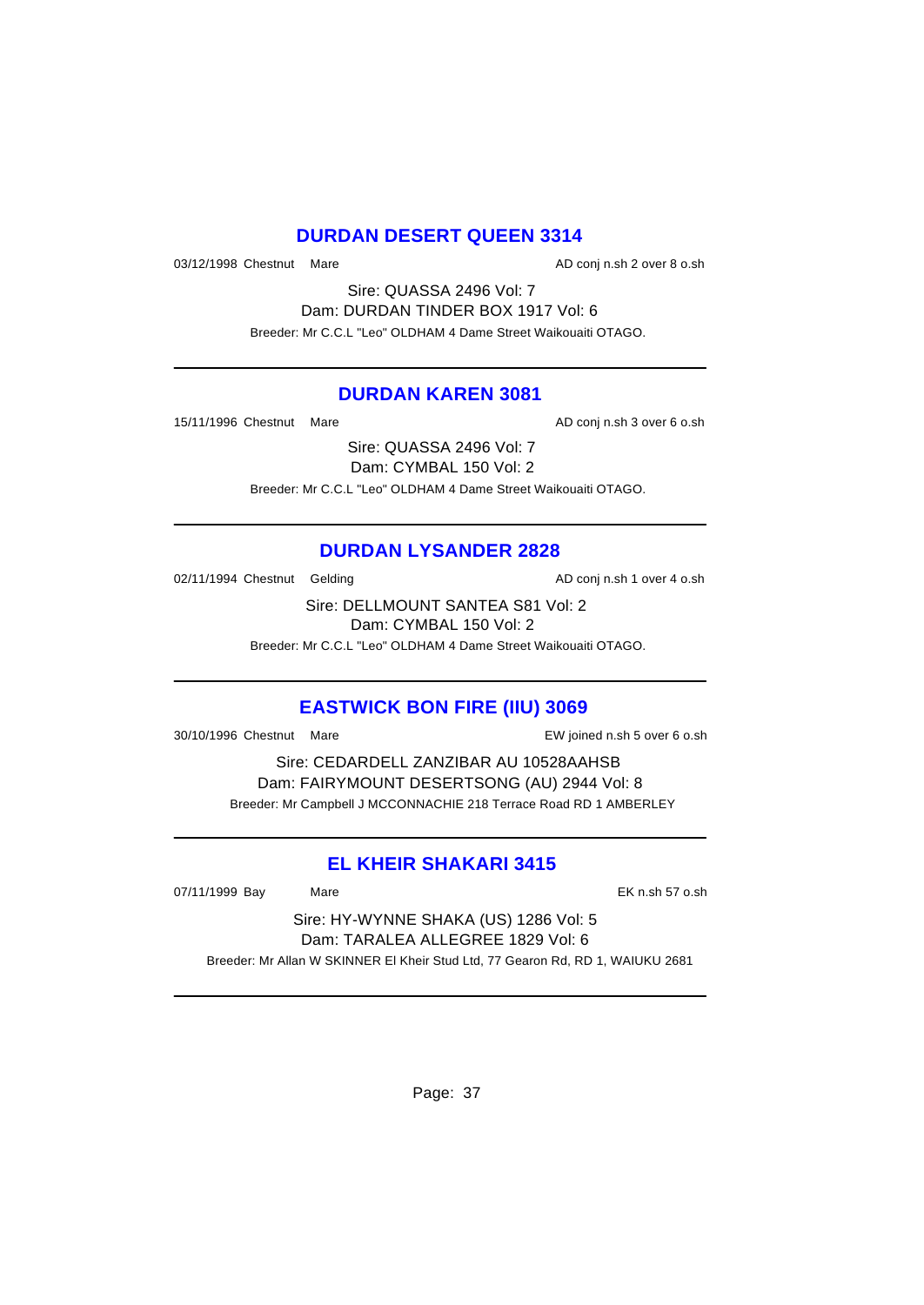## **EL KHEIR SHAKSHA 3108 3108**

08/11/1996 Chestnut Gelding **EX n.sh 56 o.sh** EK n.sh 56 o.sh

Sire: HY-WYNNE SHAKA (US) 1286 Vol: 5 Dam: KEESHA 2559 Vol: 7

Breeder: Mr Allan W SKINNER El Kheir Stud Ltd, 77 Gearon Rd, RD 1, WAIUKU 2681

#### **EL KHEIR SHAKUM 2990**

25/11/1995 Chestnut Gelding **EX 120 and Strategies Chemical EX n.sh 55 o.sh** 

Sire: HY-WYNNE SHAKA (US) 1286 Vol: 5 Dam: EL FIRE GODESS 536 Vol: 3 Breeder: Mr Allan W SKINNER El Kheir Stud Ltd, 77 Gearon Rd, RD 1, WAIUKU 2681

# **EL KHEIR SHARAZ 2891**

25/10/1994 Chestnut Mare EK n.sh 54 o.sh

Sire: HY-WYNNE SHAKA (US) 1286 Vol: 5 Dam: EL DIAMOND SPARKLE 74 Vol: 2

Breeder: Mr Allan W SKINNER El Kheir Stud Ltd, 77 Gearon Rd, RD 1, WAIUKU 2681

# **EL.ESHKAR OPHIR SHAMIR 3167**

21/10/1995 Grey Gelding EE conj n.sh 1 over 5 o.sh

Sire: EL HANIFF 1594 Vol: 5 Dam: OFARIM 1994 Vol: 6 Breeder: Mrs Lucy F DE KLERK 24 Oak Crescent, ASHHURST 4810

# **ELENBEES R RATED (AU) 3256**

28/11/1983 Chestnut Stallion 2 over quarter circle dot over reversed L conj B over 3 n.sh

Sire: RASMONIET RSI US AHSAS6574 Dam: CAMEO WINDSPRITE AU AHSAF4273 Breeder: B and L BEATTIE 3/192 Shore St North Cleveland QUEENSLAND 4163 Importer: Mrs Susan P FOWLER Burnham School Road RD 5 CHRISTCHURCH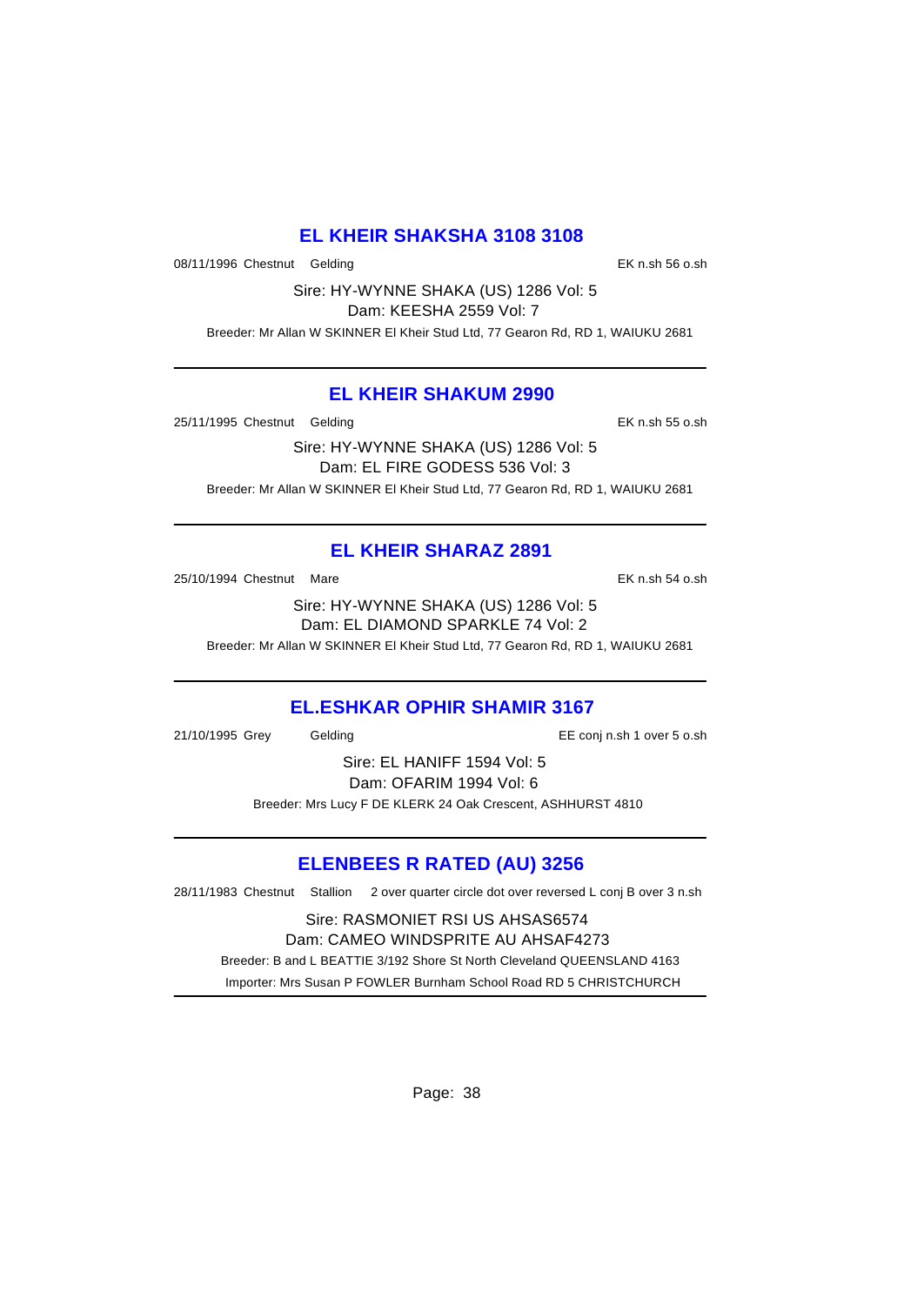### **EURALEA ESPANIA BINT YANAH (IIU) 3157**

06/12/1996 Grey Mare Mare bar in square conj n.sh 1 over 6 o.sh

Sire: PRIORITY GB 14447AAHSB Dam: YANAH IBN ESTOPA (DE) 2945 Vol: 8

Breeder: Miss Lee S COX 201/35 Palm Avenue, Surfers Paradise, QLD 4217, AUSTRALIA

#### **EURALEA FIRE N DESIRE 3211**

20/01/1998 Grey Mare **Mare** bar in square conj n.sh 2 over 7 o.sh Sire: WIND 'N' FIRE (AU) 3010 Vol: 8 Dam: YANAH IBN ESTOPA (DE) 2945 Vol: 8

Breeder: Miss Lee S COX 201/35 Palm Avenue, Surfers Paradise, QLD 4217, AUSTRALIA

#### **EURALEA JAEGAR 2864**

17/12/1994 Grey Gelding bar in square conj n.sh 2 over 4 o.sh Sire: NAADDEL (AU) S106 Vol: 2

Dam: NAZARITE 505 Vol: 3

Breeder: Miss Lee S COX 201/35 Palm Avenue, Surfers Paradise, QLD 4217, AUSTRALIA

#### **EURALEA LIGHT MY FIRE 3263**

16/01/1999 Grey Stallion bar in square conj n.sh 2 over 8 o.sh

Sire: WIND 'N' FIRE (AU) 3010 Vol: 8 Dam: YANAH IBN ESTOPA (DE) 2945 Vol: 8 Breeder: Miss Lee S COX 201/35 Palm Avenue, Surfers Paradise, QLD 4217, AUSTRALIA

### **EURALEA NAARINA 3212**

13/01/1998 Grey Mare **Mare** bar in square conj n.sh 1 over 7 o.sh

Sire: NAADDEL (AU) S106 Vol: 2 Dam: KAZRINA 2518 Vol: 7

Breeder: Miss Lee S COX 201/35 Palm Avenue, Surfers Paradise, QLD 4217, AUSTRALIA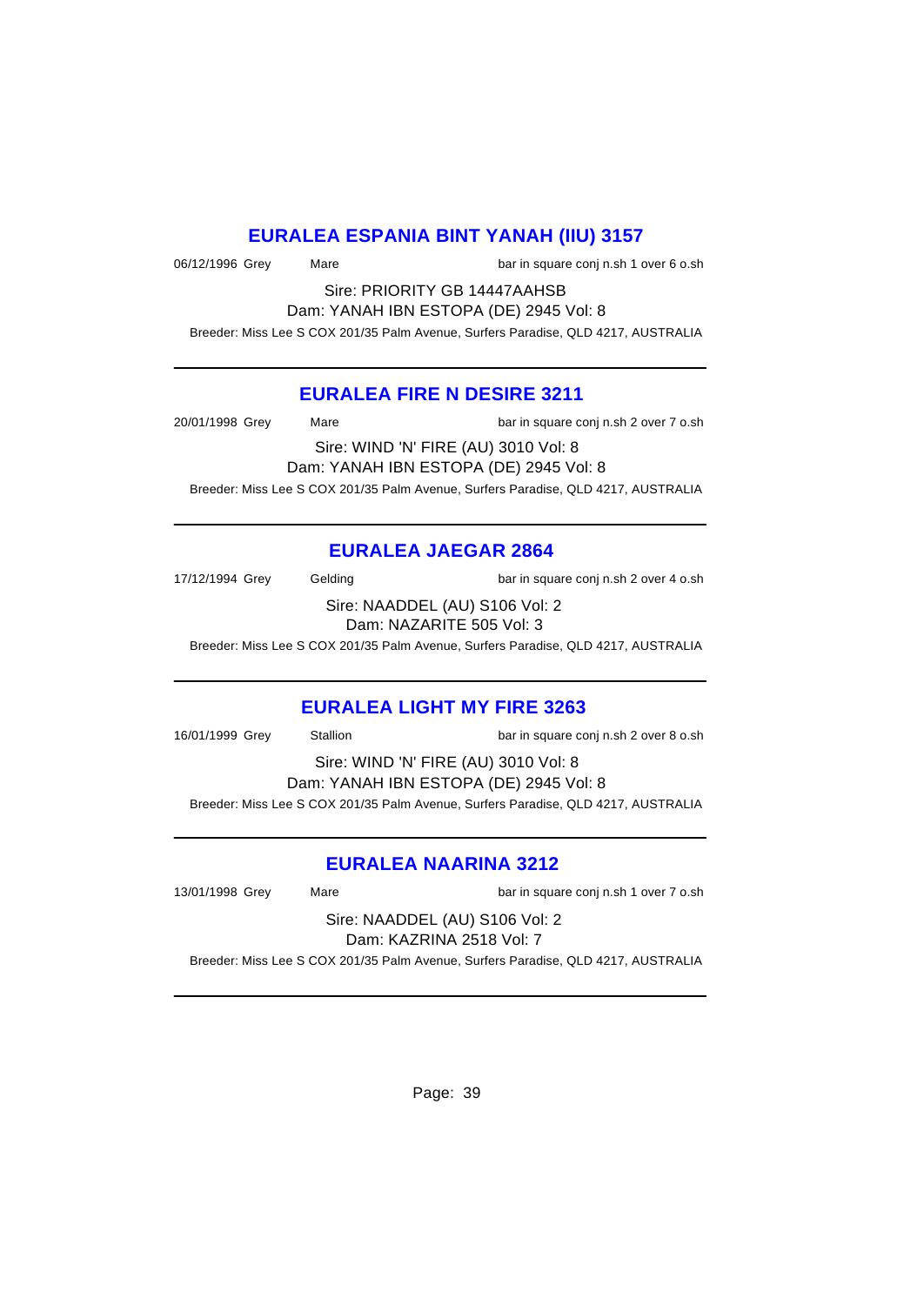#### **EURALEA SADARAH 2986**

30/08/1995 Bay Mare Mare bar in square conj n.sh 1 over 5 o.sh

Sire: SIMEON SADIR (AU) 2528 Vol: 7 Dam: DAHRAH 2255 Vol: 6

Breeder: Miss Lee S COX 201/35 Palm Avenue, Surfers Paradise, QLD 4217, AUSTRALIA

### **EURALEA SHAHREIS 2970**

13/12/1995 Grey Mare Mare bar in square conj n.sh 2 over 5 o.sh

Sire: SHALOM LA ISH (CA) 2223 Vol: 6 Dam: NAZARITE 505 Vol: 3

Breeder: Miss Lee S COX 201/35 Palm Avenue, Surfers Paradise, QLD 4217, AUSTRALIA

## **EURALEA SHAKILA FIRE 3267**

27/12/1998 Chestnut Mare bar in square conj n.sh 1 over 8 o.sh

Sire: WIND 'N' FIRE (AU) 3010 Vol: 8 Dam: NAZARITE 505 Vol: 3

Breeder: Miss Lee S COX 201/35 Palm Avenue, Surfers Paradise, QLD 4217, AUSTRALIA

#### **EURALEA SHOSHAMMA 2865**

23/10/1994 Bay Mare bar in square conj n.sh 1 over 4 o.sh Sire: SIMEON SADIR (AU) 2528 Vol: 7 Dam: KAZRINA 2518 Vol: 7 Breeder: Miss Lee S COX 201/35 Palm Avenue, Surfers Paradise, QLD 4217, AUSTRALIA

### **EW BAY SALUTE 3125**

24/10/1996 Bay Gelding EW joined n.sh 1 over 6 o.sh

Sire: CAMEO OLYMPIADE (AU) 2179 Vol: 6 Dam: WEE WINDELLA 1134 Vol: 4

Breeder: Mr Campbell J MCCONNACHIE 218 Terrace Road RD 1 AMBERLEY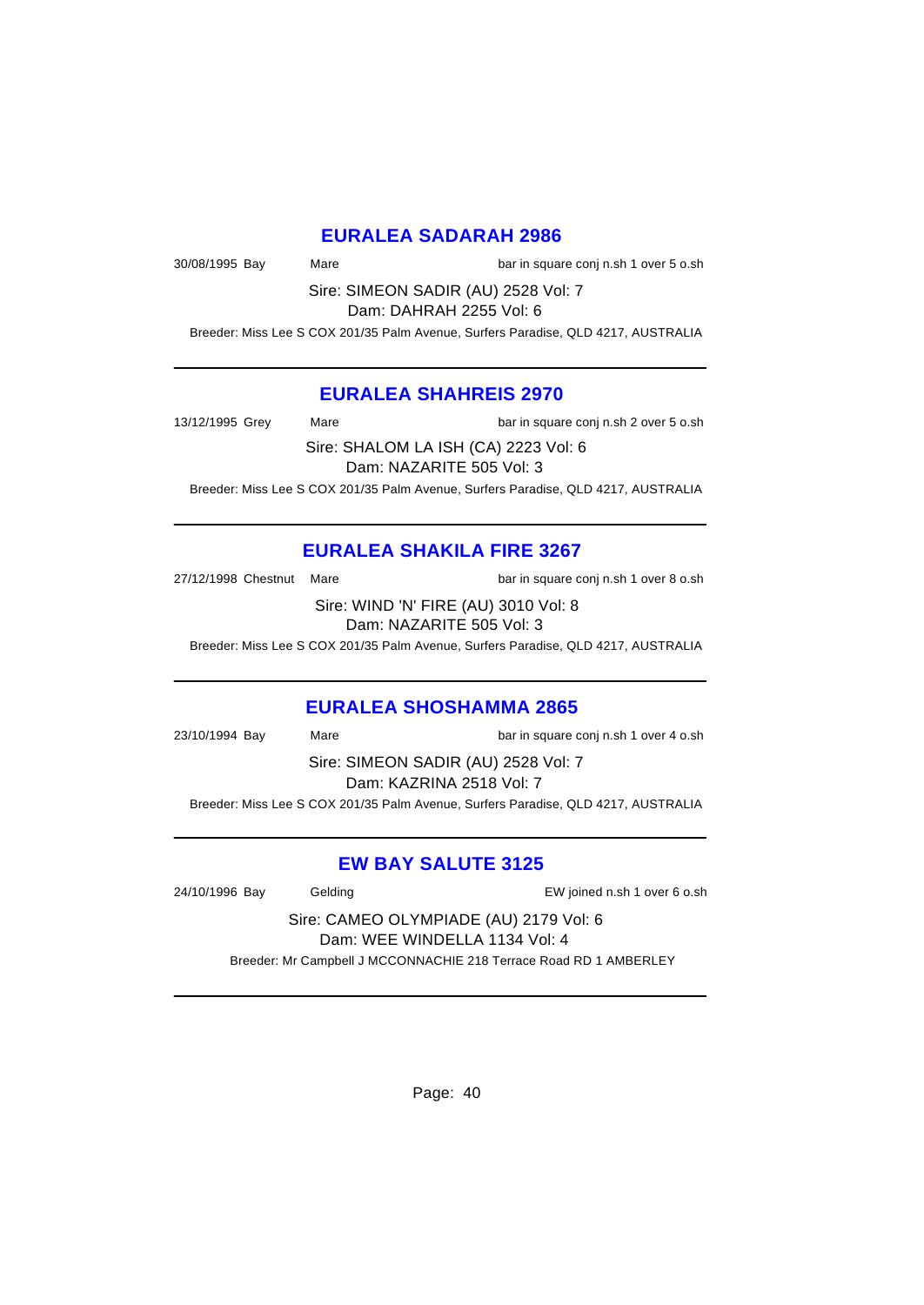#### **EW PHILADELPHIA 3117**

14/11/1996 Grey Mare EW joined n.sh 3 over 6 o.sh

Sire: CAMEO OLYMPIADE (AU) 2179 Vol: 6 Dam: GS MONIET EL NEFOUS 2231 Vol: 6 Breeder: Mr Campbell J MCCONNACHIE 218 Terrace Road RD 1 AMBERLEY

#### **FA DAHLAK 2967**

12/10/1992 Bay Gelding Gelding F in diamond over 2 n.sh Sire: ECHOLADE (US) 2070 Vol: 6

Dam: AA JULIANNA 1623 Vol: 5 Breeder: Mr Noel R HELLYER 9A Muri Road Pukerua Bay WELLINGTON.

### **FA FIRE-CREST 2965**

23/11/1994 Grey Gelding Gelding F in diamond over 3 n.sh

Sire: BOLD FYRE (US) 2532 Vol: 7 Dam: AA JULIANNA 1623 Vol: 5 Breeder: Mr Noel R HELLYER 9A Muri Road Pukerua Bay WELLINGTON.

#### **FA HAJJ 2999**

01/12/1995 Grey Gelding Fin diamond over 5 n.sh

Sire: BOLD FYRE (US) 2532 Vol: 7 Dam: AA BANDETTE 1753 Vol: 5 Breeder: Mr Noel R HELLYER 9A Muri Road Pukerua Bay WELLINGTON.

### **FA JEMMIA 2998**

27/10/1995 Grey Mare **Market Accord Accord Market Accord Accord F** in diamond over 4 n.sh

Sire: BOLD FYRE (US) 2532 Vol: 7 Dam: LANDON FARELLA 2287 Vol: 7

Breeder: Mr Noel R HELLYER 9A Muri Road Pukerua Bay WELLINGTON.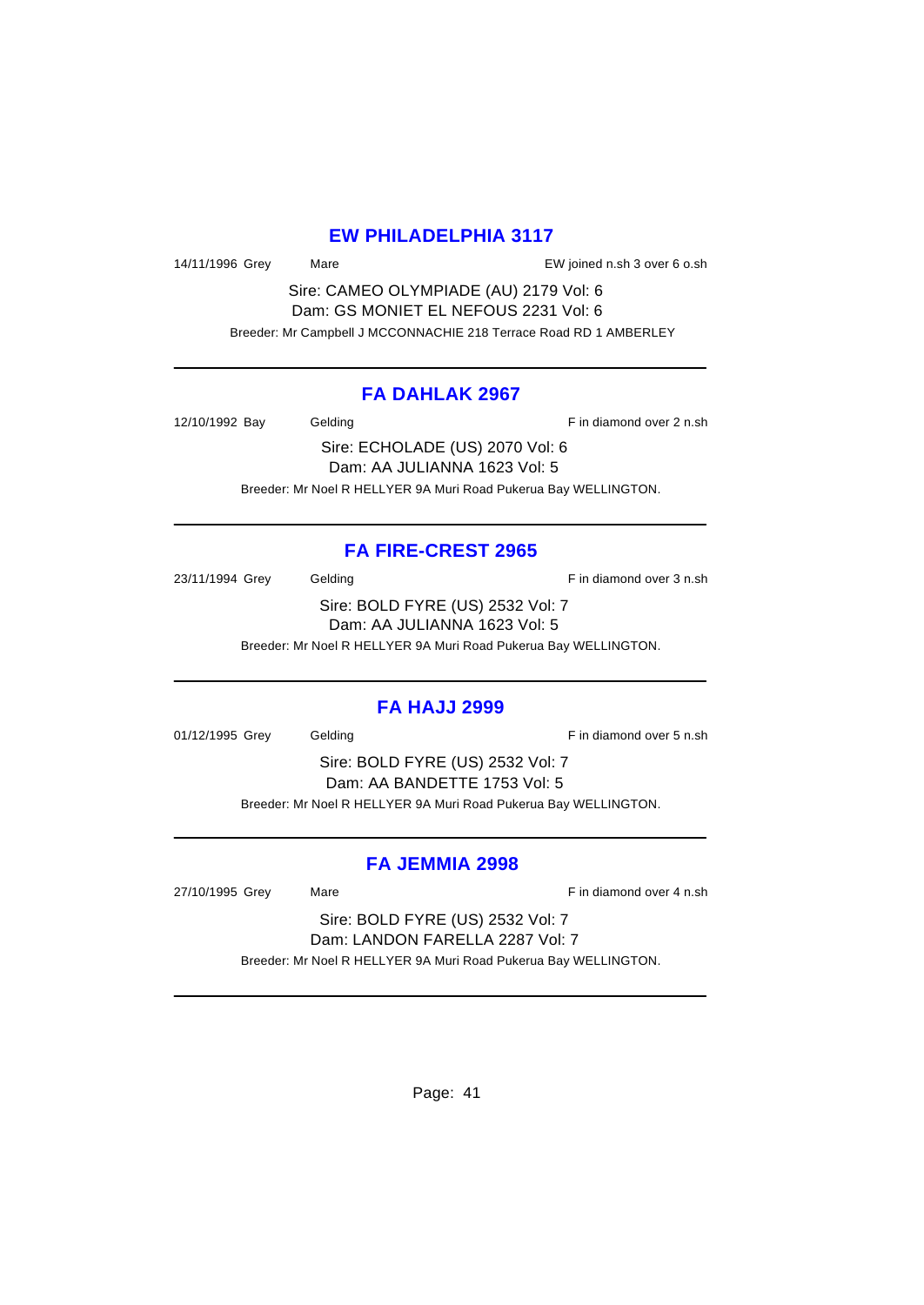#### **FA LANNER 2966**

29/09/1992 Bay Mare Mare Fin diamond over 1 n.sh

Sire: ECHOLADE (US) 2070 Vol: 6 Dam: AA BANDETTE 1753 Vol: 5

Breeder: Mr Noel R HELLYER 9A Muri Road Pukerua Bay WELLINGTON.

#### **FA MARSINAH 3084**

17/11/1996 Grey Mare **Marting Community** Research 17/11/1996 Grey Mare

Sire: BOLD FYRE (US) 2532 Vol: 7 Dam: AA JULIANNA 1623 Vol: 5 Breeder: Mr Noel R HELLYER 9A Muri Road Pukerua Bay WELLINGTON.

# **FAIRVIEW SHAKLAS KALIPH (AU) 2935**

21/10/1994 Chestnut Stallion HF conj in circle n.sh 6 over 4 o.sh

Sire: S K SHAKLA KHAN AU 14487AU Dam: FAIRVIEW AMIRA KALHUA AU 17204AU

Breeder: Mr Peter G HALL Fairview Arabian Stud, 290 Cut Hill Road, NSW, AUSTRALIA

Importer: Mrs Beverley A MORRISSEY 89 Dyers Pass Road, Cashmere, CHRISTCHURCH

### **FAIRVIEW SHAKLAS SHANIA (AU) 3156**

04/11/1996 Chestnut Mare **HF** conj in circle n.sh 5 over 6 o.sh

Sire: SK SHAKLA KHAN AU 14487AAHSB Dam: PASQUINELL SHAKIRA AU 11669AAHSB Breeder: D & P AMOR L1 Biddaddaba Creek Rd, Bidda via Canungra, QLD 4275, AUSTRALIA Importer: Mrs Beverley A MORRISSEY 89 Dyers Pass Road, Cashmere, CHRISTCHURCH

# **FAIRVIEW SIMPLY IRRISTABLE (AU) 3295**

21/10/1998 Chestnut Mare HF conj in circle n.sh 7 over 8 o.sh

Sire: SK SHAKLA KHAN AU 14487AAHSB Dam: JODA ABELA AU F10214AHSA

 Breeder: Mr Peter G HALL Fairview Arabian Stud, 290 Cut Hill Road, NSW, AUSTRALIA Importer: PARTNERSHIP EVANS D.N AND G.M Finlays Road, RD 5, CHRISTCHURCH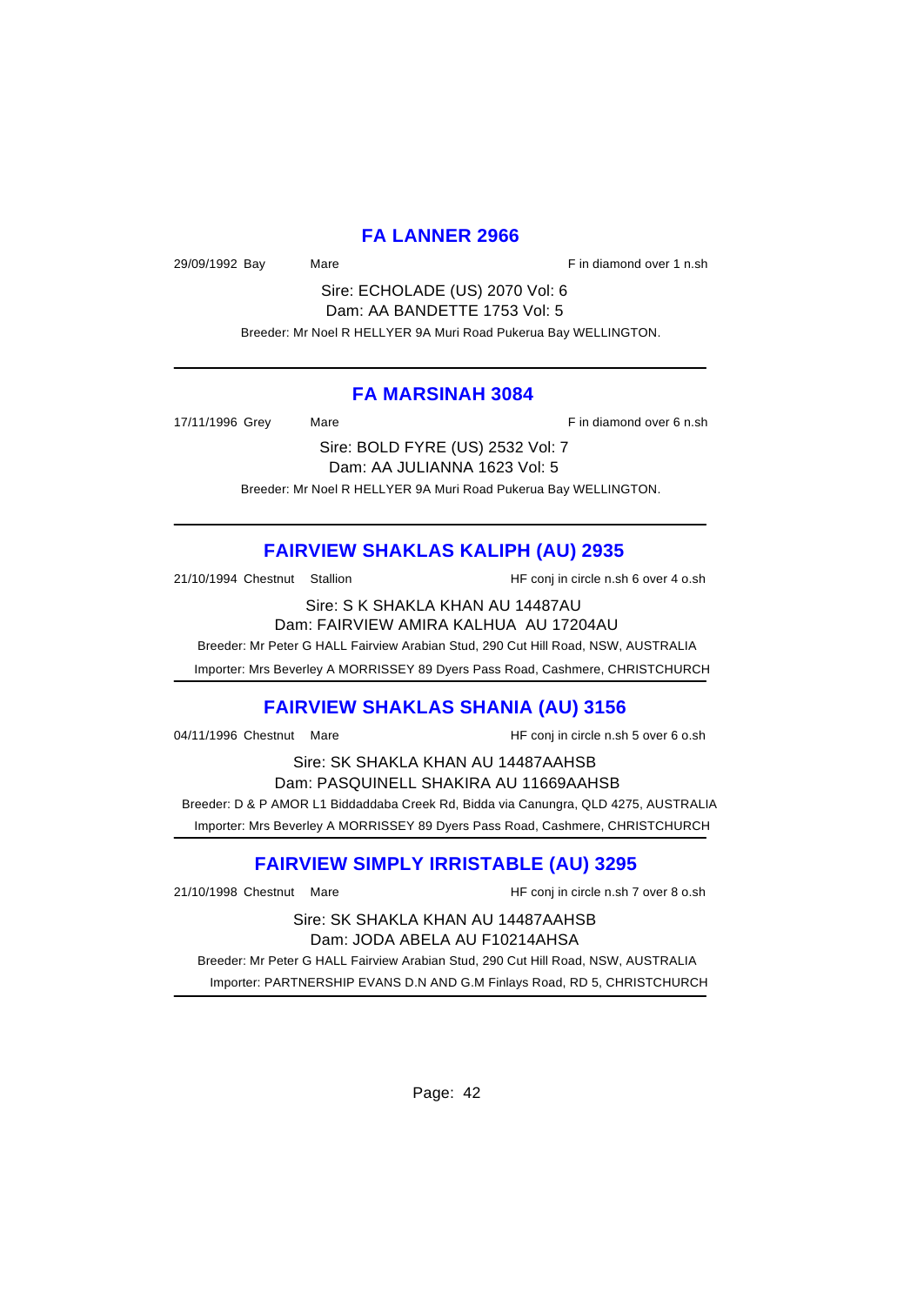### **FAIRYMOUNT DESERTSONG (AU) 2944**

25/09/1987 Grey Mare angle over rev D conj B dot over 1 over 7 n.sh.

Sire: CHIP CHASE DESERT WIND AU 2916AU

Dam: ARABELLA AU 776AU

 Breeder: Thomas and Esme DAVIS 14 Grant Avenue Kingaroy Heights Queensland 4610 Importer: Mrs Julia L NASH 77 Golden Valley Road, RD 1, WAIHI 3681

### **FERN HILL ZARINA 2991**

22/11/1995 Chestnut Mare **F** thru H n.sh 1 over 5 o.sh

Sire: TAURERE SUNZADA 2386 Vol: 7 Dam: ARALEIGH SWIRLINA 314 Vol: 2 Breeder: Miss Rebecca H GLOVER 118 Glenbrook Station Rd, RD 1, WAIUKU

# **FF FANTASIA 3250**

25/09/1998 Grey Mare Mare script F thru script F n.sh 1 over 8 o.sh

Sire: SHERWOOD TAMMUZ 2279 Vol: 6 Dam: KHALIFA 393 Vol: 3

Breeder: Mrs Katy M ANSCOMBE 269 Smart Munro Road, RD 13, PLEASANT POINT

# **FF LOGAN BEYFIRE (US) 3469**

24/04/1997 Black Stallion

Sire: DESERT DARK FIRE US 112511US Dam: CHANTILLY BEY US 390666US Breeder: M and H RICHMAN Athol, Indiana USA

Importer: Ms Carolyn M LESLIE 289 North Manakau Road RD 31 LEVIN 5573

# **FF PETER PAN 3264**

06/10/1998 Chestnut Gelding script F thru script F n.sh 2 over 8 o.sh

#### Sire: ANWAR SADAT 1196 Vol: 4 Dam: NAIBARA CRYSTAL GOLD 2684 Vol: 7

Breeder: Mrs Katy M ANSCOMBE 269 Smart Munro Road, RD 13, PLEASANT POINT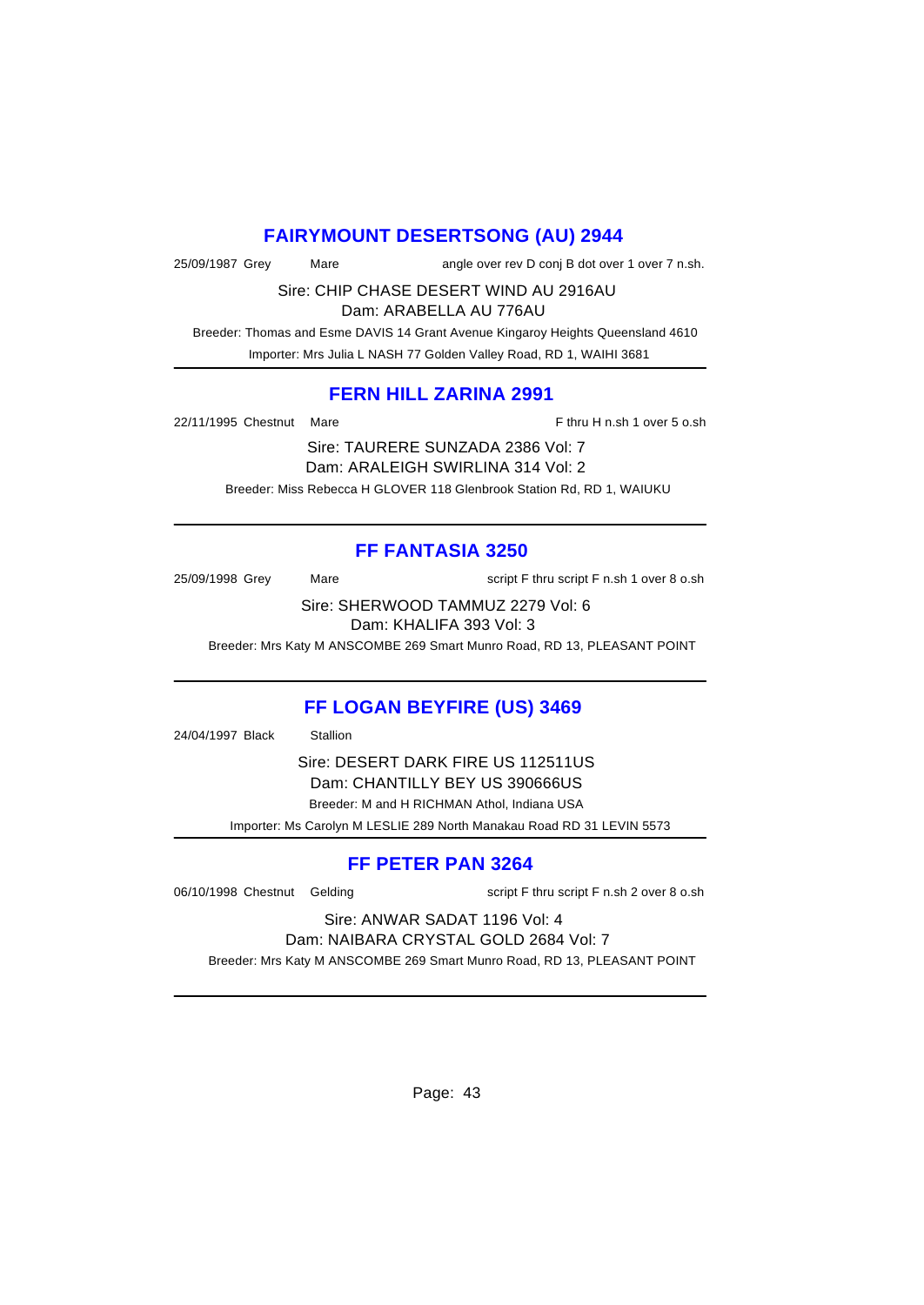#### **FIRE DANCER 3245**

05/11/1997 Chestnut Gelding Sin diamond n.sh 1 over 7 o.sh

Sire: WIND 'N' FIRE (AU) 3010 Vol: 8 Dam: SHERWOOD ADRIA 2281 Vol: 6

Breeder: Mrs Sarah HAMER 2816 Herbert-Hampden Rd, RD 11O, OAMARU 9495

#### **FIVE-R KHAAN 2820**

02/11/1994 Chestnut Stallion 5R n.sh 4 o.sh

Sire: WAIMEHA ECLIPSE 475 Vol: 3 Dam: EL DANCING TREASURE 330 Vol: 2 Breeder: Mrs Dawn E ROCHFORD Hermans Road, CURRA Via Gympie QUEENSLAND 4570

## **FLAMBEAU 3071**

25/10/1996 Grey Stallion Stallion State State State State State State State State State State State State State State State State State State State State State State State State State State State State State State State St

Sire: ARABESQUE CRYSTAL FLAME (AU) S98 Vol: 2 Dam: ARMENIA (GB) 140 Vol: 2 Breeder: Mrs Helena M PATCHETT-CARTER Grafton, RD 14, RAKAIA

### **FLIGHT OF FANCY 3067**

19/10/1996 Grey Mare upturned C n.bk 1 over 6 o.bk

Sire: EARTH WIND AND FIRE (AU) 2524 Vol: 7 Dam: OCEAN FLIGHT 1920 Vol: 6 Breeder: Mrs Belinda J SIMONS 177 Le Bons Bay Rd, RD 3, AKAROA 7583

### **FOUR WINDS AZEFA 2833**

12/11/1991 Chestnut Mare cross with arrow n.sh 3 over 1 o.sh

Sire: SILVER IMPERIAL 979 Vol: 4 Dam: FOUR WINDS AZAHRA 1977 Vol: 6 Breeder: Mrs V M CALDWELL P.O. Box 22 HAWERA.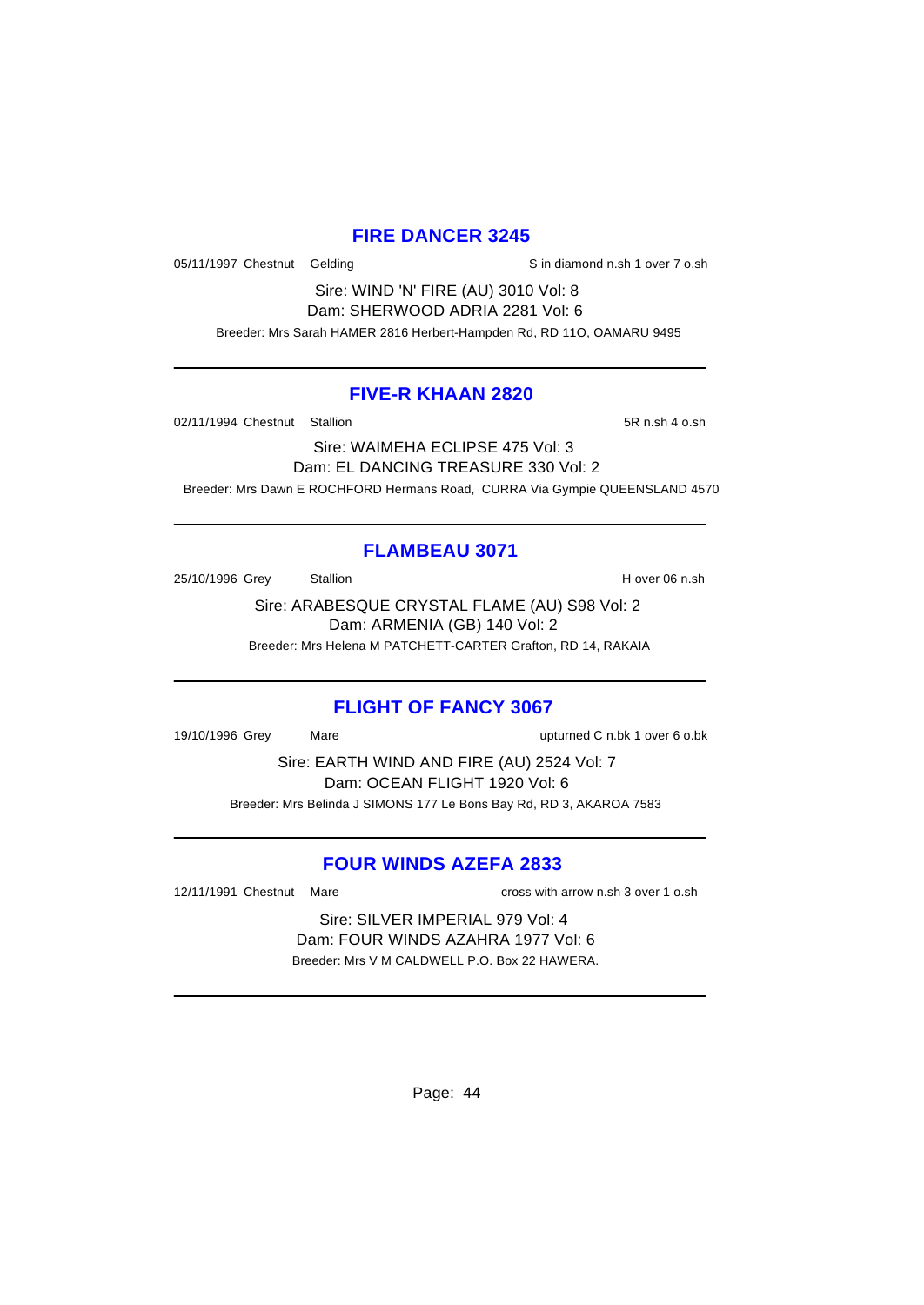### **FOUR WINDS AZHIEL 2819**

| 26/10/1992 Bay | Gelding | cross with arrow n.sh |
|----------------|---------|-----------------------|
|                |         |                       |

Sire: DUNWINGERI KAHLIL (AU) 1978 Vol: 6 Dam: FOUR WINDS AZAHRA 1977 Vol: 6 Breeder: Mrs V M CALDWELL P.O. Box 22 HAWERA.

### **FOUR WINDS BATAAN 2813**

10/10/1991 Grey Gelding cross with arrow n.sh 4 over 1 o.sh

Sire: SILVER IMPERIAL 979 Vol: 4 Dam: FOUR WINDS BUSYANA 2054 Vol: 6 Breeder: Mrs V M CALDWELL P.O. Box 22 HAWERA.

#### **FOUR WINDS N'FARI 2832**

22/10/1991 Chestnut Mare cross with arrow n.sh 2 over 1 o.sh

1 over  $2$  o.sh

Sire: DUNWINGERI KAHLIL (AU) 1978 Vol: 6 Dam: FOUR WINDS BINT NALANI 1635 Vol: 5 Breeder: Mrs V M CALDWELL P.O. Box 22 HAWERA.

#### **FOUR WINDS N'ZAHLI 2834**

09/11/1993 Grey Mare cross with arrow n.sh 9 over 3 o.sh

Sire: DUNWINGERI KAHLIL (AU) 1978 Vol: 6 Dam: FOUR WINDS BINT NALANI 1635 Vol: 5 Breeder: Mrs V M CALDWELL P.O. Box 22 HAWERA.

#### **FOUR WINDS SIRHABB 2817**

28/09/1991 Bay Gelding cross with arrow n.sh 7 over 1 o.sh

Sire: DUNWINGERI KAHLIL (AU) 1978 Vol: 6 Dam: DUNWINGERI SUWARI (AU) 2224 Vol: 6 Breeder: Mrs V M CALDWELL P.O. Box 22 HAWERA.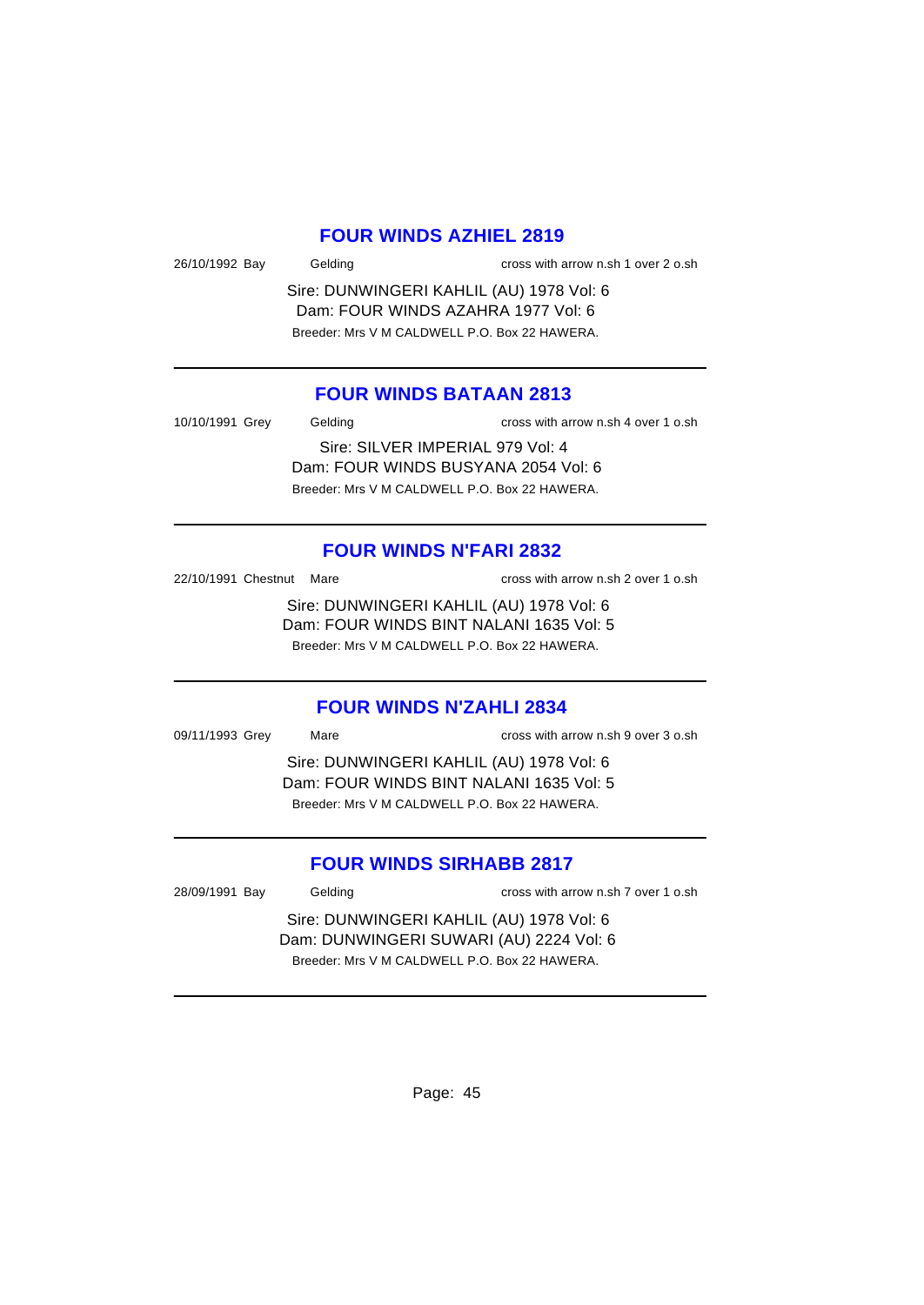### **GALAXY MOON MIST 3359**

27/09/1999 Bay Mare G over S conj 1 over 9 o.sh

Sire: GALAXY NAAMISHKA 1816 Vol: 6 Dam: NEVASKA SUNLIGHT 2304 Vol: 7

Breeder: Mrs Sheryll E SANDFORD 368B Churchill East Road RD 2 TE KAUWHATA 3782

#### **GLENMARIS JURA 2975**

22/10/1995 Grey Mare Mare 22/10/1995 Grey Mare

Sire: WAIMEHA MANDATE 1193 Vol: 4 Dam: GLENMARIS SKYE 2125 Vol: 6 Breeder: Mrs Dale V JOHNSON Awaiti R.D. 2 PAEROA.

#### **GLENMORE N'ZEUS 3024**

25/10/1995 Grey Gelding GM n.sh 1 over 5 o.sh

Sire: DUNWINGERI KAHLIL (AU) 1978 Vol: 6 Dam: FOUR WINDS BINT NALANI 1635 Vol: 5 Breeder: Mrs Andrea M SMITH 131 Rangitane Road, RD 7, MANGAWEKA 4797

#### **GLENMORE TAHRIF 2989**

29/10/1994 Bay Gelding GM n.sh 1 over 4 o.sh

Sire: ROYAL GOLD TREASURE (AU) S53 Vol: 2 Dam: TRINKET 1632 Vol: 5 Breeder: Mrs Andrea M SMITH 131 Rangitane Road, RD 7, MANGAWEKA 4797

### **GLITTER N GOLD 3244**

31/12/1997 Chestnut Mare Sin diamond n.sh 3 over 7 o.sh

Sire: WIND 'N' FIRE (AU) 3010 Vol: 8 Dam: HFA NAATANIAH 2783 Vol: 7

Breeder: Mrs Sarah HAMER 2816 Herbert-Hampden Rd, RD 11O, OAMARU 9495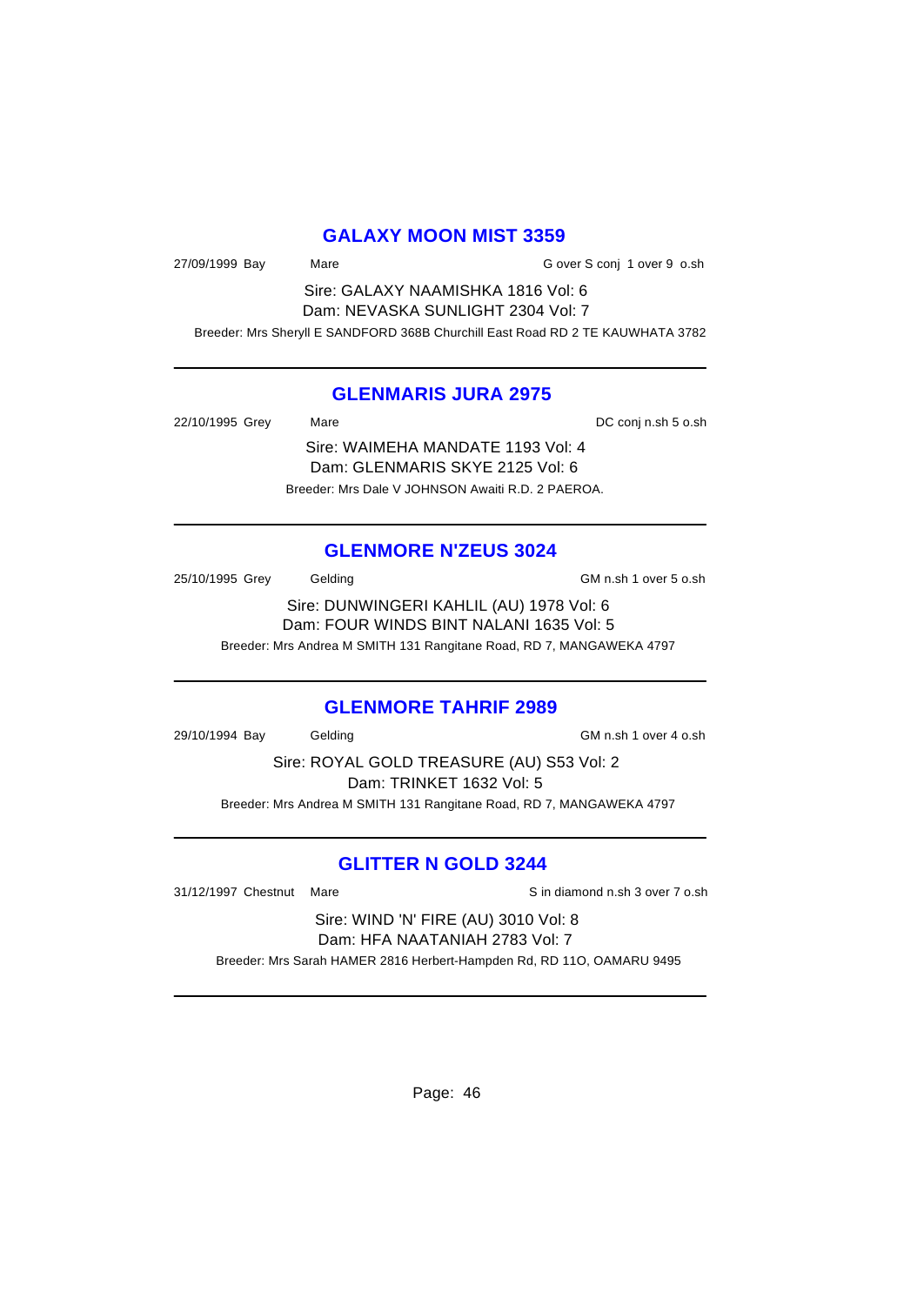### **GOLDEN SHELTER ESPERANZA 3222**

15/12/1997 Bay Mare GS n.sh 2 over 7 o.sh

Sire: WILLOWVALE SAARFARI 2915 Vol: 8 Dam: MANTON MUSHONI (AU) 2674 Vol: 7 Breeder: Mrs Jenny KLEMRA 389 Hursthouse Road, RD 9, INGLEWOOD 4389

### **GOLDEN SHELTER NAHARIYA SAMARDA 3118**

27/12/1996 Grey Mare GS n.sh 2 over 6 o.sh

Sire: ARALEIGH AZARDA 1929 Vol: 6 Dam: ECHOLANDS SAMANTHA 1755 Vol: 5 Breeder: Mrs Jenny KLEMRA 389 Hursthouse Road, RD 9, INGLEWOOD 4389

# **GOLDEN SHELTER OMAR SHAARFIQ 3417**

23/10/1999 Chestnut Gelding GS n.sh 0 over 9 o.sh

Sire: WILLOWVALE SAARFARI 2915 Vol: 8 Dam: WAIMEHA MALLENIE 832 Vol: 4

Breeder: Mrs Jenny KLEMRA 389 Hursthouse Road, RD 9, INGLEWOOD 4389

### **GOLDENWOOD COPPER CHARM 3008**

26/01/1996 Chestnut Gelding EF n.sh 1 over 6 o.sh

Sire: TAHIRA FARIS 2579 Vol: 7 Dam: SHERWOOD SHEVA 2393 Vol: 7 Breeder: Sheryl J WHITE 175 Foster Road RD 1 KUMEU 0891

# **HADDIDI (AU) 3106**

| 24/10/1994 Grey                                               | Stallion                                                       | bar over G WB n.sh 1 over 4 o.sh |  |
|---------------------------------------------------------------|----------------------------------------------------------------|----------------------------------|--|
| Sire: SIR IBN MONIET US 4882AAHSB                             |                                                                |                                  |  |
| Dam: TARONG BINT SHAREEFA AU 3728AAHSB                        |                                                                |                                  |  |
| Breeder: Mr R A CUMMINS Westbank, Laggan, NSW 2583, AUSTRALIA |                                                                |                                  |  |
|                                                               | Importer: Mr R A CUMMINS Westbank, Laggan, NSW 2583, AUSTRALIA |                                  |  |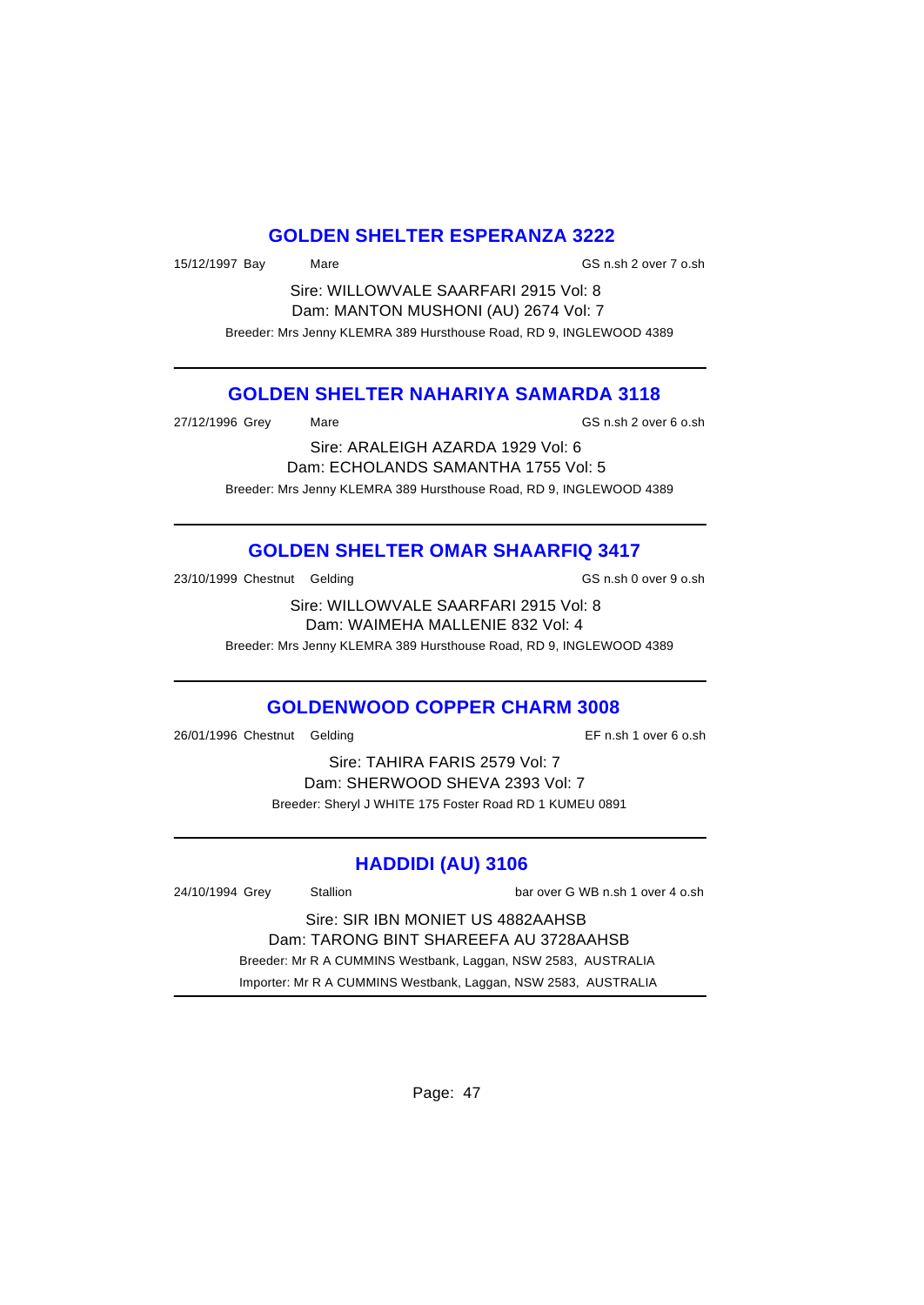### **HADIF COGITO ERGO SUM 3353**

24/09/1999 Grey Mare dot within circle n.sh 1 over 9 o.sh

Sire: WILLOWVALE SAARFARI 2915 Vol: 8 Dam: HIGH-TAIL IT 2045 Vol: 6 Breeder: Miss Anna JENKINS PO Box 136, Waitara, TARANAKI

### **HADIF HI TAZAA LIAT 3228**

23/11/1997 Chestnut Mare dot within a circle n.sh 7 o.sh

Sire: ARALEIGH AZARDA 1929 Vol: 6 Dam: HIGH-TAIL IT 2045 Vol: 6 Breeder: Miss Anna JENKINS PO Box 136, Waitara, TARANAKI

#### **HAVANA 3318**

15/12/1998 Bay Gelding upturned C n.bk 4 over 8 o.bk

Sire: EARTH WIND AND FIRE (AU) 2524 Vol: 7 Dam: OCEAN FLIGHT 1920 Vol: 6

Breeder: Mrs Belinda J SIMONS 177 Le Bons Bay Rd, RD 3, AKAROA 7583

### **HAWKSWOOD MIRRORED SILVER 3328**

05/01/1999 Grey Stallion Stallion R over bar n.sh 8 over 1 o.sh

Sire: PHOENIX OF CASHMERE PARK 2796 Vol: 7 Dam: BINT AMIRIAH 2252 Vol: 6 Breeder: Miss Jennifer RUSSELL 27 Augustine Street, WAIMATE 7924

### **HAWKSWOOD SUNFIRE 3458**

12/11/1999 Chestnut Mare **R** over bar n.sh 9 over 1 o.sh

Sire: PHOENIX OF CASHMERE PARK 2796 Vol: 7 Dam: DELL DAFINA 1216 Vol: 4 Breeder: Miss Jennifer RUSSELL 27 Augustine Street, WAIMATE 7924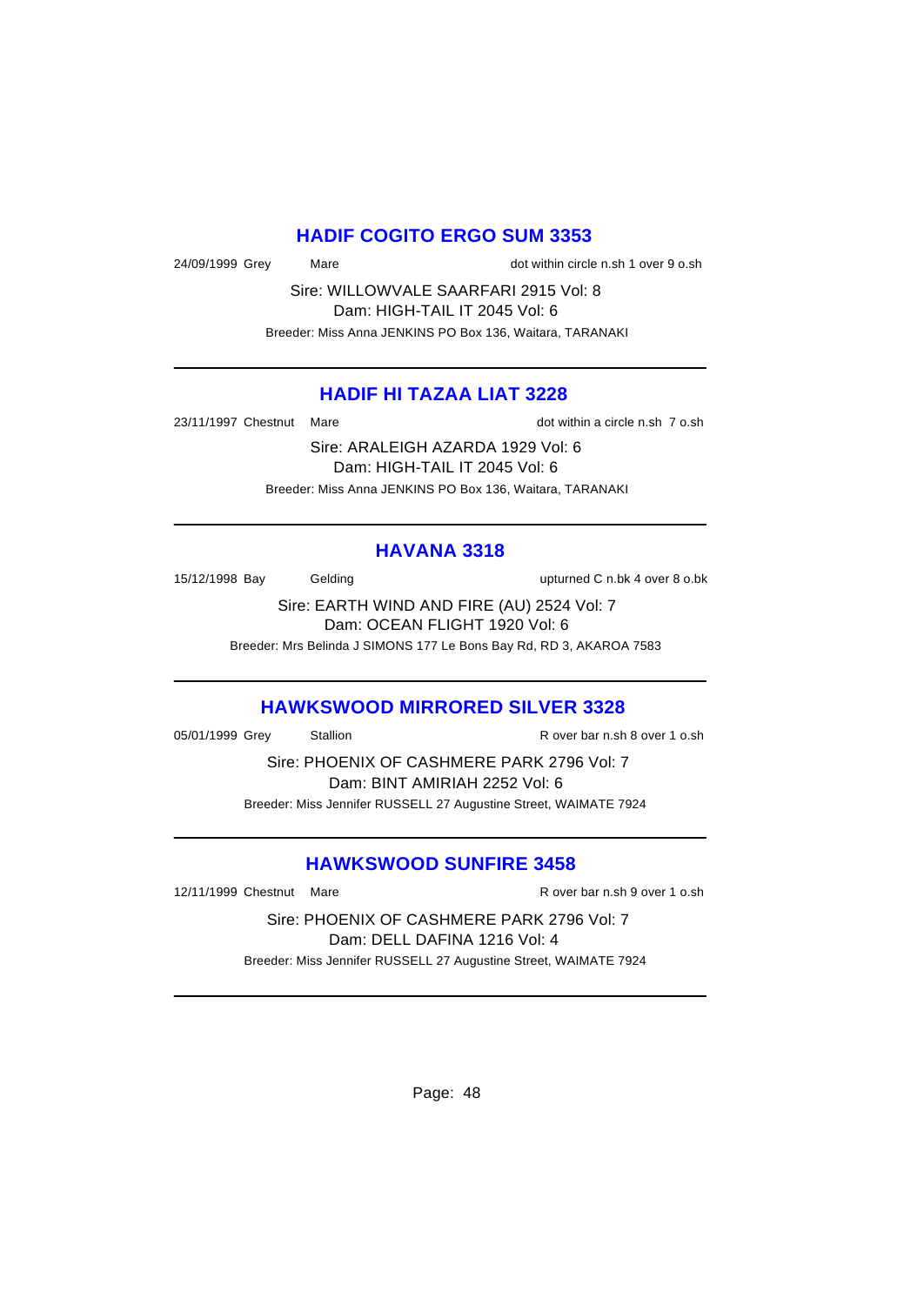### **HERITAGE CK MATEUS (AU) 3408**

02/11/1999 Grey Gelding General CH l.sh 1 over 9 r.sh

Sire: ARFAJA ROBARD AU 15044AUS Dam: HERITAGE MI-SERENITY AU 11602AUS Breeder: HERITAGE ARABIAN STUD 42 Wilsons Road Haddon VICTORIA Importer: Mrs L Rosemary SHAW Okoroire Road 179, RD 2, TIRAU

#### **HFA BREZNIR 3009**

20/09/1995 Bay Gelding Gelding HF conj n.sh 1 over 5 o.sh

Sire: SIMEON SADIR (AU) 2528 Vol: 7 Dam: SHAALTARAH 849 Vol: 4 Breeder: Mr David B MARSHALL Holly Farm, Harmans Road, RD 2, LEESTON 7682

# **HFA KANIAL EL SADIR 2942**

05/12/1994 Bay Mare Mare HF conj n.sh 9 over 4 o.sh Sire: SIMEON SADIR (AU) 2528 Vol: 7 Dam: GOLD KANIAL 2049 Vol: 6

Breeder: Mr David B MARSHALL Holly Farm, Harmans Road, RD 2, LEESTON 7682

#### **HFA MAZLINTA 2941**

08/11/1994 Grey Mare Mare HF conj n.sh 5 over 4 o.sh

Sire: KANDAHAR IBN KAZRA (GB) 1208 Vol: 4 Dam: SILVER SATIN 2051 Vol: 6 Breeder: Mr David B MARSHALL Holly Farm, Harmans Road, RD 2, LEESTON 7682

### **HFA MAZRIAH 2930**

23/11/1994 Grey Mare HF conj n.sh 3 over 4 o.sh

Sire: KANDAHAR IBN KAZRA (GB) 1208 Vol: 4 Dam: WHITESTONE CRYSTAL PRINCESS 652 Vol: 3 Breeder: Mr David B MARSHALL Holly Farm, Harmans Road, RD 2, LEESTON 7682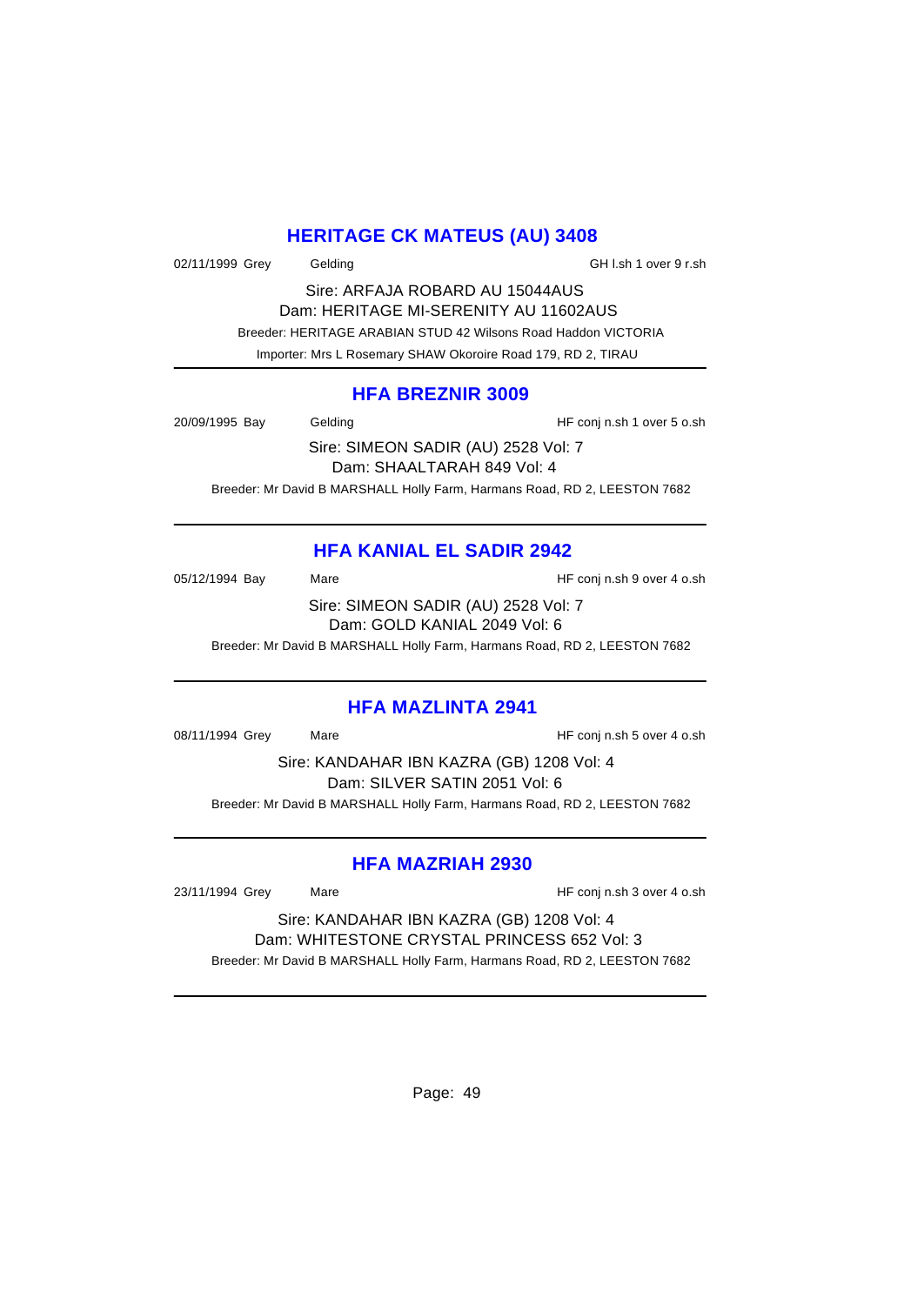### **HFA MONEEKA EL SADIR 2929**

12/10/1994 Bay Mare Mare HF conj n.sh 2 over 4 o.sh

Sire: SIMEON SADIR (AU) 2528 Vol: 7 Dam: KHALA 1674 Vol: 5

Breeder: Mr David B MARSHALL Holly Farm, Harmans Road, RD 2, LEESTON 7682

### **HFA NAADENZA 2940**

28/10/1994 Grey Mare Mare HF conj n.sh 7 over 4 o.sh

Sire: IBN NAADDEL 753 Vol: 4 Dam: SILVER NAADIAH 2256 Vol: 6 Breeder: Mr David B MARSHALL Holly Farm, Harmans Road, RD 2, LEESTON 7682

### **HFA SAANA EL SADIR 2943**

01/11/1994 Grey Mare Mare HF conj n.sh 6 over 4 o.sh Sire: SIMEON SADIR (AU) 2528 Vol: 7 Dam: SILVER ANNA 757 Vol: 4

Breeder: Mr David B MARSHALL Holly Farm, Harmans Road, RD 2, LEESTON 7682

### **HFA SADIRAH EL SADIR 2928**

25/11/1994 Bay Mare HF conj n.sh 1 over 4 o.sh Sire: SIMEON SADIR (AU) 2528 Vol: 7 Dam: SILVER NAAZIRAH 2399 Vol: 7 Breeder: Mr David B MARSHALL Holly Farm, Harmans Road, RD 2, LEESTON 7682

#### **HFA TREVINIR 2939**

19/09/1994 Bay Gelding Gelding HF conj n.sh 12 over 4 o.sh

Sire: SIMEON SADIR (AU) 2528 Vol: 7 Dam: SHAALTARAH 849 Vol: 4

Breeder: Mr David B MARSHALL Holly Farm, Harmans Road, RD 2, LEESTON 7682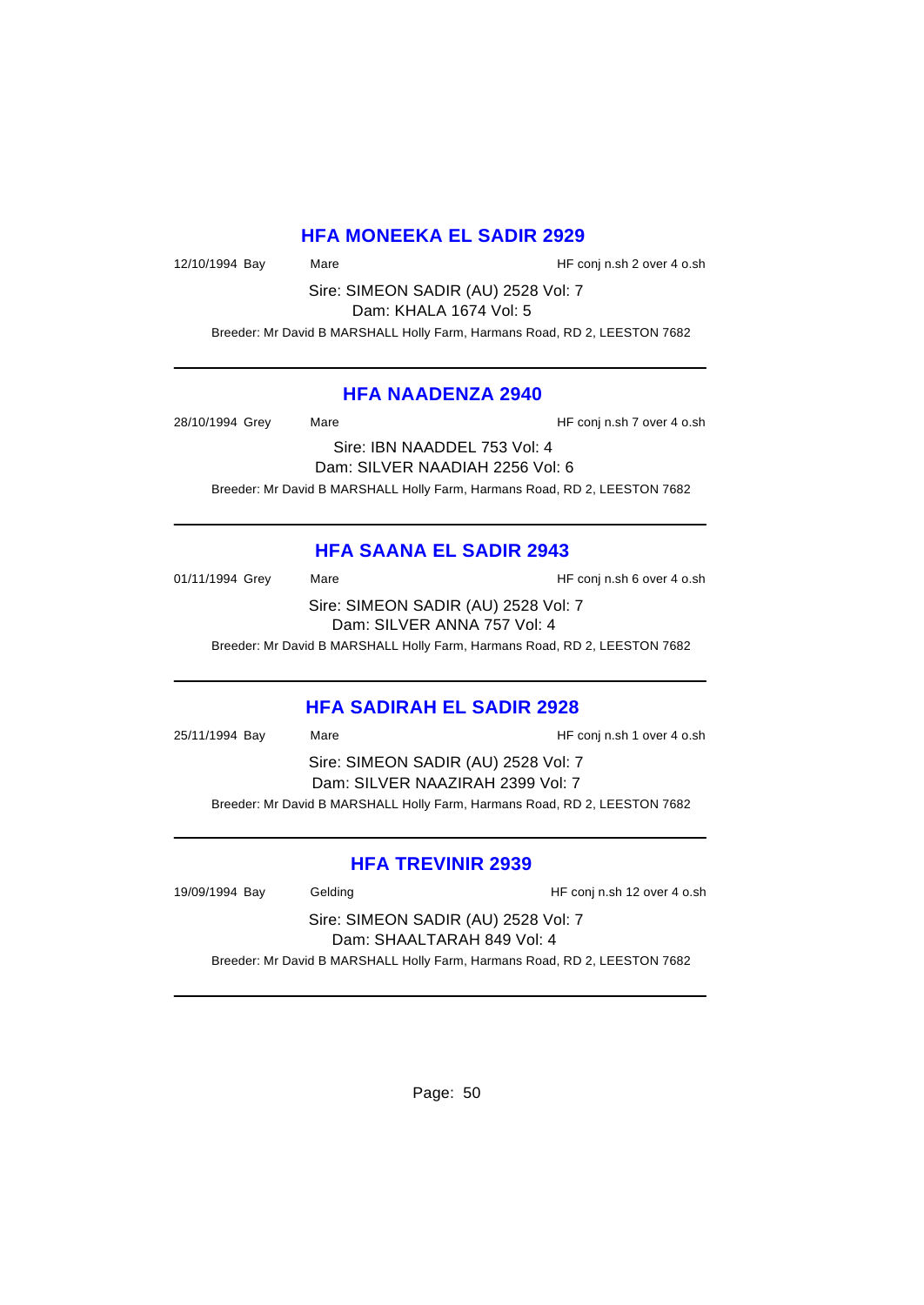## **HGM SHABAT 3410**

19/02/1999 Chestnut Gelding The Conjunction over 1

Sire: MARAMA SABBAH EL NEFOUS 1278 Vol: 5 Dam: PEROKEDO PETRA 1762 Vol: 5 Breeder: Ms Helen MCDONALD PO Box 131 Whangaripo Valley Rd RD2 WELLSFORD

#### **HIGHLANDER CEALLACH 3446**

08/12/1996 Grey Gelding Gelding SR n.sh 2 over 6 o.sh.

Sire: HIGHLANDER MACLEOD 3442 Vol: 8 Dam: HIGHLANDER TASHA 3445 Vol: 8 Breeder: Mr Shane RILEY 25 McGrath Road RD 1 WAIKOUAITI 9471

## **HIGHLANDER MACLEOD 3442**

20/08/1994 Chestnut Stallion State of SR n.sh 1 over 4 o.sh.

Sire: CZARAK S97 Vol: 2 Dam: JUST A DASH 2038 Vol: 6 Breeder: Mr Shane RILEY 25 McGrath Road RD 1 WAIKOUAITI 9471

# **HIGHLANDER SEQUOIA RUBY 3443**

05/11/1997 Grey Mare SR n.sh 1 over 7 o.sh

Sire: HIGHLANDER MACLEOD 3442 Vol: 8 Dam: SAPPHIRE 789 Vol: 4 Breeder: Mr Shane RILEY 25 McGrath Road RD 1 WAIKOUAITI 9471

# **HIGHLANDER TASHA 3445**

20/11/1994 Grey Mare SR n.sh 2 over 4 o.sh

Sire: SABI DRIFT S101 Vol: 2 Dam: SAPPHIRE 789 Vol: 4 Breeder: Mr Shane RILEY 25 McGrath Road RD 1 WAIKOUAITI 9471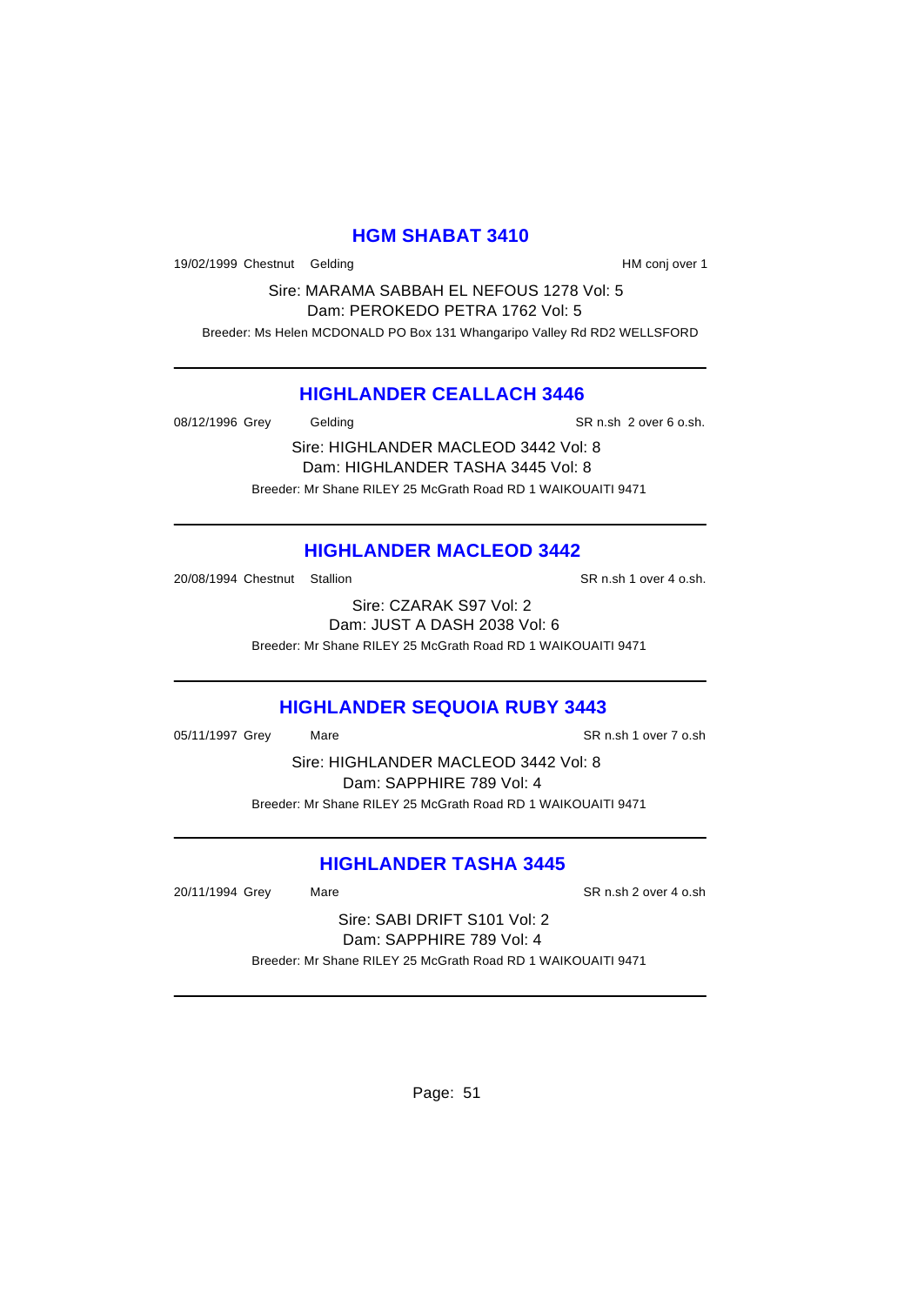#### **HINEWAI 3068**

16/10/1996 Grey Mare upturned C n.bk 0 over 6 o.bk

Sire: EARTH WIND AND FIRE (AU) 2524 Vol: 7 Dam: ARAMOANA 1921 Vol: 6

Breeder: Mrs Belinda J SIMONS 177 Le Bons Bay Rd, RD 3, AKAROA 7583

#### **ILA FIGURINE (IIU) 3161**

20/10/1996 Chestnut Mare Sin triangle n.sh 1 over 6 o.sh

Sire: RALVON JIREH AU 16167AAHBS Dam: MACQUARIE GATE JANAYA (AU) 2948 Vol: 8 Breeder: Mrs Pamela A SAVILLE Ishta Lodge Arabians 970 Te Miro Road RD 4, Cambridge

### **ILA JADIR 3100**

26/09/1996 Grey Gelding Gelding S in triangle n.sh 2 over 6 o.sh

Sire: NGAPA JOUSSIF 493 Vol: 3 Dam: KANTARA 1206 Vol: 4

Breeder: Mrs Pamela A SAVILLE Ishta Lodge Arabians 970 Te Miro Road RD 4, Cambridge

#### **INDIA OCEAN 3066**

01/12/1996 Chestnut Gelding upturned C n.bk 2 over 6 o.bk

Sire: EARTH WIND AND FIRE (AU) 2524 Vol: 7 Dam: OCEANIA 449 Vol: 3 Breeder: Mrs Belinda J SIMONS 177 Le Bons Bay Rd, RD 3, AKAROA 7583

# **IP FIRE N ICE 3230**

29/09/1997 Chestnut Gelding IP conj n.sh 1 over 97 o.sh

Sire: WIND 'N' FIRE (AU) 3010 Vol: 8 Dam: SILVER MAADDELLA 992 Vol: 4

Breeder: Mrs Lyn HODGSON Imperial Park Summerhill RD RANGIORA.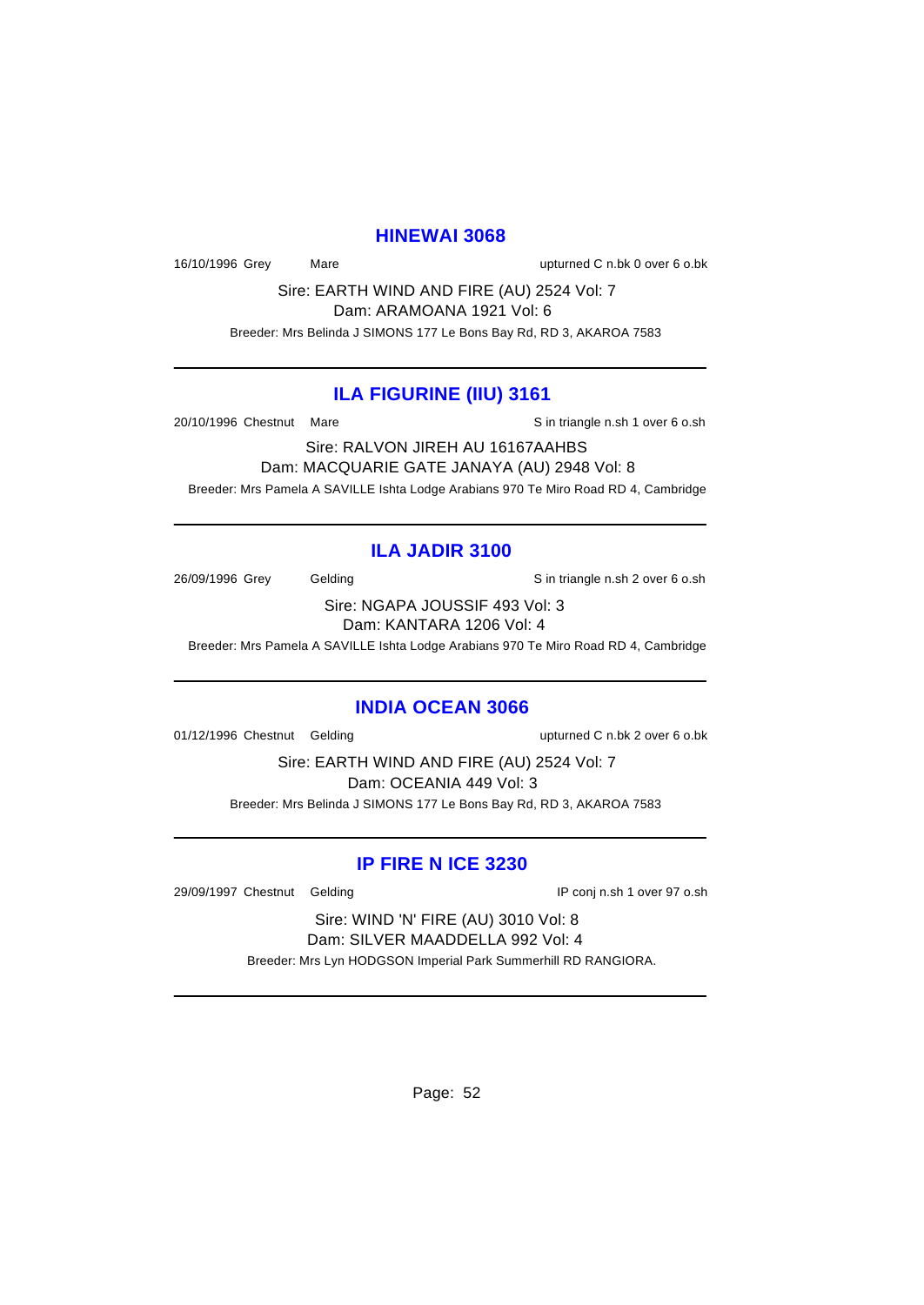## **IRAKLIS 3242**

28/10/1996 Bay Gelding Gelding HF conj n.sh 1 over 6 o.sh

Sire: ARABIAN PARK TYCOON (AU) 2672 Vol: 7 Dam: WHITESTONES CRYSTAL COUNTESS 815 Vol: 4 Breeder: Mr David B MARSHALL Holly Farm, Harmans Road, RD 2, LEESTON 7682

#### **J SAEED 3056**

10/12/1996 Chestnut Gelding and a state of the U over 9 n.sh

Sire: SIMEON SHOMER (AU) 2090 Vol: 6 Dam: SEETHA 1446 Vol: 5 Breeder: Miss Beverley A JONES c/- S Spratt 107 Mateku Rd, RD 9 TE PUKE 3189

# **J TAJ 2979**

16/10/1995 Grey Gelding Gelding J over 8 n.sh

Sire: SIMEON SHOMER (AU) 2090 Vol: 6 Dam: SEETHA 1446 Vol: 5

Breeder: Miss Beverley A JONES c/- S Spratt 107 Mateku Rd, RD 9 TE PUKE 3189

#### **JA GAI KASCADE 2849**

28/09/1994 Grey Gelding Communication AR over bar over 10 n.sh

Sire: GAI CADET (US) 730 Vol: 3 Dam: AA KASIA 2158 Vol: 6 Breeder: Mrs Angela ROGERS 47 Ludbrook Road, Pakaraka, RD 2, KAIKOHE 0472

### **JA JANAYA 2848**

01/09/1994 Grey Mare Mare AR over bar over 9 n.sh

Sire: BOLD FYRE (US) 2532 Vol: 7 Dam: JANDY 455 Vol: 3

Breeder: Mrs Angela ROGERS 47 Ludbrook Road, Pakaraka, RD 2, KAIKOHE 0472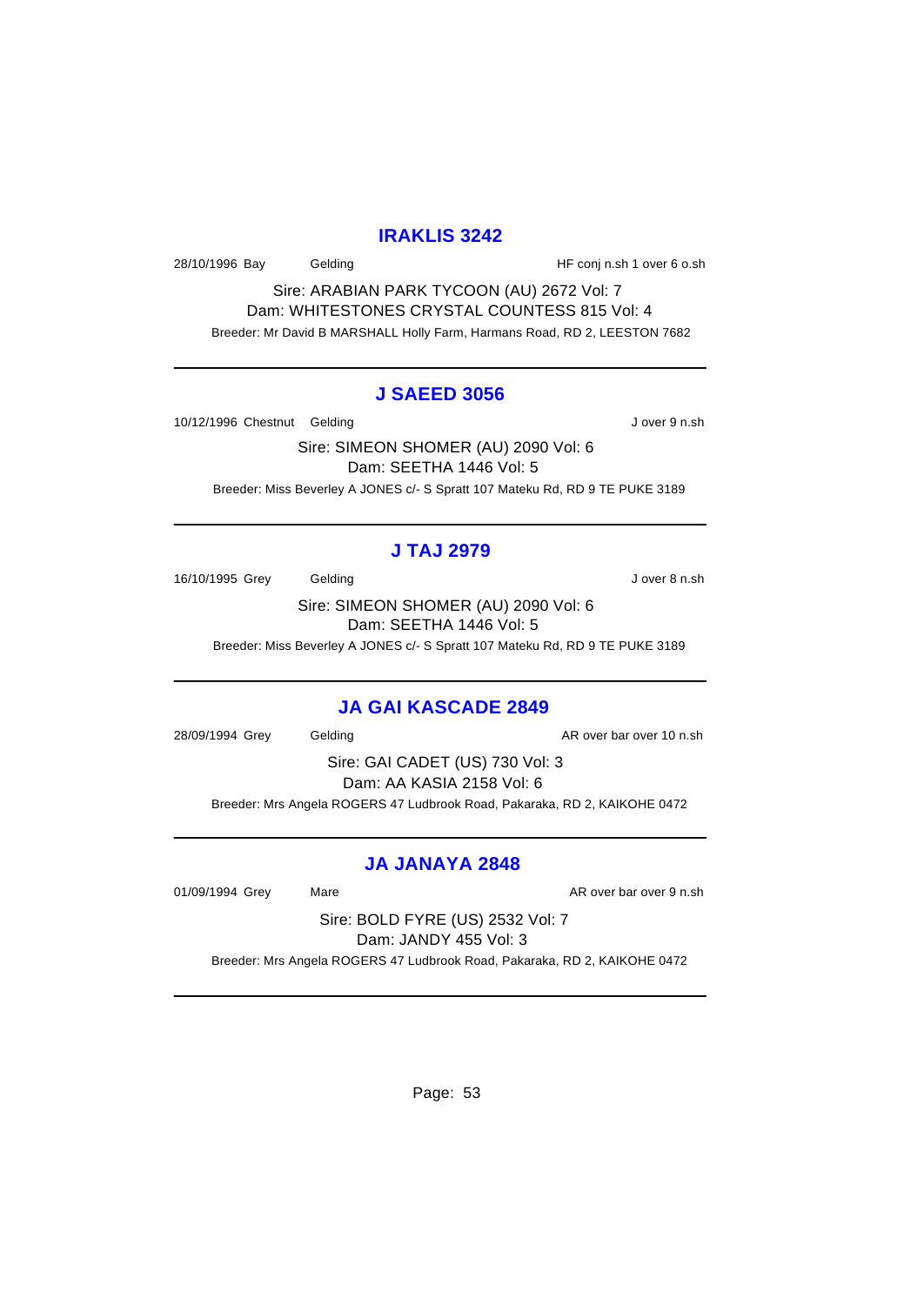#### **JA JAVAN 3362**

02/10/1999 Grey Gelding Contact Contact AR over bar over 18 n.sh

Sire: SOOLAI'MON (AU) 3172 Vol: 8 Dam: JANDY 455 Vol: 3

Breeder: Mrs Angela ROGERS 47 Ludbrook Road, Pakaraka, RD 2, KAIKOHE 0472

#### **JA KAREENA 3140**

27/09/1996 Grey Mare Mare AR over bar over 13 n.sh

Sire: SIMEON SHOMER (AU) 2090 Vol: 6 Dam: AA KATRINA 1047 Vol: 4 Breeder: Mrs Angela ROGERS 47 Ludbrook Road, Pakaraka, RD 2, KAIKOHE 0472

# **JA KASABLANCA 3174**

27/10/1997 Bay Gelding Casset Controller and AR over bar over 15 o.sh

Sire: GAI CADET (US) 730 Vol: 3 Dam: AA KASIA 2158 Vol: 6

Breeder: Mrs Angela ROGERS 47 Ludbrook Road, Pakaraka, RD 2, KAIKOHE 0472

### **JA KASSANOVA 2968**

04/10/1995 Grey Gelding Communication AR over bar over 1 inverted 5 n.sh

Sire: BOLD FYRE (US) 2532 Vol: 7 Dam: AA KASIA 2158 Vol: 6 Breeder: Mrs Angela ROGERS 47 Ludbrook Road, Pakaraka, RD 2, KAIKOHE 0472

# **JA KATARINA 2850**

15/10/1994 Grey Mare Mare AR over bar over 11 n.sh

Sire: ECHOLADE (US) 2070 Vol: 6 Dam: AA KATRINA 1047 Vol: 4

Breeder: Mrs Angela ROGERS 47 Ludbrook Road, Pakaraka, RD 2, KAIKOHE 0472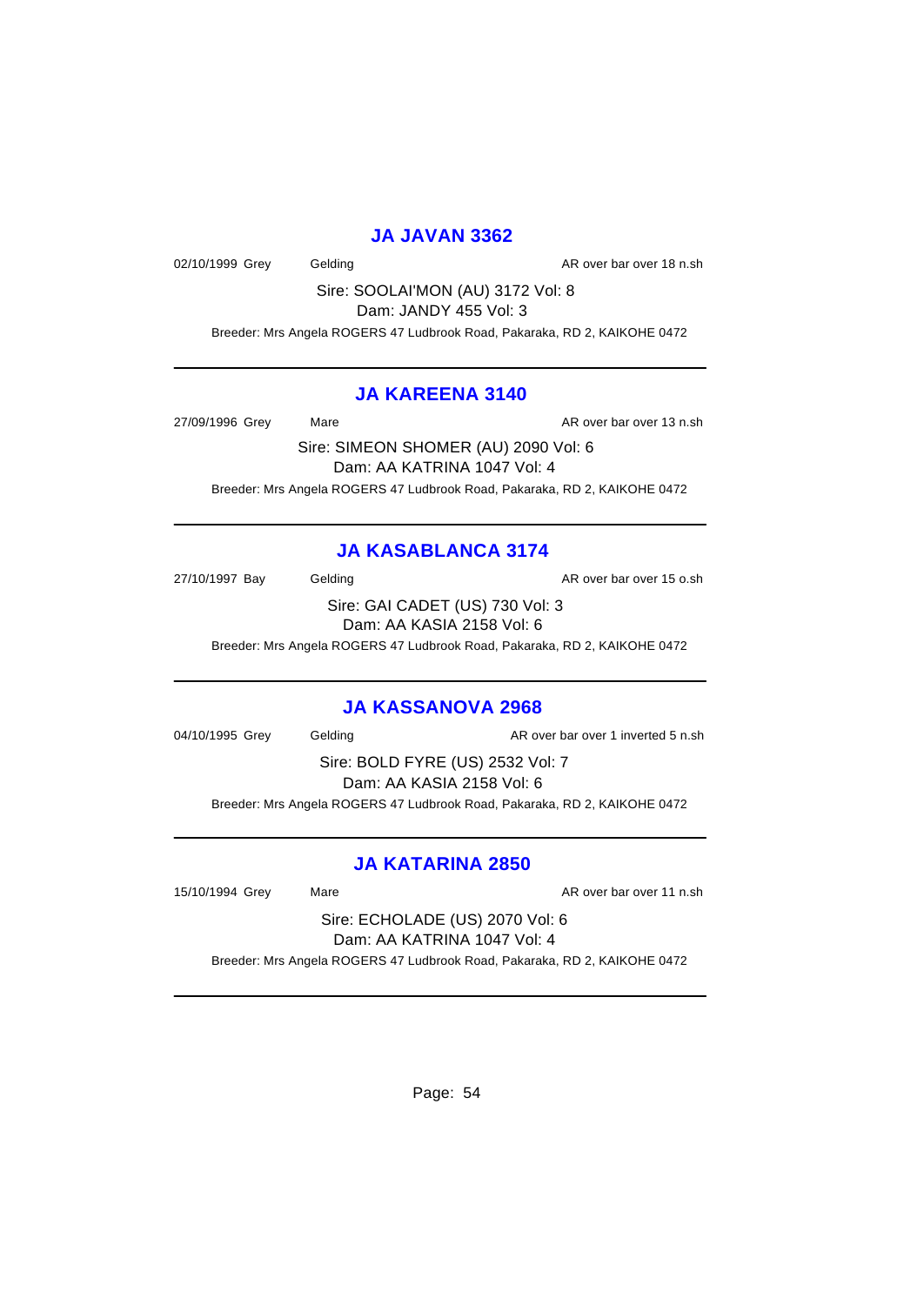### **JA KATRIARNA 3258**

10/11/1998 Grey Mare Mare AR over bar over 17 n.sh

Sire: BOLD FYRE (US) 2532 Vol: 7 Dam: AA KATRINA 1047 Vol: 4

Breeder: Mrs Angela ROGERS 47 Ludbrook Road, Pakaraka, RD 2, KAIKOHE 0472

#### **JA KHATEE 3257**

11/10/1998 Grey Mare Mare AR over bar over 16 n.sh

Sire: BOLD FYRE (US) 2532 Vol: 7 Dam: JA KALEEKA 2446 Vol: 7 Breeder: Mrs Angela ROGERS 47 Ludbrook Road, Pakaraka, RD 2, KAIKOHE 0472

## **JA SALADDIN'S FYRE 3363**

14/11/1999 Grey Stallion Stallion State State AR over bar over 19 n.sh Sire: BOLD FYRE (US) 2532 Vol: 7 Dam: JA GAI SERENADE 2699 Vol: 7 Breeder: Mrs Angela ROGERS 47 Ludbrook Road, Pakaraka, RD 2, KAIKOHE 0472

# **JA SENATOR 3124**

10/10/1996 Grey Gelding Communication over 14 n.sh

Sire: BOLD FYRE (US) 2532 Vol: 7 Dam: JA GAI SIENNA 2447 Vol: 7 Breeder: Mrs Angela ROGERS 47 Ludbrook Road, Pakaraka, RD 2, KAIKOHE 0472

### **JAYEN NAJIB 2971**

11/12/1995 Grey Gelding JN n.sh 3 over 5 o.sh

Sire: WAIMEHA DETONATOR 1893 Vol: 6 Dam: HILAND PRIDE 361 Vol: 3 Breeder: Mr Jack HANNAM 653 Inland Road R.D. 2 HELENSVILLE 1250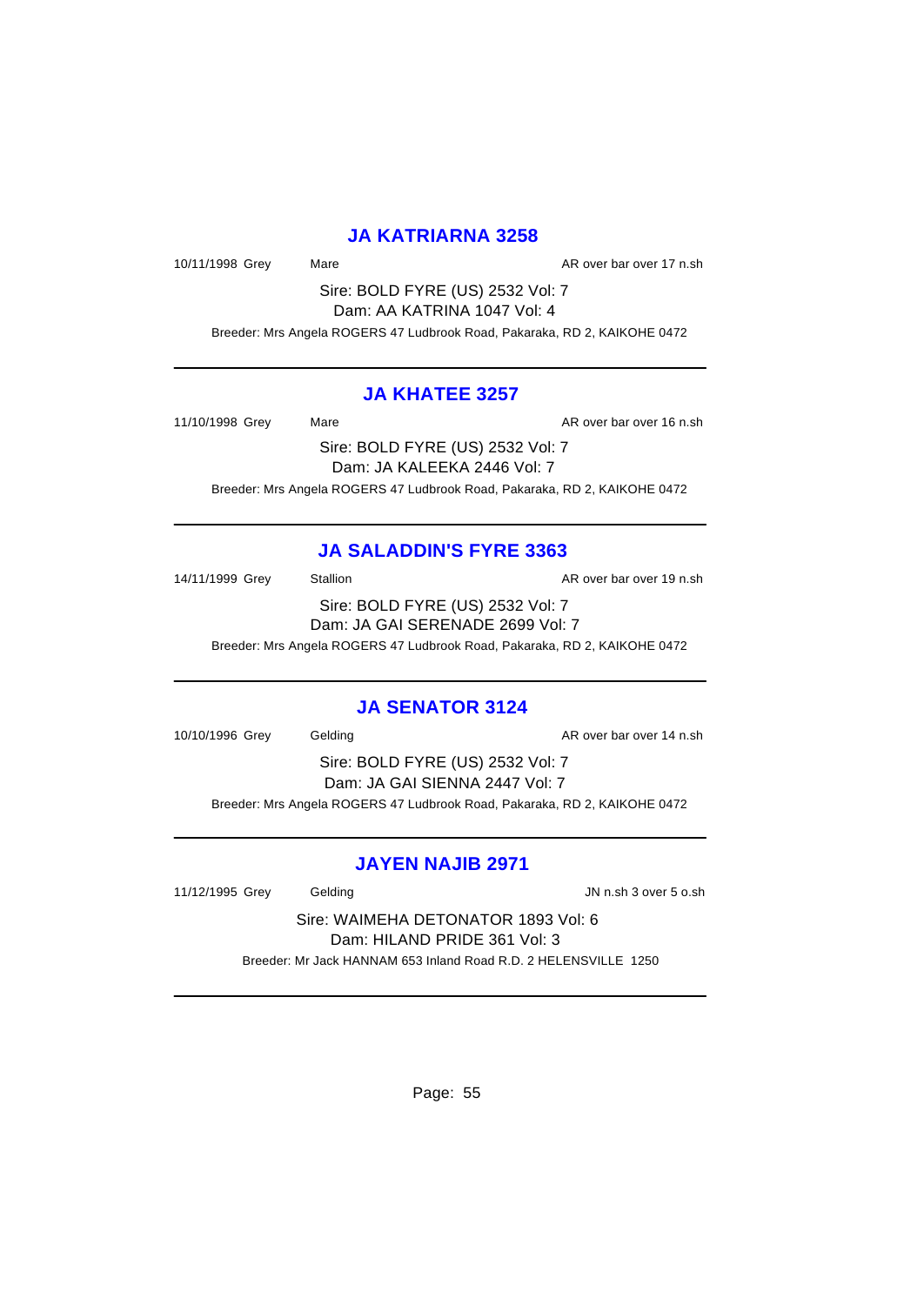#### **JAYEN NGAERE'S PRIDE 3259**

18/02/1999 Grey Mare Mare JN n.sh 1 over 8 o.sh

Sire: WAIMEHA DETONATOR 1893 Vol: 6 Dam: HILAND PRIDE 361 Vol: 3 Breeder: Mr Jack HANNAM 653 Inland Road R.D. 2 HELENSVILLE 1250

#### **JAYTEE INTRIGUE (AU) 3340**

20/10/1999 Bay Gelding Script JT n.sh 5 over 9 o.sh Sire: THE FUGITIVE US 15871AAHS Dam: JAYTEE ENCHANT AU F17275 AU Breeder: JE and TG CANACOTT 4 Wylds Road Arcadia 2159 NSW AUSTRALIA

Importer: Miss Lee S WEST 87 Townhead Crescent, TAURANGA 3110

# **JAYTEE OUTLAW (AU) 3012**

04/11/1995 Grey Stallion Stallion State State State State State State State State State State State State State State State State State State State State State State State State State State State State State State State St

Sire: THE FUGITIVE US 15871AAHS Dam: TAJ JAMAL US 17981AAHS

Breeder: JE and TG CANACOTT 4 Wylds Road Arcadia 2159 NSW AUSTRALIA

Importer: Miss Lee S WEST 87 Townhead Crescent, TAURANGA 3110

### **K-BAR MOONLIGHT MAGIC 3424**

07/08/1998 Chestnut Mare bar over K n.sh 1 over 8 o.sh

Sire: SHAKLAN MAGIC (AU) 2095 Vol: 6 Dam: RUBEYKA 2260 Vol: 6 Breeder: Ms Edwina FRANCIS 2191 State Highway 16 RD 2 HELENSVILLE 0875

# **KA MIDNIGHT MAGNETIC 3325**

09/01/1999 Chestnut Stallion **K** over A n.sh 1 over 8 o.sh

Sire: SHAKLAN MAGIC (AU) 2095 Vol: 6 Dam: ARAHI ALIA 2289 Vol: 7 Breeder: Mrs Dinah NICHOLAS 110D Fisher Road RD 3 WAIUKU 2683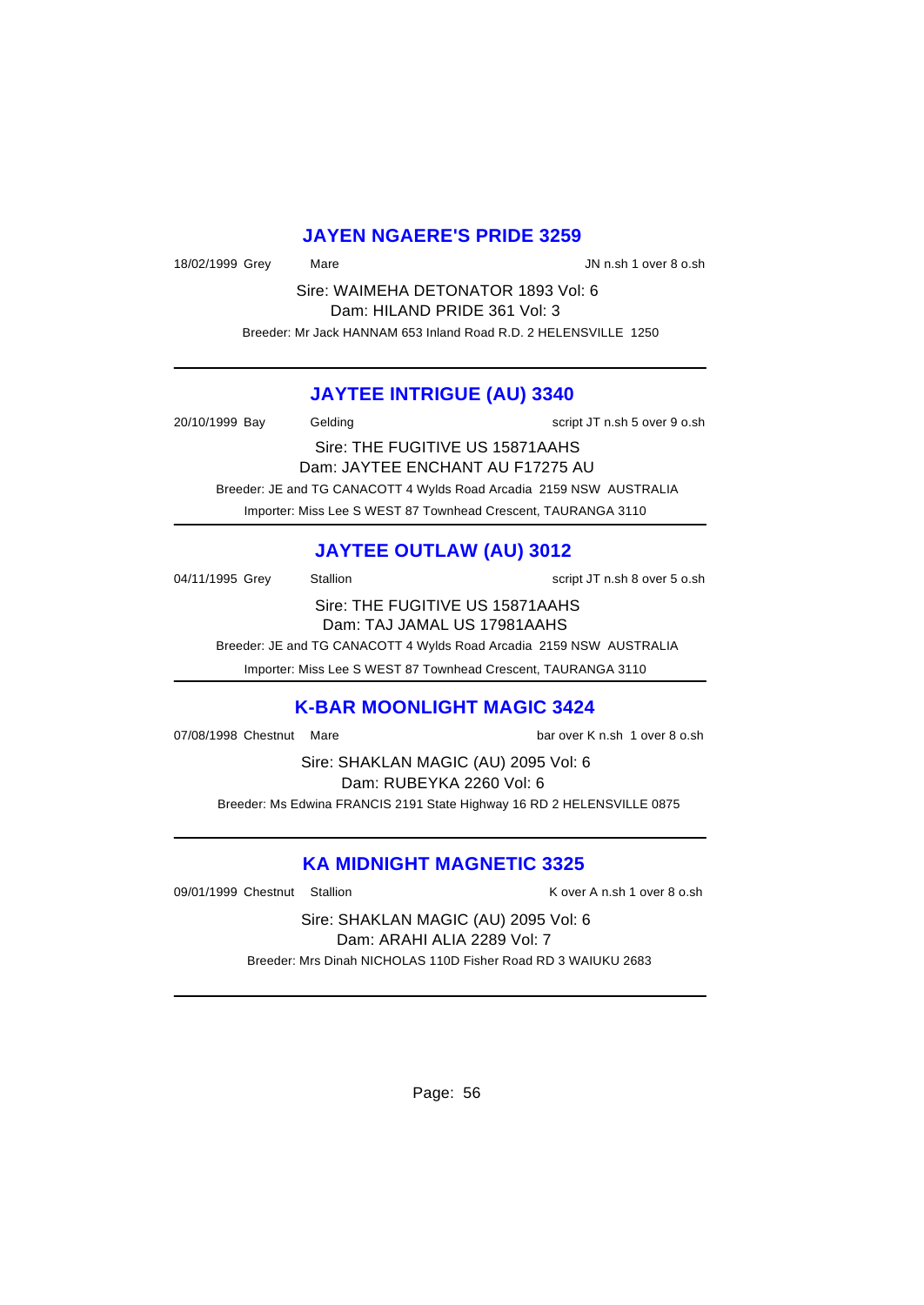### **KADEEN KAZ 3567**

12/11/1998 Chestnut Gelding states and sigma on n.sh 1 over 8 o.sh

Sire: BREAKAWAY BLACK SAMBUCCA (AU) 2946 Vol: 8 Dam: LANDON KAZRINKA 2653 Vol: 7 Breeder: Mrs Michelle ELLIS 35 Christie Street Abbotsford Dunedin

### **KARAMEA BAY DIVA 3365**

22/10/1999 Bay Mare Mare AR conj o.sh 61 over 9 n.sh

Sire: FAIRVIEW KAPTIVATION (AU) 2651 Vol: 7 Dam: KARAMEA KALILAH 2216 Vol: 6 Breeder: Mrs Alison B STEWARD Waikare Road, RD 3, KAWAKAWA 0283

# **KARAMEA D'ARTAGNAN 3076**

19/12/1996 Bay Gelding Cash Conj n.sh 54 over 6 o.sh

Sire: FAIRVIEW KAPTIVATION (AU) 2651 Vol: 7 Dam: KARAMEA KALILAH 2216 Vol: 6

Breeder: Mrs Alison B STEWARD Waikare Road, RD 3, KAWAKAWA 0283

### **KARAMEA DAMOCLES 3075**

06/12/1996 Chestnut Gelding and AR conj n.sh 53 over 6 o.sh

Sire: FAIRVIEW KAPTIVATION (AU) 2651 Vol: 7 Dam: SS DIBA 2441 Vol: 7 Breeder: Mrs Alison B STEWARD Waikare Road, RD 3, KAWAKAWA 0283

### **KARAMEA ESMERELDA 3074**

06/11/1996 Grey Mare Mare AR conj n.sh 51 over 6 o.sh

Sire: FAIRVIEW KAPTIVATION (AU) 2651 Vol: 7 Dam: KARAMEA EVITA 1432 Vol: 5 Breeder: Mrs Alison B STEWARD Waikare Road, RD 3, KAWAKAWA 0283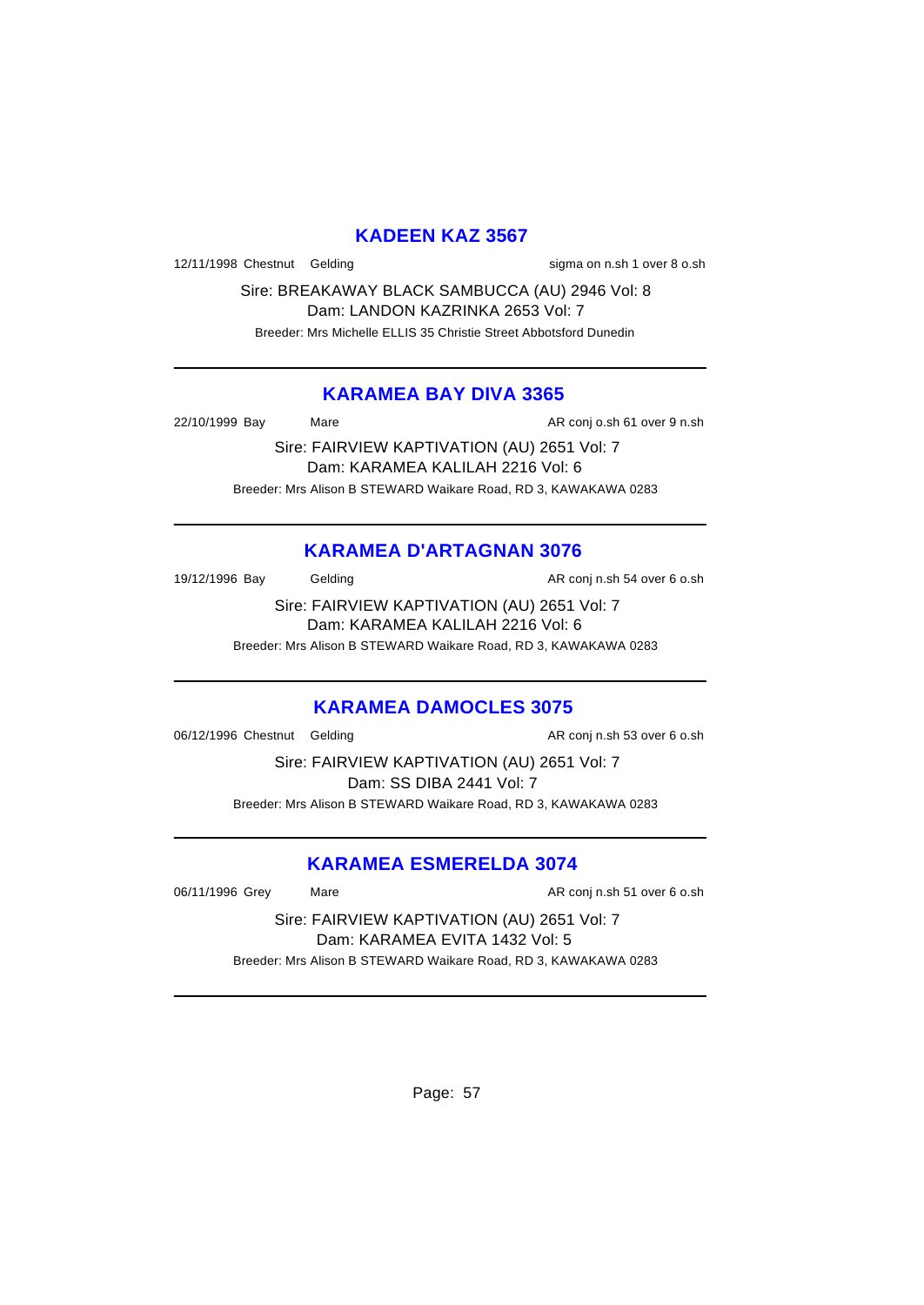## **KARAMEA ESTARA 3299**

20/11/1998 Grey Mare Mare AR conj n.sh 58 over 8 o.sh

Sire: FAIRVIEW KAPTIVATION (AU) 2651 Vol: 7 Dam: KARAMEA EVITA 1432 Vol: 5 Breeder: Mrs Alison B STEWARD Waikare Road, RD 3, KAWAKAWA 0283

#### **KARAMEA FANTAZIA 2896**

| 20/11/1994 Bay | Mare                                                            | AR conj n.sh 47 over 4 o.sh |
|----------------|-----------------------------------------------------------------|-----------------------------|
|                | Sire: EL KHEIR GALAL 1690 Vol: 5                                |                             |
|                | Dam: KARAMEA EVITA 1432 Vol: 5                                  |                             |
|                | Breeder: Mrs Alison B STEWARD Waikare Road, RD 3, KAWAKAWA 0283 |                             |

## **KARAMEA FANTOM 3367**

15/11/1999 Bay Gelding Cash and AR conj n.sh 62 over 9 o.sh

Sire: FAIRVIEW KAPTIVATION (AU) 2651 Vol: 7 Dam: KARAMEA EVITA 1432 Vol: 5

Breeder: Mrs Alison B STEWARD Waikare Road, RD 3, KAWAKAWA 0283

#### **KARAMEA FASIZI 2960**

27/10/1995 Grey Gelding Conjunction AR conjunction AR conjunction AR conjunction AR conjunction AR conjunction

Sire: FAIRVIEW KAPTIVATION (AU) 2651 Vol: 7 Dam: KARAMEA FARAH 464 Vol: 3 Breeder: Mrs Alison B STEWARD Waikare Road, RD 3, KAWAKAWA 0283

## **KARAMEA KAVALIER 3301**

23/12/1998 Grey Gelding Conjunction AR conjunction Solid AR conjunction Solid AR conjunction Solid AR conjunction

Sire: FAIRVIEW KAPTIVATION (AU) 2651 Vol: 7 Dam: KARAMEA MIRA 1950 Vol: 6 Breeder: Mrs Alison B STEWARD Waikare Road, RD 3, KAWAKAWA 0283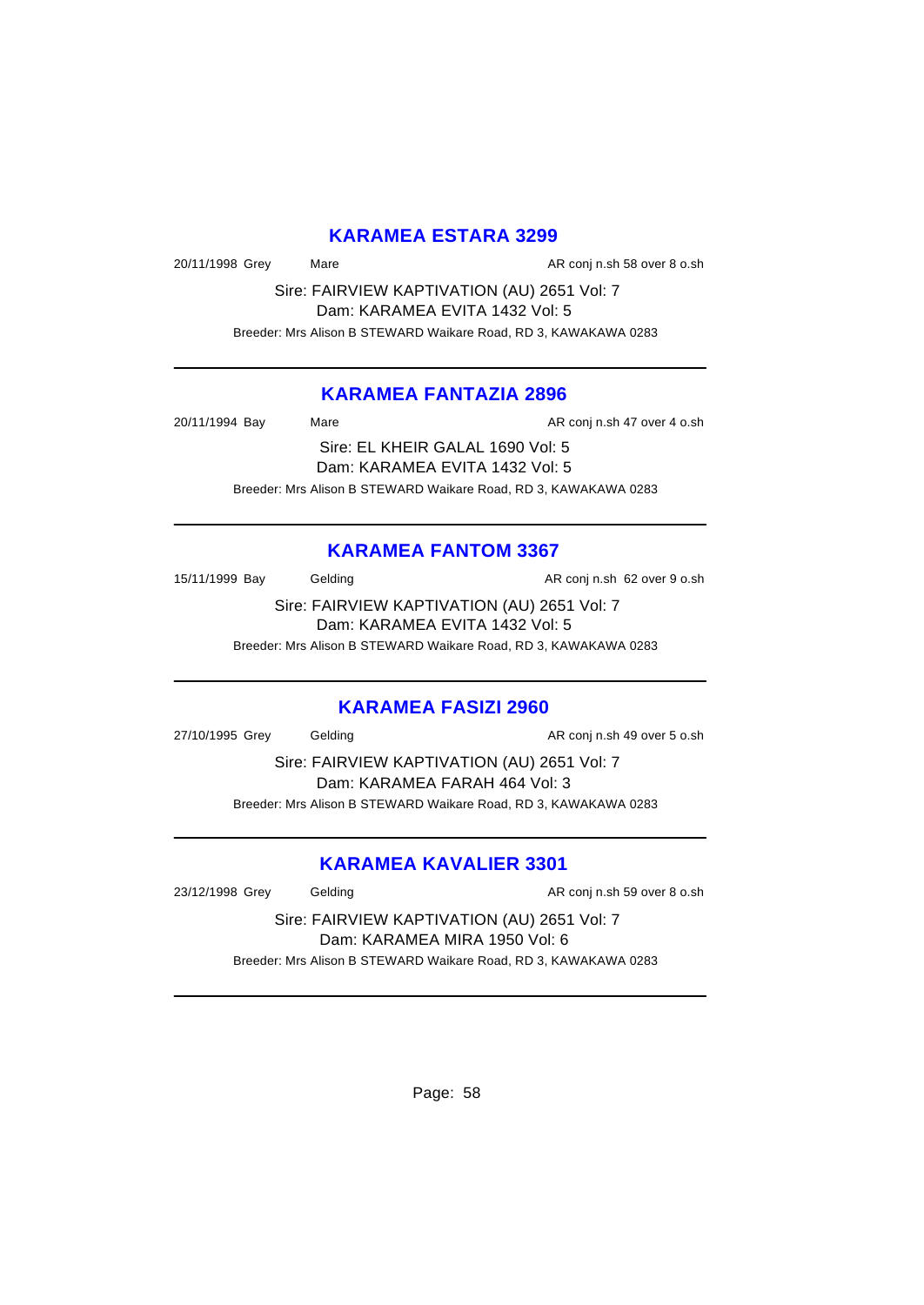#### **KARAMEA KAZMIRA 3300**

16/10/1998 Grey Mare Mare AR conj n.sh 57 over 8 o.sh

Sire: FAIRVIEW KAPTIVATION (AU) 2651 Vol: 7 Dam: KARAMEA KALILAH 2216 Vol: 6 Breeder: Mrs Alison B STEWARD Waikare Road, RD 3, KAWAKAWA 0283

#### **KARAMEA KOMOTION 2961**

27/10/1995 Bay Gelding Conjuncture AR conjunction AR conjunction Books

Sire: FAIRVIEW KAPTIVATION (AU) 2651 Vol: 7 Dam: ARALEIGH KRISTO 311 Vol: 2 Breeder: Mrs Alison B STEWARD Waikare Road, RD 3, KAWAKAWA 0283

## **KARAMEA LARISSA 3073**

03/11/1996 Grey Mare Mare AR conj n.sh 50 over 6 o.sh

Sire: FAIRVIEW KAPTIVATION (AU) 2651 Vol: 7 Dam: KARAMEA FALAHNA 2060 Vol: 6 Breeder: Mrs Alison B STEWARD Waikare Road, RD 3, KAWAKAWA 0283

### **KARAMEA LATEESHA 2894**

23/10/1994 Chestnut Mare **AR conj n.sh 45 over 4 o.sh** AR conj n.sh 45 over 4 o.sh

Sire: SIMEON SHOMER (AU) 2090 Vol: 6 Dam: KARAMEA FALAHNA 2060 Vol: 6 Breeder: Mrs Alison B STEWARD Waikare Road, RD 3, KAWAKAWA 0283

### **KARAMEA LEILAHNA 3199**

27/12/1997 Chestnut Mare **AR conj n.sh 55 over 7 o.sh** AR conj n.sh 55 over 7 o.sh

Sire: FAIRVIEW KAPTIVATION (AU) 2651 Vol: 7 Dam: KARAMEA FALAHNA 2060 Vol: 6 Breeder: Mrs Alison B STEWARD Waikare Road, RD 3, KAWAKAWA 0283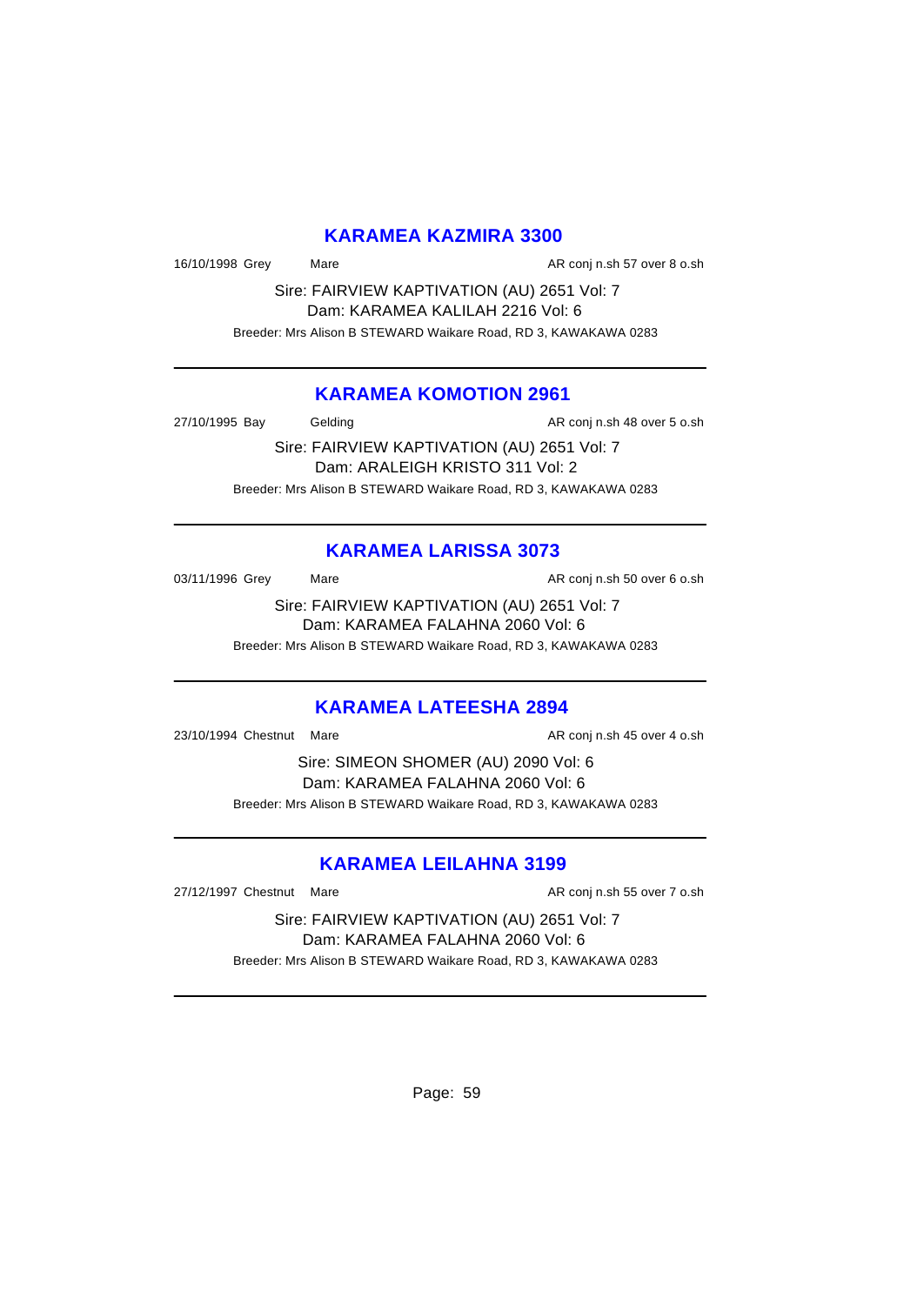#### **KARAMEA LIA 2895**

29/10/1994 Bay Mare Mare AR conj n.sh 46 over 4 o.sh

Sire: EL KHEIR GALAL 1690 Vol: 5 Dam: KARAMEA GAZELLE 439 Vol: 3 Breeder: Mrs Alison B STEWARD Waikare Road, RD 3, KAWAKAWA 0283

#### **KARAMEA MAGICIAN 3072**

21/11/1996 Chestnut Gelding and all the AR conj n.sh 52 over 6 o.sh Sire: EL KHEIR GALAL 1690 Vol: 5 Dam: KARAMEA MIRA 1950 Vol: 6 Breeder: Mrs Alison B STEWARD Waikare Road, RD 3, KAWAKAWA 0283

#### **KARAMEA MARAMA 3200**

29/12/1997 Grey Mare Mare AR conj n.sh 56 over 7 o.sh Sire: EL KHEIR GALAL 1690 Vol: 5 Dam: KARAMEA MIRA 1950 Vol: 6 Breeder: Mrs Alison B STEWARD Waikare Road, RD 3, KAWAKAWA 0283

#### **KARAMEA ZAMBESI 3366**

04/10/1999 Bay Gelding Conj n.sh 60 over 9 o.sh

Sire: FAIRVIEW KAPTIVATION (AU) 2651 Vol: 7 Dam: KARAMEA AMAHLIA 2702 Vol: 7 Breeder: Mrs Alison B STEWARD Waikare Road, RD 3, KAWAKAWA 0283

#### **KARIM 3215**

05/11/1997 Grey Gelding Communication of the NC n.sh 7 o.sh

Sire: SARACEN KARIM (CA) S119 Vol: 2 Dam: HFA KAZRIANNA 2643 Vol: 7

Breeder: Mrs Noeleen F TOWNSEND-CAIGOU PO Box 5601 Papanui CHRISTCHURCH 8051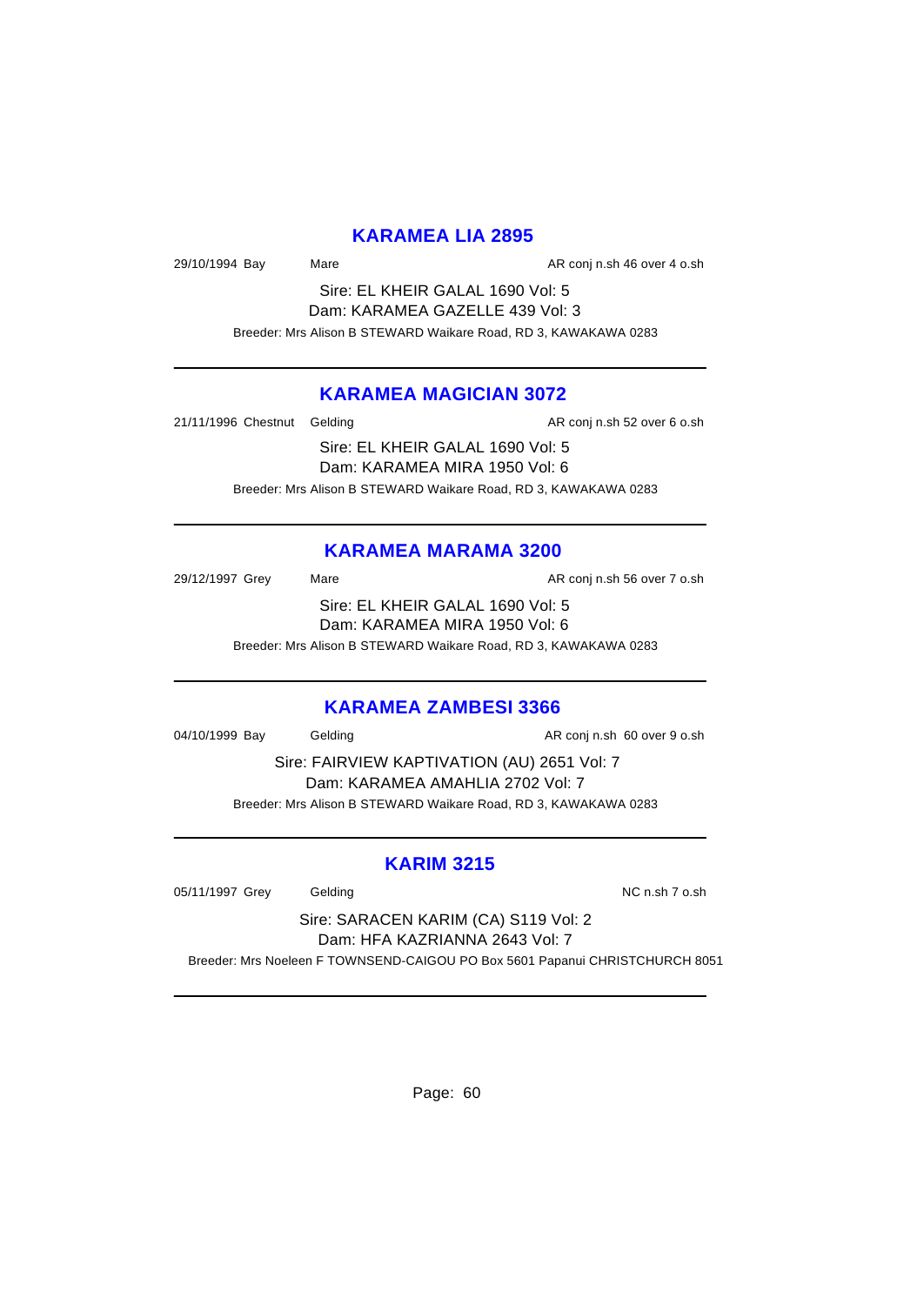#### **KAVANNAGH 3111**

26/11/1996 Grey Mare Mare HF conj n.sh 6 over 6 o.sh

Sire: SARACEN KARIM (CA) S119 Vol: 2 Dam: HFA KAZRIANNA 2643 Vol: 7

Breeder: Mr David B MARSHALL Holly Farm, Harmans Road, RD 2, LEESTON 7682

#### **KAZMERE KOSTALOT 2910**

19/09/1994 Chestnut Gelding and a state of MK conj n.sh 4 over 4 o.sh

Sire: SIMEON SADIR (AU) 2528 Vol: 7 Dam: GDYNIA 2323 Vol: 7 Breeder: Mrs Maree MILLIKEN Ivey Road, RD 6, CHRISTCHURCH

### **KAZMERE SHAZADA 2911**

24/12/1994 Chestnut Mare Maximus And MK conj n.sh 1 over 4 o.sh

Sire: SHALIMAR SHAZAHN 1804 Vol: 6 Dam: DELL LUFINA 917 Vol: 4 Breeder: Mrs Maree MILLIKEN Ivey Road, RD 6, CHRISTCHURCH

#### **KHALEE EL SADIR 3326**

03/11/1997 Grey Mare Mare HF conj n.sh 1 over 7 o.sh Sire: SIMEON SADIR (AU) 2528 Vol: 7 Dam: HFA SILVER KARIAL 2644 Vol: 7 Breeder: Mr David B MARSHALL Holly Farm, Harmans Road, RD 2, LEESTON 7682

#### **KI'SHON ABISHAI 2825**

05/09/1994 Chestnut Gelding DW n.sh 4 over 4 o.sh

Sire: ILIAD S118 Vol: 2 Dam: DELL CONSTANCE 2467 Vol: 7 Breeder: Mrs Veronica STEVENSON 9 Tekapo Street Glenwood TIMARU 7910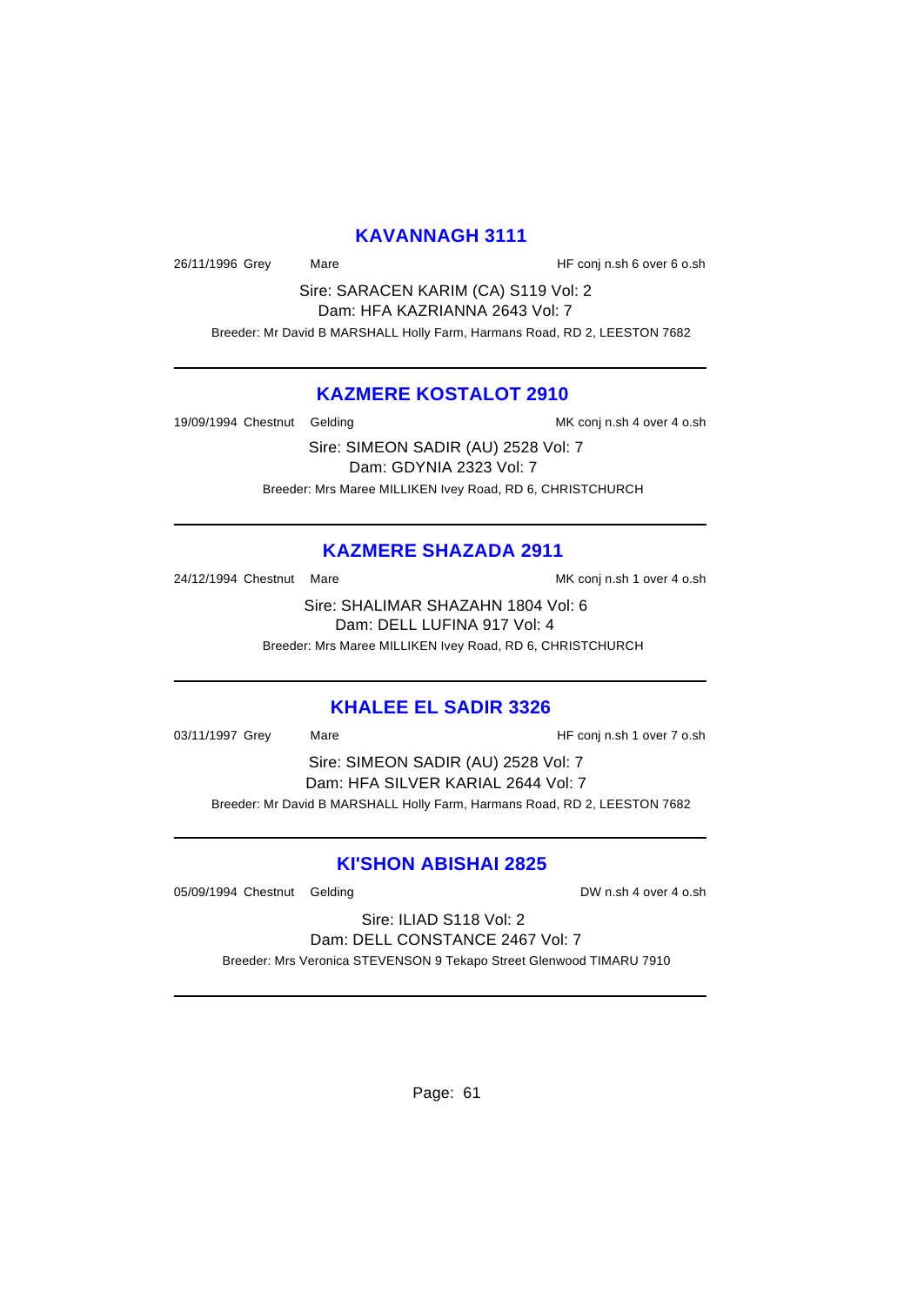#### **KI'SHON ALIMA ROYALE 2827**

04/12/1994 Grey Mare Mare DW n.sh 1 over 4 o.sh

Sire: MILANDS ROYAL FASHION (AU) S105 Vol: 2 Dam: KI'SHON BRITTANY BLUE 2409 Vol: 7 Breeder: Mrs Veronica STEVENSON 9 Tekapo Street Glenwood TIMARU 7910

#### **KI'SHON ZAHDIE ROYALE` 2826**

13/12/1994 Chestnut Mare DW n.sh 2 over 4 o.sh

Sire: MILANDS ROYAL FASHION (AU) S105 Vol: 2 Dam: AMAYZING 1699 Vol: 5 Breeder: Mrs Veronica STEVENSON 9 Tekapo Street Glenwood TIMARU 7910

## **KNIGHTS SILVER PHOENIX 2863**

09/10/1994 Grey Gelding C bracket J n.sh 1 over 4 o.sh

Sire: SILVER FERN ASTRON 1419 Vol: 5 Dam: ALFA PATRIS 1211 Vol: 4

Breeder: Mrs CJ JACKSON-BARRETT 945 Wilder Road, RD 1, PORANGAHAU 4291

### **KOMUTU SKY 2814**

15/11/1991 Grey Gelding CV conj n.sh 2 over 1 o.sh

Sire: SKY HAWK (GB) 254 Vol: 2 Dam: PURIRI KOMUTU 1710 Vol: 5 Breeder: Miss J M DOBIER Puriri Stud Springston, R.D. 4 CHRISTCHURCH.

### **LA BOUCHE 3116**

26/11/1995 Grey Gelding HF conj n.sh 4 over 5 o.sh

Sire: SHALOM LA ISH (CA) 2223 Vol: 6 Dam: FAIRVIEW SHEER PERFECTION (AU) 2650 Vol: 7 Breeder: Mr David B MARSHALL Holly Farm, Harmans Road, RD 2, LEESTON 7682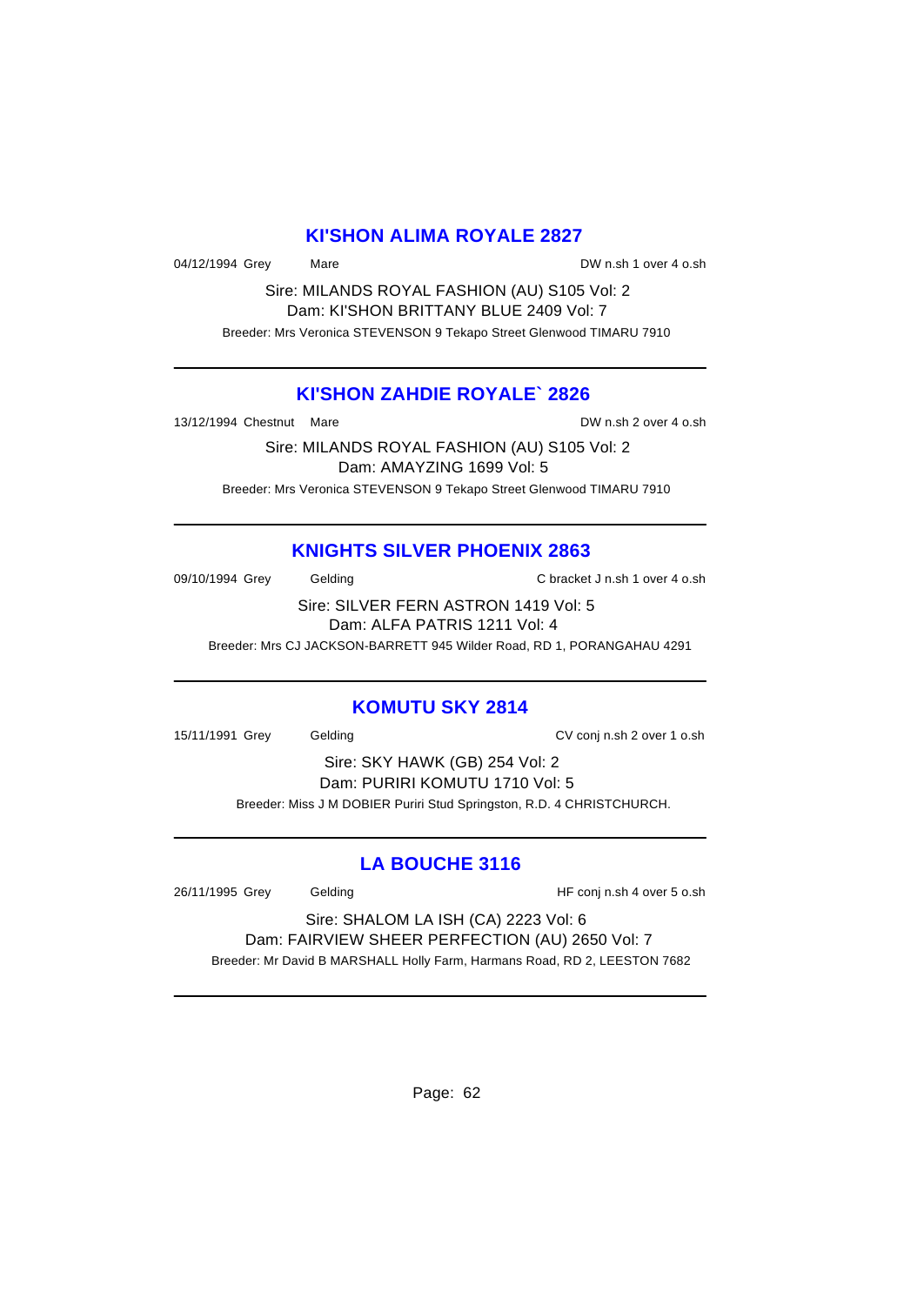#### **LA NINA 3149**

06/10/1996 Grey Mare Mare R over bar n.sh 16 o.sh

Sire: EL NINO 1665 Vol: 5 Dam: CYRENAICA OF GRAFTON 2516 Vol: 7 Breeder: Miss Jennifer RUSSELL 27 Augustine Street, WAIMATE 7924

#### **LADY EL SADIR 3185**

12/11/1997 Grey Mare Mare HF conj ns.h 3 over 7 o.sh

Sire: SIMEON SADIR (AU) 2528 Vol: 7 Dam: SILVER SATIN 2051 Vol: 6 Breeder: Mr David B MARSHALL Holly Farm, Harmans Road, RD 2, LEESTON 7682

#### **LAISHA SATIN 3114**

23/12/1995 Grey Mare Mare HF conj n.sh 2 over 5 o.sh Sire: SHALOM LA ISH (CA) 2223 Vol: 6 Dam: SILVER SATIN 2051 Vol: 6

Breeder: Mr David B MARSHALL Holly Farm, Harmans Road, RD 2, LEESTON 7682

#### **LANDON BENJARRAH 3048**

28/09/1995 Bay Gelding Casset Contract L in square n.sh 3 over 5 o.sh Sire: SIMEON SADIR (AU) 2528 Vol: 7 Dam: DELL NAMISH 1106 Vol: 4 Breeder: Mr Allan J MILMINE Landon Creek, 1 HRD, OAMARU

### **LANDON FADIR 3105**

| 08/11/1995 Bay                                          | Stallion | L in square n.sh 4 over 5 o.sh |
|---------------------------------------------------------|----------|--------------------------------|
| Sire: SIMEON SADIR (AU) 2528 Vol: 7                     |          |                                |
| Dam: LANDON FADANA 2153 Vol: 6                          |          |                                |
| Breeder: Mr Allan J MILMINE Landon Creek, 1 HRD, OAMARU |          |                                |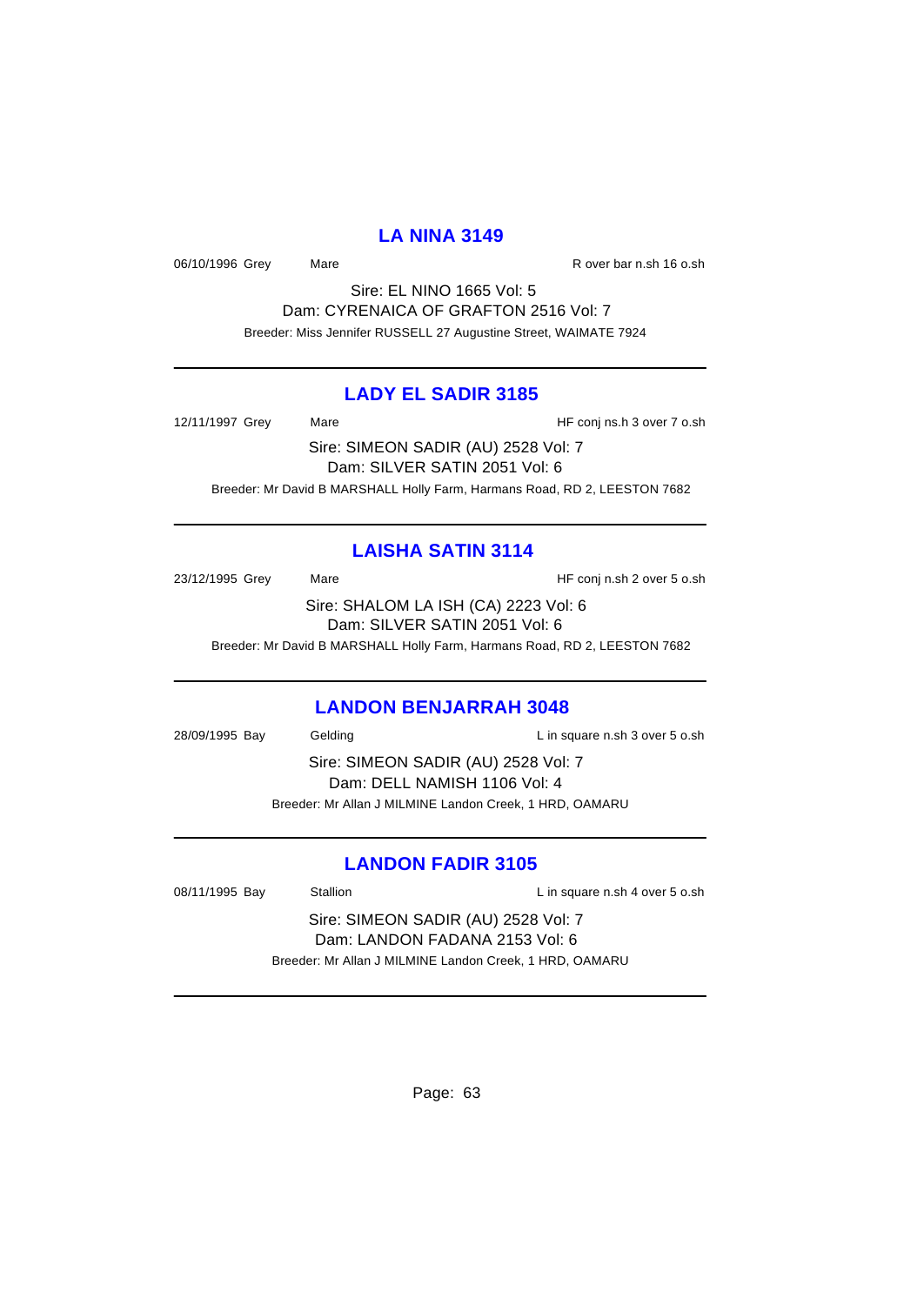#### **LANDON FADIRAH 3214**

31/10/1997 Bay Mare Mare Lin square n.sh 1 over 7 o.sh

Sire: SIMEON SADIR (AU) 2528 Vol: 7 Dam: LANDON FADANA 2153 Vol: 6 Breeder: Mr Allan J MILMINE Landon Creek, 1 HRD, OAMARU

#### **LANDON NAAMISKA 3385**

| 07/09/1999 Grey              | Mare | L in square n.sh 1 over 9 o.sh                          |  |
|------------------------------|------|---------------------------------------------------------|--|
|                              |      | Sire: IBN NAADDEL 753 Vol: 4                            |  |
| Dam: DELL NAMISH 1106 Vol: 4 |      |                                                         |  |
|                              |      | Breeder: Mr Allan J MILMINE Landon Creek, 1 HRD, OAMARU |  |

#### **LANDON SADARA 3416**

| 30/10/1998 Grey                | Mare                                                    | L in square n.sh 1 over 8 o.sh. |
|--------------------------------|---------------------------------------------------------|---------------------------------|
|                                | Sire: ANWAR SADAT 1196 Vol: 4                           |                                 |
| Dam: LANDON FADANA 2153 Vol: 6 |                                                         |                                 |
|                                | Breeder: Mr Allan J MILMINE Landon Creek, 1 HRD, OAMARU |                                 |

#### **LANDON SHABAAN 3356**

| 05/12/1999 Grey                | Stallion                                                | L in square n.sh 3 over 9 o.sh |
|--------------------------------|---------------------------------------------------------|--------------------------------|
| Sire: IBN NAADDEL 753 Vol: 4   |                                                         |                                |
| Dam: LANDON FADANA 2153 Vol: 6 |                                                         |                                |
|                                | Breeder: Mr Allan J MILMINE Landon Creek, 1 HRD, OAMARU |                                |
|                                |                                                         |                                |

### **LANDON SHAFARR 3049**

07/09/1995 Chestnut Gelding Lin square n.sh 1 over 5 o.sh

Sire: SHALIMAR SHAZAHN 1804 Vol: 6 Dam: DELL FARAH 2149 Vol: 6 Breeder: Mr Allan J MILMINE Landon Creek, 1 HRD, OAMARU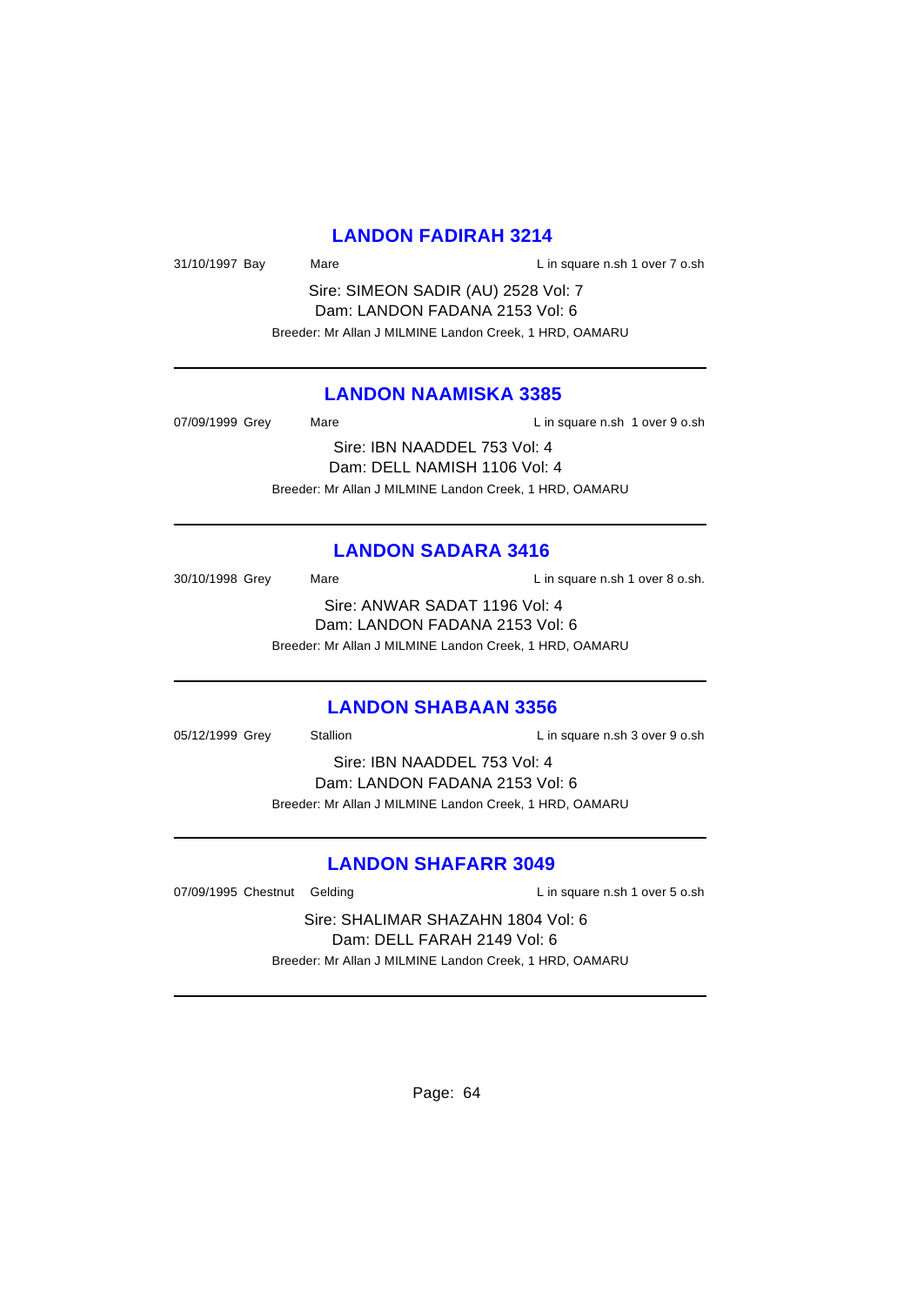#### **LANDON SHAMAZAHN 3014**

22/09/1995 Chestnut Gelding L in square n.sh 2 over 5 o.sh

Sire: SHALIMAR SHAZAHN 1804 Vol: 6 Dam: SHERWOOD A`ISHA 678 Vol: 3 Breeder: Mr Allan J MILMINE Landon Creek, 1 HRD, OAMARU

### **LANDON SHAZAHN 3213**

22/11/1997 Grey Gelding Casset Controller L in square n.sh 2 over 7 o.sh

Sire: SHALIMAR SHAZAHN 1804 Vol: 6 Dam: DELL FARAH 2149 Vol: 6 Breeder: Mr Allan J MILMINE Landon Creek, 1 HRD, OAMARU

### **LANDON V'ERAH 3357**

16/10/1999 Bay Mare L in square n.sh 2 over 9 o.sh Sire: SIMEON SADIR (AU) 2528 Vol: 7 Dam: FARAWAY VE'ERA (AU) 1604 Vol: 5 Breeder: Mr Allan J MILMINE Landon Creek, 1 HRD, OAMARU

#### **LAS COMET 3223**

12/10/1997 Grey Gelding Contract Contract Contract Contract Contract Contract Contract Contract Contract Contract Contract Contract Contract Contract Contract Contract Contract Contract Contract Contract Contract Contract

Sire: BOLD FYRE (US) 2532 Vol: 7 Dam: AA SUELLEN 1246 Vol: 4 Breeder: Mrs Laurel J THORNTON 6114 Ngarua Road RD Waharoa MATAMATA.

### **LAS SHILO 3306**

27/10/1998 Grey Gelding Care Constants Cover 2 n.sh

Sire: BOLD FYRE (US) 2532 Vol: 7 Dam: AA SUELLEN 1246 Vol: 4 Breeder: Mrs Laurel J THORNTON 6114 Ngarua Road RD Waharoa MATAMATA.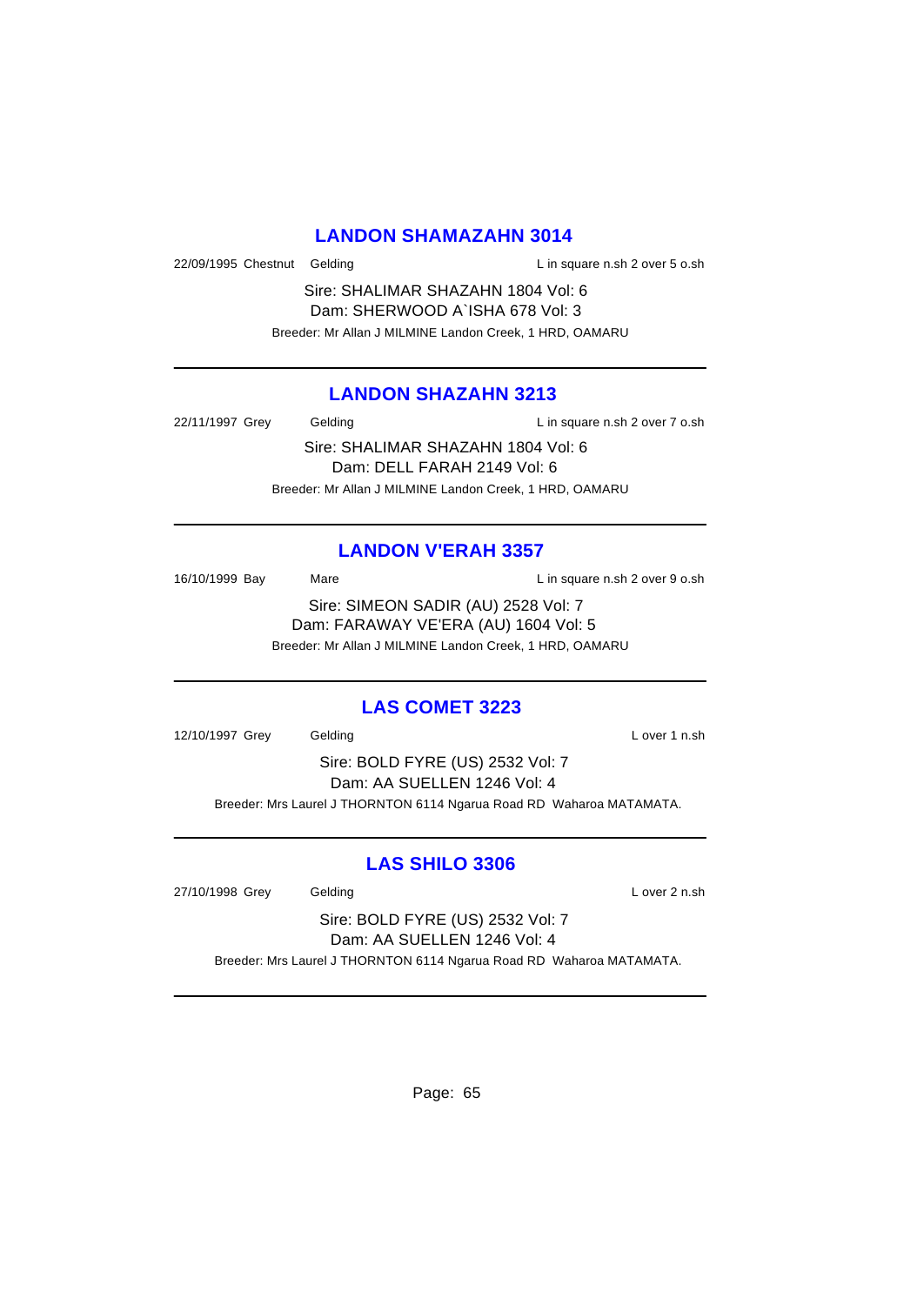### **LATARAH EL SADIR 3184**

21/09/1997 Bay Mare Mare HF conj n.sh 2 over 7 o.sh

Sire: SIMEON SADIR (AU) 2528 Vol: 7 Dam: SHAALTARAH 849 Vol: 4

Breeder: Mr David B MARSHALL Holly Farm, Harmans Road, RD 2, LEESTON 7682

### **LEGENDS CASABLANCA 3402**

17/11/1992 Bay Mare LA n.sh 1 over 3 o.sh Sire: ANWAR SADAT 1196 Vol: 4 Dam: DELL BASIQ 1218 Vol: 4 Breeder: LEGEND ARABIANS 623 Downs Road West Eyreton RD 1 RANGIORA

## **LEGENDS CASANOVA 2816**

18/10/1994 Bay Stallion Stallion State State State State State State State State State State State State State State State State State State State State State State State State State State State State State State State Sta Sire: SIMEON SADIR (AU) 2528 Vol: 7 Dam: DELL BASIQ 1218 Vol: 4

Breeder: LEGEND ARABIANS 623 Downs Road West Eyreton RD 1 RANGIORA

### **LIMITED EDITION 2973**

27/11/1995 Grey Stallion C n.sh 1 over 5 o.sh

Sire: TORRYBURN RAHSUL (AU) 1279 Vol: 5 Dam: KARIMBA 580 Vol: 3 Breeder: Mrs Cindy L LIGGETT 19 Robertson Street Frankton QUEENSTOWN

### **LLE ROI 3208**

08/12/1997 Bay Gelding Gelding BE n.sh 2 over 7 o.sh

Sire: SIMEON SADIR (AU) 2528 Vol: 7 Dam: NGAPA ELIZABETH 1736 Vol: 5

Breeder: Mr Bruce A ELLIOTT 348A Marychurch Road, RD 1, CAMBRIDGE 3493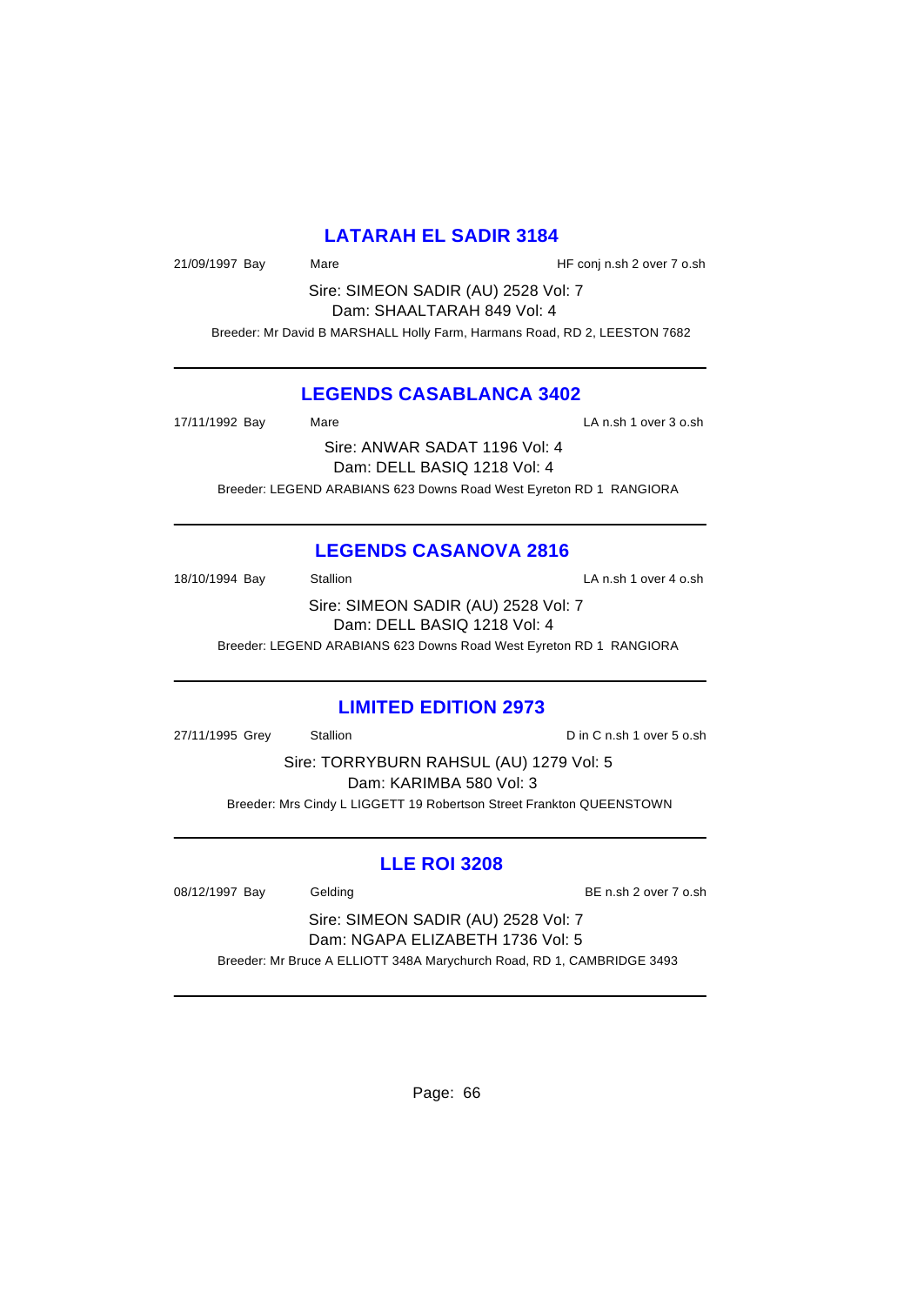#### **LOCH RANGATIRA TOA 3070**

10/11/1996 Grey Stallion C with V on side conj n.sh 1 over 6 o.sh

Sire: NIMROD 1854 Vol: 6 Dam: REVELATION SILVER 1845 Vol: 6

Breeder: Mr Andre L SIGGLEKOW 336 Pretty Bridge Valley RD 1, Belgrove, NELSON

### **LOVELACE OF AFRICA 2900**

07/12/1994 Grey Stallion Stallion Stallion Stallion State State State State State State State State State State

Sire: ARABESQUE CRYSTAL FLAME (AU) S98 Vol: 2 Dam: ARMENIA (GB) 140 Vol: 2 Breeder: Mrs Helena M PATCHETT-CARTER Grafton, RD 14, RAKAIA

# **LYNBRI AURORA 3239**

08/01/1998 Chestnut Mare L vertically bisecting O through gap in top n.sh 1 over 7 o.sh

Sire: THE AMBASSADOR (AU) 1087 Vol: 4 Dam: TARALEA SHOMIYA 2511 Vol: 7

Breeder: Mrs Lynnette J O'NEILL 121 Gressons Road Waikuku, RD 3 RANGIORA

### **MACQUARIE GATE JANAYA (AU) 2948**

21/11/1990 Chestnut Mare AH conj over arrow to left n.sh 1 over 0 o.sh

Sire: RALVON JOB AU 9996AU

Dam: MACQUARIE GATE KALISHA AU 6161AU

Breeder: Beach and Harris 314 Hinxman Road Castlereagh NSW 2749

Importer: Leanne R STRINGER Golden Acres Equest. Park State Highway 7 RD2 Mangaturoto

### **MAGNETOO 3210**

15/11/1997 Bay Gelding Gelding BE n.sh 1 over 7 o.sh

Sire: JESMOND KAMAHL 639 Vol: 3 Dam: LUELLE 2270 Vol: 6

Breeder: Mr Bruce A ELLIOTT 348A Marychurch Road, RD 1, CAMBRIDGE 3493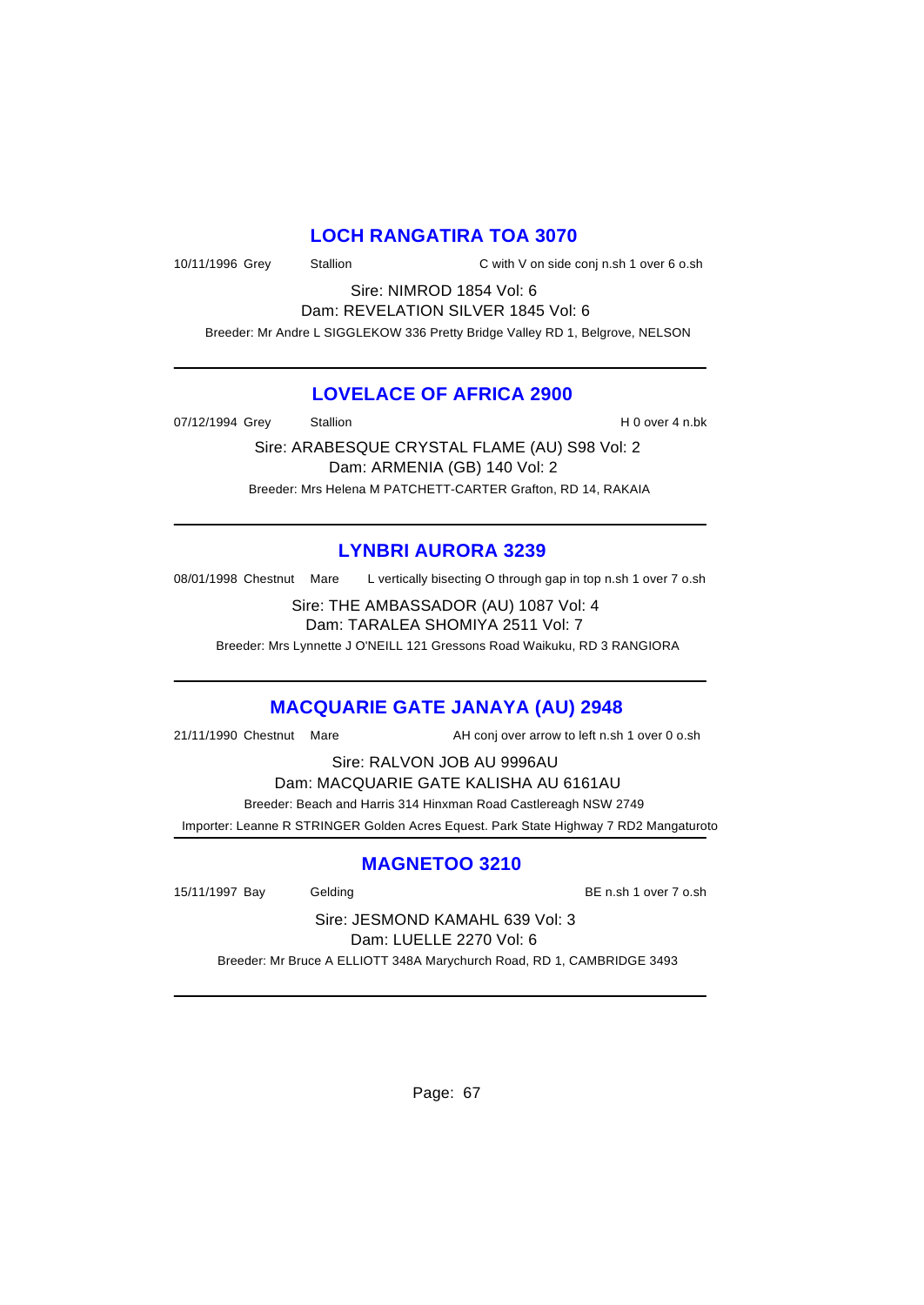#### **MAJID FINESSE 2969**

18/11/1995 Bay Mare Mare DK conj over 1 n.sh

Sire: GAI CADET (US) 730 Vol: 3 Dam: SAPPHIRE PANACHE 2062 Vol: 6 Breeder: Mrs Irene KNOWLER PO Box 8 KAITAIA

#### **MAKAHIWI LOCHABER 3457**

15/11/1987 Grey Stallion **Stallion** A n.sh 4 over 7 o.sh

Sire: ARABIAN PARK BAY BAND (AU) S88 Vol: 2 Dam: LOCHABER PAISHA (AU) 1269 Vol: 4 Breeder: Mr C Struan DUNCAN 31C Mear Road, RD 4, TAUMARUNUI 3994

#### **MAKAHIWI ZIRCON 3465**

03/11/1995 Grey Gelding Gelding A n.sh 11 over 6 o.sh

Sire: LOCHABER TURK (AU) 1268 Vol: 4 Dam: MAKAHIWI PRINCESS ROYAL 1644 Vol: 5 Breeder: Mr C Struan DUNCAN 31C Mear Road, RD 4, TAUMARUNUI 3994

#### **MALTON DAYIRA 2899**

18/08/1994 Grey Mare EW conjoined n.sh 1 over 4 o.sh

Sire: DANIDAH (AU) 2181 Vol: 6 Dam: TIZRAIN 693 Vol: 3 Breeder: Mrs Barbara P WILSON PO Box 34, Mossburn, SOUTHLAND 9747

#### **MALTON DAZLA 3354**

11/08/1999 Grey Stallion EW conj n.sh 1 over 9 o.sh

Sire: HFA DELATRAZ 2780 Vol: 7 Dam: MALTON DAYIRA 2899 Vol: 8

Breeder: Mrs Barbara P WILSON PO Box 34, Mossburn, SOUTHLAND 9747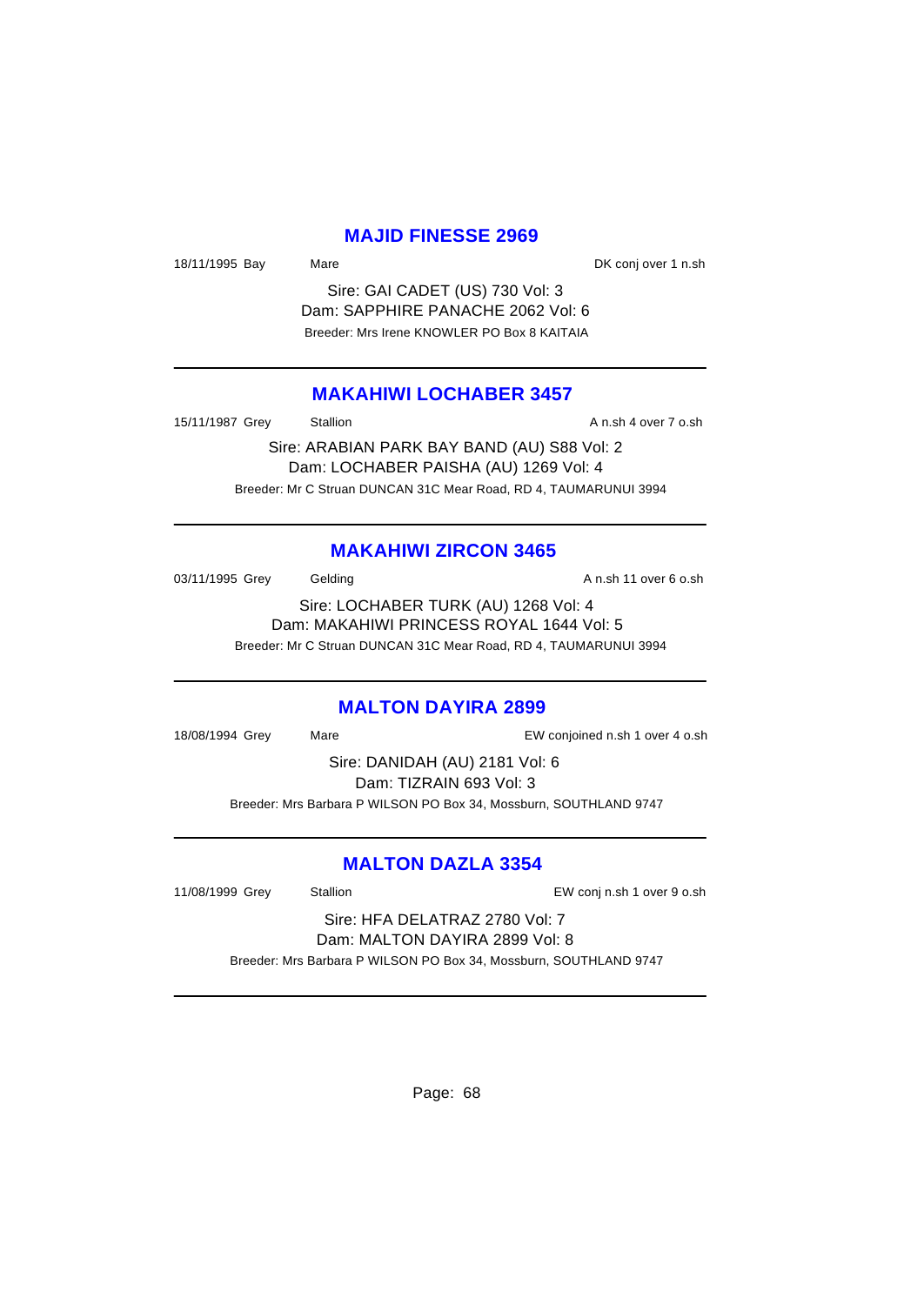#### **MALTON EL NINO 3187**

22/12/1997 Grey Gelding EW conj n.sh 1 over 7 o.sh

Sire: HFA DELATRAZ 2780 Vol: 7 Dam: MALTON DAYIRA 2899 Vol: 8 Breeder: Mrs Barbara P WILSON PO Box 34, Mossburn, SOUTHLAND 9747

#### **MALTON WILDFIRE 3186**

31/01/1998 Chestnut Stallion EW conj n.sh 2 over 7 o.sh

Sire: WIND 'N' FIRE (AU) 3010 Vol: 8 Dam: DAHRAH 2255 Vol: 6 Breeder: Mrs Barbara P WILSON PO Box 34, Mossburn, SOUTHLAND 9747

## **MARA EL SADIR 3112**

26/09/1996 Bay Mare Mare HF conj n.sh 2 over 6 o.sh Sire: SIMEON SADIR (AU) 2528 Vol: 7 Dam: SILVER FLAME 542 Vol: 3

Breeder: Mr David B MARSHALL Holly Farm, Harmans Road, RD 2, LEESTON 7682

#### **MARHABA AMIRA 3413**

02/01/2000 Grey Mare Mare Mathematic MS intertwined on right leg over 9

Sire: TAHIRA SILVER SCEPTRE 2858 Vol: 8 Dam: TAHIRA NASMAH 2178 Vol: 6 Breeder: Annette G LAMBLY-ROBINSON 177 Awakino Point East Rd RD 2, DARGAVILLE

### **MARKO SHAW 2931**

25/08/1994 Grey Gelding HF conj n.sh 4 over 4 o.sh

Sire: WAIMEHA TARKA 322 Vol: 2 Dam: FAIRVIEW SHEER PERFECTION (AU) 2650 Vol: 7 Breeder: Mr David B MARSHALL Holly Farm, Harmans Road, RD 2, LEESTON 7682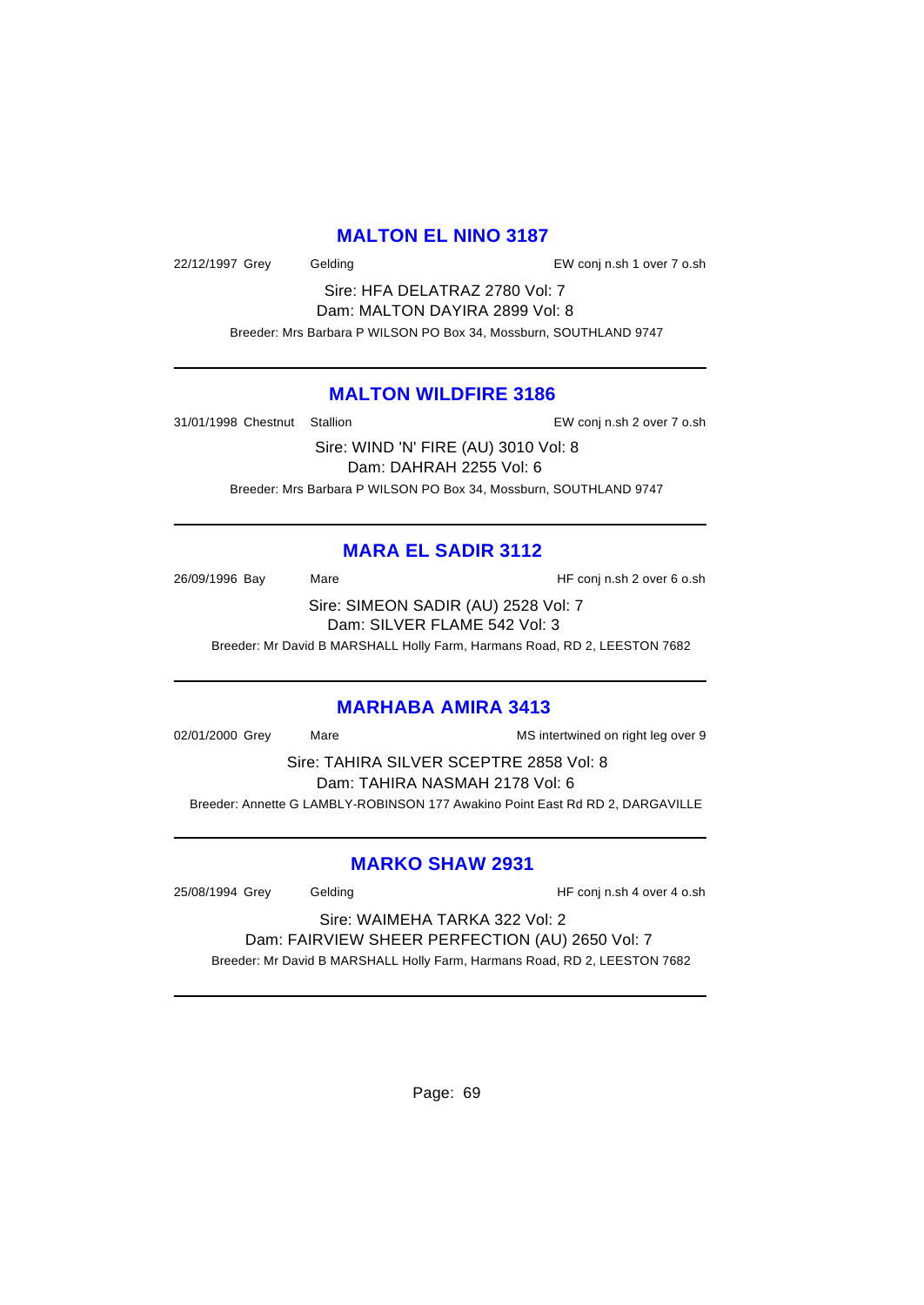### **MASADA PARK MADDIDI 3349**

27/12/1999 Chestnut Gelding SP over R n.sh 3 over 9 o.sh

Sire: HADDIDI (AU) 3106 Vol: 8 Dam: TANDARA TAMARISK 2147 Vol: 6 Breeder: Miss Barbara A POULTER 50 Timaru Road, WAIMATE 7924

#### **MASADA PARK MERCEDES 3388**

15/10/1999 Bay Mare SP over R o.sh 2 over 9 n.sh

Sire: BREAKAWAY BLACK SAMBUCCA (AU) 2946 Vol: 8 Dam: HAEREMAI 694 Vol: 3 Breeder: Miss Barbara A POULTER 50 Timaru Road, WAIMATE 7924

## **MASADA PARK MOESHA 3350**

01/10/1999 Brown Mare Mare SP over R o.sh 1 over 9 n.sh

Sire: BREAKAWAY BLACK SAMBUCCA (AU) 2946 Vol: 8 Dam: DELL BASIQ 1218 Vol: 4 Breeder: Miss Barbara A POULTER 50 Timaru Road, WAIMATE 7924

#### **MASADA PARK MOHICAN 3277**

15/11/1998 Black Stallion SP over R n.sh 1 over 8 o.sh

Sire: BREAKAWAY BLACK SAMBUCCA (AU) 2946 Vol: 8 Dam: DELL SALILA 1771 Vol: 5 Breeder: Miss Barbara A POULTER 50 Timaru Road, WAIMATE 7924

### **MASADA PARK MONDEO 3202**

16/09/1997 Chestnut Mare SP over R o.sh 1 over n.sh

Sire: BREAKAWAY BLACK SAMBUCCA (AU) 2946 Vol: 8 Dam: LANDON KAZRINKA 2653 Vol: 7 Breeder: Miss Barbara A POULTER 50 Timaru Road, WAIMATE 7924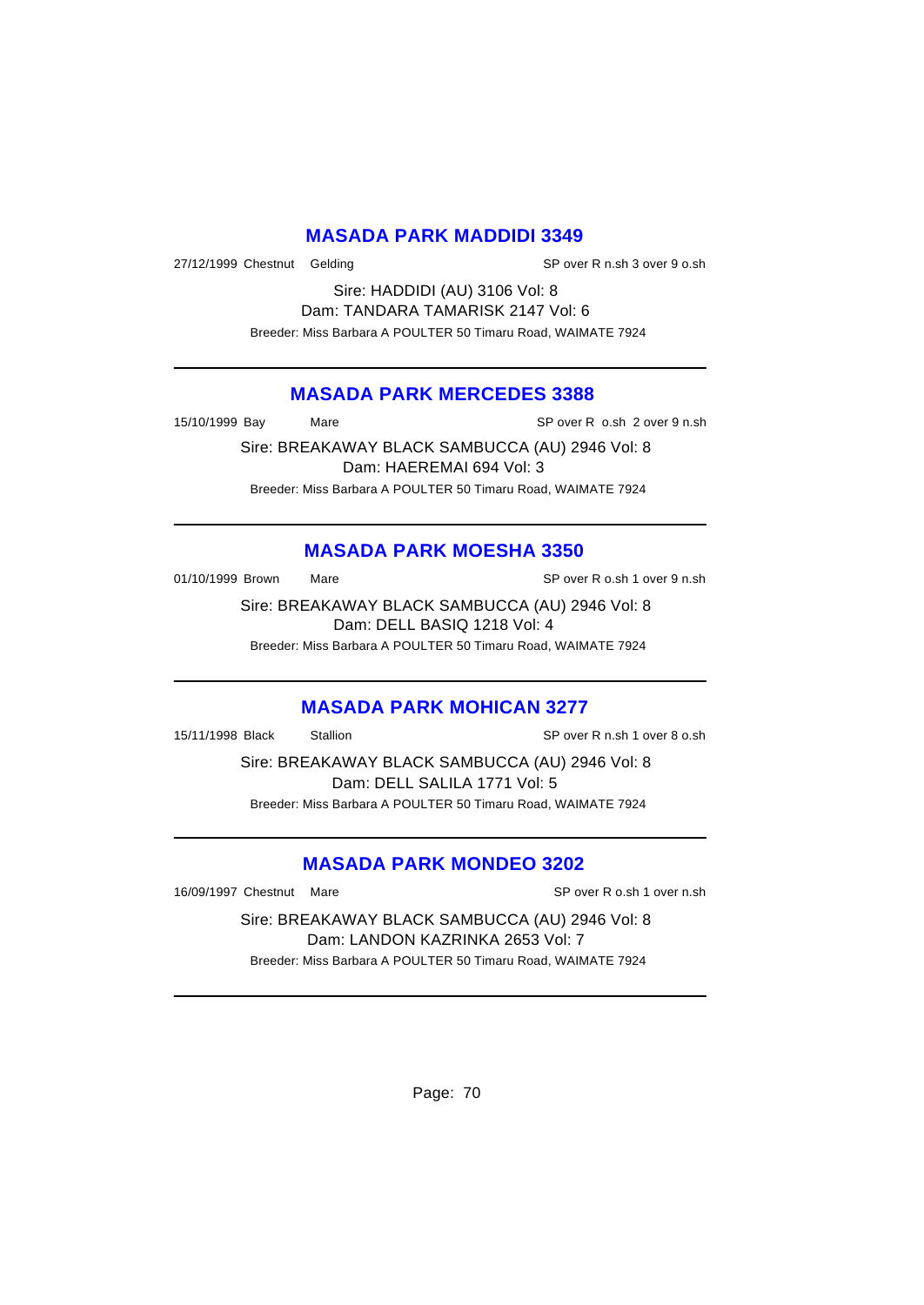### **MASADA PARK MUSHTAQ 3201**

03/10/1997 Bay Gelding Gelding SP over R n.sh 2 over 7 o.sh

Sire: BREAKAWAY BLACK SAMBUCCA (AU) 2946 Vol: 8 Dam: HAEREMAI 694 Vol: 3

Breeder: Miss Barbara A POULTER 50 Timaru Road, WAIMATE 7924

### **MAUKU ECHO 2881**

03/11/1994 Bay Gelding Gelding T one n.sh 4 over 5 o.sh

Sire: ECHOLADE (US) 2070 Vol: 6 Dam: MAUKU DREAM 1330 Vol: 5 Breeder: Mrs Elva M LAW 6975 Ohura Road R D 26 Kohuratahi TARANAKI

### **MERMA'ID 2852**

12/12/1994 Chestnut Mare upturned C n.bk 1 over 4 o.bk

Sire: CASHMERE PEGASUS BAY 1091 Vol: 4 Dam: OCEANID 1477 Vol: 5

Breeder: Mrs Belinda J SIMONS 177 Le Bons Bay Rd, RD 3, AKAROA 7583

#### **MESSIAH 3034**

09/10/1995 Chestnut Gelding Y inverted over 5 n.sh

Sire: NGAPA JOUSSIF 493 Vol: 3 Dam: NGAPA DA 1389 Vol: 5 Breeder: Mrs Lynda J CUMMINS 333 Finnis Road RD 5 FEILDING

### **METEOR OF CASHMERE PARK 3311**

14/11/1998 Grey Stallion **Stallion H** over 8 over 1 n.sh

Sire: LOVELACE OF AFRICA 2900 Vol: 8 Dam: CYRENIA OF BROADFIELD 1992 Vol: 6 Breeder: Mrs Helena M PATCHETT-CARTER Grafton, RD 14, RAKAIA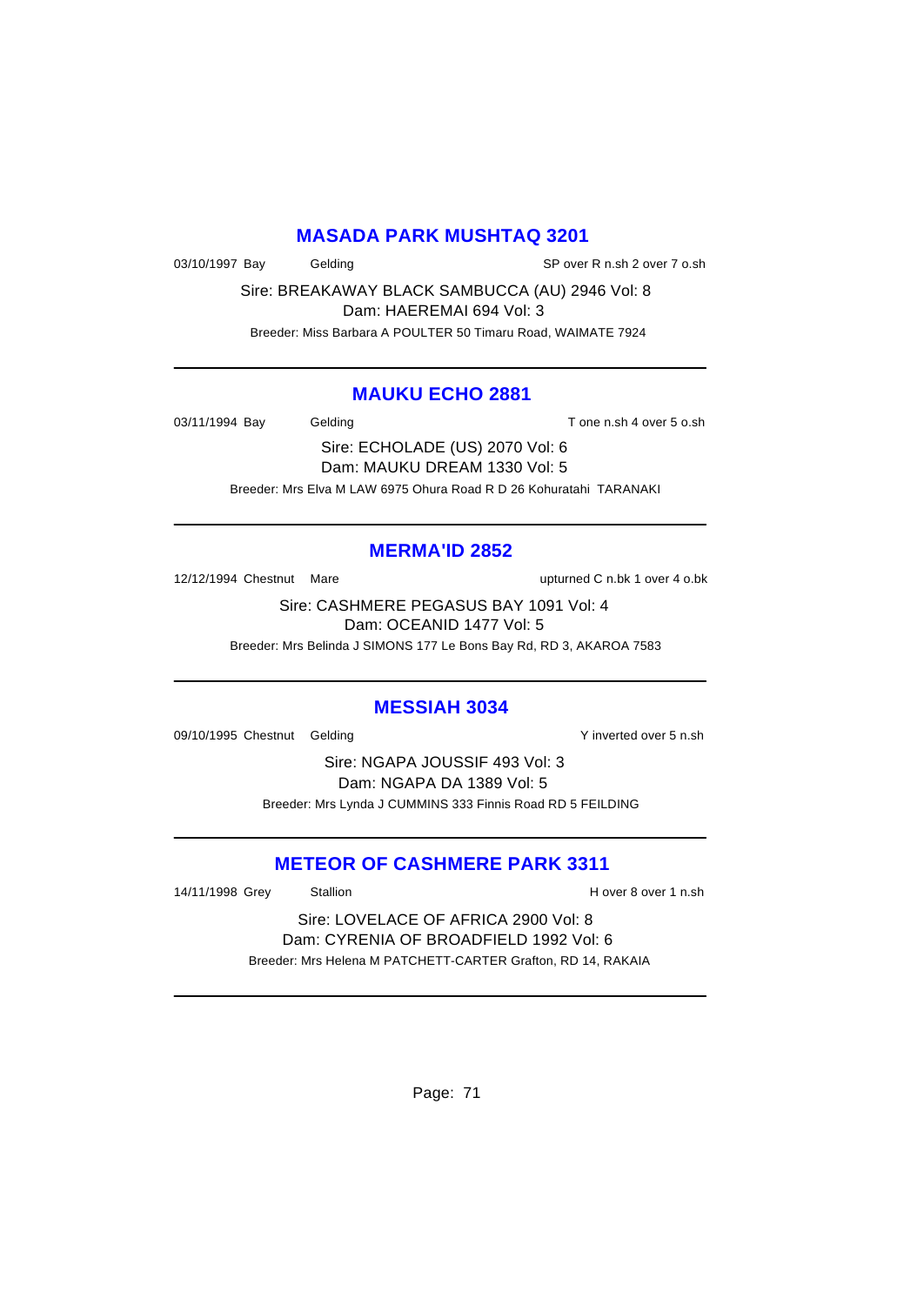#### **MF EL MAREES 3609**

21/11/2000 Bay Stallion Stallion State of MF n.sh 1 over 0 o.sh

Sire: MF SHAHALLA 3041 Vol: 8 Dam: SILVER FERN FALIMA 1129 Vol: 4

Breeder: Mrs Linda M HARMON Malika Farm Waihopai Valley RD6 BLENHEIM 3279

#### **MF SHAHALLA 3041**

21/11/1995 Grey Stallion MF n.sh 1 over 5 o.sh

Sire: SKY HAWK (GB) 254 Vol: 2

Dam: SHENA 982 Vol: 4

Breeder: Mrs Linda M HARMON Malika Farm Waihopai Valley RD6 BLENHEIM 3279

#### **MIRIAM 3085**

05/11/1996 Grey Mare Mare R over bar n.sh 2 over 6 o.sh

Sire: ARABESQUE CRYSTAL FLAME (AU) S98 Vol: 2 Dam: BINT AMIRIAH 2252 Vol: 6

Breeder: Miss Jennifer RUSSELL 27 Augustine Street, WAIMATE 7924

### **MIRO EXQUIZIT 3355**

28/11/1999 Bay Mare HK conj over 4 n.sh

Sire: ARANA SATU 2686 Vol: 7 Dam: FRANLI 2117 Vol: 6 Breeder: Mr William M BRAGG 132 Fosters Road, RD 1, WHAKATANE 3191

### **MIRO MISTAYA 3023**

13/11/1995 Chestnut Mare **Market Constructs** HK conj over 3 over 5 n.sh

Sire: JAYTEE MIRAGE (AU) 2553 Vol: 7 Dam: FRANLI 2117 Vol: 6 Breeder: Mr William M BRAGG 132 Fosters Road, RD 1, WHAKATANE 3191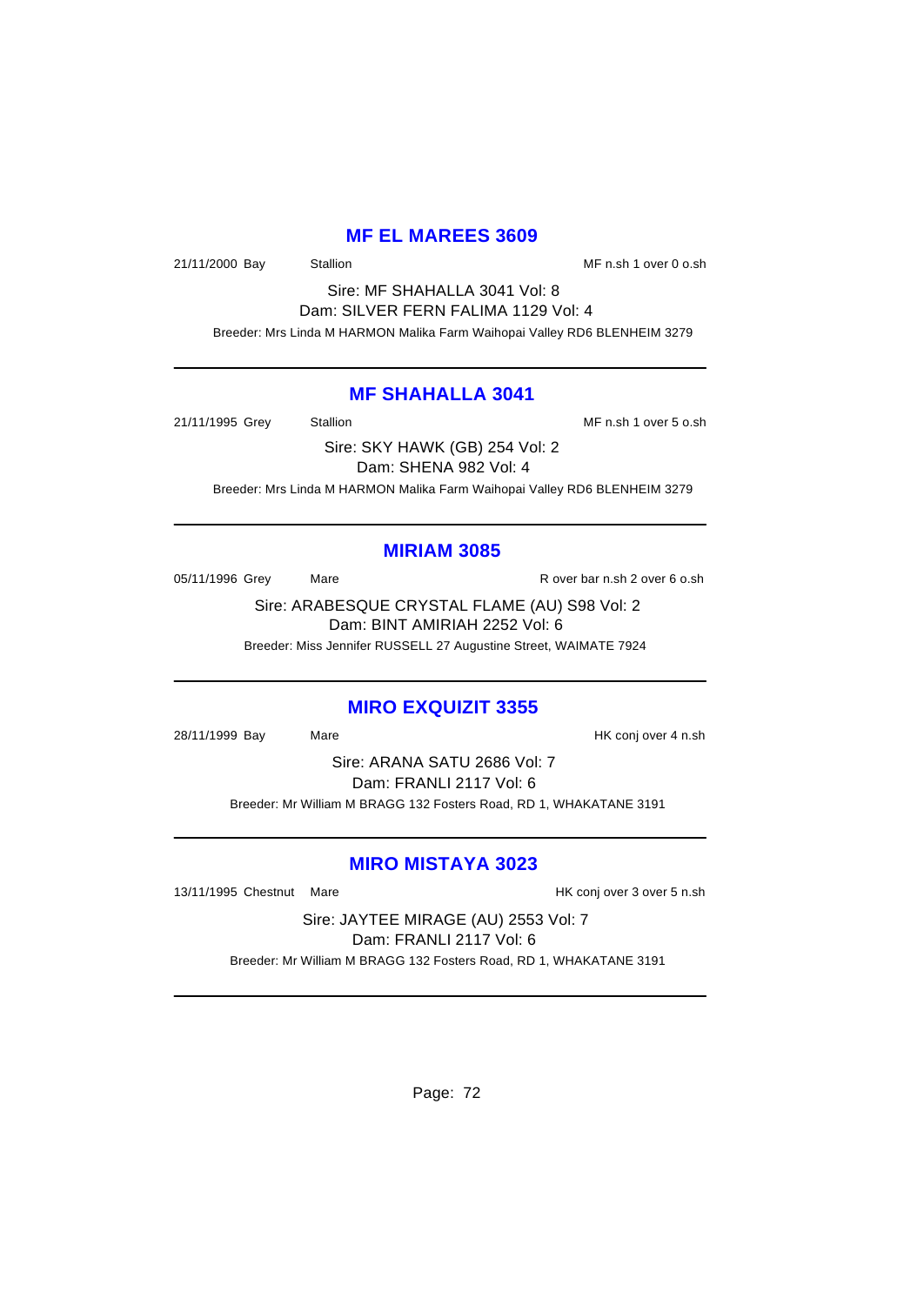#### **MISS EL SADIR 3110**

11/12/1996 Brown Mare Mare HF conj n.sh 3 over 6 o.sh

Sire: SIMEON SADIR (AU) 2528 Vol: 7 Dam: ZARAH 1020 Vol: 4

Breeder: Mr David B MARSHALL Holly Farm, Harmans Road, RD 2, LEESTON 7682

#### **MISTA MOONSHINE 2822**

01/12/1994 Grey Gelding Gelding RH conj n.sh 1 over 4 o.sh

Sire: QUASSA 2496 Vol: 7 Dam: AMBRA 2397 Vol: 7 Breeder: Mrs Ruth D HANSON 14 K.R.D., OAMARU.

### **MIZRAIM AFZAL 3141**

08/01/1997 Grey Gelding Gelding Control Control and Control Control Control Control Control Control O Sire: WAIMEHA DETONATOR 1893 Vol: 6

Dam: NGAPA CARLIA 492 Vol: 3

Breeder: Mrs Jeanette M MOORE 478 Hangawera Road, RD 5, MORRINSVILLE 3375

#### **MIZRAIM ELEENA 3477**

30/11/1999 Grey Mare JJ n.sh 1 over 9 o.sh

Sire: WAIMEHA DETONATOR 1893 Vol: 6 Dam: NGAPA CARLIA 492 Vol: 3 Breeder: Mrs Jeanette M MOORE 478 Hangawera Road, RD 5, MORRINSVILLE 3375

### **MOERAKI ISHABEHL 3412**

23/11/1999 Grey Mare  $+$  with arrow head at top n.sh 1 over 9 o.sh

Sire: DUNWINGERI KAHLIL (AU) 1978 Vol: 6 Dam: BALIMEH 2257 Vol: 6 Breeder: Mr Kerry J CALDWELL Ngawhini Road RD14 HAWERA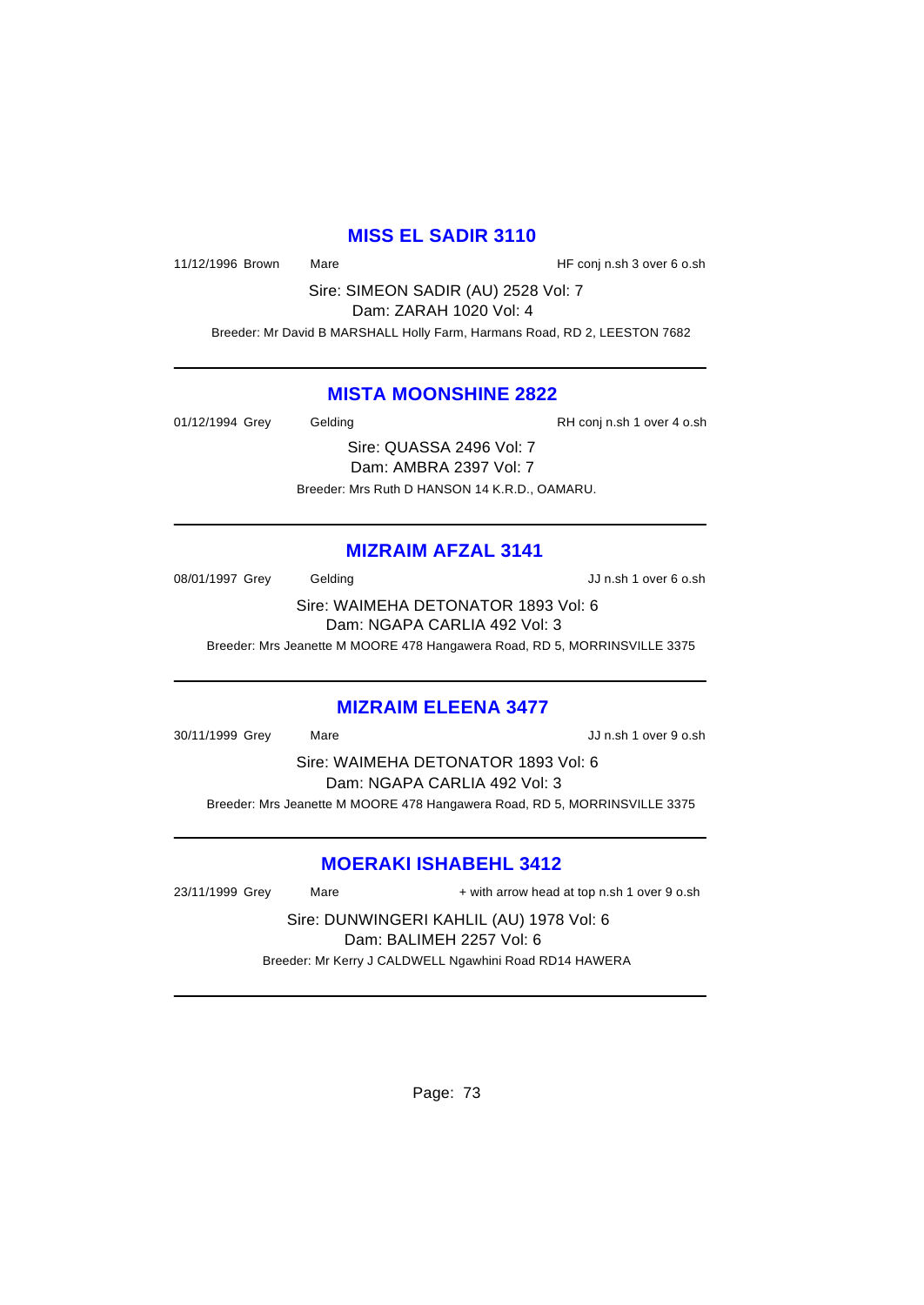### **MONA LISA (AU) 3164**

| 29/10/1994 Grey | Mare                                                          | d conj P dot n.sh 11 over 4 o.sh                                       |
|-----------------|---------------------------------------------------------------|------------------------------------------------------------------------|
|                 | Sire: WN DASJMIR US 12621AAHSB                                |                                                                        |
|                 | Dam: SHAHNINA BEY AU 9194AAHSB                                |                                                                        |
|                 |                                                               | Breeder: P POND Forest Hill Stud, PO Box 12, Wyong NSW 2259, AUSTRALIA |
|                 | Importer: Mr Keith GALPIN 1646 Tahuna-Paeroa Rd, RD 3, PAEROA |                                                                        |

### **MONAYA WIND SONG 3063**

30/11/1993 Grey Mare T in circle with bar dissecting top of circle 1 n.sh

Sire: MIN BARRA IBN NAVADA (AU) 2286 Vol: 7 Dam: WAIMEHA ZHOLA 2032 Vol: 6 Breeder: Miss Susan DELANY 461 Main Road, KATIKATI NORTH 3063

### **MOONSHINE REFLECTION 2957**

| 02/11/1995 Grey | Mare | Crescent Moon n.sh 1 over 5 o.sh                           |
|-----------------|------|------------------------------------------------------------|
|                 |      | Sire: SILVER REFLECTION 647 Vol: 3                         |
|                 |      | Dam: NGAPA ELIZABETH 1736 Vol: 5                           |
|                 |      | Breeder: Mrs Annette C GREEN P.O. Box 64 Waiwera AUCKLAND. |

#### **MORROCCAN BEYJE 3400**

06/11/1998 Grey Gelding Contact Contact M over bar n.sh 1 o.sh Sire: GAI CADET (US) 730 Vol: 3 Dam: JA JANAYA 2848 Vol: 8 Breeder: Mrs Jaki BICKERTON 172 Waitahu Valley Road OTAKI

### **MORROCCAN FYRE 3401**

08/11/1998 Grey Gelding Gelding M over bar n.sh 2 o.sh

Sire: BOLD FYRE (US) 2532 Vol: 7 Dam: JA KATARINA 2850 Vol: 8 Breeder: Mrs Jaki BICKERTON 172 Waitahu Valley Road OTAKI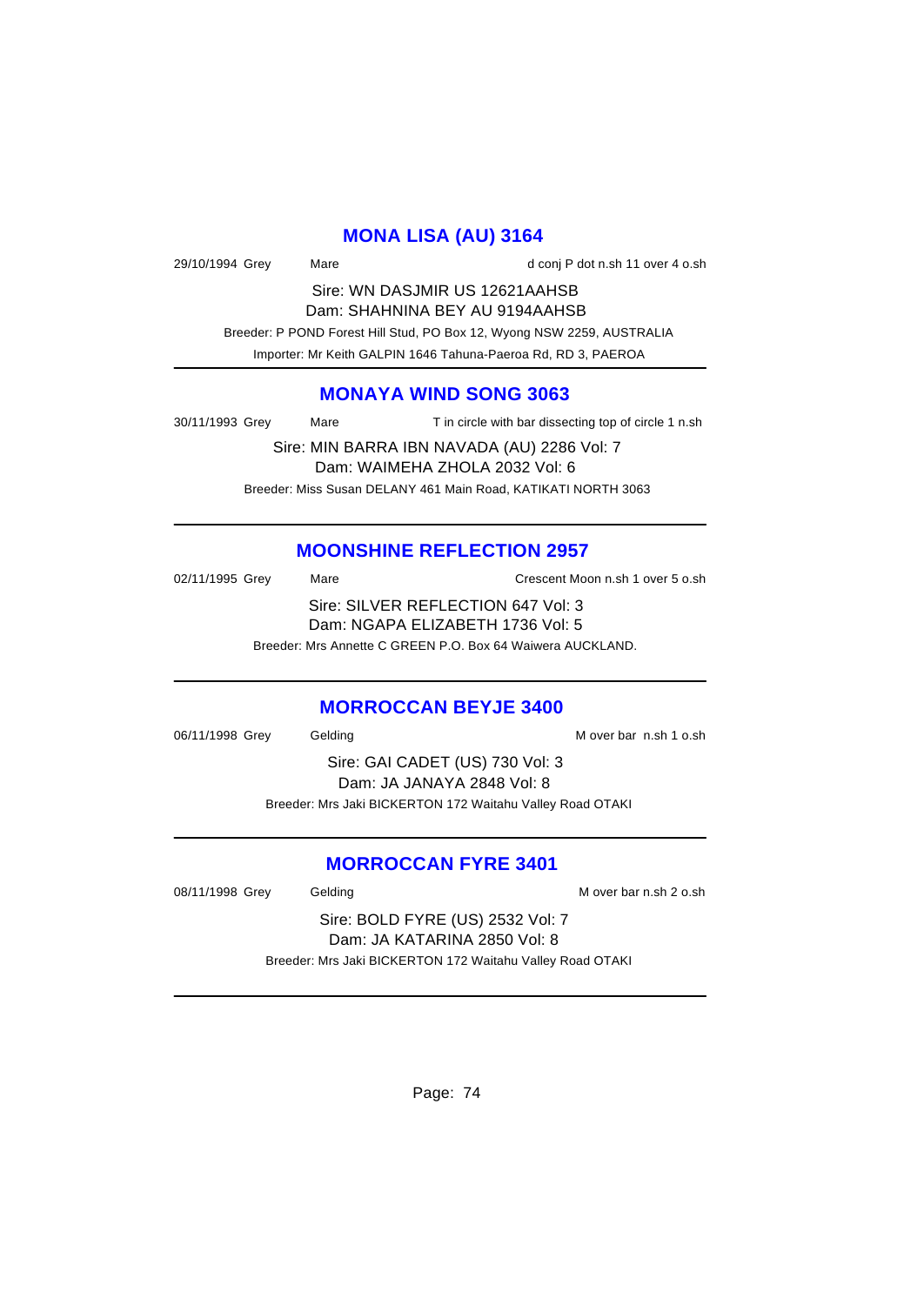### **MYSTIC LACE 3246**

07/11/1997 Grey Mare Mare Sin diamond n.sh 2 over 7 o.sh

Sire: WIND 'N' FIRE (AU) 3010 Vol: 8 Dam: ZELINA 1715 Vol: 5

Breeder: Mrs Sarah HAMER 2816 Herbert-Hampden Rd, RD 11O, OAMARU 9495

#### **NAAHRAH 3275**

04/11/1998 Bay Mare Mare HF conj n.sh 3 over 8 o.sh

Sire: NAADDEL (AU) S106 Vol: 2 Dam: SHAALTARAH 849 Vol: 4 Breeder: Mr David B MARSHALL Holly Farm, Harmans Road, RD 2, LEESTON 7682

# **NAAMEEKA 3274**

10/10/1998 Chestnut Mare **HF** conj n.sh 2 over 8 o.sh

Sire: NAADDEL (AU) S106 Vol: 2 Dam: HFA MONEEKA EL SADIR 2929 Vol: 8 Breeder: Mr David B MARSHALL Holly Farm, Harmans Road, RD 2, LEESTON 7682

#### **NAAZARIAH 3324**

24/10/1998 Grey Mare National Mc n.sh 2 over 8 o.sh

Sire: NAADDEL (AU) S106 Vol: 2 Dam: HFA KAZRIANNA 2643 Vol: 7 Breeder: Mrs Noeleen F TOWNSEND-CAIGOU PO Box 5601 Papanui CHRISTCHURCH 8051

### **NAHRAH 3188**

28/12/1996 Grey Gelding Gelding Sin diamond n.sh 1 over 7 o.sh

Sire: NAADDEL (AU) S106 Vol: 2 Dam: DAHRAH 2255 Vol: 6

Breeder: Mrs Sarah HAMER 2816 Herbert-Hampden Rd, RD 11O, OAMARU 9495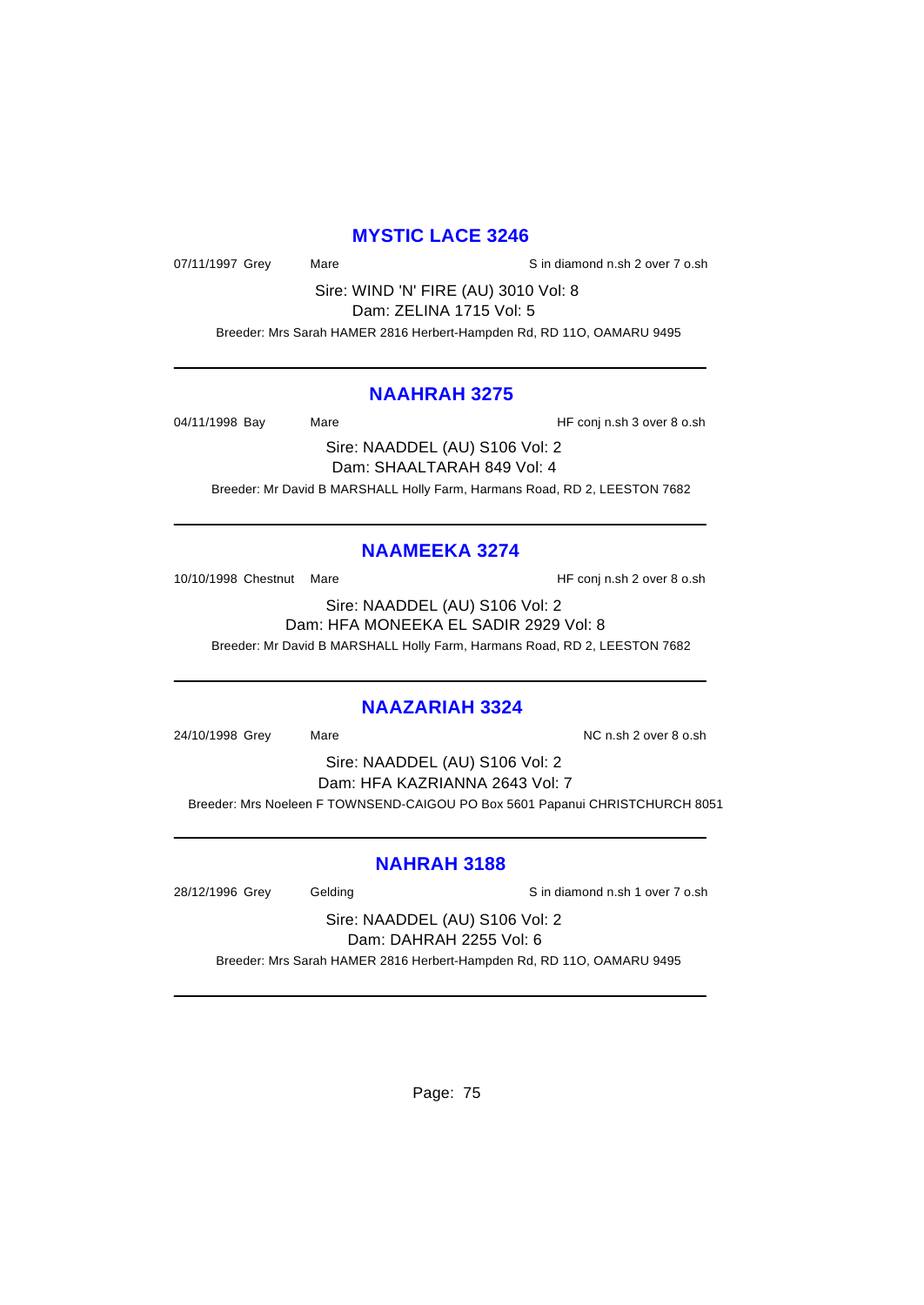### **NAHZAH 3273**

20/10/1998 Grey Stallion Stallion Stallion HF conj n.sh 1 over 8 o.sh

Sire: NAADDEL (AU) S106 Vol: 2 Dam: ZARAH 1020 Vol: 4

Breeder: Mr David B MARSHALL Holly Farm, Harmans Road, RD 2, LEESTON 7682

### **NAIBARA CRYSTAL FLAME 2869**

07/10/1994 Chestnut Mare bar over inverted horseshoe n.sh 3 over 4 o.sh

Sire: SHERWOOD TAMMUZ 2279 Vol: 6

Dam: NUR-UL-AIN 2014 Vol: 6

Breeder: Mrs Lyn O DICKSON Silverdale Farm, 201 Rakaia Selwyn Rd RD 2, LEESTON

# **NAIBARA DESERT CHIEF 3371**

21/10/1999 Bay Gelding bar over inverted horseshoe n.sh 1 over 9 o.sh Sire: SHERWOOD TAMMUZ 2279 Vol: 6

Dam: MALTON SWIFT 2039 Vol: 6

Breeder: Mrs Lyn O DICKSON Silverdale Farm, 201 Rakaia Selwyn Rd RD 2, LEESTON

#### **NAIBARA DESERT JEWEL 3372**

| 20/12/1999 Bay                    | Mare | bar over inverted horseshoe n.sh 2 over 9 o.sh                                 |  |
|-----------------------------------|------|--------------------------------------------------------------------------------|--|
| Sire: SHERWOOD TAMMUZ 2279 Vol: 6 |      |                                                                                |  |
| Dam: OFARIM 1994 Vol: 6           |      |                                                                                |  |
|                                   |      | Breeder: Mrs Lyn O DICKSON Silverdale Farm, 201 Rakaia Selwyn Rd RD 2, LEESTON |  |

### **NAIBARA FIESTA MAJIC 3207**

25/11/1997 Bay Mare bar over inverted horseshoe n.sh 1 over 7 o.sh

Sire: NAIBARA MOON MAGIC 2870 Vol: 8 Dam: MOANA 1703 Vol: 5 Breeder: Mrs Lyn O DICKSON Silverdale Farm, 201 Rakaia Selwyn Rd RD 2, LEESTON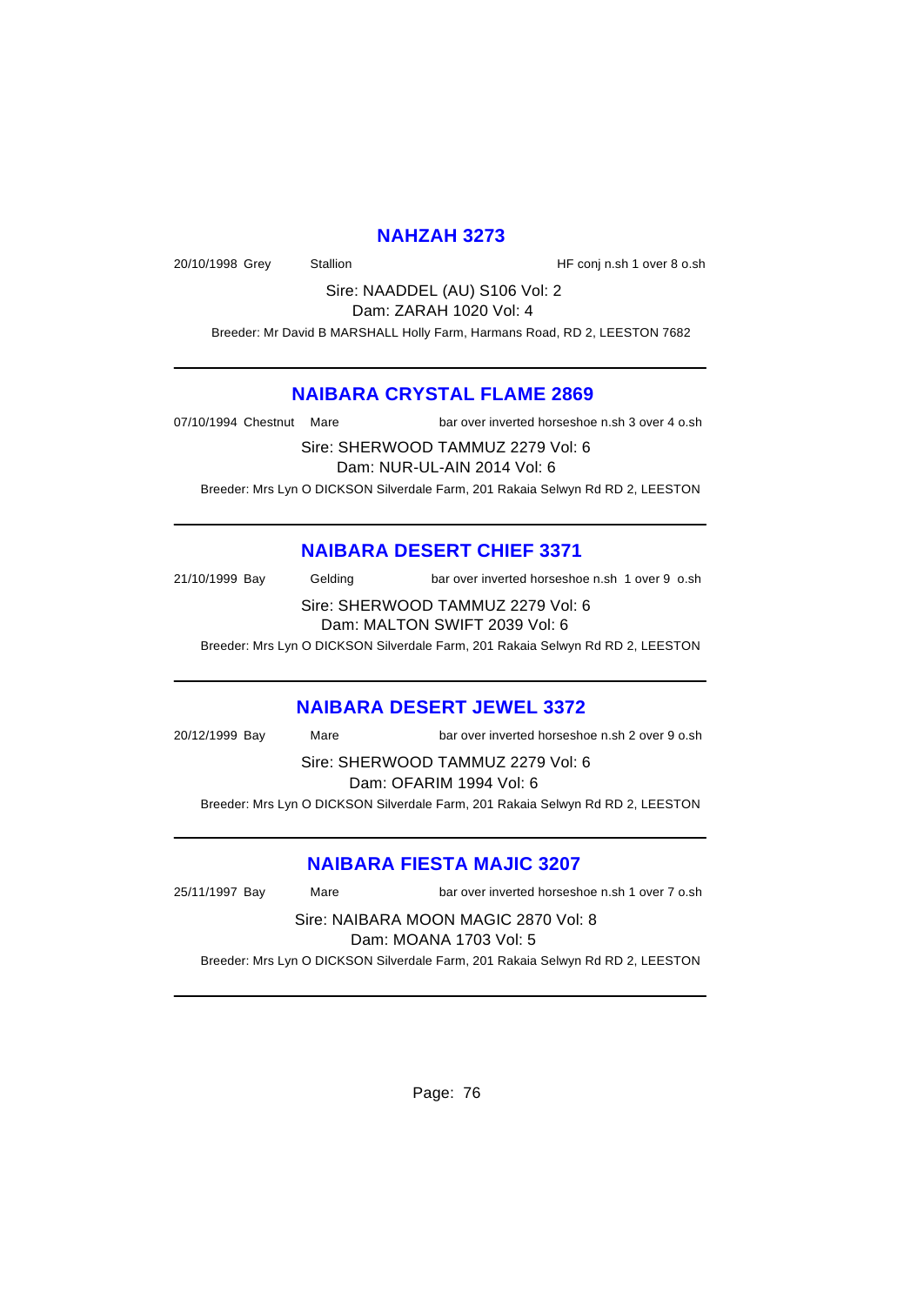### **NAIBARA GOLD TREASURE 3119**

16/10/1996 Chestnut Mare bar over inverted horseshoe n.sh 1 over 6 o.sh

Sire: SHERWOOD TAMMUZ 2279 Vol: 6

Dam: MOANA 1703 Vol: 5

Breeder: Mrs Lyn O DICKSON Silverdale Farm, 201 Rakaia Selwyn Rd RD 2, LEESTON

#### **NAIBARA JAMILA 3294**

23/09/1998 Bay Mare bar over inverted horseshoe n.sh 1 over 8 o.sh

Sire: BREAKAWAY BLACK SAMBUCCA (AU) 2946 Vol: 8 Dam: HAEREMAI 694 Vol: 3 Breeder: Mrs Lyn O DICKSON Silverdale Farm, 201 Rakaia Selwyn Rd RD 2, LEESTON

### **NAIBARA LUCKY JEM 3135**

13/10/1996 Grey Mare bar over inverted horseshoe n.sh 3 over 6 o.sh

Sire: SHERWOOD TAMMUZ 2279 Vol: 6 Dam: YASMIN 1636 Vol: 5

Breeder: Mrs Lyn O DICKSON Silverdale Farm, 201 Rakaia Selwyn Rd RD 2, LEESTON

### **NAIBARA MISKA 2867**

17/12/1994 Chestnut Mare bar over inverted horseshoe n.sh 1 over 4 o.sh

Sire: GALAXY NAAMISHKA 1816 Vol: 6 Dam: SILVER FERN FALIMA 1129 Vol: 4 Breeder: Mrs Lyn O DICKSON Silverdale Farm, 201 Rakaia Selwyn Rd RD 2, LEESTON

### **NAIBARA MOON MAGIC 2870**

25/10/1994 Bay Stallion bar over inverted horseshoe n.sh 4 over 4 o.sh

Sire: GALAXY NAAMISHKA 1816 Vol: 6 Dam: HAEREMAI 694 Vol: 3

Breeder: Mrs Lyn O DICKSON Silverdale Farm, 201 Rakaia Selwyn Rd RD 2, LEESTON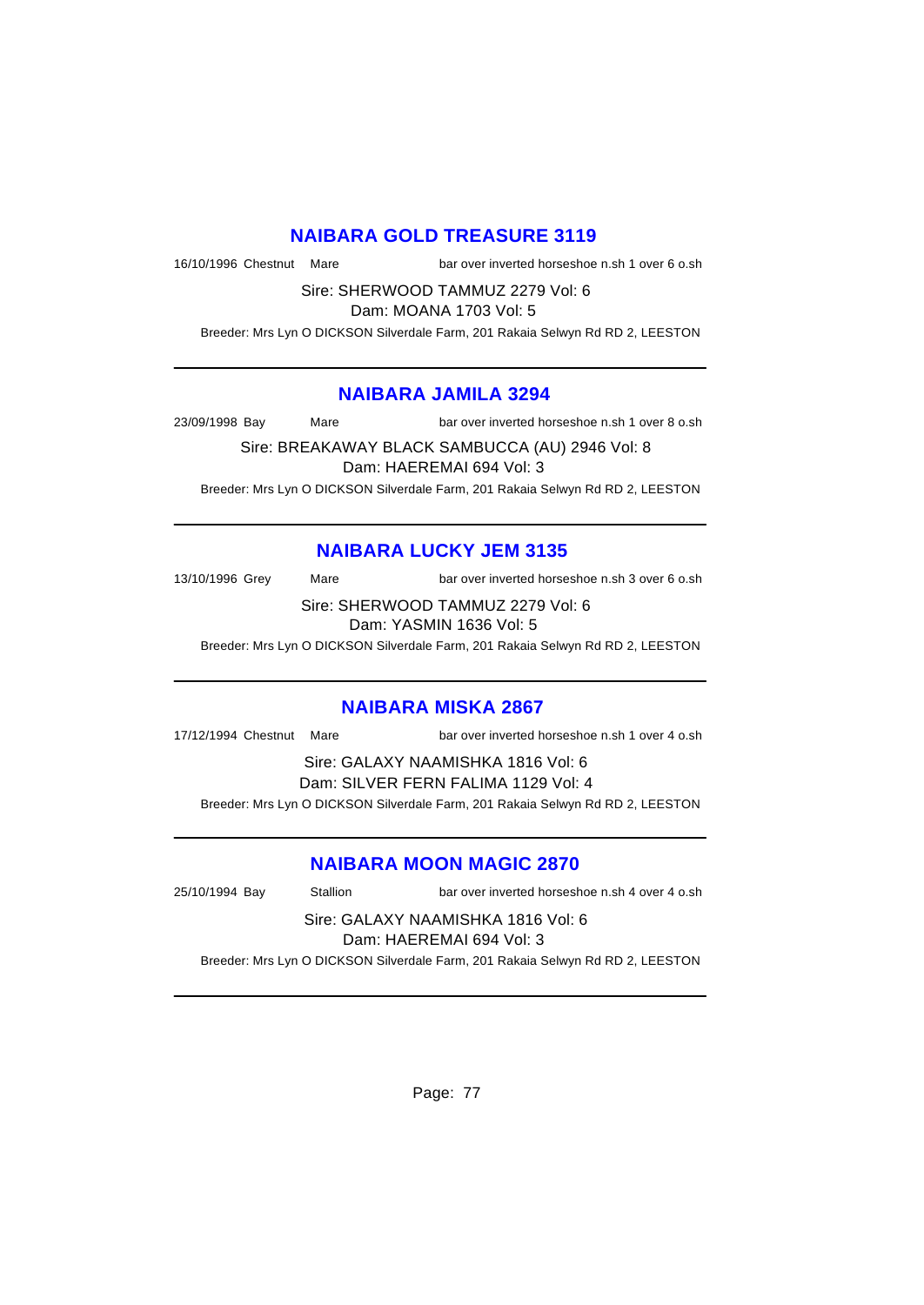#### **NAIBARA QUEST 3206**

04/10/1997 Brown Gelding bar over inverted horseshoe n.sh 2 over 7 o.sh

Sire: SHERWOOD TAMMUZ 2279 Vol: 6 Dam: MALTON SWIFT 2039 Vol: 6

Breeder: Mrs Lyn O DICKSON Silverdale Farm, 201 Rakaia Selwyn Rd RD 2, LEESTON

#### **NAIBARA ROSHEEN 2868**

09/11/1994 Chestnut Mare bar over inverted horseshoe n.sh 2 over 4 o.sh

Sire: SHERWOOD TAMMUZ 2279 Vol: 6

Dam: MOANA 1703 Vol: 5

Breeder: Mrs Lyn O DICKSON Silverdale Farm, 201 Rakaia Selwyn Rd RD 2, LEESTON

### **NAIBARA SILVER BREEZE 3120**

05/12/1996 Grey Mare bar over inverted horseshoe n.sh 2 over 6 o.sh

Sire: SHERWOOD TAMMUZ 2279 Vol: 6 Dam: HEPETEMA 374 Vol: 3

Breeder: Mrs Lyn O DICKSON Silverdale Farm, 201 Rakaia Selwyn Rd RD 2, LEESTON

#### **NAIBARA SOVEREIGN 3035**

03/02/1996 Bay Gelding bar over inverted horseshoe n.sh 2 over 5 o.sh

Sire: RV WHISPERING JACK 2463 Vol: 8 Dam: SILVER FERN FALIMA 1129 Vol: 4

Breeder: Mrs Lyn O DICKSON Silverdale Farm, 201 Rakaia Selwyn Rd RD 2, LEESTON

#### **NASHANI 2950**

03/01/1996 Grey Mare Mare KF n.sh 1 over 96 o.sh

Sire: CAMEO OLYMPIADE (AU) 2179 Vol: 6 Dam: TANASE 1591 Vol: 5

Breeder: Mrs Lorraine M FRANKS 55 Lloyd George Road Wainui GISBORNE.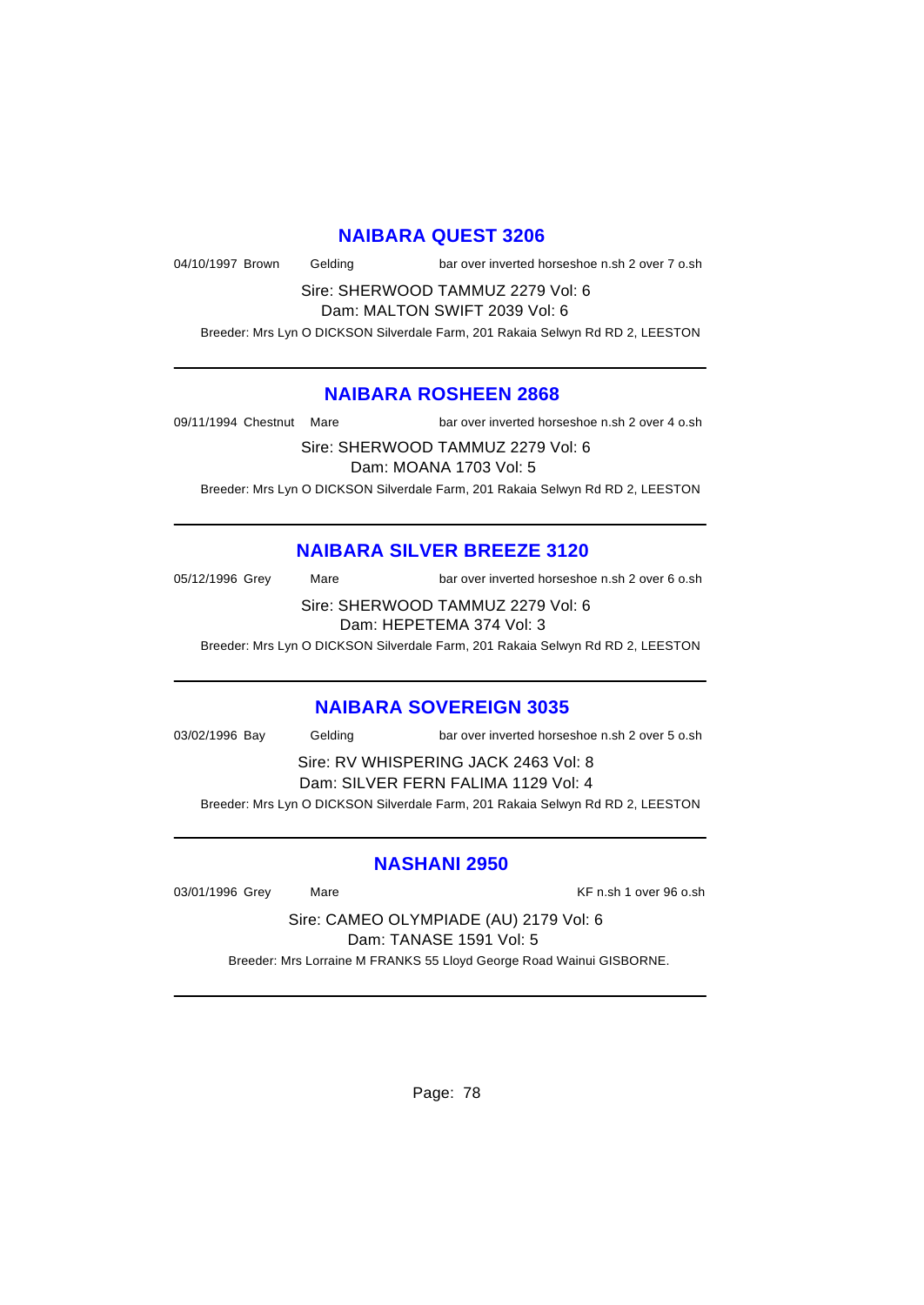### **NEVASKA INDIAN CHICK 2812**

26/11/1993 Grey Gelding Constant Conj n.sh 2 over 3 o.sh

Sire: INDIAN FIRE DANCE (AU) S56 Vol: 2 Dam: ARALEIGH AQUALINA 85 Vol: 2 Breeder: Ms G D VIEL 59 Sunnyvale Road Massey AUCKLAND.

# **NEVASKA INDIAN JEWEL 2811**

20/11/1993 Bay Mare Mare NL conj n.sh, 1 over 3 o.sh

Sire: INDIAN FIRE DANCE (AU) S56 Vol: 2 Dam: KILLIBINBIN LILA (AU) 2004 Vol: 6 Breeder: Ms G D VIEL 59 Sunnyvale Road Massey AUCKLAND.

# **NGAPA PHOENIX 3027**

30/11/1995 Grey Stallion Stallion E flying V n.sh 1 over 5 o.sh Sire: WAIMEHA ECLIPSE 475 Vol: 3 Dam: NGAPA ETOILE 622 Vol: 3 Breeder: Mr R H EDWARD 523 Waotu South Road, RD 1, PUTARURU 3481

# **NGAPA RUBY 3123**

25/01/1997 Chestnut Mare E flying V n.sh 1 over 6 o.sh

Sire: NGAPA JOUSSIF 493 Vol: 3 Dam: NGAPA VIZIR 541 Vol: 3 Breeder: Mr R H EDWARD 523 Waotu South Road, RD 1, PUTARURU 3481

# **NGODEVWA ENCHANTING STAR DANCER 3065**

03/02/1997 Grey Mare Mare DVA n.sh 1 over 7 o.sh

Sire: WAIMEHA ECLIPSE 475 Vol: 3 Dam: FIVE-R CAPRICE 1155 Vol: 4 Breeder: Mrs Anthea R ADAMS 8 Whiriwhiri Road, RD 2, WAIUKU 2682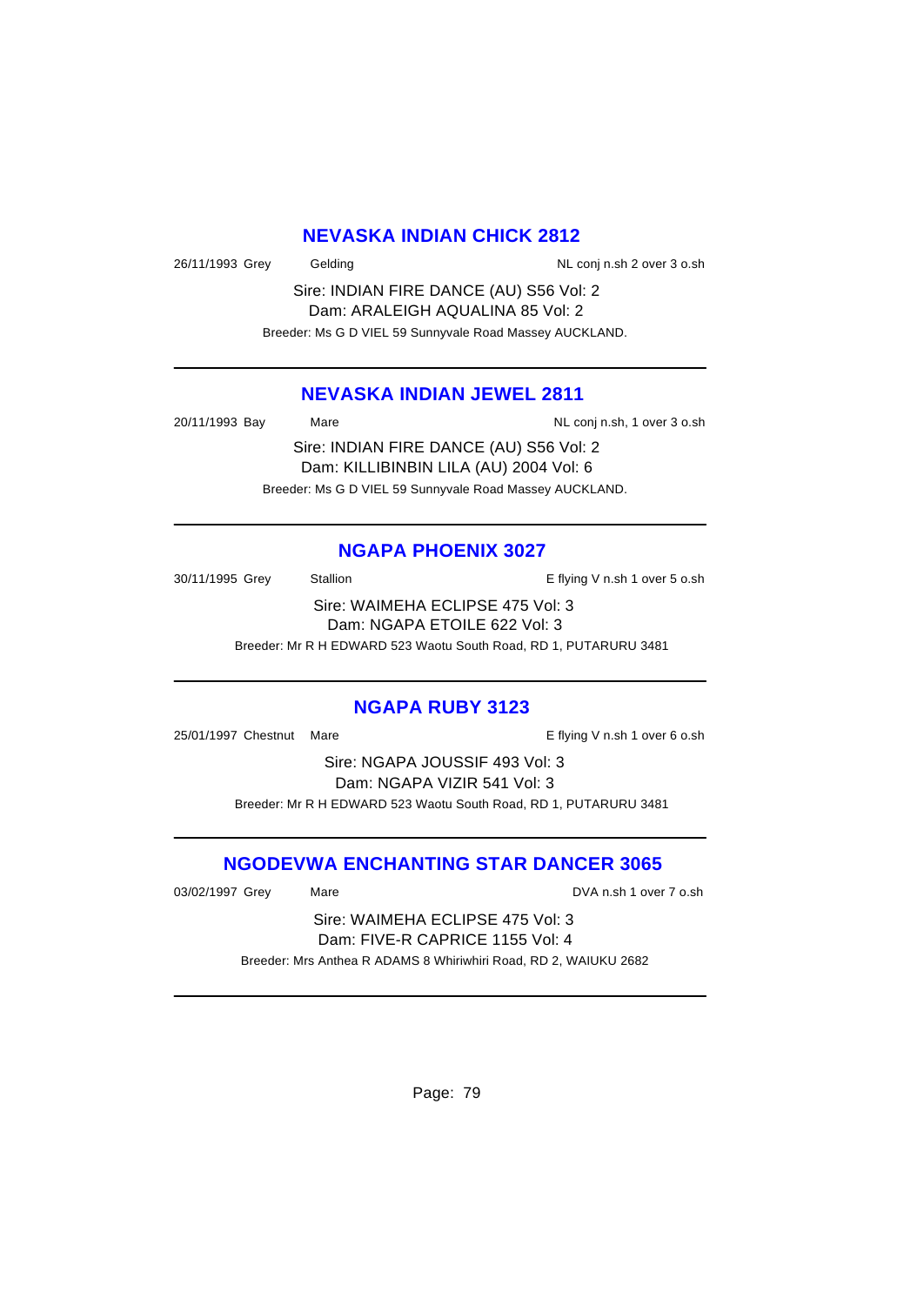#### **NIRVANA 3411**

05/01/1998 Bay Mare Mare Winverted V conj n.sh 20 over 7

Sire: SHERWOOD SHAHIN 2768 Vol: 7 Dam: ANATOLIA 342 Vol: 3

Breeder: Mrs Sharon FARRANT 33 Leeston-Dunsandel Road Leeston CANTERBURY 7632

#### **NORTHWINDS BRADLEY MCGREGOR 3226**

25/12/1997 Grey Gelding K with closed top & bottom n.sh 1 over 7 o.sh

Sire: DESERT SHADOW (GB) 448 Vol: 3 Dam: BINT KAREEMA 1317 Vol: 5 Breeder: Mrs Christine N KING 55 Doyles Road, RD 2, RANGIORA

#### **OMAN BASRA 2818**

23/09/1990 Grey Gelding Cash Contract Contract Consumer Service Consumer Service Consumer Consumer Service Consu

Sire: GAI CADET (US) 730 Vol: 3 Dam: PUKETAHU CANDY 175 Vol: 2 Breeder: Mrs Lesley A STONEHOUSE P.O. Box 24 BOMBAY.

#### **PACIFICA 3288**

26/11/1998 Grey Mare upturned C n.bk 3 over 8 o.bk

Sire: EARTH WIND AND FIRE (AU) 2524 Vol: 7 Dam: OCEANIA 449 Vol: 3 Breeder: Mrs Belinda J SIMONS 177 Le Bons Bay Rd, RD 3, AKAROA 7583

### **PARAGON AYISHA SA'AR 3418**

30/11/1999 Grey Mare pa n.sh 1 over 9 o.sh

Sire: WILLOWVALE SAARFARI 2915 Vol: 8 Dam: CYDEN HANNAH 2872 Vol: 8 Breeder: Miss Mandy THOMAS 580 Wortley Road, RD 9, INGLEWOOD 4389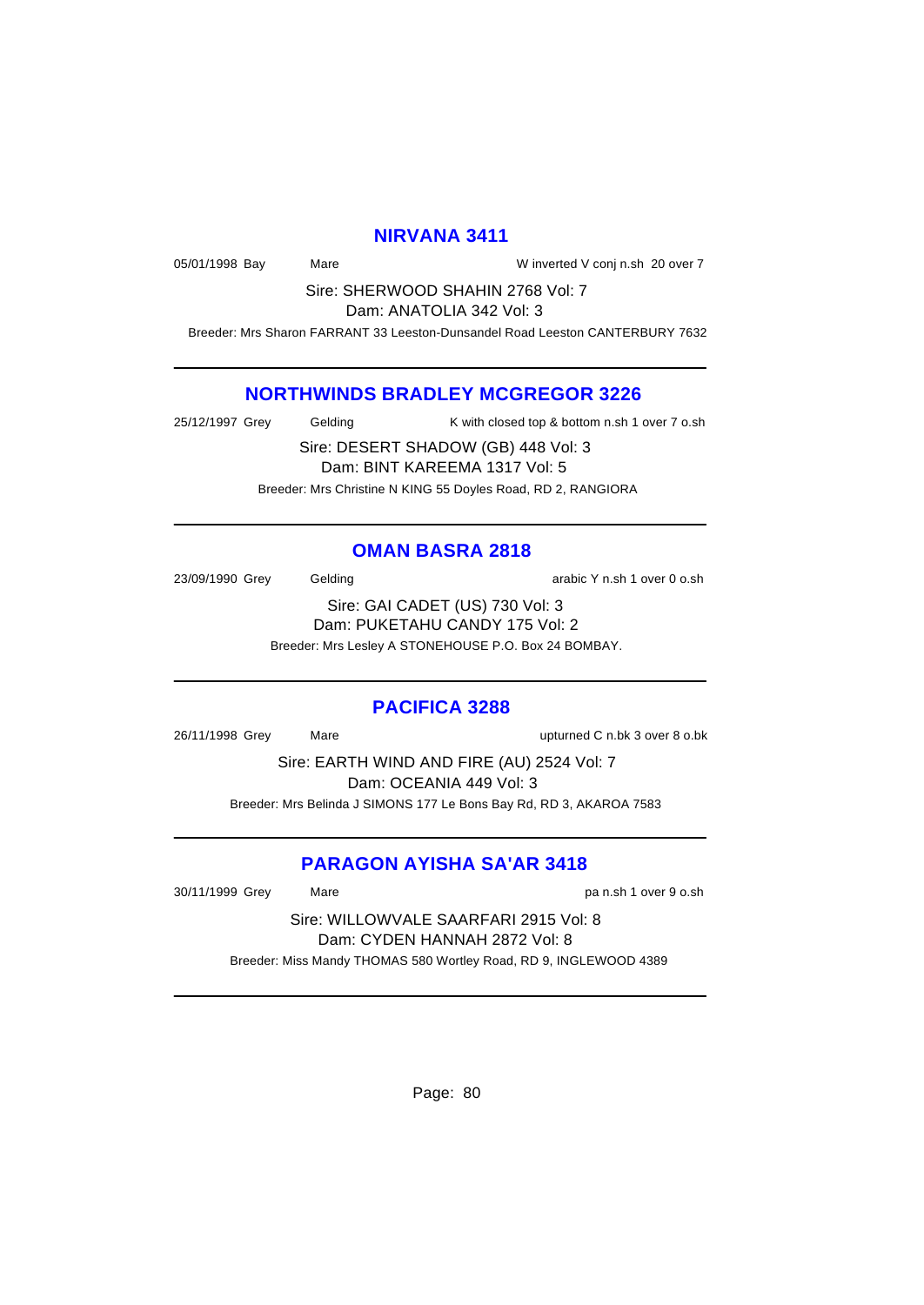### **PENDELL SHASALA 3032**

16/12/1996 Grey Mare 2M n.sh 1 over 6 o.sh

Sire: RIBLAH 381 Vol: 3 Dam: SHERANI 133 Vol: 2 Breeder: Mrs M Jane HAYES PO Box 18, Kaeo 0448, NORTHLAND

#### **PHOENIX 3296**

31/12/1998 Grey Mare Mare reversed L R conj n.sh 1 over 8 o.sh

Sire: EASTWINDS AXIOM (AU) 2767 Vol: 7 Dam: AKA PEARL 1227 Vol: 4 Breeder: Mr Raymond H ADAMSON 388 Kahikatea Flat Road, RD 1, KAUKAPAKAPA 0871

#### **PINE PARK MAGNUM 3047**

21/11/1995 Chestnut Gelding **PP n.sh 1 over 5 o.sh** 

Sire: WAIMEHA ECLIPSE 475 Vol: 3 Dam: PINE PARK MAID 1238 Vol: 4 Breeder: Mr Ron J KNOX PO Box 3, PAHIATUA 4941

#### **PL DREAMS 3321**

22/11/1998 Grey Mare Mare PL over 8 n.sh

Sire: BREMERVALE LEGACY (AU) 3102 Vol: 8 Dam: BREMERVALE CHANEL (AU) 3162 Vol: 8 Breeder: Mr Keith GALPIN 1646 Tahuna-Paeroa Rd, RD 3, PAEROA

### **PL MAVERICK 3414**

01/10/1999 Grey Stallion Stallion State State PL over 9 n.sh

Sire: BREMERVALE SHILOH (AU) 3165 Vol: 8 Dam: MONA LISA (AU) 3164 Vol: 8 Breeder: Mr Keith GALPIN 1646 Tahuna-Paeroa Rd, RD 3, PAEROA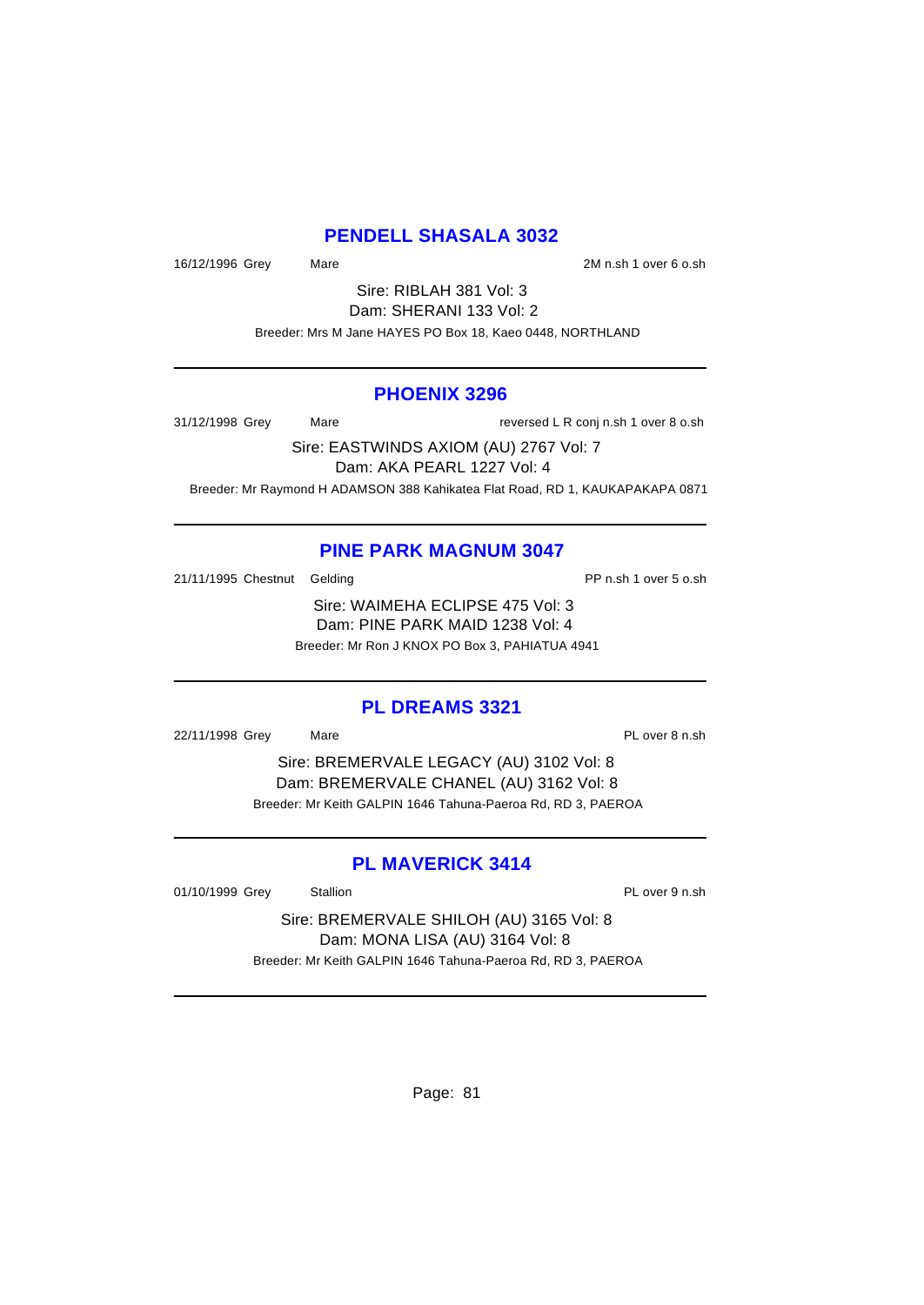### **PL MISSISSIPPI 3322**

18/11/1998 Grey Gelding **PL over 8 n.sh** 

Sire: BREMERVALE LEGACY (AU) 3102 Vol: 8 Dam: BREMERVALE SERENA (AU) 3163 Vol: 8 Breeder: Mr Keith GALPIN 1646 Tahuna-Paeroa Rd, RD 3, PAEROA

#### **PL SATIN 3323**

16/09/1998 Grey Gelding **Contact Contact Contact Contact Contact Contact Contact Contact Contact Contact Contact Contact Contact Contact Contact Contact Contact Contact Contact Contact Contact Contact Contact Contact Conta** 

Sire: BREMERVALE LEGACY (AU) 3102 Vol: 8 Dam: MONA LISA (AU) 3164 Vol: 8 Breeder: Mr Keith GALPIN 1646 Tahuna-Paeroa Rd, RD 3, PAEROA

# **PL VALOURS PRINCESS (IIU) 3178**

15/12/1997 Bay Mare Mare PL over 7 n.sh

Sire: VALOUR EL MAREES US 15222AU Dam: BREMERVALE CHANEL (AU) 3162 Vol: 8 Breeder: Mr Keith GALPIN 1646 Tahuna-Paeroa Rd, RD 3, PAEROA

### **POUKEKEWA EXCELL 3153**

26/10/1996 Chestnut Gelding Pin flying V n.sh 1 over 6 o.sh

Sire: DUNWINGERI KAHLIL (AU) 1978 Vol: 6 Dam: POUKEKEWA SHUMAHLI 1225 Vol: 4 Breeder: Mrs June R BAZELEY 1633 Otaraoa Road R D 43 WAITARA

# **POUKEKEWA GAZELLA 2860**

18/11/1994 Chestnut Mare **P** in flying V n.sh 4 over 4 o.sh

Sire: POUKEKEWA AMAAHL 2180 Vol: 6 Dam: FOUR WINDS GAYZA 1776 Vol: 6 Breeder: Mr Clayton G BAZELEY 1429 Mokau Road, RD 47, URENUI 4378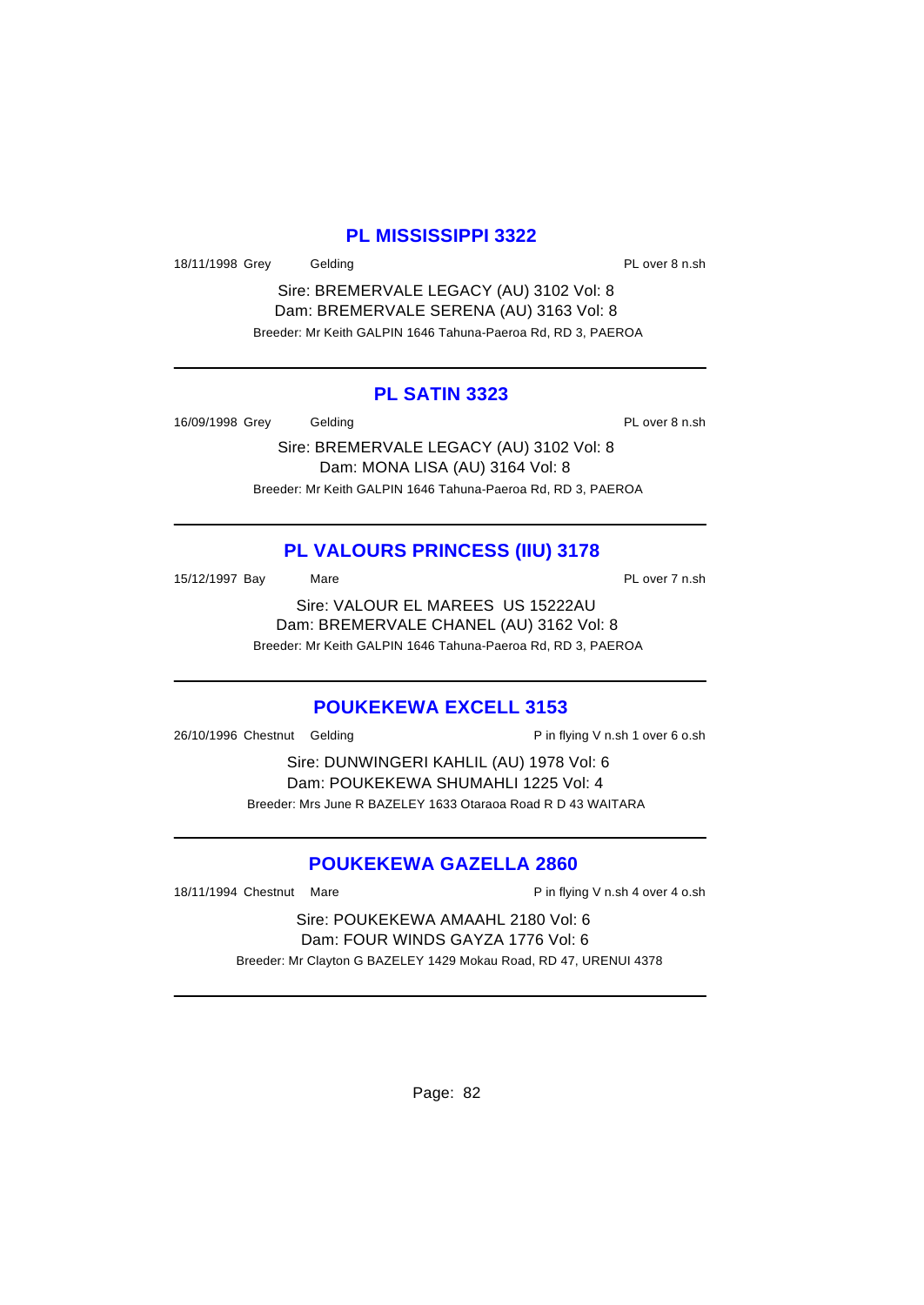#### **POUKEKEWA JAFAH 3166**

05/01/1997 Grey Gelding Contact P in flying V n.sh 4 over 7 o.sh

Sire: POUKEKEWA AMAAHL 2180 Vol: 6 Dam: PLATEAU NOVA 939 Vol: 4 Breeder: Mr Clayton G BAZELEY 1429 Mokau Road, RD 47, URENUI 4378

#### **POUKEKEWA KHODIAK 3150**

29/10/1996 Chestnut Gelding P in flying V n.sh 2 over 6 o.sh

Sire: DUNWINGERI KAHLIL (AU) 1978 Vol: 6 Dam: HILAND ROSE 193 Vol: 2 Breeder: Mrs June R BAZELEY 1633 Otaraoa Road R D 43 WAITARA

#### **POUKEKEWA NEATAZ 3151**

22/11/1996 Grey Gelding Cash Contact P in flying V n.sh 3 over 6 o.sh

Sire: DUNWINGERI KAHLIL (AU) 1978 Vol: 6 Dam: WAIMEHA MALLENIE 832 Vol: 4 Breeder: Mr Clayton G BAZELEY 1429 Mokau Road, RD 47, URENUI 4378

# **POUKEKEWA PASCALI ROSE 2974**

21/10/1995 Chestnut Mare **P** in flying V n.sh 1 over 5 o.sh

Sire: POUKEKEWA AMAAHL 2180 Vol: 6 Dam: HILAND ROSE 193 Vol: 2 Breeder: Mrs June R BAZELEY 1633 Otaraoa Road R D 43 WAITARA

#### **POUKEKEWA PHANTOM 2859**

31/10/1994 Grey Stallion Pin flying V n.sh reversed 3 over 4 o.sh

Sire: POUKEKEWA AMAAHL 2180 Vol: 6 Dam: ARABIL MARJA 2271 Vol: 6 Breeder: Mr Clayton G BAZELEY 1429 Mokau Road, RD 47, URENUI 4378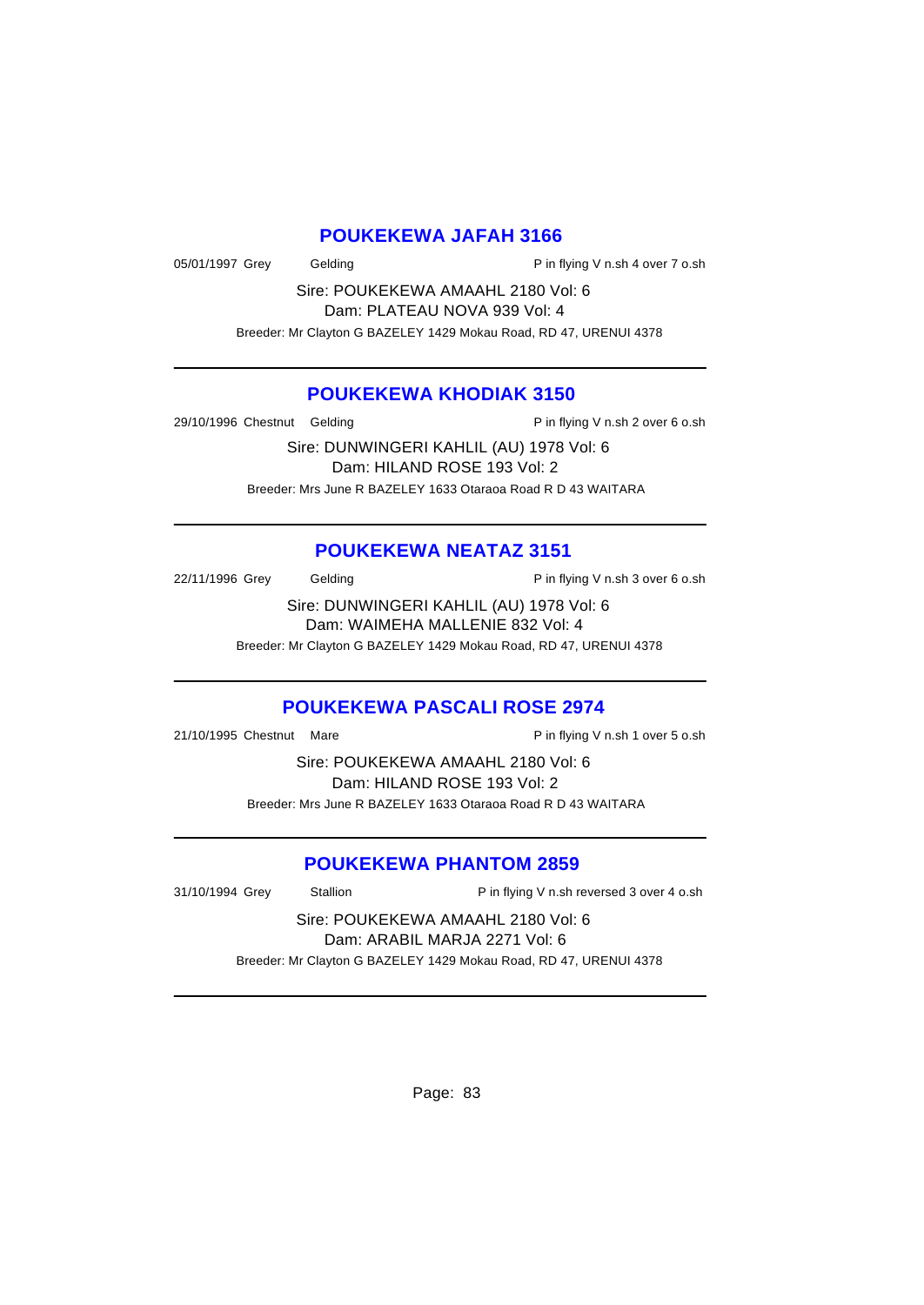#### **PUNA WAI 3287**

02/11/1998 Grey Mare upturned C n.bk 0 over 8 o.bk

Sire: SABRE 648 Vol: 3 Dam: ARAMOANA 1921 Vol: 6 Breeder: Mrs Belinda J SIMONS 177 Le Bons Bay Rd, RD 3, AKAROA 7583

#### **QASHQA'I MORNING MIST 3289**

20/11/1998 Chestnut Gelding upturned C n.bk 2 over 8 o.bk

Sire: KINAPA 2010 Vol: 6 Dam: OCEAN MIST 2061 Vol: 6 Breeder: Mrs Belinda J SIMONS 177 Le Bons Bay Rd, RD 3, AKAROA 7583

### **RA'OUL ABU RAKHEEM 3128**

09/12/1996 Grey Gelding inverted reversed P conj inverted P over bar over 1 n.sh Sire: ANWAR SADAT 1196 Vol: 4

Dam: BINT SPARKLE GOLD 506 Vol: 3 Breeder: Mrs D L BAMBER PO Box 47, DARFIELD 7541

#### **RABI MATAR (AU) 3308**

03/09/1995 Chestnut Stallion bar over 7, LP n.sh 2 over 5 o.sh

Sire: SK SHAKLA KHAN AU 14487AAHSB

Dam: SHAKISTA AU F14977AHSA

 Breeder: D & P AMOR L1 Biddaddaba Creek Rd, Bidda via Canungra, QLD 4275, AUSTRALIA Importer: Mr Gregory PROWSE 110 Tannery Lane Mandurang Vic 3550 AUSTRALIA

### **RADEMON KRAKKER 3055**

31/10/1996 Grey Gelding RL n.sh 2 over 6 o.sh

Sire: BOLD FYRE (US) 2532 Vol: 7 Dam: AA KRIZIDA 1458 Vol: 5 Breeder: Mrs June HILL 59 Alfred Road RD1 NEW PLYMOUTH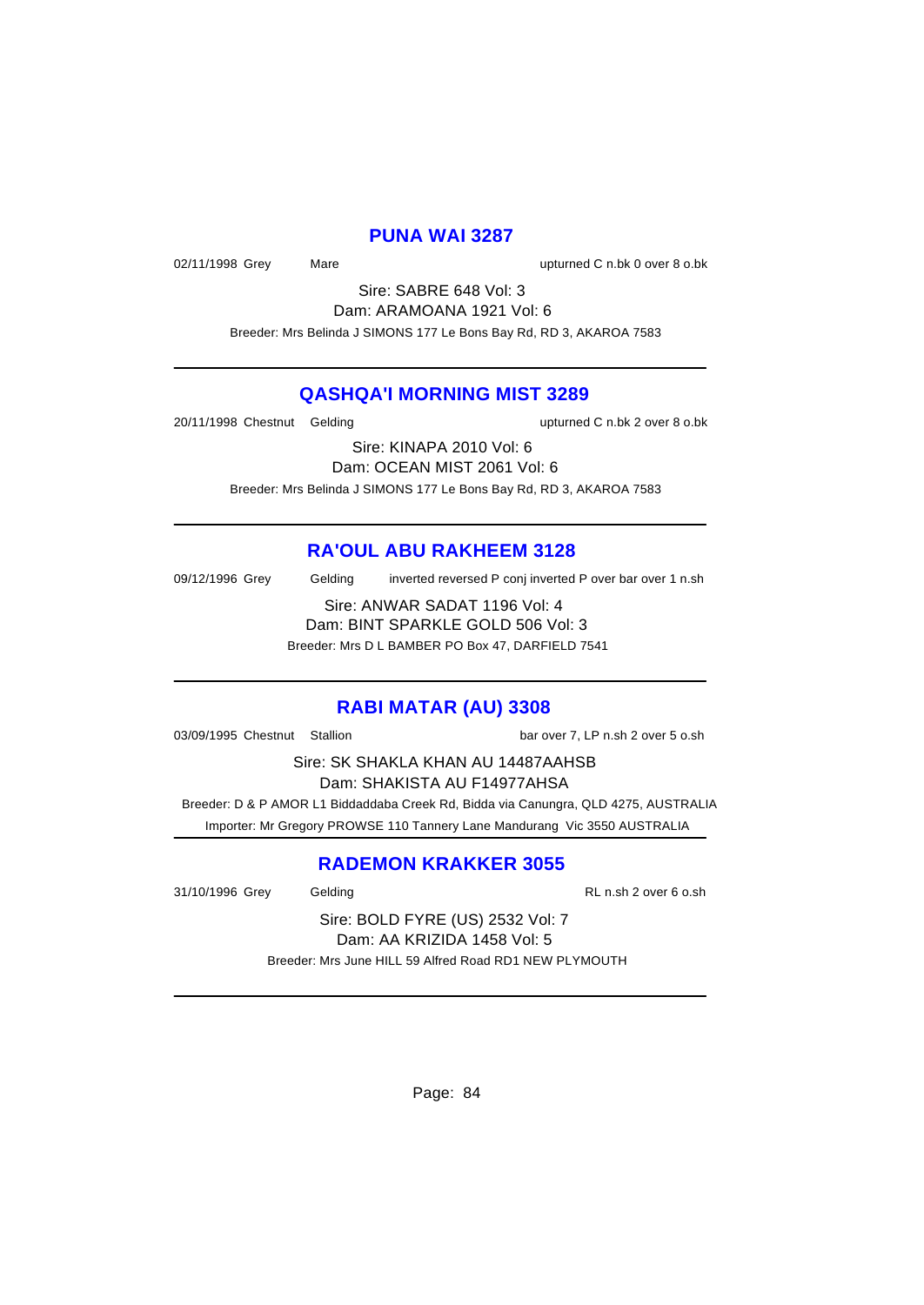### **RAHBIA MOURAD 2955**

26/10/1995 Chestnut Gelding R over dot over 1 n.sh

Sire: GAI CADET (US) 730 Vol: 3 Dam: WAITAKERE SILKA 2043 Vol: 6 Breeder: Mrs Beryl A CORDEN P.O. Box 187 KERIKERI.

### **RAMEKA 3313**

08/02/1999 Bay Mare Mare alpha n.sh 1 over 9 o.sh

Sire: SKY HAWK (GB) 254 Vol: 2 Dam: ANOUK BINT REPARTEE 1224 Vol: 4 Breeder: Mrs Shona DRUMMOND 4 Howells Road, RD 2, TIMARU 7972

# **RANAARB (AU) 3461**

23/10/1987 Chestnut Stallion D n.sh 1 over 7 o.sh

Sire: RASHAM AU 2865AUS Dam: LIQUID AMBER AU F1564AU

Breeder: Michael & Susan GARWOOD Woodwind Stud Rosedale SA 5350 AUSTRALIA

Importer: Mr Gregory PROWSE 110 Tannery Lane Mandurang Vic 3550 AUSTRALIA

#### **RAYJAN DALLAS 3086**

01/12/1996 Bay Gelding R n.sh 1 over 6 o.sh

Sire: BREMERVALE DASJENDI (AU) 2191 Vol: 6 Dam: BREMERVALE TEQUILA (AU) 2057 Vol: 6 Breeder: RA & JH WILSON 147 Dukes Road South, RD 2, MOSGIEL 9092

### **RAYJAN DAMASCUS 3370**

04/11/1999 Bay Stallion R n.sh 1 over 9 o.sh

Sire: BREMERVALE POCOHONTAS (AU) 3155 Vol: 8 Dam: BREMERVALE TEQUILA (AU) 2057 Vol: 6 Breeder: RA & JH WILSON 147 Dukes Road South, RD 2, MOSGIEL 9092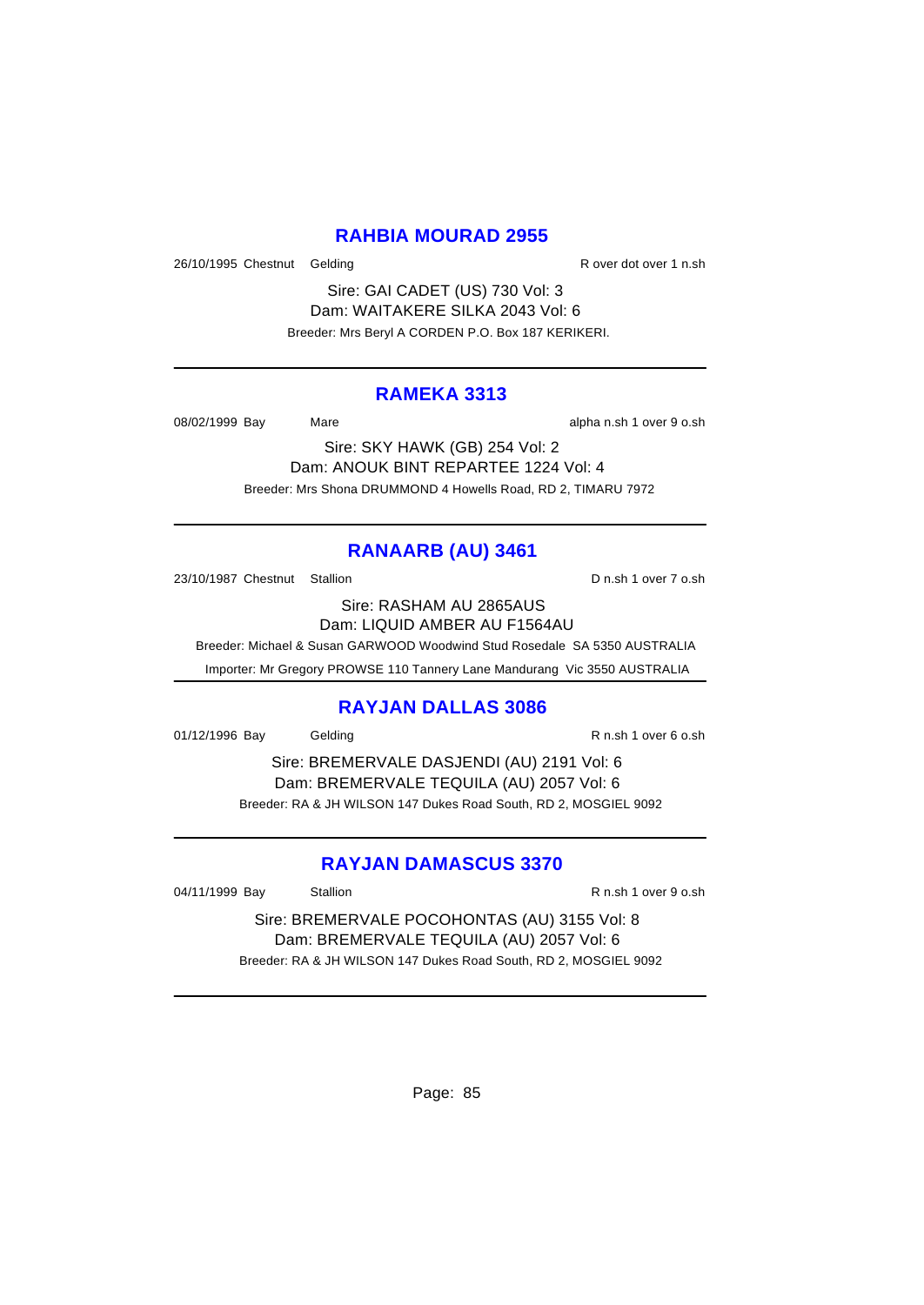### **RAYJAN HIGHLANDER 3279**

11/12/1998 Chestnut Gelding R n.sh 2 over 8 o.sh

Sire: BREMERVALE POCOHONTAS (AU) 3155 Vol: 8 Dam: BREMERVALE SHALIMAR (AU) 2678 Vol: 7 Breeder: RA & JH WILSON 147 Dukes Road South, RD 2, MOSGIEL 9092

### **RAYJAN HOLLEE 3427**

19/11/1999 Chestnut Mare **R** n.sh 4 over 9 o.sh

Sire: BREMERVALE POCOHONTAS (AU) 3155 Vol: 8 Dam: BREMERVALE SHALIMAR (AU) 2678 Vol: 7 Breeder: RA & JH WILSON 147 Dukes Road South, RD 2, MOSGIEL 9092

### **RAYJAN SHANIA 3278**

10/12/1998 Chestnut Mare R n.sh 1 over 8 o.sh

Sire: BREMERVALE POCOHONTAS (AU) 3155 Vol: 8 Dam: BREMERVALE IMOGENE (AU) 2418 Vol: 7 Breeder: Mrs Janice H WILSON 147 Dukes Road South, RD 2, MOSGIEL 9092

#### **RAYJAN SOPHIE 3080**

15/12/1996 Chestnut Mare **R** n.sh 2 over 6 o.sh

Sire: BREMERVALE DASJENDI (AU) 2191 Vol: 6 Dam: BREMERVALE IMOGENE (AU) 2418 Vol: 7 Breeder: Mrs Janice H WILSON 147 Dukes Road South, RD 2, MOSGIEL 9092

### **RAZONNA ME (US) 3467**

07/02/1986 Bay Mare National Market Control of the No brands

Sire: OH SUR GAYRAFF US 146867US Dam: KAMRII US 196734 US Breeder: Shilo Arabian Farms

Importer: Ms Carolyn M LESLIE 289 North Manakau Road RD 31 LEVIN 5573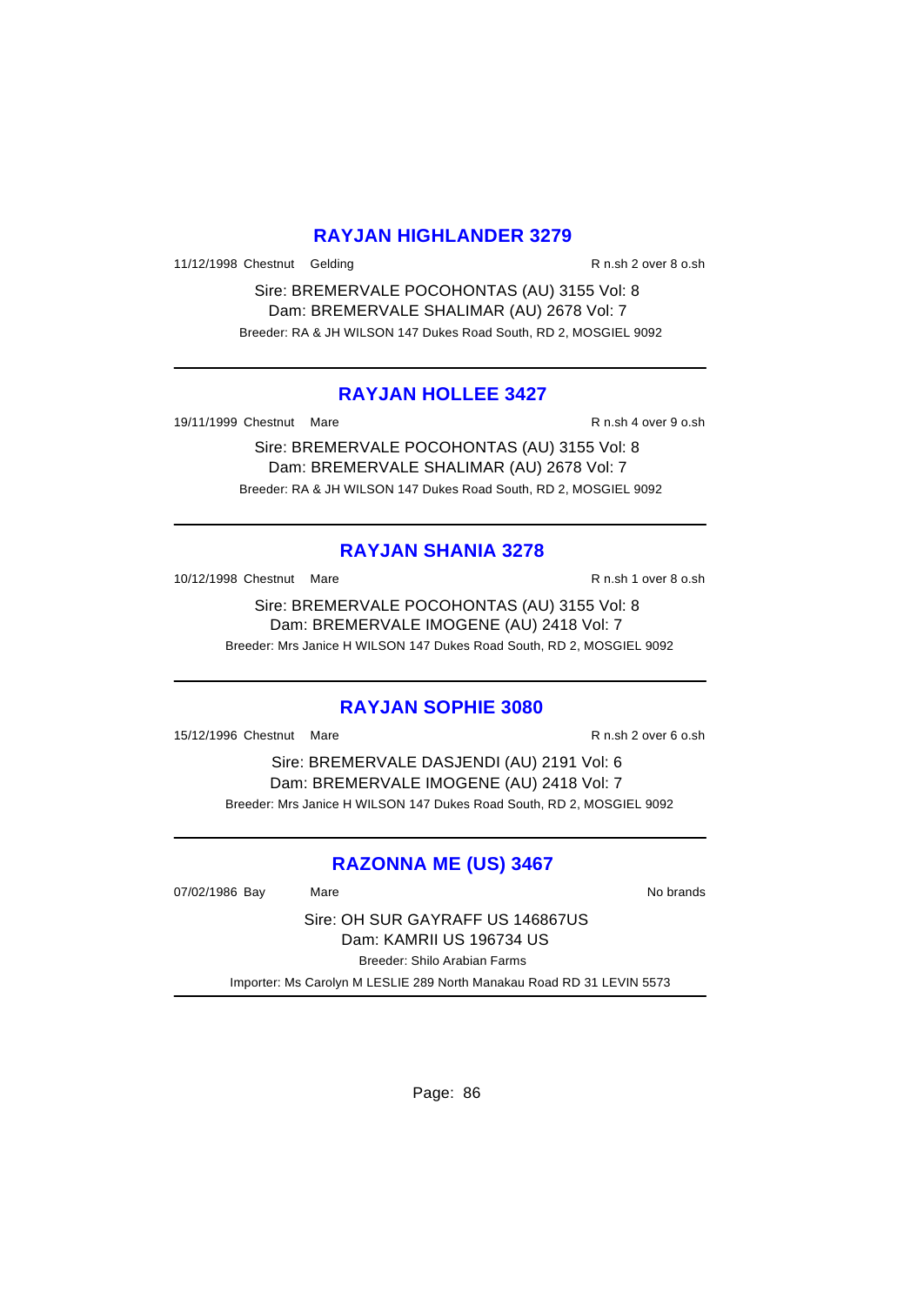### **REDWOOD LODGE CALAIS (AU) 3248**

15/01/1998 Grey Stallion States States States States States States States States States States States States S

Sire: OM EL ABADAN US 16746AAHSB Dam: REDWOOD LODGE CABREAA AU F20053AAHSB Breeder: Mrs S PATRICK Redwood Lodge Stud Brisbane AUSTRALIA Importer: Mr Lex COWAN 1 Redgum Place, Molendinar, QLD 4214, AUSTRALIA

# **REDWOOD LODGE ESTONIA (AU) 3028**

10/08/1995 Grey Mare StT n.sh 1 over 5 o.sh

Sire: OM EL ABADAN US 16746AAHSB Dam: WINDELLA SILVER FIRE (AU) 4142 Vol: 10 Breeder: Mr T & S INGE PATRICK 506 Cusacks Lane Jimboomba QUEENSLAND Importer: Miss Lee S COX 201/35 Palm Avenue, Surfers Paradise, QLD 4217, AUSTRALIA

# **REDWOOD LODGE FIREWALKER (AU) 3330**

09/09/1996 Chestnut Stallion State of the SIT l.sh 2 over 6 r.sh

Sire: OM EL ABADAN US 16746AAHSB Dam: WINDELLA SILVER FIRE (AU) 4142 Vol: 10 Breeder: Mrs S PATRICK Redwood Lodge Stud Brisbane AUSTRALIA

Importer: SACHA ROWSON Devorow Stud 61 Onetai East Road RD 4, PAEROA

# **REDWOOD LODGE MAR MUSHKA (AU) 3247**

26/08/1990 Bay Mare StT nsh 1 over 0 osh

Sire: GG MAGNETISM US 287646US Dam: SANROBLEE MARMARA AU 9333AAHSB Breeder: Mr T & S INGE PATRICK 506 Cusacks Lane Jimboomba QUEENSLAND Importer: Mrs Sarah HAMER 2816 Herbert-Hampden Rd, RD 11O, OAMARU 9495

# **RELKO PHOENIX 2835**

13/11/1994 Chestnut Gelding loop on side n.sh 1 over 4 o.sh

Sire: WAIMEHA ECLIPSE 475 Vol: 3 Dam: WAIMEHA DAVINA 473 Vol: 3

Breeder: Mrs Kim A ORLANDO-REEP Pepepe Valley R.D. 2 HUNTLY.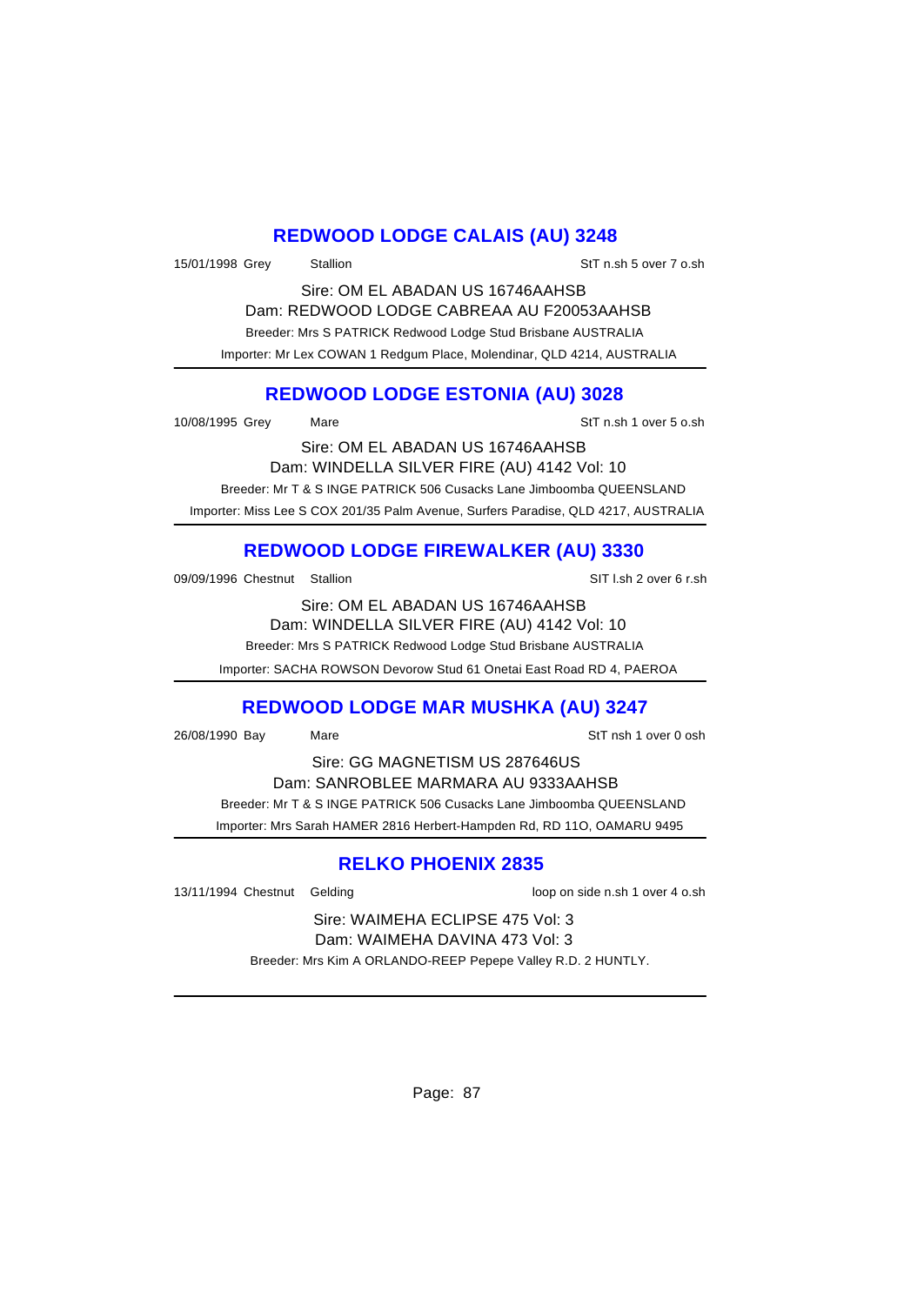### **ROSE OF HADERA 2980**

24/12/1995 Chestnut Mare **H** 0 over 5 n.bk

Sire: OFAQIM 2462 Vol: 7 Dam: MARYHA O' THE WIND 2566 Vol: 7 Breeder: Mrs Helena M PATCHETT-CARTER Grafton, RD 14, RAKAIA

#### **ROSEWOOD ARDASHIR 3291**

30/10/1998 Bay Gelding reversed F R conj n.sh 1 over 8 o.sh

Sire: ARABIAN PARK TYCOON (AU) 2672 Vol: 7 Dam: ROSEWOOD RHIANNON 2748 Vol: 7 Breeder: Mrs Helen CHAMBERS 317 Rangiora-Leithfield, RD 7, RANGIORA 7477

### **ROSEWOOD AURIELLE 3290**

23/11/1998 Chestnut Mare reversed F R conj n.sh 2 over 8 o.sh

Sire: ARABIAN PARK TYCOON (AU) 2672 Vol: 7 Dam: GOLD KANIAL 2049 Vol: 6

Breeder: Mrs Helen CHAMBERS 317 Rangiora-Leithfield, RD 7, RANGIORA 7477

### **ROSEWOOD MARIKA 2924**

16/10/1994 Bay Mare reversed F R conj n.sh 1 over 4 o.sh

Sire: KANDAHAR IBN KAZRA (GB) 1208 Vol: 4 Dam: SHERWOOD ATHENE 1698 Vol: 5 Breeder: Mrs Helen CHAMBERS 317 Rangiora-Leithfield, RD 7, RANGIORA 7477

### **ROSEWOOD SUMMER SPARK 2925**

04/12/1994 Chestnut Gelding reversed F R conj n.sh 3 over 4 o.sh

Sire: DELLMOUNT IBN PILGRIM 716 Vol: 3 Dam: EZRAIN 127 Vol: 2

Breeder: Mrs Helen CHAMBERS 317 Rangiora-Leithfield, RD 7, RANGIORA 7477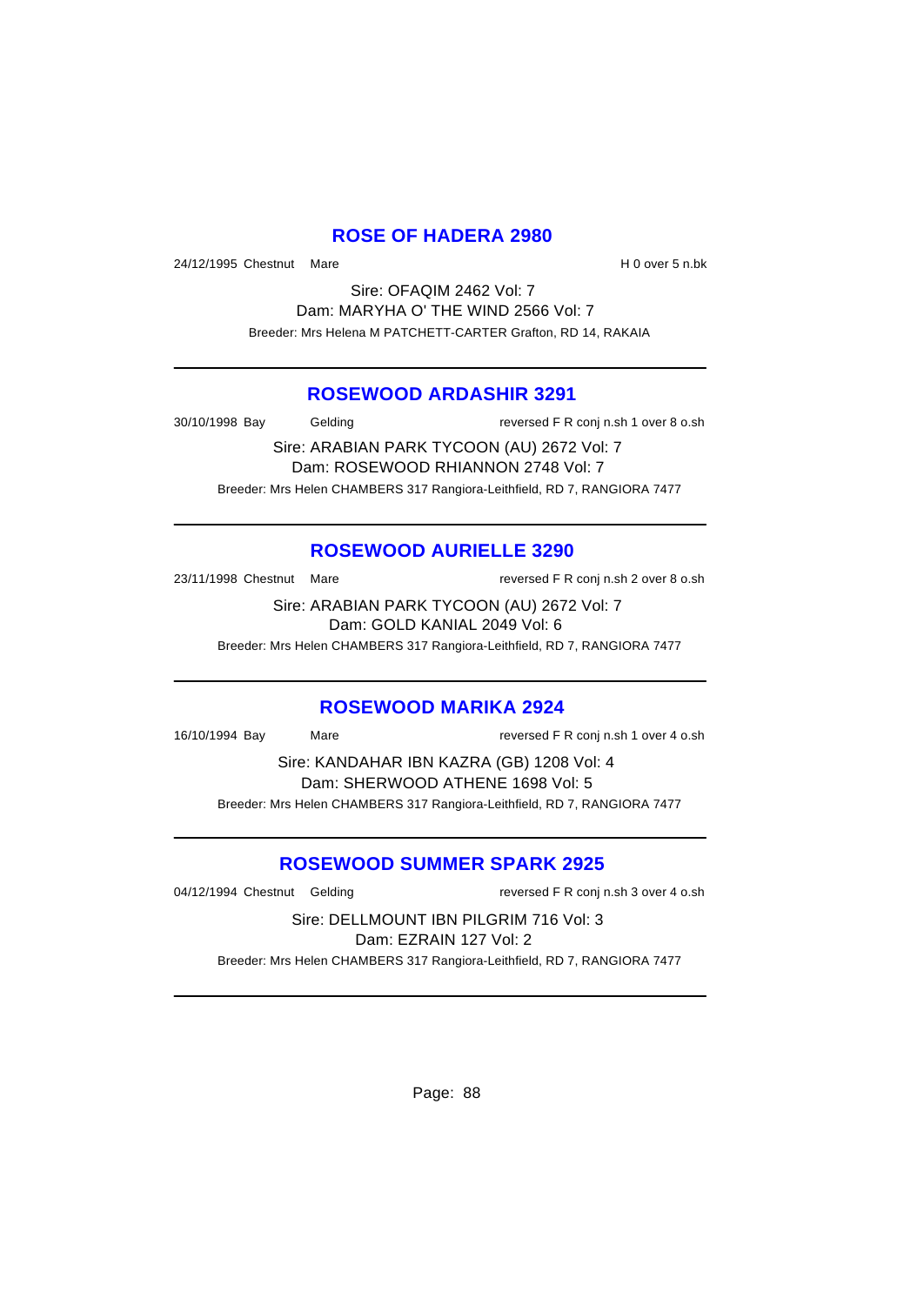#### **ROSEWOOD TAHIR 2962**

16/10/1995 Chestnut Gelding reversed F R conj n.sh 3 over 5 o.sh

Sire: ARABIAN PARK TYCOON (AU) 2672 Vol: 7 Dam: E`ARLIA USIYA (AU) 572 Vol: 3 Breeder: Mrs Helen CHAMBERS 317 Rangiora-Leithfield, RD 7, RANGIORA 7477

#### **ROSEWOOD VEDEMA 2963**

07/10/1995 Bay Mare Reversed F R conj n.sh 1 over 5 o.sh

Sire: ARABIAN PARK TYCOON (AU) 2672 Vol: 7 Dam: SHERWOOD ATHENE 1698 Vol: 5 Breeder: Mrs Helen CHAMBERS 317 Rangiora-Leithfield, RD 7, RANGIORA 7477

# **ROWALLAN CLASSIC SIREEN (AU) 3463**

10/12/1996 Grey Mare WD conj over bar conj script line n.sh 7 over 6 o.sh

Sire: WAGGA AMBASSADOR AU 6827AU Dam: SIRENA AU F2180AU

Breeder: Deidre HAYES Rowallan, Beckom, NSW 2665, AUSTRALIA

Importer: Mrs Linda P COTTLE 987 Ongarue Back Road, RD 6, TAUMARUNUI 3996

### **ROWALLAN CRYSTABELL (AU) 3460**

14/10/1996 Grey Mare WD conj over bar conj script line n sh. 3 over 6 o sh.

Sire: DIABOLO AU 1188AU

Dam: WAGGA CRYSTAL AU F10889AU

Breeder: Deidre HAYES Rowallan, Beckom, NSW 2665, AUSTRALIA

Importer: Mrs Linda P COTTLE 987 Ongarue Back Road, RD 6, TAUMARUNUI 3996

# **RV SHAKLAN NIKITA 2837**

20/10/1994 Bay Mare Mare reversed R V conj n sh 1 over 4 o sh

Sire: SHAKLAN MAGIC (AU) 2095 Vol: 6 Dam: WANDARRI SHUELLE (AU) 2003 Vol: 6 Breeder: Mrs D M RYBURN P.O. Box 32 TE KAUWHATA.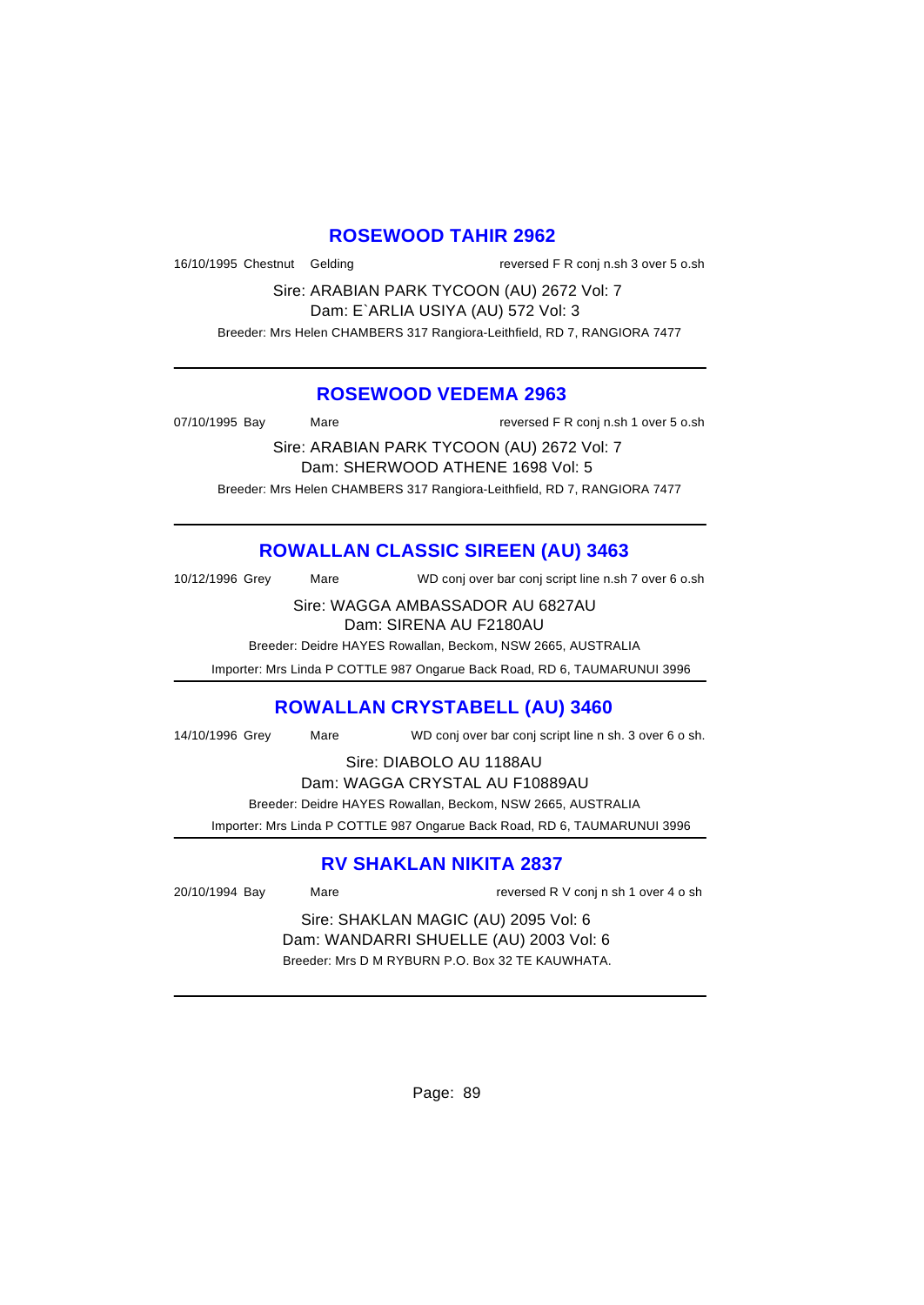#### **RV WHISPERING JACK 2463**

24/10/1991 Brown Stallion Reversed R v conj. n.sh, 1 over 1 o.sh

Sire: CAMEO OLYMPIADE (AU) 2179 Vol: 6 Dam: WANDARRI SHUELLE (AU) 2003 Vol: 6 Breeder: Mrs D M RYBURN P.O. Box 32 TE KAUWHATA.

### **SAALAND SHALAMIN 2824**

31/01/1995 Grey Mare Mare bar F conj n.sh 5 o.sh Sire: SAAMEN ROLAND 668 Vol: 3

Dam: SHERWOOD SHALISHA 2076 Vol: 6 Breeder: Miss Lesley A FOOTE Ngatimoti R.D. 1 MOTUEKA.

### **SAAMEN DANCE AWAY 3342**

07/12/1999 Bay Mare Mare K n.sh 1 over 9 o.sh Sire: SHARABI 285 Vol: 2

Dam: RELKO MONSOON 2311 Vol: 7

Breeder: Mr Gerard KROEF 56 Boundary Road, PAPAKURA

#### **SAAMEN MIA 3060**

23/12/1996 Chestnut Mare **K n.sh 1 over 6 o.sh** K n.sh 1 over 6 o.sh

Sire: WAIMEHA ECLIPSE 475 Vol: 3 Dam: SAAMEN KAIANA 534 Vol: 3 Breeder: Mr Gerard KROEF 56 Boundary Road, PAPAKURA

### **SAPPHIRE SHOMAN 2841**

26/09/1994 Grey Gelding SA over bar n.sh 1 over 94 o.sh

Sire: GAI CADET (US) 730 Vol: 3 Dam: SAPPHIRE CHANTILLY LACE 2029 Vol: 6

Breeder: Mrs Robyn LLEWELLYN c/- Mrs I Sinclair 127 Puriri Park WHANGAREI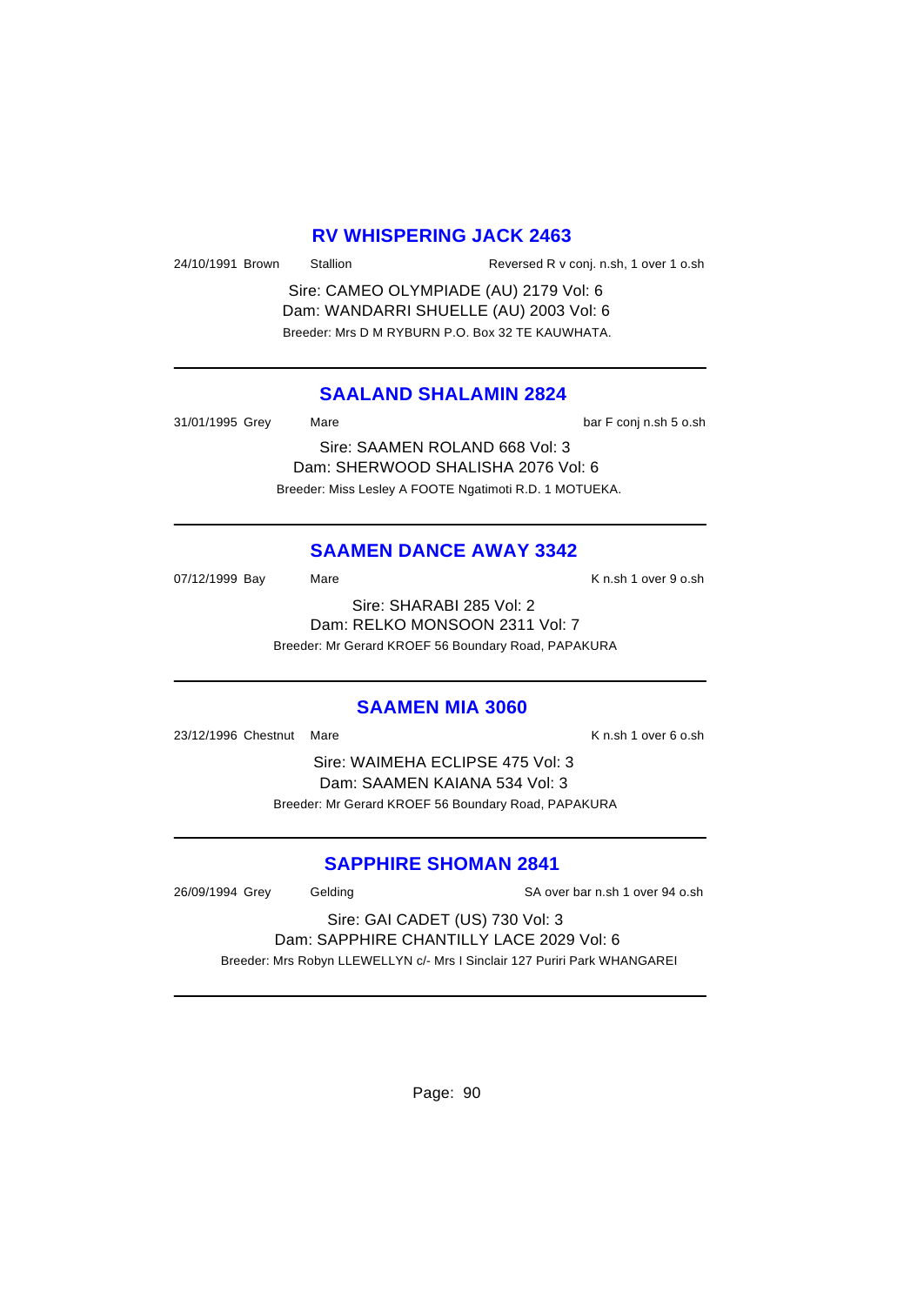### **SAQQARA QI ISH 3115**

27/09/1995 Grey Mare Mare Mare HF conj n.sh 3 over 5 o.sh

Sire: SHALOM LA ISH (CA) 2223 Vol: 6 Dam: SILVER FLAME 542 Vol: 3

Breeder: Mr David B MARSHALL Holly Farm, Harmans Road, RD 2, LEESTON 7682

#### **SH WIND SONG 3382**

26/10/1999 Bay Mare EA n.sh 1 over 9 o.sh

Sire: WIND 'N' FIRE (AU) 3010 Vol: 8 Dam: SHERWOOD ATHENE 1698 Vol: 5 Breeder: Mrs Annette A FRASER 899 Downs Road, RD 6, RANGIORA 7476

### **SHA'AMIR ALLEGANCE 3452**

| 18/10/1999 Bay | Mare | SA conj inside box n.sh 1 over 9 o.sh  |
|----------------|------|----------------------------------------|
|                |      | Sire: EASTWINDS AXIOM (AU) 2767 Vol: 7 |
|                |      | Dam: TANDARA NAMIRAH 2479 Vol: 7       |

Breeder: Miss Donna EVANS P O Box 26029 CHRISTCHURCH.

#### **SHA'AMIR RASHAANI 3234**

30/09/1997 Bay Mare SA conj inside box n.sh 1 over 7 o.sh

Sire: EASTWINDS AXIOM (AU) 2767 Vol: 7 Dam: TARALEA CHAUNTEL 1016 Vol: 4 Breeder: Miss Donna EVANS P O Box 26029 CHRISTCHURCH.

# **SHADES OF GREY (AU) 3026**

| 04/08/1992 Grey                                                      | Stallion | six pointed star over 1 over 2 n.sh |
|----------------------------------------------------------------------|----------|-------------------------------------|
| Sire: ZANE GREY AU 9614AAHSB                                         |          |                                     |
| Dam: NIGHTSHADE AU 5254AAHSB                                         |          |                                     |
| Breeder: Mr Peter WRIGHT PO Box 95 Beenleigh 2674 Brisbane AUSTRALIA |          |                                     |
| Importer: MR Christopher M SHARROCK 12 Baird Street HOWICK           |          |                                     |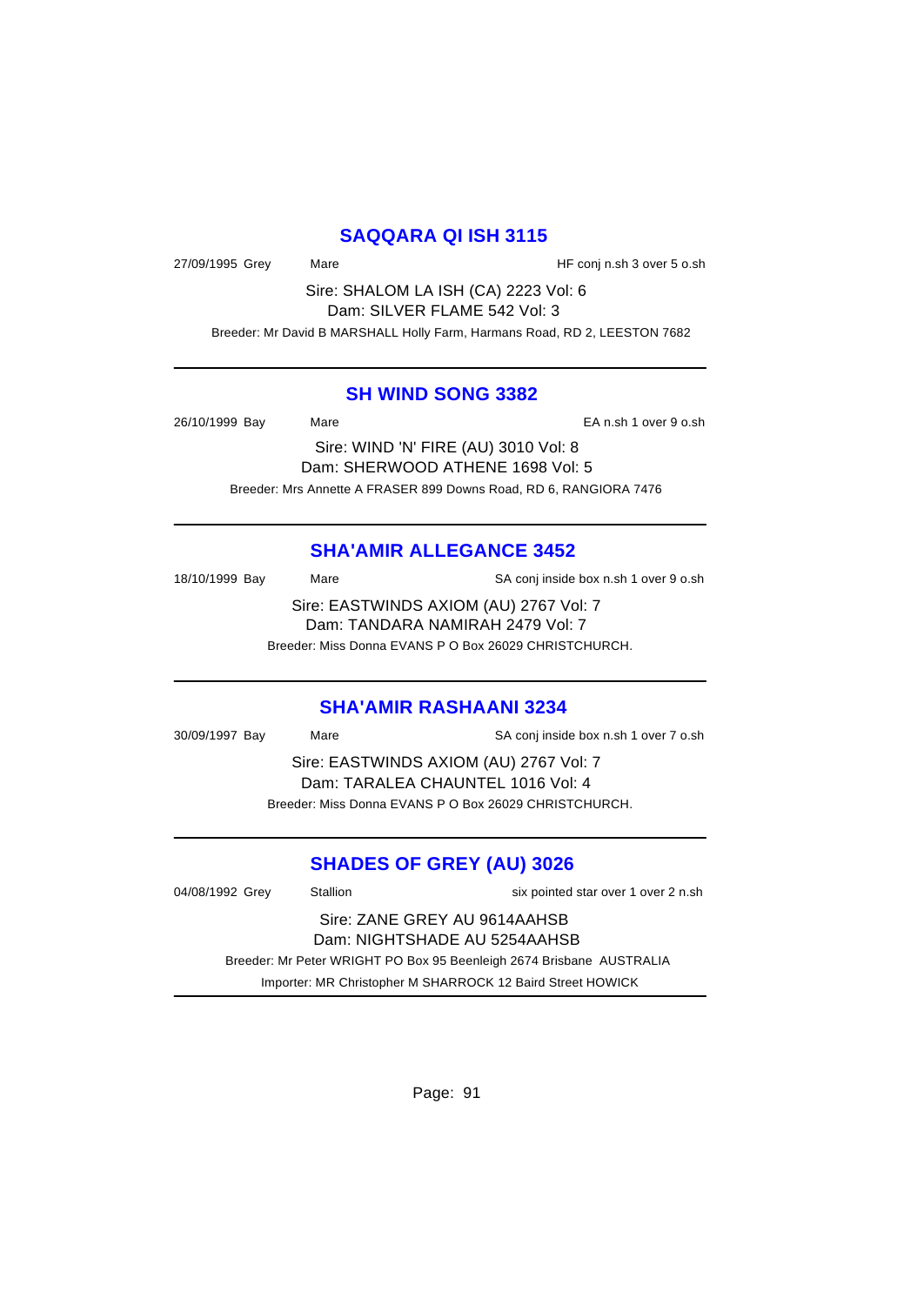#### **SHAIKH AL KARIM 2874**

03/10/1994 Grey Gelding Contract Contract Contract Contract Contract Contract Contract Contract Contract Contract Contract Contract Contract Contract Contract Contract Contract Contract Contract Contract Contract Contract

Sire: SARACEN KARIM (CA) S119 Vol: 2 Dam: ZARAH 1020 Vol: 4

Breeder: Mr Samuel S CARTER 44 Arrow Street Wakefield, NELSON.

#### **SHAKESPEARE SATIN DOLL 2898**

30/09/1994 Grey Mare Reversed S thru vertical arrow n.sh 1 over 4 o.sh

Sire: ARABESQUE AZIEZE (AU) 574 Vol: 3 Dam: CRAIGROY SONATA 2108 Vol: 6 Breeder: Mrs Sheridene G SWIFT 99 Settlement Road, RD 3, PUKEKOHE 2678

#### **SHALIMAR NATIKA 3320**

04/02/1999 Grey Mare Mare W on side n.sh 1 over 8 o.sh

Sire: EARTH WIND AND FIRE (AU) 2524 Vol: 7 Dam: SOUTH WINDS DAUGHTER OF DARKNESS 2373 Vol: 7 Breeder: Mr Graeme J THOMPSON Fairton RD 2 ASHBURTON 7772

#### **SHERRANI 3020**

09/11/1995 Chestnut Gelding and A under half circle n.sh 3 over 5 o.sh

Sire: MOUNTAIN VIEW PRIDE 2421 Vol: 7 Dam: SHERRY 97 Vol: 2 Breeder: Mrs Christine J LORD P.O. Box 796 MASTERTON.

#### **SHERWOOD AYSHAH 3224**

26/11/1997 Chestnut Mare HB conj n.sh 1 over 7 o.sh

Sire: SHALIMAR SHAZAHN 1804 Vol: 6 Dam: SHERWOOD A`ISHA 678 Vol: 3 Breeder: Miss Helen A BRAY 174 O'Hallorans Road, RD 1, OXFORD 7495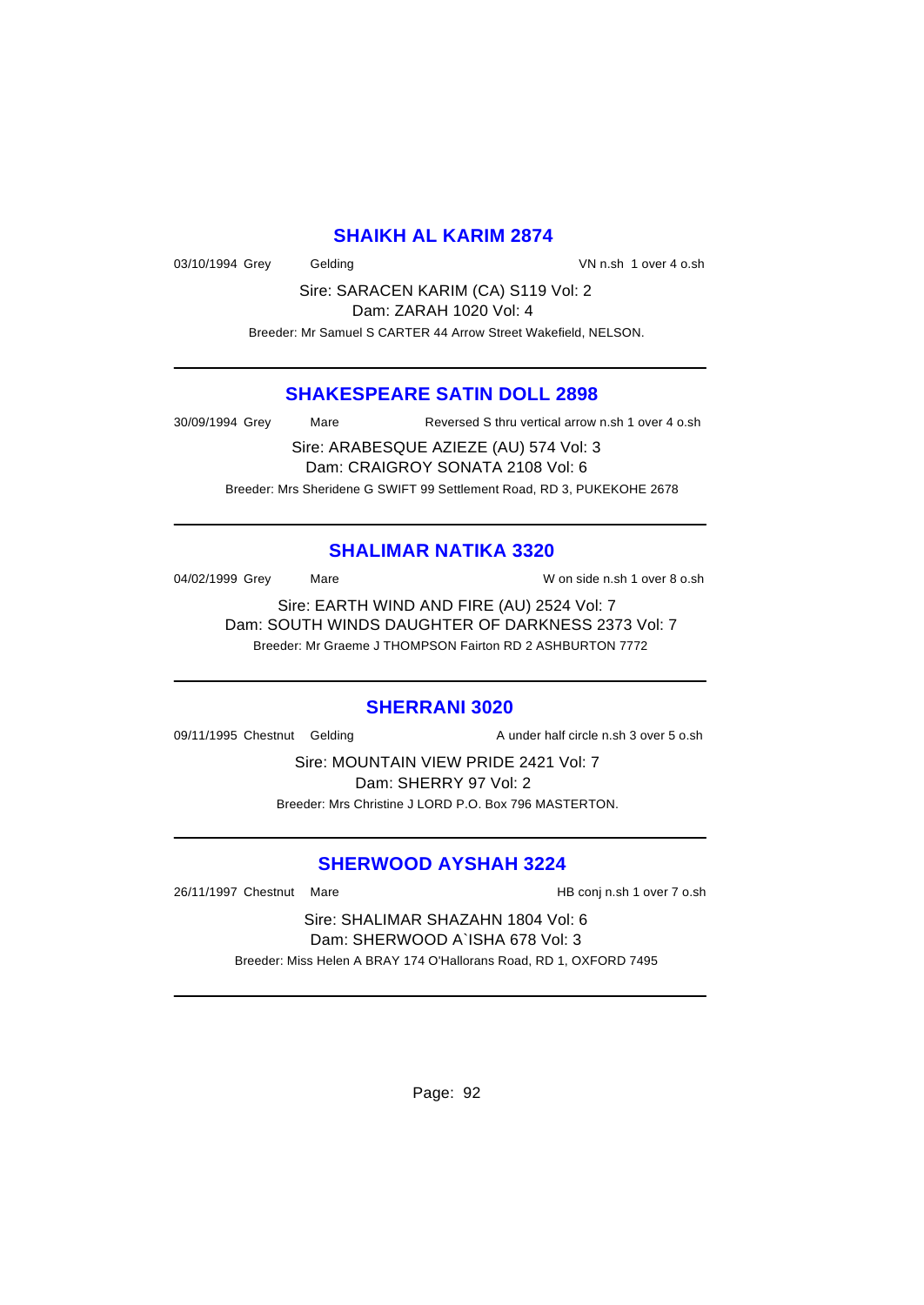### **SHERWOOD RIYAZ 3052**

15/11/1996 Chestnut Gelding HB conj n.sh 1 over 6 o.sh

Sire: SKY HAWK (GB) 254 Vol: 2 Dam: ANOUK BINT REPARTEE 1224 Vol: 4 Breeder: Miss Helen A BRAY 174 O'Hallorans Road, RD 1, OXFORD 7495

#### **SHERWOOD SAMARA 2978**

07/11/1995 Bay Mare Mare HB conj n.sh 1 over 5 o.sh

Sire: SKY HAWK (GB) 254 Vol: 2 Dam: FARAWAY VE'ERA (AU) 1604 Vol: 5 Breeder: Miss Helen A BRAY 174 O'Hallorans Road, RD 1, OXFORD 7495

### **SHERWOOD SARIAH 2918**

14/10/1994 Bay Mare Mare HB conj n.sh 2 over 4 o.sh Sire: SKY HAWK (GB) 254 Vol: 2 Dam: FARAWAY VE'ERA (AU) 1604 Vol: 5

Breeder: Miss Helen A BRAY 174 O'Hallorans Road, RD 1, OXFORD 7495

#### **SHERWOOD SAYIDI 3051**

13/12/1996 Bay Gelding HB conj n.sh 2 over 6 o.sh

Sire: SKY HAWK (GB) 254 Vol: 2 Dam: FARAWAY VE'ERA (AU) 1604 Vol: 5 Breeder: Miss Helen A BRAY 174 O'Hallorans Road, RD 1, OXFORD 7495

#### **SHERWOOD TALITHA 2917**

19/10/1994 Chestnut Mare HB conj n.sh 1 over 4 o.sh

Sire: SKY HAWK (GB) 254 Vol: 2 Dam: ANATOLIA 342 Vol: 3 Breeder: Miss Helen A BRAY 174 O'Hallorans Road, RD 1, OXFORD 7495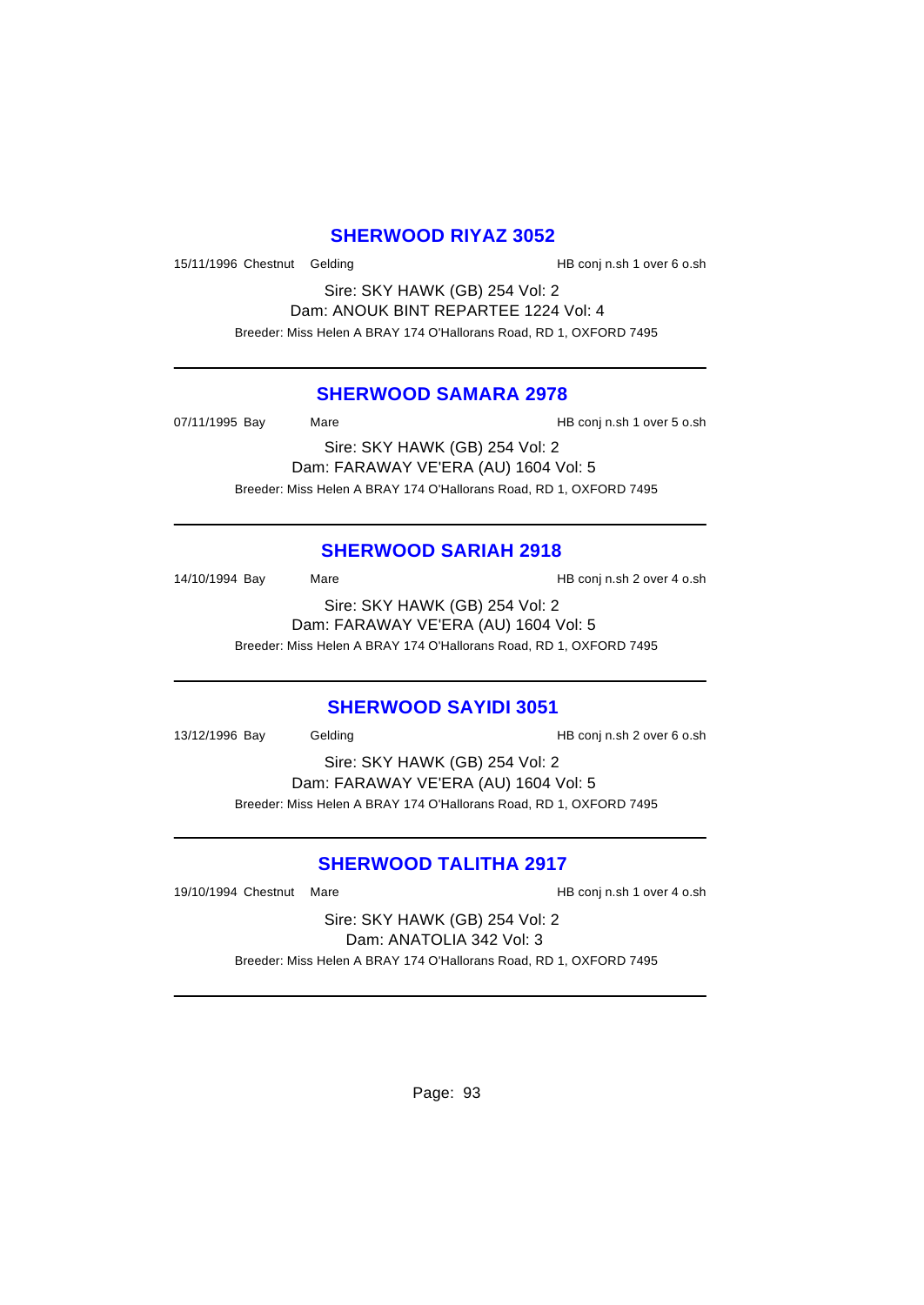### **SHOSTAKOVICH (AU) 3240**

| 05/09/1996 Bay | Gelding |                                                                 | RC7 over 1 over 6 n.sh |
|----------------|---------|-----------------------------------------------------------------|------------------------|
|                |         | Sire: SHAH DARA AU 1077AAHSB                                    |                        |
|                |         | Dam: TULLIA AU 11329AAHSB                                       |                        |
|                |         | Broader: D and R COLLYER 695 Marcon Road Boonah 4310 ALISTRALIA |                        |

and R COLLYER 695 Maroon Road Boonah 4310 AUSTRALIA Importer: Mr Kevin J PRANGLEY 183 Smythes Road, RD 2, LEESTON 7682

### **SILHOUETTE DESIREE (IIU) 3429**

04/10/1999 Grey Mare S vertically bisected by line n.sh. 1 over 9 o.sh

Sire: SUTKET FARM DAMASCENE AU 20369S Dam: ASSISSI BINT MAHABI (AU) 3255 Vol: 8 Breeder: Mrs Pauline BURGESS 623 Downs Road, RD 1, RANGIORA

### **SILHOUETTE SAPHIRE 3428**

25/10/1999 Black Mare S vertically bisected by line (\$) n.sh 2 over 9 o.sh

Sire: BREAKAWAY BLACK SAMBUCCA (AU) 2946 Vol: 8 Dam: AOTEA LIBRA 1344 Vol: 5

Breeder: Mrs Pauline BURGESS 623 Downs Road, RD 1, RANGIORA

### **SILHOUETTE SHANNON 3449**

24/11/1999 Chestnut Gelding S vertically bisected by line (\$) n.sh 3 over 9 o.sh

Sire: EASTWINDS AXIOM (AU) 2767 Vol: 7 Dam: DELL AMIRA 2805 Vol: 7 Breeder: Mrs Pauline BURGESS 623 Downs Road, RD 1, RANGIORA

### **SILVERSPRINGS CASOLE' 3191**

21/10/1997 Brown Gelding Sin circle over 24 n.sh

Sire: SALIB 2457 Vol: 7 Dam: AL DHAHAB KHALICHE (AU) 1882 Vol: 6 Breeder: Mrs E Anne SPARKS 1199 Churchill Road, RD 1, TUAKAU 2696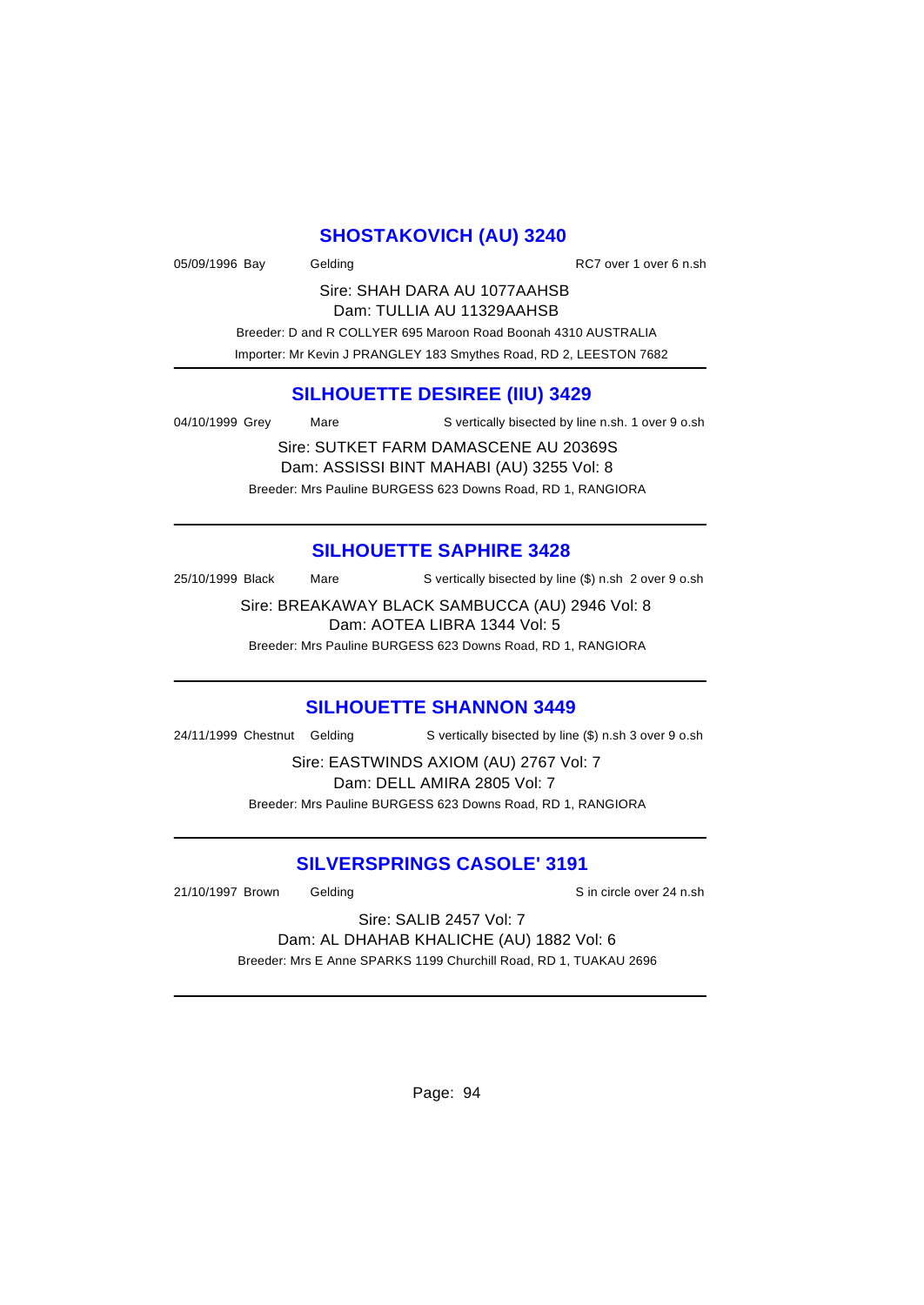### **SILVERSPRINGS SAFIR 2889**

04/12/1994 Chestnut Stallion State over 22 n.sh

Sire: SALIB 2457 Vol: 7 Dam: PURIRI PITOITOI 1430 Vol: 5 Breeder: Mrs E Anne SPARKS 1199 Churchill Road, RD 1, TUAKAU 2696

#### **SILVERSPRINGS SHAHADA 3430**

04/09/1999 Grey Stallion Stallion State State State State State State State State State State State State State State State State State State State State State State State State State State State State State State State St

Sire: SALIB 2457 Vol: 7 Dam: PURIRI PITOITOI 1430 Vol: 5 Breeder: Mrs E Anne SPARKS 1199 Churchill Road, RD 1, TUAKAU 2696

### **SILVERSPRINGS SHANTAHL 2976**

15/10/1995 Grey Gelding Gelding Sin circle over 23 n.sh

Sire: SALIB 2457 Vol: 7 Dam: AL DHAHAB KHALICHE (AU) 1882 Vol: 6 Breeder: Mrs E Anne SPARKS 1199 Churchill Road, RD 1, TUAKAU 2696

### **SILVERSPRINGS TALYIA 3192**

18/10/1997 Bay Mare Sincircle over 25 n.sh Sire: ARABIL AZEEM (IIU) 2521 Vol: 7 Dam: PURIRI PITOITOI 1430 Vol: 5 Breeder: Mrs E Anne SPARKS 1199 Churchill Road, RD 1, TUAKAU 2696

### **SIMEON SAHARON (AU) 3437**

01/11/1996 Grey Mare Mare Triangle over lazy P n.sh 9 over 6 o.sh Sire: IMPERIAL MADAAR US 13541US Dam: MAARDASSA AU 15945US Breeder: Mrs M RICHMOND 44 Bulkara Road, Bellevue Hill, NSW 2023, AUSTRALIA Importer: GERZANNE ARABIAN STUD 107 Maketu Road, RD 9, TE PUKE 3189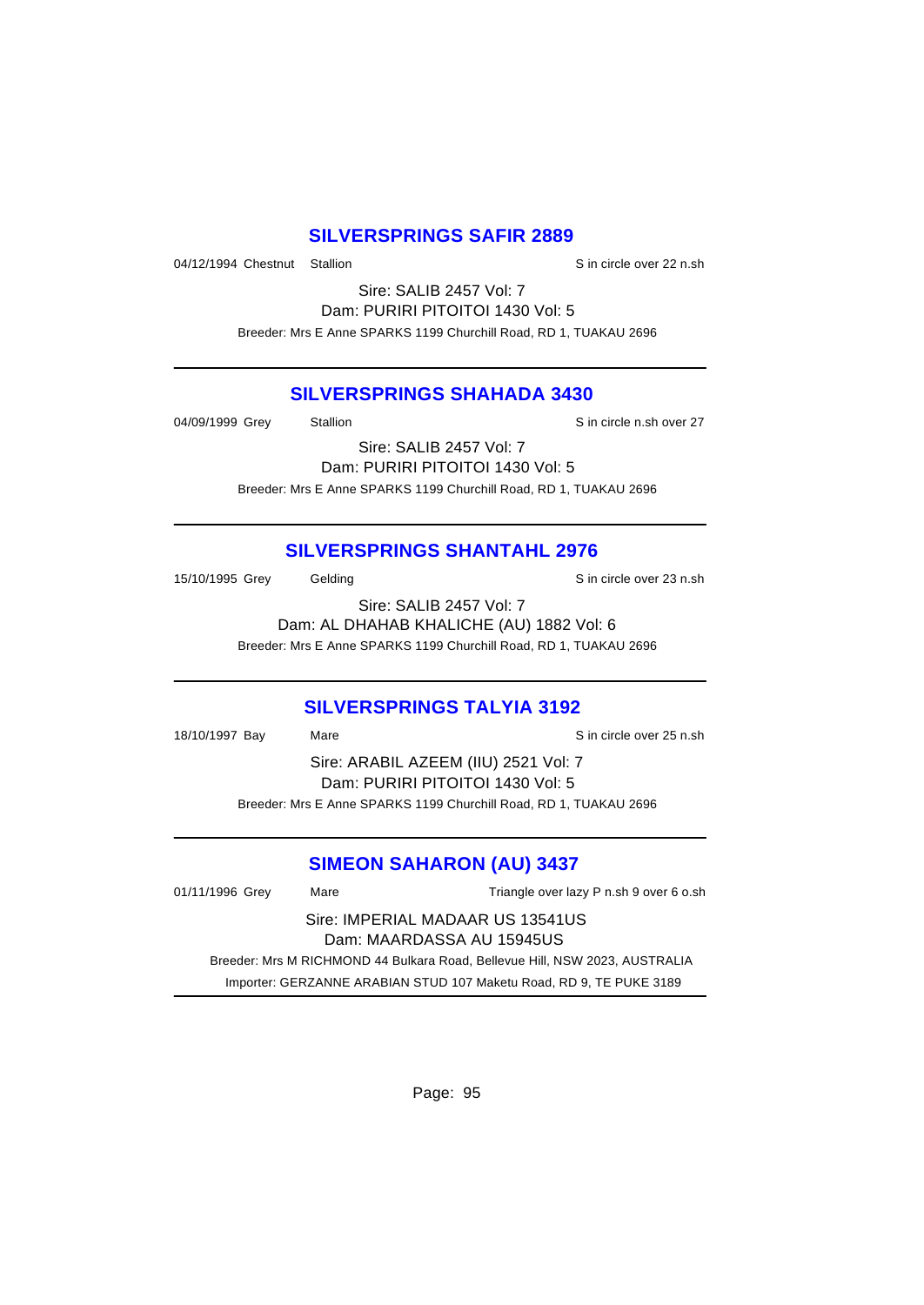### **SIMEON SAPAR (AU) 3103**

22/08/1996 Bay Stallion Stallion triangle over lazy P n.sh 5 over 6 o.sh Sire: ANAZA BAY SHAHH US 16734AU Dam: SIMEON SAADA AU 16190AAHSB

 Breeder: Mrs M RICHMOND 44 Bulkara Road, Bellevue Hill, NSW 2023, AUSTRALIA Importer: Mr David B MARSHALL Holly Farm, Harmans Road, RD 2, LEESTON 7682

### **SIMEON SETAMI (AU) 3435**

| 03/11/1993 Grey               | Mare | Triangle over lazy p n.sh 8 over 3 o.sh                                     |  |
|-------------------------------|------|-----------------------------------------------------------------------------|--|
| Sire: SIMEON SADIK AU 13637AU |      |                                                                             |  |
| Dam: SIMEON SUCIE AU 13475AU  |      |                                                                             |  |
|                               |      | Breeder: Mrs M RICHMOND 44 Bulkara Road, Bellevue Hill, NSW 2023, AUSTRALIA |  |
|                               |      | Importer: GERZANNE ARABIAN STUD 107 Maketu Road, RD 9, TE PUKE 3189         |  |

# **SIMEON SEVIAT (AU) 2947**

| 07/10/1995 Grey | Mare | triangle over lazy P n.sh 10 over 5 o.sh. |
|-----------------|------|-------------------------------------------|

Sire: ANAZA BAY SHAHH US 16734AU Dam: SIMEON SIMONA AU 15183AU

Breeder: Mrs M RICHMOND 44 Bulkara Road, Bellevue Hill, NSW 2023, AUSTRALIA

Importer: GERZANNE ARABIAN STUD 107 Maketu Road, RD 9, TE PUKE 3189

#### **SIMEON SHEMINI (AU) 2932**

26/09/1994 Chestnut Stallion Triangle over lazy P n.sh 4 over 4 o.sh

Sire: ASFOUR DE 10068AU

Dam: SIMEON SHUALA AU 16764AU

Breeder: Mrs M RICHMOND 44 Bulkara Road, Bellevue Hill, NSW 2023, AUSTRALIA

Importer: GERZANNE ARABIAN STUD 107 Maketu Road, RD 9, TE PUKE 3189

# **SOOLAI'MON (AU) 3172**

20/01/1995 Grey Stallion HF conj in circle n.sh 10 over 4 o.sh

Sire: AMIR EL SHAKLAN GB 5017AAHSB Dam: SILVER GLINT GB 4610AAHSB

 Breeder: Mr Peter G HALL Fairview Arabian Stud, 290 Cut Hill Road, NSW, AUSTRALIA Importer: PARTNERSHIP A H & L ROGERS/FRAZERHURST c/- A Rogers R D 2 KAIKOHE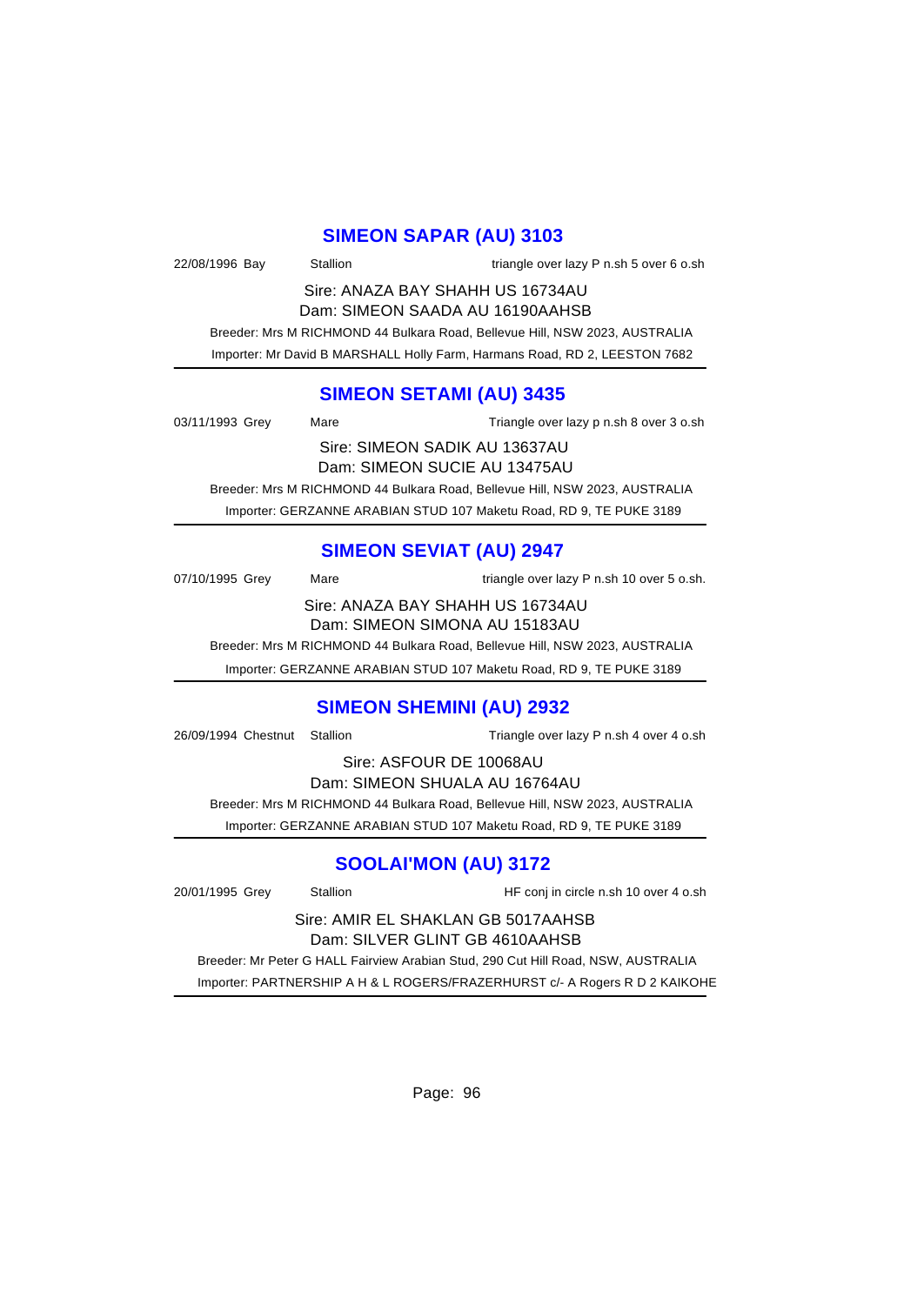### **SOUTH WINDS DESERT BREEZE 2927**

14/10/1994 Bay Gelding Communication A in U n.sh 1 over 4 o.sh

Sire: SIMEON SADIR (AU) 2528 Vol: 7 Dam: ANOUK BINT REPARTEE 1224 Vol: 4 Breeder: Mr A SANGSTER P.O. Box 76 Ward MARLBOROUGH.

### **SPIRIT 'N' WIND SSOPHIA 3403**

03/10/1998 Chestnut Mare **NC n.sh 1 over 8 o.sh** 03/10/1998 Chestnut Mare

Sire: WIND 'N' FIRE (AU) 3010 Vol: 8 Dam: LANDON SHA'ISHA 2790 Vol: 7 Breeder: Mrs Noeleen F TOWNSEND-CAIGOU PO Box 5601 Papanui CHRISTCHURCH 8051

### **SPRINGHILL NAVAJO 3369**

21/11/1999 Chestnut Gelding lightning inside triangle n.sh 1 over 9 o.sh

Sire: BREMERVALE POCOHONTAS (AU) 3155 Vol: 8 Dam: MOMENT 2552 Vol: 7

Breeder: Mrs Lynn SAMUELS 59 Camp Road, Pukehika, DUNEDIN

### **SS ALI 3397**

24/10/1999 Grey Gelding Schritten Gelding Schritten State State State State State State State State State State

Sire: SIMEON SHEMINI (AU) 2932 Vol: 8 Dam: ALIA 1788 Vol: 6 Breeder: Mrs Suzanne W SPRATT Maketu Road R.D. 9 TE PUKE.

### **SS ARKABA 2844**

13/11/1994 Bay Gelding Communication of Sthru W over 74 n.sh

Sire: ARABIAN PARK BANDERO (AU) S59 Vol: 2 Dam: SS MAHTOB 2212 Vol: 6 Breeder: Mrs Suzanne W SPRATT Maketu Road R.D. 9 TE PUKE.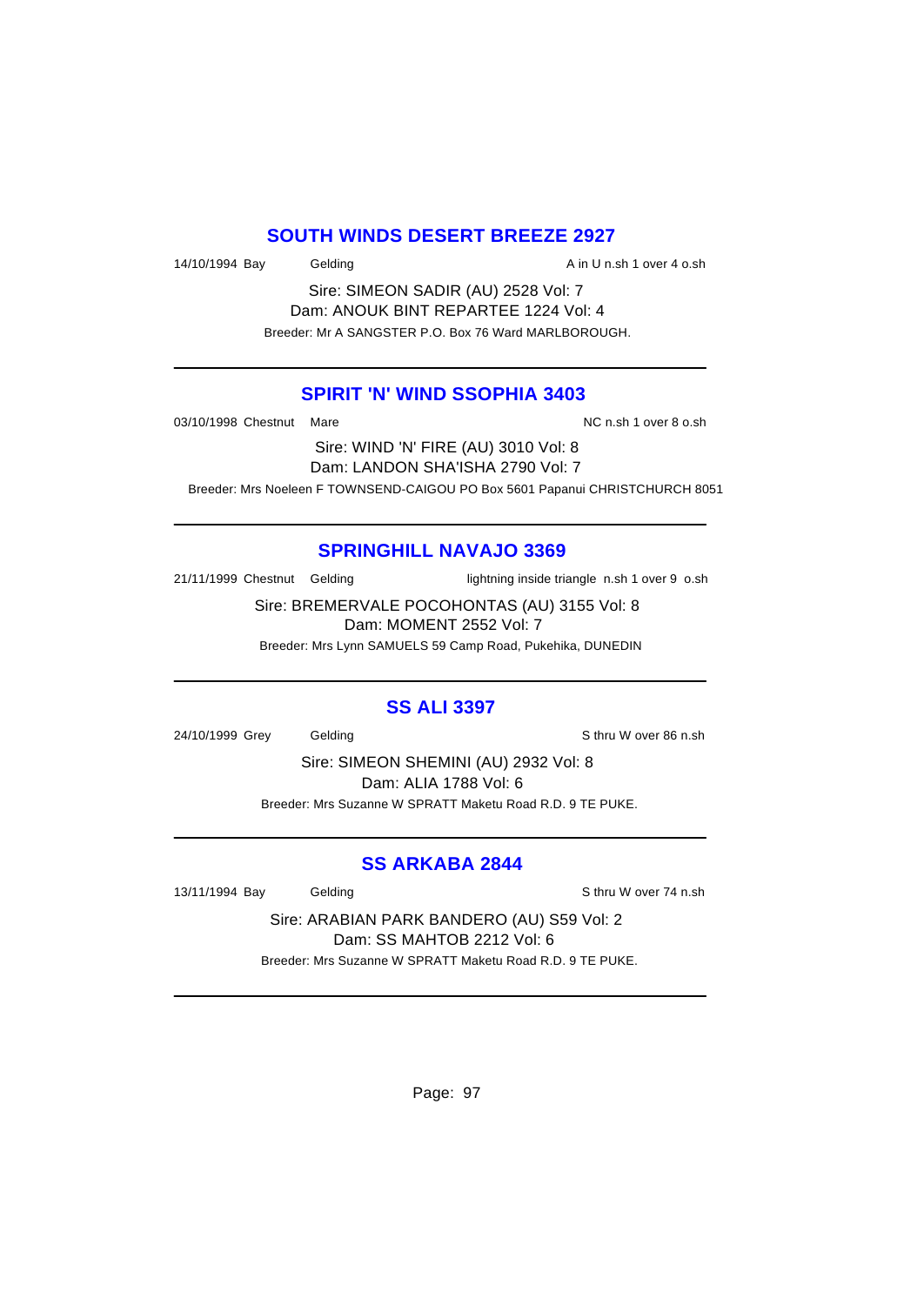### **SS BARABAS 3253**

20/11/1998 Bay Stallion Stallion State Strumber Strumber Strumber Strumber Strumber Strumber Strumber Strumber

Sire: SIMEON SHEMINI (AU) 2932 Vol: 8 Dam: SS BARZANI 2440 Vol: 7 Breeder: Mrs Suzanne W SPRATT Maketu Road R.D. 9 TE PUKE.

#### **SS BINT SEETHA 3433**

04/10/1999 Grey Mare Mare J over 10 on n.sh

Sire: SIMEON SHEMINI (AU) 2932 Vol: 8 Dam: RULA 2712 Vol: 7 Breeder: Miss Beverley A JONES c/- S Spratt 107 Mateku Rd, RD 9 TE PUKE 3189

### **SS HAZIR 2843**

26/11/1994 Chestnut Gelding Share States and States States States States States States States States States States States States States States States States States States States States States States States States States St

Sire: SIMEON SHAANAN (AU) 2662 Vol: 7 Dam: SS AZZIZAM 2211 Vol: 6

Breeder: Mrs Suzanne W SPRATT Maketu Road R.D. 9 TE PUKE.

#### **SS KALEB 3254**

27/12/1998 Grey Gelding Sthru W over 82 n.sh

Sire: SIMEON SHOMER (AU) 2090 Vol: 6 Dam: KAFIZA 1204 Vol: 4 Breeder: Mrs Suzanne W SPRATT Maketu Road R.D. 9 TE PUKE.

### **SS MAHSAALI 3251**

13/11/1998 Chestnut Mare Sthru W over 84 n.sh

Sire: SIMEON SHEMINI (AU) 2932 Vol: 8 Dam: SS MAHTOB 2212 Vol: 6 Breeder: Mrs Suzanne W SPRATT Maketu Road R.D. 9 TE PUKE.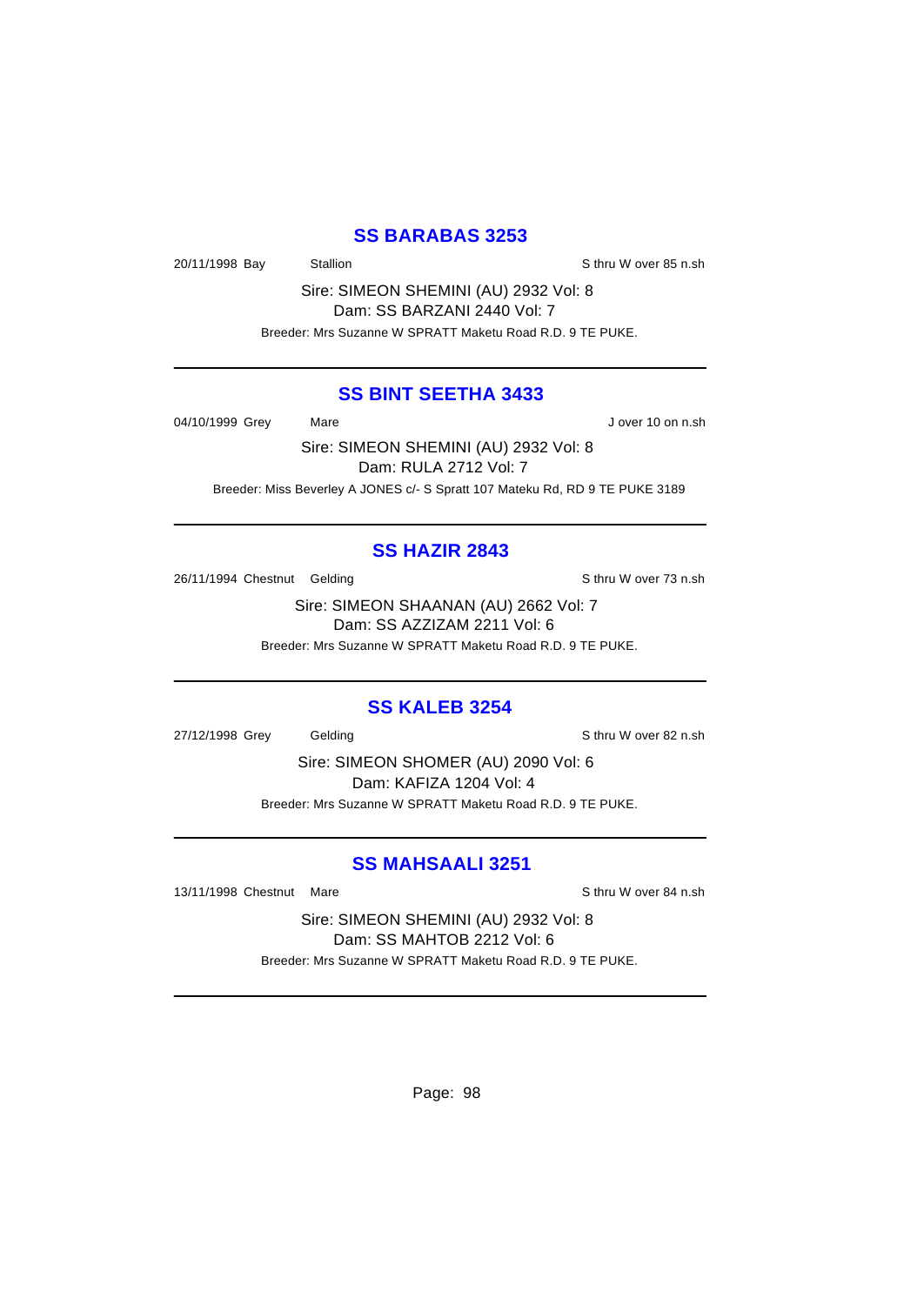#### **SS MALIKA 3498**

16/10/2000 Bay Mare Mare Jover 15 n.sh

Sire: SIMEON SHEMINI (AU) 2932 Vol: 8 Dam: SS MAHTOB 2212 Vol: 6 Breeder: GERZANNE ARABIAN STUD 107 Maketu Road, RD 9, TE PUKE 3189

#### **SS MEESHA 2846**

19/10/1994 Bay Mare Sthru W over 76 n.sh

Sire: SIMEON SHOMER (AU) 2090 Vol: 6 Dam: FARRAH 559 Vol: 3 Breeder: Mrs Suzanne W SPRATT Maketu Road R.D. 9 TE PUKE.

#### **SS NASSADA 2958**

30/10/1995 Bay Gelding Gelding Schritt Steiner Steiner Steiner Steiner Steiner Steiner Steiner Steiner Steiner

Sire: SIMEON SHOMER (AU) 2090 Vol: 6 Dam: FARRAH 559 Vol: 3 Breeder: Mrs Suzanne W SPRATT Maketu Road R.D. 9 TE PUKE.

#### **SS RANI 2845**

27/11/1994 Chestnut Mare Sthru W over 75 n.sh

Sire: SIMEON SHOMER (AU) 2090 Vol: 6 Dam: BELRANI 1926 Vol: 6 Breeder: Mrs Suzanne W SPRATT Maketu Road R.D. 9 TE PUKE.

### **SS RANIA 3398**

23/09/1999 Chestnut Mare Show Sthru W over 88 n.sh

Sire: SIMEON SHEMINI (AU) 2932 Vol: 8 Dam: SS RANI 2845 Vol: 8 Breeder: Mrs Suzanne W SPRATT Maketu Road R.D. 9 TE PUKE.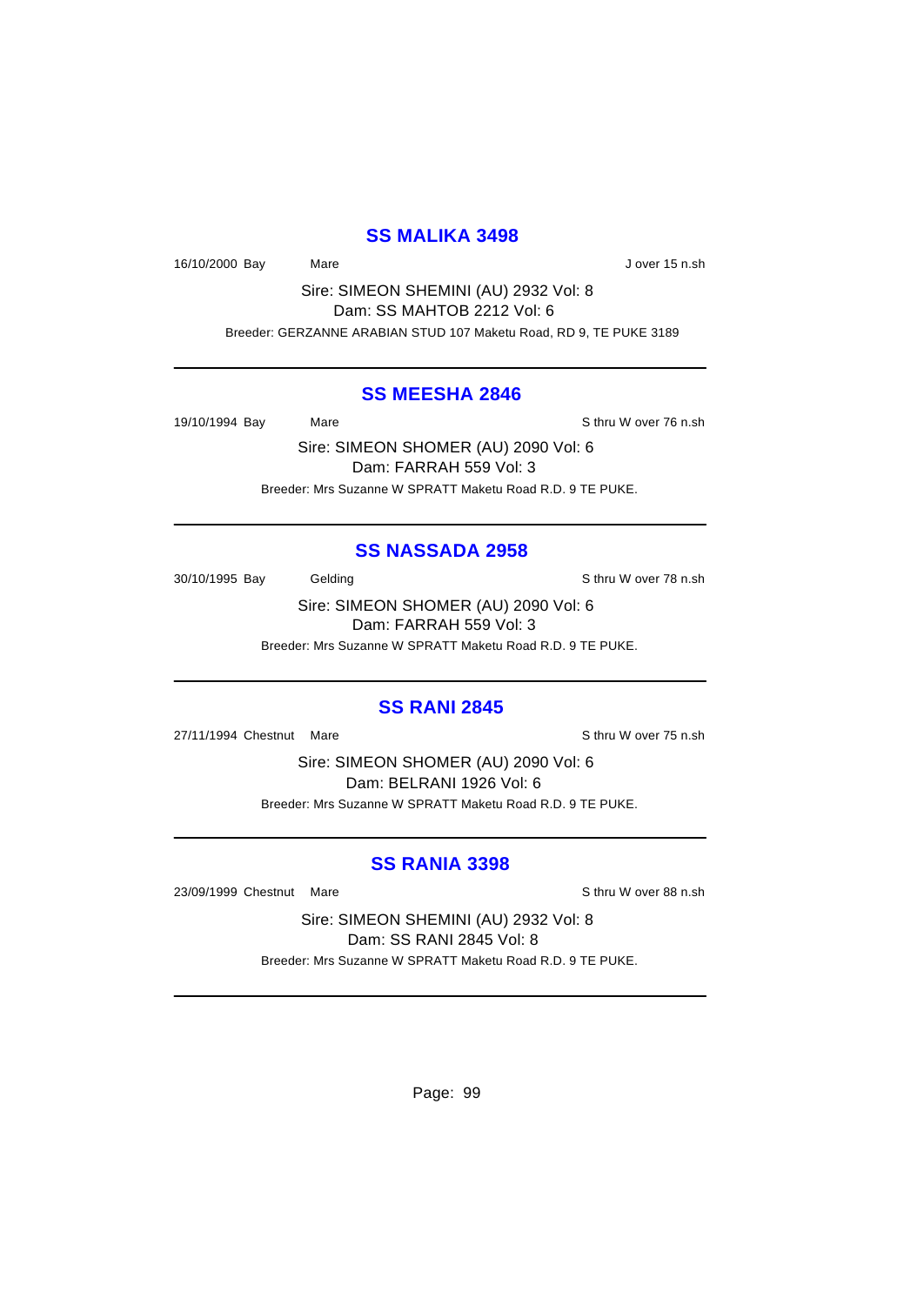### **SS SAHDI 3058**

11/10/1996 Chestnut Gelding Sthru W over 79 n.sh

Sire: SIMEON SHOMER (AU) 2090 Vol: 6 Dam: KAFIZA 1204 Vol: 4

Breeder: Mrs Suzanne W SPRATT Maketu Road R.D. 9 TE PUKE.

#### **SS SEVITA 3399**

05/10/1999 Grey Mare Mare Jover 11 n.sh

Sire: SIMEON SHEMINI (AU) 2932 Vol: 8 Dam: SIMEON SEVIAT (AU) 2947 Vol: 8 Breeder: Miss Beverley A JONES c/- S Spratt 107 Mateku Rd, RD 9 TE PUKE 3189

### **SS SHAANI 3252**

25/09/1998 Chestnut Mare S thru W over 83 n.sh

Sire: SIMEON SHOMER (AU) 2090 Vol: 6 Dam: BELRANI 1926 Vol: 6 Breeder: Mrs Suzanne W SPRATT Maketu Road R.D. 9 TE PUKE.

#### **SS SHAHRAYAR 3386**

04/10/1999 Bay Gelding Gelding S thru W over 87 n.sh

Sire: SIMEON SHOMER (AU) 2090 Vol: 6 Dam: FARRAH 559 Vol: 3 Breeder: Mrs Suzanne W SPRATT Maketu Road R.D. 9 TE PUKE.

### **SS SHANI 3062**

29/08/1996 Bay Mare Sthru W over 80 n.sh

Sire: SIMEON SHOMER (AU) 2090 Vol: 6 Dam: BELRANI 1926 Vol: 6 Breeder: Mrs Suzanne W SPRATT Maketu Road R.D. 9 TE PUKE.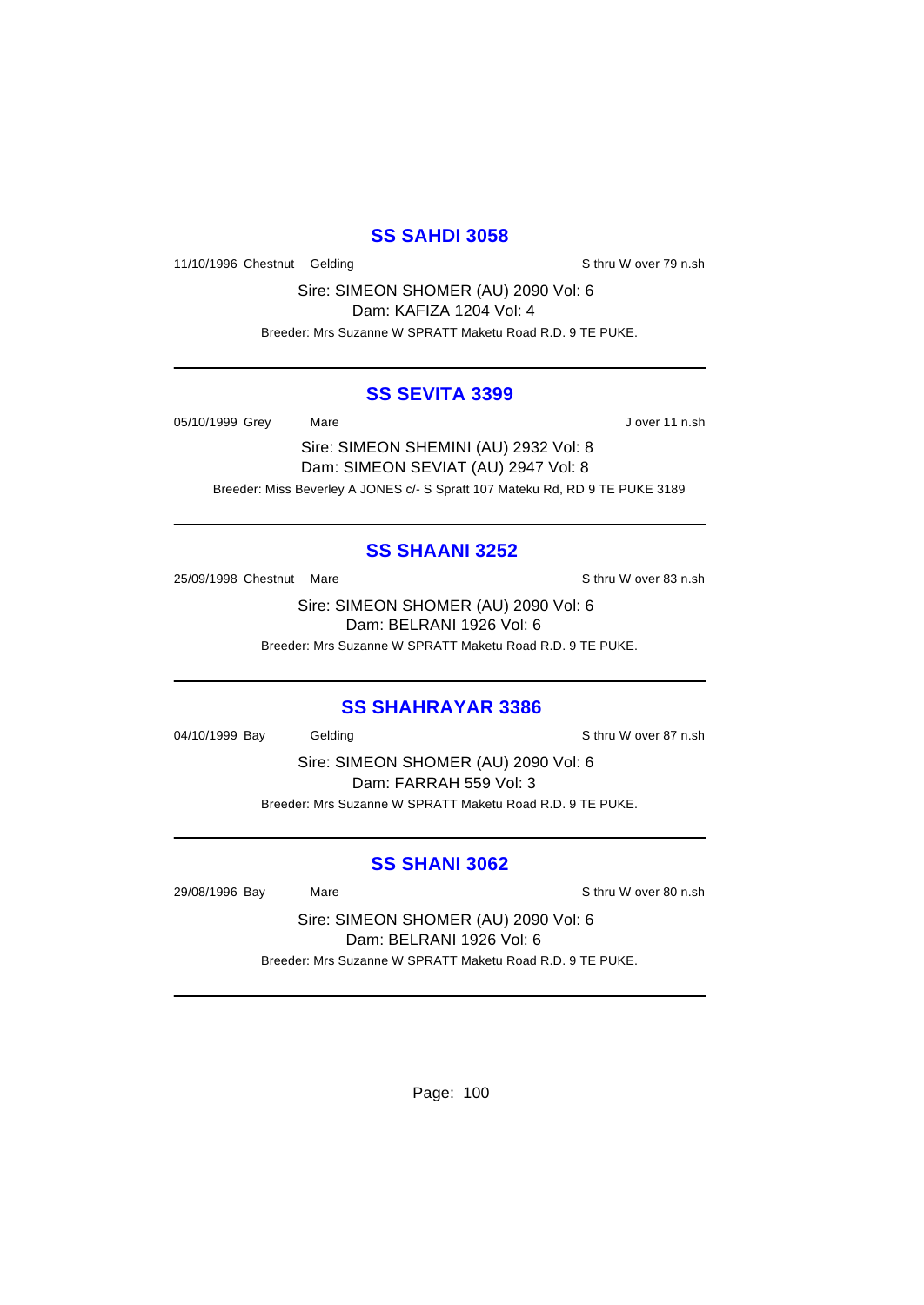### **SS SHARLIA 3057**

11/09/1996 Bay Mare Sthru W over 81 n.sh

Sire: SIMEON SHOMER (AU) 2090 Vol: 6 Dam: ALIA 1788 Vol: 6

Breeder: Mrs Suzanne W SPRATT Maketu Road R.D. 9 TE PUKE.

#### **SS SUAKIM 2847**

06/09/1994 Bay Mare Sthru W over 77 n.sh

Sire: SIMEON SHOMER (AU) 2090 Vol: 6 Dam: KAFIZA 1204 Vol: 4 Breeder: Mrs Suzanne W SPRATT Maketu Road R.D. 9 TE PUKE.

### **SS TARQUIN 2842**

05/10/1994 Bay Gelding Gelding Sthru W over 72 n.sh

Sire: SIMEON SHOMER (AU) 2090 Vol: 6 Dam: KANTARA 1206 Vol: 4

Breeder: Mrs Suzanne W SPRATT Maketu Road R.D. 9 TE PUKE.

### **SUMMIT PARK SULTAN (AU) 3464**

19/11/1989 Grey Stallion 1/4 circle over s conj over P n.sh 1 over 9 o.sh Sire: GREY LEGEND AU 9659AAHSB Dam: SERENITY AU 1833AAHSB Breeder: Joseph J DAOUD PO Box 185 Yea Victoria 3717 AUSTRALIA

Importer: Joseph J DAOUD PO Box 185 Yea Victoria 3717 AUSTRALIA

### **SUNNY BRAE JACOB 3329**

04/10/1998 Grey Gelding Communication CB n.sh 1 over 98 o.sh

Sire: CZARAK S97 Vol: 2 Dam: DELLMOUNT JAMIL 546 Vol: 3

Breeder: Mrs Mary R BROSNAHAN 48 Webbs Road, Springbrook, RD 2, TIMARU 7972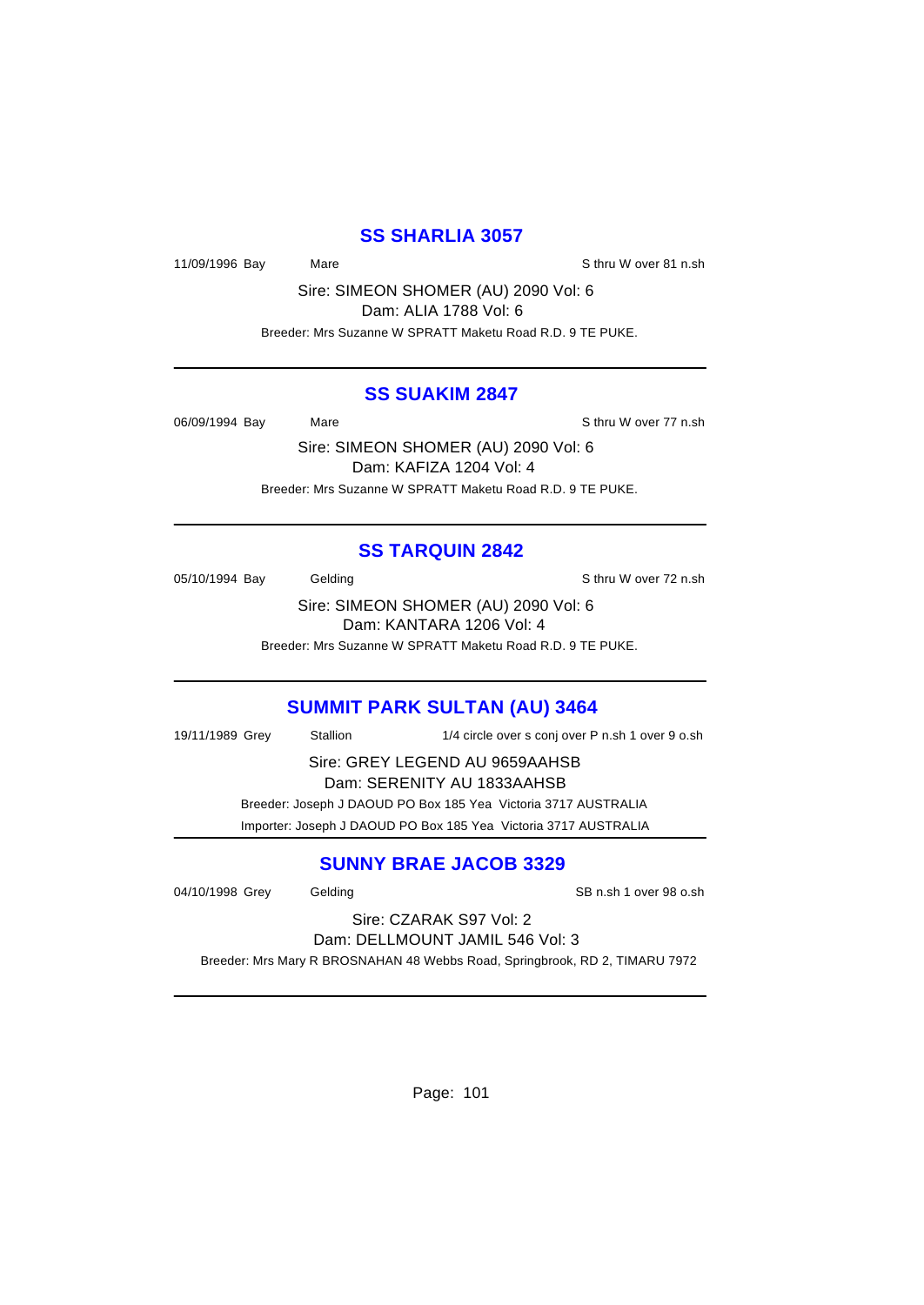### **SUNNY BRAE JASMINE 3089**

28/08/1996 Bay Mare Same SB n.sh 1 over 96 o.sh

Sire: CZARAK S97 Vol: 2 Dam: DELLMOUNT JAMIL 546 Vol: 3

Breeder: Mrs Mary R BROSNAHAN 48 Webbs Road, Springbrook, RD 2, TIMARU 7972

#### **SUPRE JADEITE 3204**

01/10/1997 Brown Gelding Sover T n.sh 2 over 7 o.sh

Sire: FOUR WINDS AZAHI 2414 Vol: 7 Dam: POUKEKEWA JASHAHL 2607 Vol: 7 Breeder: Mr Sean R TRAFFORD Supreme Arabians 358 Aria-Matiere Rd, RD, MATIERE 3995

### **SUPRE NA'CRE 3268**

24/09/1998 Grey Gelding Gelding S over T n.sh 1 over 8 o.sh Sire: FOUR WINDS AZAHI 2414 Vol: 7 Dam: FOUR WINDS N'ZAHLI 2834 Vol: 8

Breeder: Mr Sean R TRAFFORD Supreme Arabians 358 Aria-Matiere Rd, RD, MATIERE 3995

### **SUPRE NEPHRITE 3205**

29/09/1997 Grey Mare Sover T n.sh 1 over 7 n.sh Sire: FOUR WINDS AZAHI 2414 Vol: 7 Dam: FOUR WINDS BINT NALANI 1635 Vol: 5 Breeder: Mr Sean R TRAFFORD Supreme Arabians 358 Aria-Matiere Rd, RD, MATIERE 3995

### **TAHIRA JORDANNA 2856**

11/10/1994 Grey Mare Mare T over V n.sh 2 over 4 o.nk

Sire: GAI CADET (US) 730 Vol: 3 Dam: SHERWOOD JOSIAH 2394 Vol: 7

Breeder: Mrs Pamela J GLEESON 1928 Pipiwai Road, RD 6, WHANGAREI 0176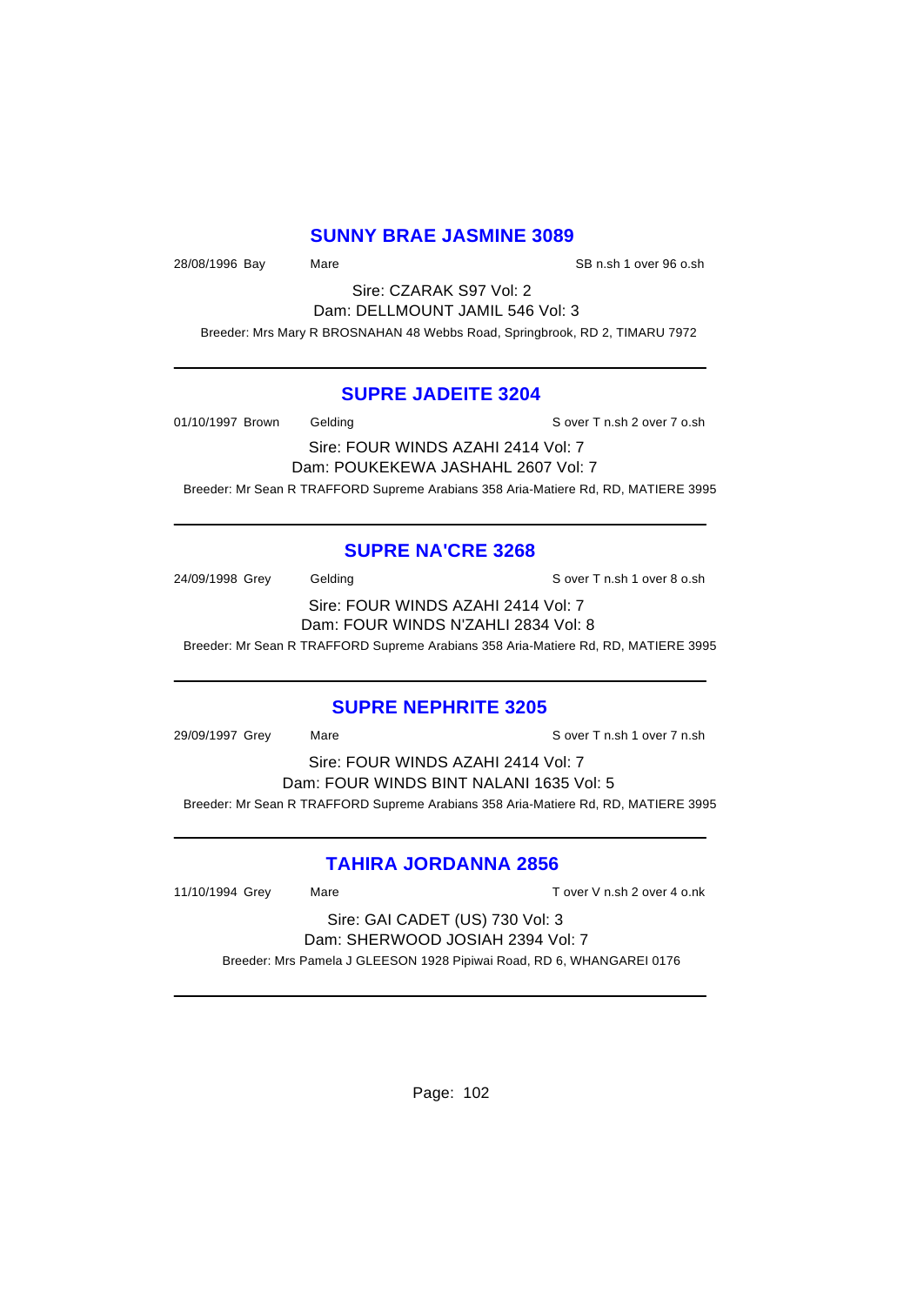### **TAHIRA LEBANON 2857**

24/11/1994 Grey Gelding Case Control over V n.sh 3 over 4 o.nk

Sire: SIMEON SHAANAN (AU) 2662 Vol: 7 Dam: AA LAURELETTE 2157 Vol: 6

Breeder: Mrs Pamela J GLEESON 1928 Pipiwai Road, RD 6, WHANGAREI 0176

### **TAHIRA LIBYA 3260**

22/10/1998 Grey Gelding T over V n.sh 1 over 8 o.nk

Sire: TAHIRA SILVER SCEPTRE 2858 Vol: 8 Dam: AA LAURELETTE 2157 Vol: 6 Breeder: Mrs Pamela J GLEESON 1928 Pipiwai Road, RD 6, WHANGAREI 0176

### **TAHIRA SADAF 3332**

04/09/1999 Grey Gelding Constant T over V n.sh 1 over 9 o.nk

Sire: TAHIRA SILVER SCEPTRE 2858 Vol: 8 Dam: SHERWOOD SHEVA 2393 Vol: 7

Breeder: Mrs Pamela J GLEESON 1928 Pipiwai Road, RD 6, WHANGAREI 0176

### **TAHIRA SCIMITAR 2855**

30/09/1994 Bay Gelding T over V n.sh 1 over 4 o.nk

Sire: GAI CADET (US) 730 Vol: 3 Dam: SHERWOOD SHEVA 2393 Vol: 7 Breeder: Mrs Pamela J GLEESON 1928 Pipiwai Road, RD 6, WHANGAREI 0176

### **TAHIRA SILVER SCEPTRE 2858**

16/12/1994 Grey Stallion T over V n.sh 4 over 4 o.nk

Sire: SILVER REFLECTION 647 Vol: 3 Dam: SALIHA 1205 Vol: 4 Breeder: Mrs Pamela J GLEESON 1928 Pipiwai Road, RD 6, WHANGAREI 0176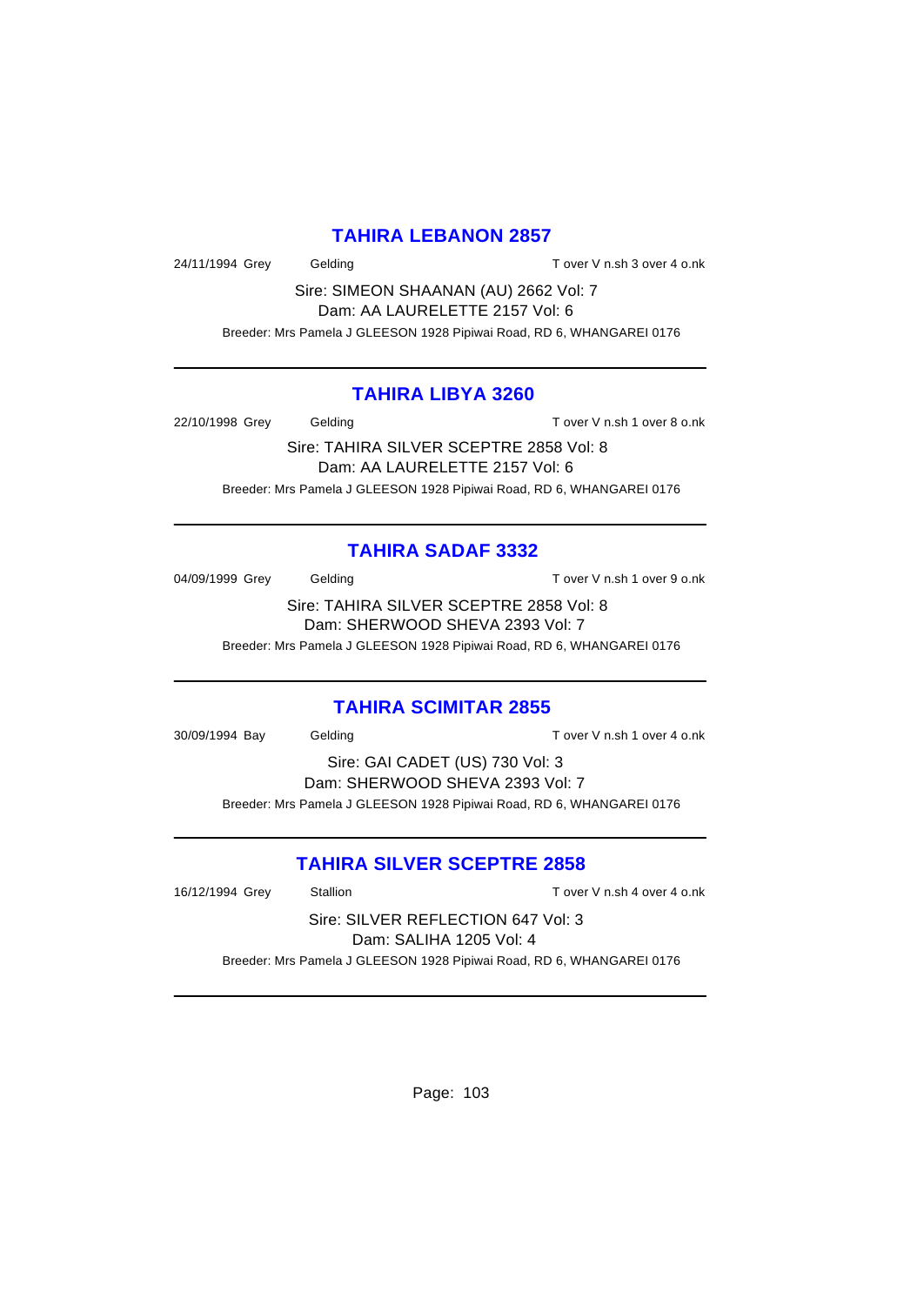### **TAMPO DE ORO 3312**

21/11/1998 Grey Mare Mare H over 8 over 0 n.sh

Sire: LOVELACE OF AFRICA 2900 Vol: 8 Dam: CYRENAICA OF GRAFTON 2516 Vol: 7 Breeder: Mrs Helena M PATCHETT-CARTER Grafton, RD 14, RAKAIA

### **TARALEA ALL FIRED UP 3180**

07/11/1997 Chestnut Gelding M inverted P conj n.sh 1 over 7 o.sh

Sire: WIND 'N' FIRE (AU) 3010 Vol: 8 Dam: TARALEA TAMARA 2510 Vol: 7

Breeder: Mrs Beverley A MORRISSEY 89 Dyers Pass Road, Cashmere, CHRISTCHURCH

### **TARALEA AMBROSE 2883**

22/11/1994 Grey Gelding Cash Conj n.sh 2 over 4 o.sh

Sire: THE AMBASSADOR (AU) 1087 Vol: 4 Dam: WHITE PINE TAMMAR 633 Vol: 3

Breeder: Mrs Beverley A MORRISSEY 89 Dyers Pass Road, Cashmere, CHRISTCHURCH

### **TARALEA ANYA 3181**

15/12/1997 Bay Mare M inverted P conj n.sh 2 over 7 o.sh

Sire: THE AMBASSADOR (AU) 1087 Vol: 4 Dam: C K SHIRAZ (AU) 2649 Vol: 7 Breeder: Mrs Beverley A MORRISSEY 89 Dyers Pass Road, Cashmere, CHRISTCHURCH

# **TARALEA CHANE'L 3183**

10/01/1998 Grey Mare Mare M inverted P conj n.sh 3 over 7 o.sh

Sire: FAIRVIEW SHAKLAS KALIPH (AU) 2935 Vol: 8 Dam: WHITE PINE TAMMAR 633 Vol: 3

Breeder: Mrs Beverley A MORRISSEY 89 Dyers Pass Road, Cashmere, CHRISTCHURCH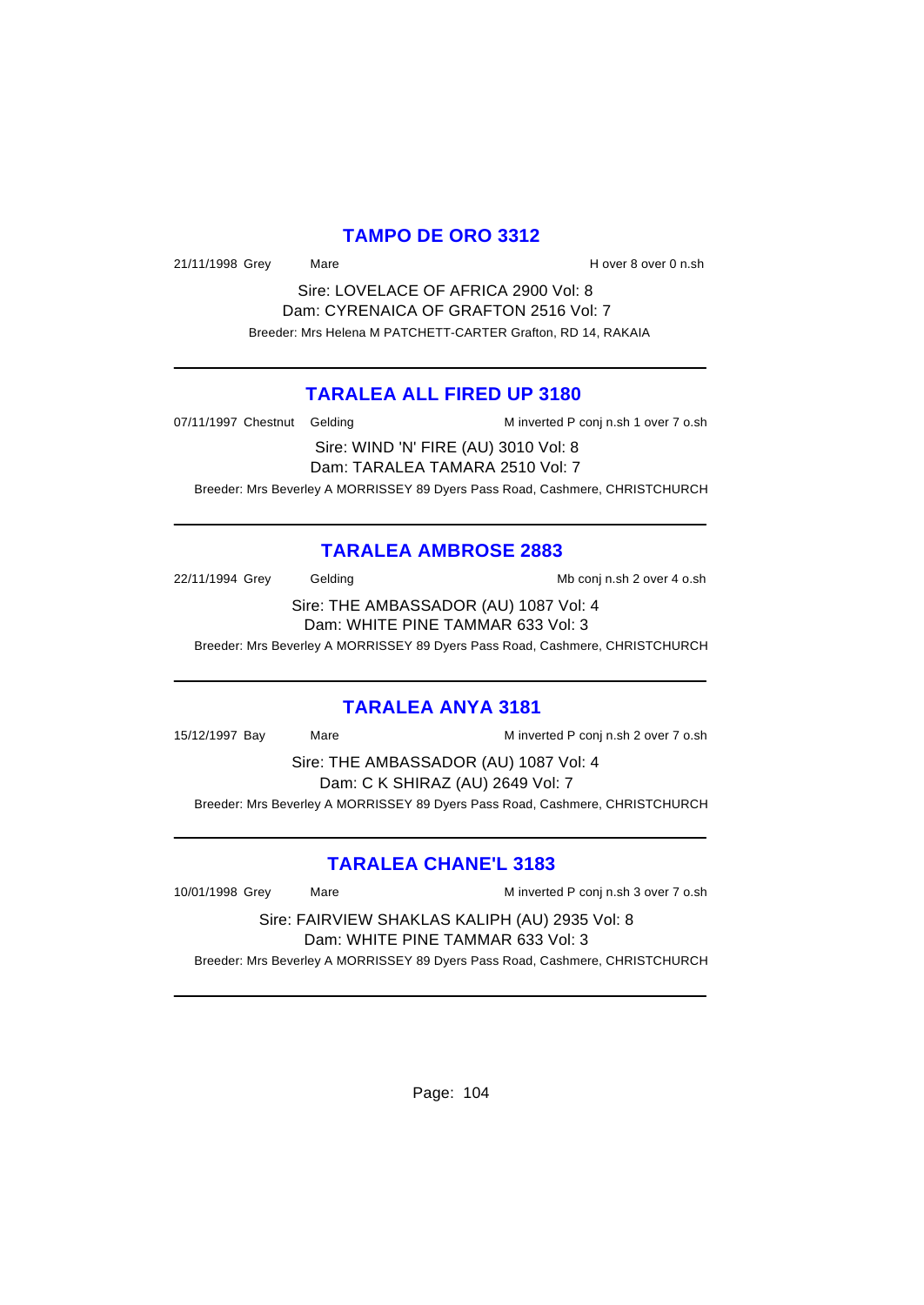### **TARALEA JADE 3095**

24/12/1996 Bay Gelding M inverted P conj n.sh 3 over 6 o.sh

Sire: SIMEON SADIR (AU) 2528 Vol: 7 Dam: TARALEA AMIRIAH 1385 Vol: 5

Breeder: Mrs Beverley A MORRISSEY 89 Dyers Pass Road, Cashmere, CHRISTCHURCH

### **TARALEA KALIPHA 3182**

03/01/1998 Bay Mare Mare M inverted P conj n.sh 4 over 7 o.sh

Sire: FAIRVIEW SHAKLAS KALIPH (AU) 2935 Vol: 8 Dam: TARALEA AMIRIAH 1385 Vol: 5 Breeder: Mrs Beverley A MORRISSEY 89 Dyers Pass Road, Cashmere, CHRISTCHURCH

### **TARALEA NAASHEIK 3096**

06/11/1996 Grey Stallion Minverted P conj n.sh 2 over 6 o.sh

Sire: NAADDEL (AU) S106 Vol: 2 Dam: TARALEA RASHEIKA (AU) 737 Vol: 4

Breeder: Mrs Beverley A MORRISSEY 89 Dyers Pass Road, Cashmere, CHRISTCHURCH

### **TARALEA NASIR 3276**

05/11/1998 Chestnut Gelding M inverted P conj n.sh 1 over 8 o.sh

Sire: NAADDEL (AU) S106 Vol: 2 Dam: TARALEA RASHEIKA (AU) 737 Vol: 4 Breeder: Mrs Beverley A MORRISSEY 89 Dyers Pass Road, Cashmere, CHRISTCHURCH

### **TARALEA SAMAHL 3094**

17/11/1996 Chestnut Gelding M inverted P conj n.sh 1 over 6 o.sh

#### Sire: SIMEON SADIR (AU) 2528 Vol: 7 Dam: TARALEA SAMSARA 2392 Vol: 7

Breeder: Mrs Beverley A MORRISSEY 89 Dyers Pass Road, Cashmere, CHRISTCHURCH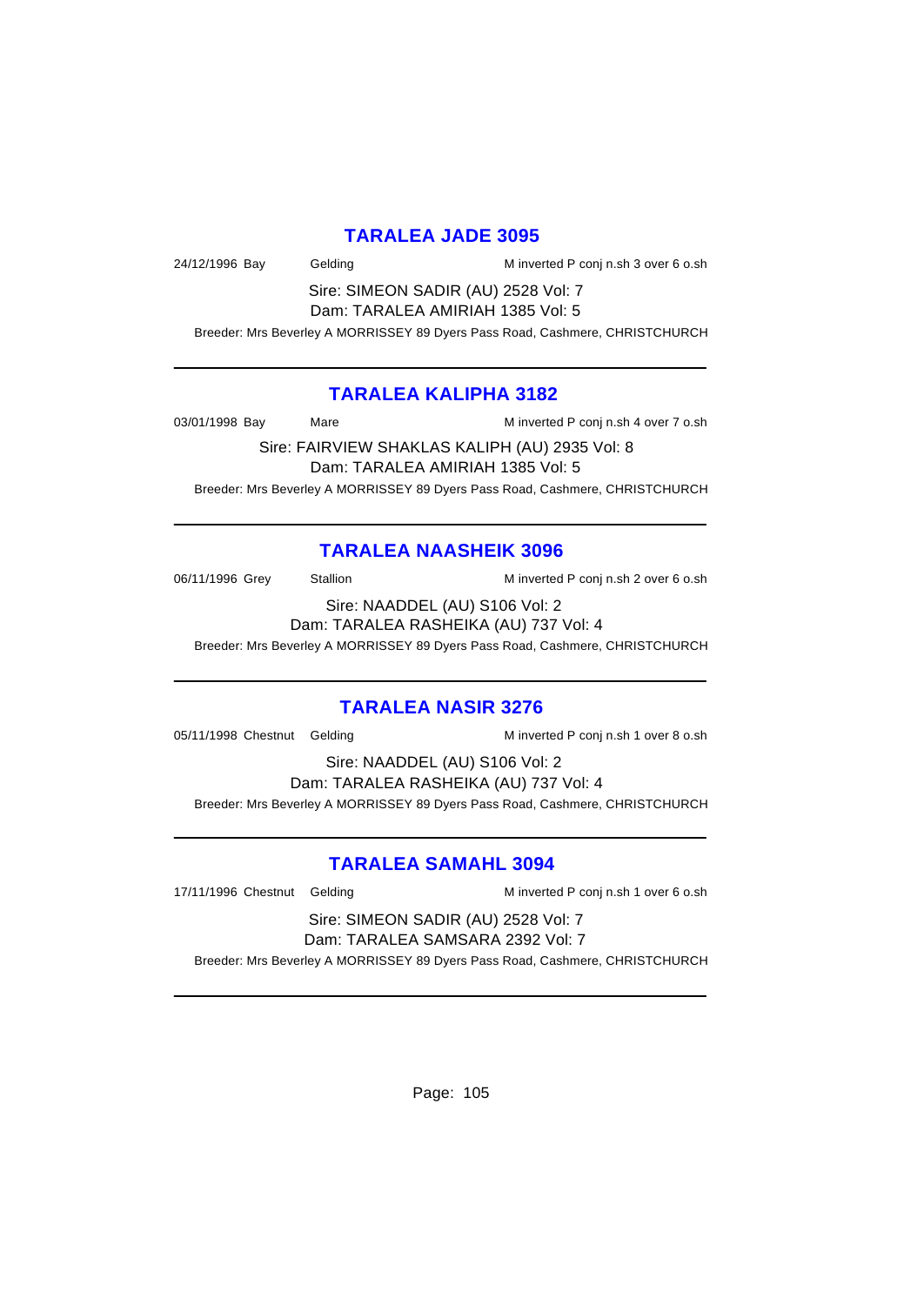### **TARALEA SHEER ALLUSION 3345**

10/12/1999 Grey Gelding Minverted P conj n.sh 1 over 9 o.sh

Sire: FAIRVIEW SHAKLAS KALIPH (AU) 2935 Vol: 8 Dam: FAIRVIEW SHEER PERFECTION (AU) 2650 Vol: 7 Breeder: Mrs Beverley A MORRISSEY 89 Dyers Pass Road, Cashmere, CHRISTCHURCH

### **TARALEA SOLITAIRE 2882**

|                  | $Q_{\text{max}}$ $Q_{\text{M}}$ $Q_{\text{M}}$ $Q_{\text{M}}$ $Q_{\text{M}}$ $Q_{\text{M}}$ $Q_{\text{M}}$ $Q_{\text{M}}$ $Q_{\text{M}}$ $Q_{\text{M}}$ $Q_{\text{M}}$ |                            |
|------------------|------------------------------------------------------------------------------------------------------------------------------------------------------------------------|----------------------------|
| 04/10/1994 Black | Mare                                                                                                                                                                   | Mb conj n.sh 1 over 4 o.sh |

Sire: SIMEON SADIR (AU) 2528 Vol: 7 Dam: TARALEA AMIRIAH 1385 Vol: 5

Breeder: Mrs Beverley A MORRISSEY 89 Dyers Pass Road, Cashmere, CHRISTCHURCH

### **TARALEA TAMARIND 3093**

| 07/11/1996 Grey | Mare | M inverted P conj n.sh 4 over 6 o.sh  |
|-----------------|------|---------------------------------------|
|                 |      | Sire: THE AMBASSADOR (AU) 1087 Vol: 4 |
|                 |      | Dam: WHITE PINE TAMMAR 633 Vol: 3     |

Breeder: Mrs Beverley A MORRISSEY 89 Dyers Pass Road, Cashmere, CHRISTCHURCH

# **TAURERE AKANE 3217**

02/01/1998 Grey Mare S over double bar n.sh 2 over 7 o.sh

Sire: NGAPA TANI 1801 Vol: 6 Dam: WAIMEHA WAHIDA 1721 Vol: 5 Breeder: Mrs Sharley A HADDON Pakiri, RD 2, WELLSFORD 0972

### **TAURERE DANI 3218**

29/09/1997 Grey Mare S over double bar n.sh 1 over 7 o.sh

Sire: NGAPA TANI 1801 Vol: 6 Dam: TAURERE SUNDYNA 1869 Vol: 6 Breeder: Mrs Sharley A HADDON Pakiri, RD 2, WELLSFORD 0972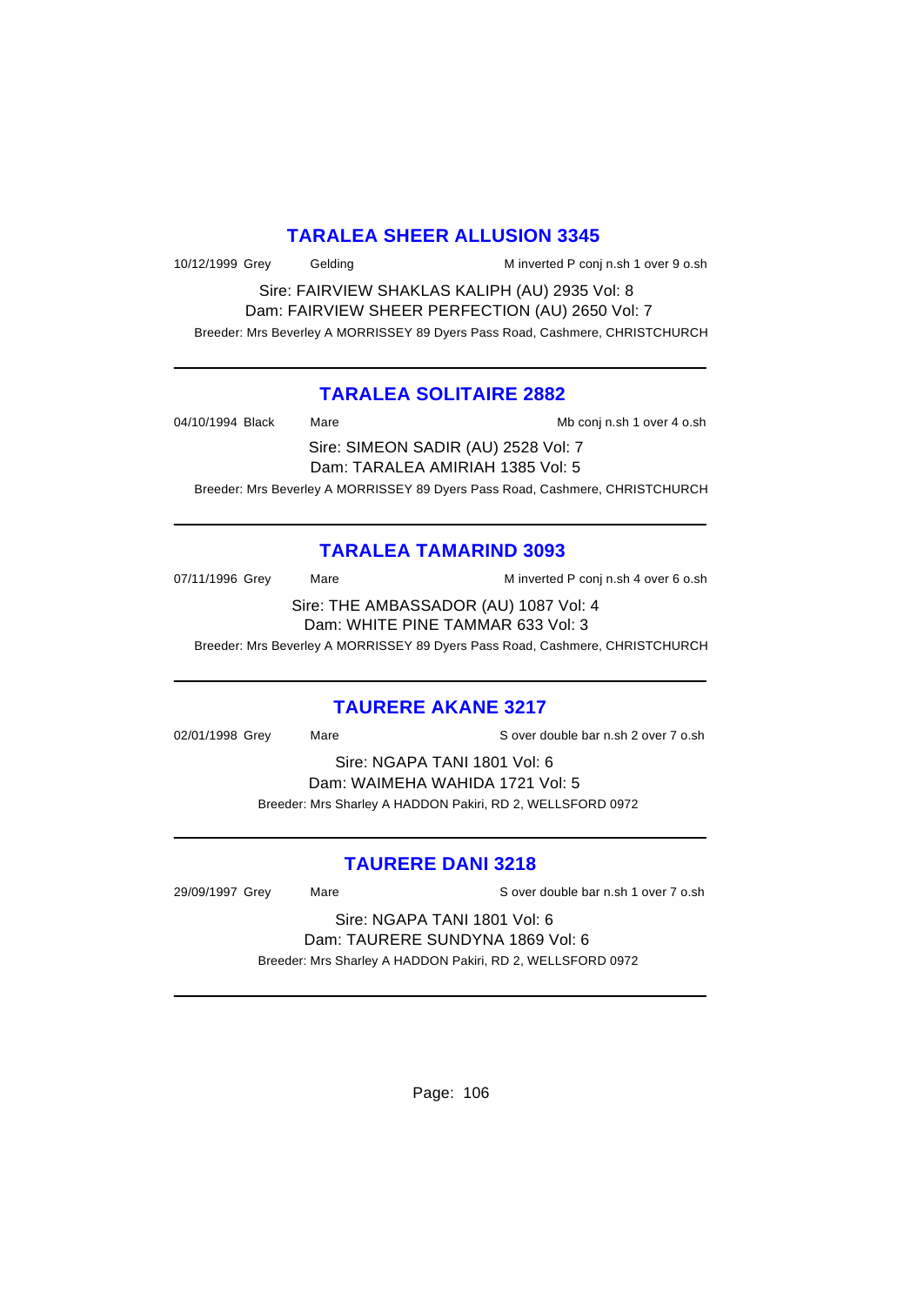### **TAURERE DYNAMICS 2938**

26/10/1994 Grey Gelding Sover double bar n.sh 1 over 4 o.sh

Sire: NGAPA TANI 1801 Vol: 6 Dam: TAURERE SUNDYNA 1869 Vol: 6 Breeder: Mrs Sharley A HADDON Pakiri, RD 2, WELLSFORD 0972

### **TAURERE FIRE AND ICE 2937**

29/01/1995 Chestnut Gelding Sover double bar n.sh 2 over 4 o.sh

Sire: NGAPA TANI 1801 Vol: 6 Dam: NGAPA VELVET 160 Vol: 2 Breeder: Mrs Sharley A HADDON Pakiri, RD 2, WELLSFORD 0972

### **TAURERE HEITANI 3450**

11/10/1999 Grey Stallion States S over double bar n.sh 1 over 9 o.sh

Sire: NGAPA TANI 1801 Vol: 6 Dam: WAIMEHA HEIDI 1403 Vol: 5

Breeder: Mrs Sharley A HADDON Pakiri, RD 2, WELLSFORD 0972

### **TAURERE NATALIA 3451**

25/12/1999 Grey Mare S over double bar n.sh 2 over 9 o.sh

Sire: NGAPA TANI 1801 Vol: 6 Dam: WAIMEHA WAHIDA 1721 Vol: 5 Breeder: Mrs Sharley A HADDON Pakiri, RD 2, WELLSFORD 0972

### **TAURERE SHANI 3134**

07/11/1996 Grey Mare Mare S over double bar n.sh 2 over 6 o.sh

Sire: NGAPA TANI 1801 Vol: 6 Dam: PENDELL SHEREDA 1747 Vol: 5 Breeder: Mrs Sharley A HADDON Pakiri, RD 2, WELLSFORD 0972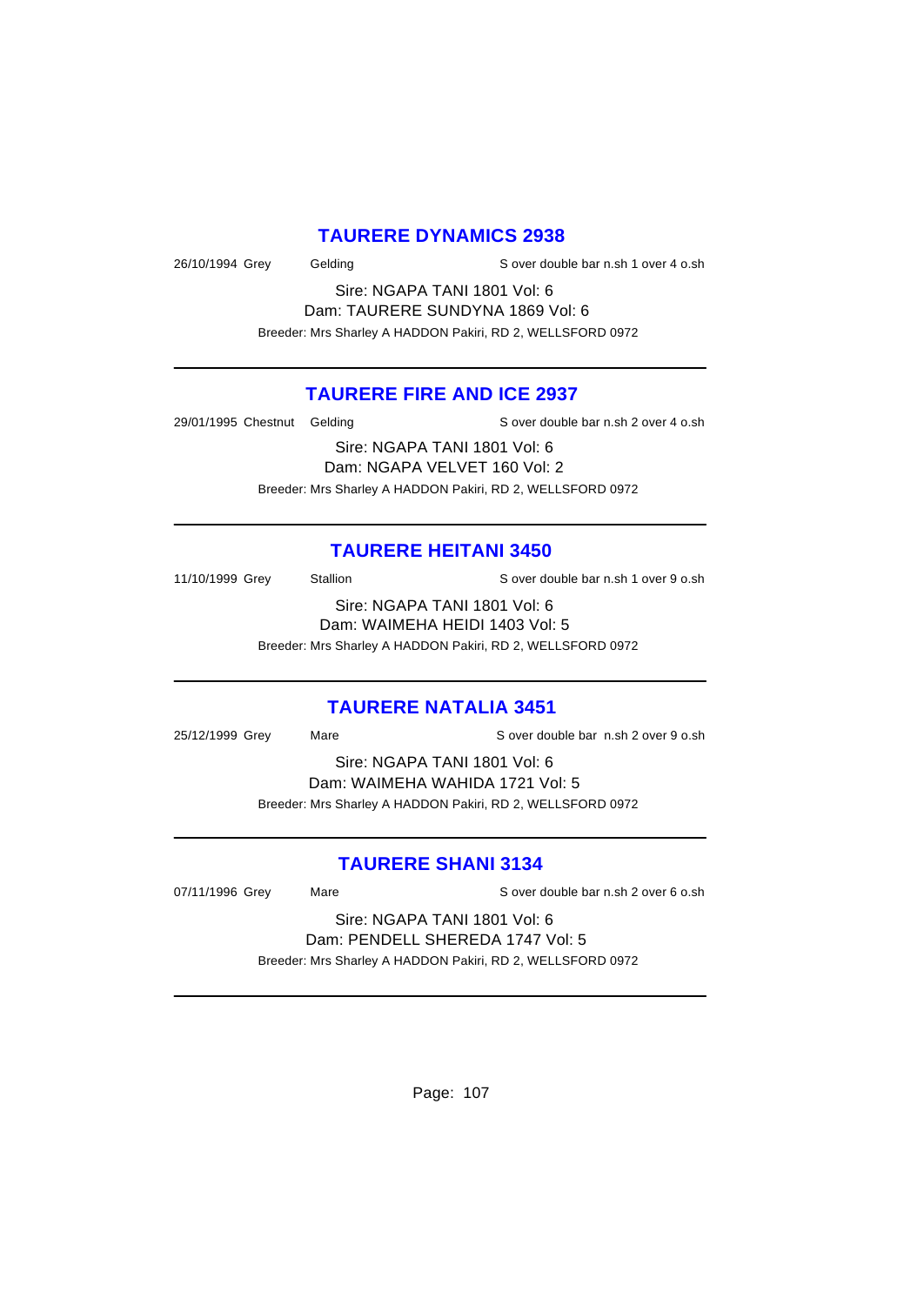### **TAURERE SUNRAY 3016**

23/10/1995 Chestnut Mare S over double bar n.sh 3 over 5 o.sh

Sire: NGAPA TANI 1801 Vol: 6 Dam: ALFA SUNZAH 673 Vol: 3 Breeder: Mrs Sharley A HADDON Pakiri, RD 2, WELLSFORD 0972

### **TAURERE TAHIDA 3133**

26/10/1996 Grey Stallion S over double bar n.sh 1 over 6 o.sh

Sire: NGAPA TANI 1801 Vol: 6 Dam: WAIMEHA WAHIDA 1721 Vol: 5 Breeder: Mrs Sharley A HADDON Pakiri, RD 2, WELLSFORD 0972

### **TAURERE TAMAWHIRI 3018**

27/11/1995 Grey Gelding Sover double bar n.sh 4 over 5 o.sh

Sire: NGAPA TANI 1801 Vol: 6 Dam: TAURERE TAMARIND 1153 Vol: 4 Breeder: Mrs Sharley A HADDON Pakiri, RD 2, WELLSFORD 0972

#### **TAURERE TAREEDA 3017**

15/10/1995 Grey Mare S over double bar n.sh 1 over 5 o.sh Sire: NGAPA TANI 1801 Vol: 6

Dam: PENDELL SHEREDA 1747 Vol: 5 Breeder: Mrs Sharley A HADDON Pakiri, RD 2, WELLSFORD 0972

### **TAURERE VOLCANICS 3019**

16/10/1995 Grey Stallion S over double bar n.sh 2 over 5 o.sh

Sire: NGAPA TANI 1801 Vol: 6 Dam: TAURERE SUNDYNA 1869 Vol: 6 Breeder: Mrs Sharley A HADDON Pakiri, RD 2, WELLSFORD 0972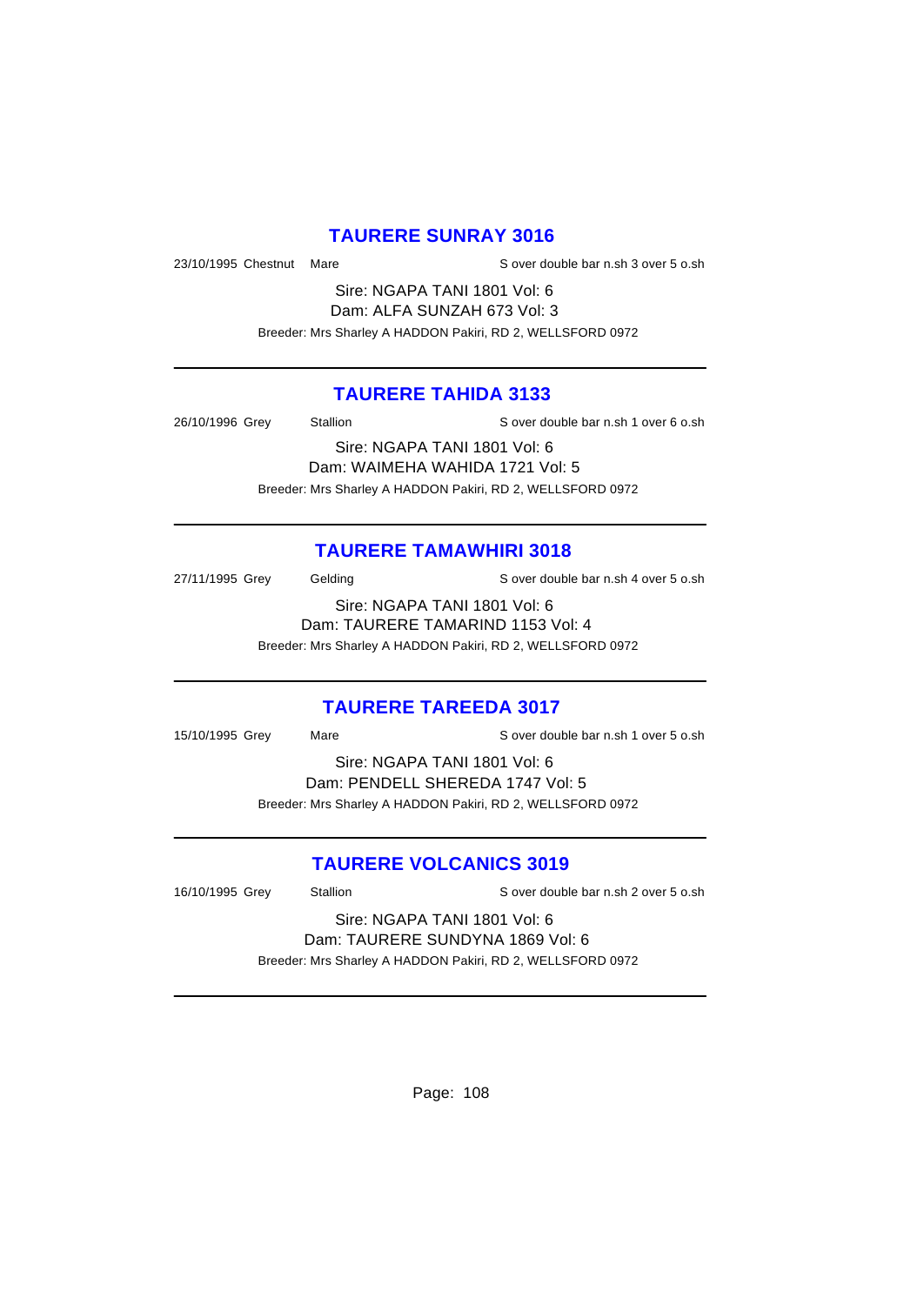### **TE ARA AHI 2953**

16/10/1995 Grey Mare upturned C n.bk 0 over 5 o.bk

Sire: EARTH WIND AND FIRE (AU) 2524 Vol: 7 Dam: ARAMOANA 1921 Vol: 6

Breeder: Mrs Belinda J SIMONS 177 Le Bons Bay Rd, RD 3, AKAROA 7583

### **TG FLASH DANCE 3022**

04/12/1995 Chestnut Gelding Sover half circle n.sh 2 over 5 o.sh

Sire: KINAPA 2010 Vol: 6

Dam: DELLMOUNT TIFLA 711 Vol: 3 Breeder: Mrs Sherrill M CARSWELL Stonyflat Road Loburn, R.D. 2 RANGIORA.

## **TG IMRAN KHAN 2873**

28/10/1994 Chestnut Gelding Sover half circle n.sh 1 over 4 o.sh

Sire: GALAXY NAAMISHKA 1816 Vol: 6 Dam: DELLMOUNT TIFLA 711 Vol: 3

Breeder: Mrs Sherrill M CARSWELL Stonyflat Road Loburn, R.D. 2 RANGIORA.

# **TG MOON DANCE 3171**

25/08/1997 Grey Mare Sover half circle n.sh 1 over 7 o.sh

Sire: KINAPA 2010 Vol: 6

Dam: BINT IBN GROJEC 1376 Vol: 5

Breeder: Mrs Sherrill M CARSWELL Stonyflat Road Loburn, R.D. 2 RANGIORA.

## **TG SPRING DANCE 2952**

27/09/1995 Grey Mare Sover half circle n.sh 1 over 5 o.sh

Sire: KINAPA 2010 Vol: 6 Dam: BINT IBN GROJEC 1376 Vol: 5

Breeder: Mrs Sherrill M CARSWELL Stonyflat Road Loburn, R.D. 2 RANGIORA.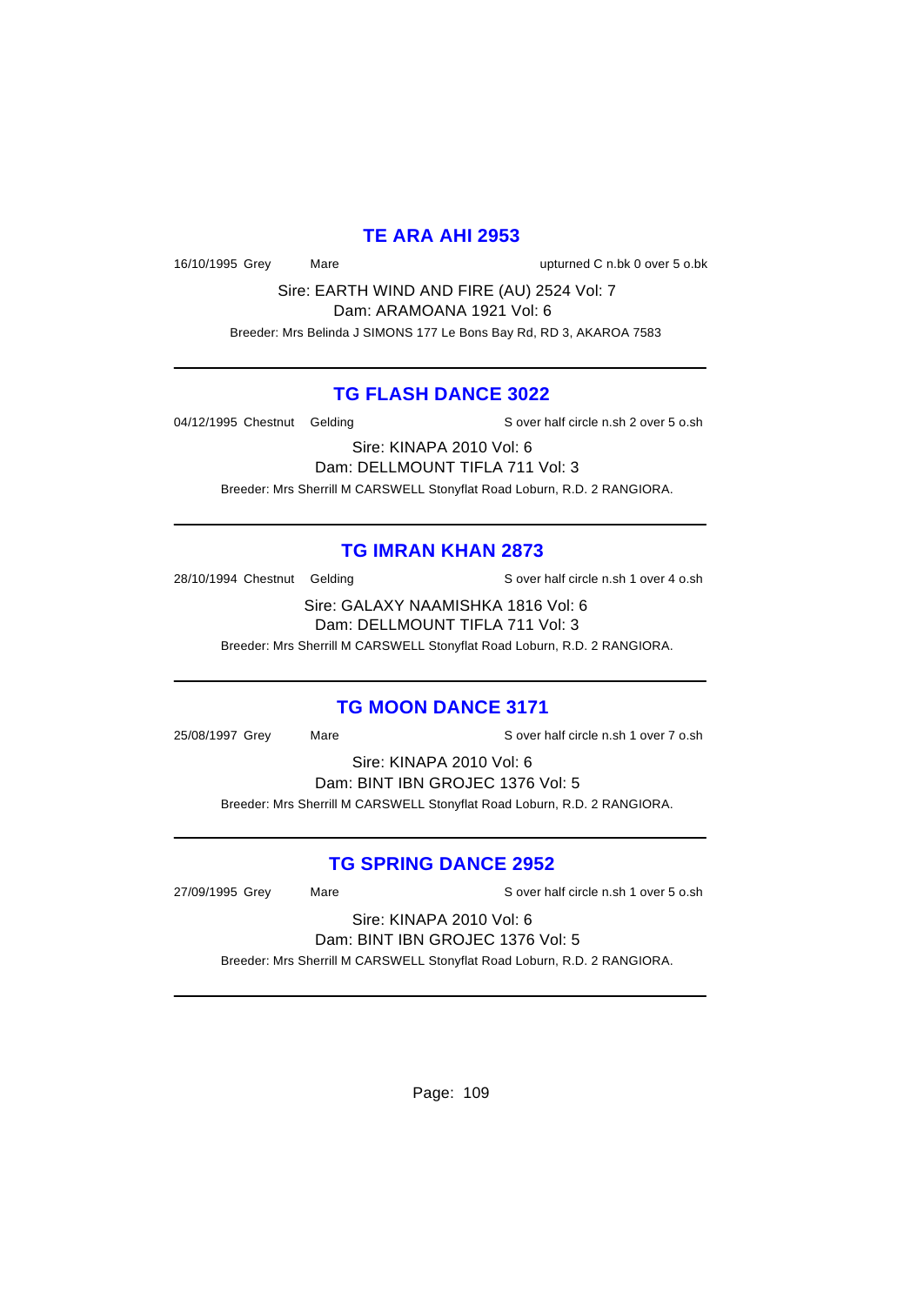### **THE ETRUSCAN 3038**

17/03/1996 Bay Stallion Stallion State R over bar n.sh 5 o.sh

Sire: OFAQIM 2462 Vol: 7 Dam: DELL DAFINA 1216 Vol: 4 Breeder: Miss Jennifer RUSSELL 27 Augustine Street, WAIMATE 7924

### **THIKA TASHARA 3404**

12/12/1999 Bay Mare Mare TT conj over bar n.sh 1 o.sh

Sire: LANDON FADIR 3105 Vol: 8 Dam: DELL JADARA 2667 Vol: 7 Breeder: Mrs Elaine ROBERTSHAW Island Stream Road Maheno, 9 D.R.D, OAMARU.

### **TM DESERT SUNRISE 2821**

21/11/1994 Bay Mare TM conjoined over 4 n.sh Sire: JAYTEE MIRAGE (AU) 2553 Vol: 7 Dam: WAIMEHA COLETTE 1892 Vol: 6 Breeder: Mrs Margaret P WHITEHEAD P.O. Box 4215 MT MAUNGANUI.

### **TOKOPUHE MACPHERSON 3285T**

22/11/1998 Grey Gelding Gelding BE conj nsh 2 over 8 osh Sire: JESMOND KAMAHL 639 Vol: 3 Dam: LUELLE 2270 Vol: 6 Breeder: Mr Bruce A ELLIOTT 348A Marychurch Road, RD 1, CAMBRIDGE 3493

## **TRA ICEFIRE 3050**

| 20/10/1996 Grey                                           | Stallion                           | T inside triangle n.sh 1 over 6 o.nk |
|-----------------------------------------------------------|------------------------------------|--------------------------------------|
|                                                           | Sire: SILVER REFLECTION 647 Vol: 3 |                                      |
| Dam: WAIMEHA COLETTE 1892 Vol: 6                          |                                    |                                      |
| Breeder: Mr Brian C CLEMENT Ponga Road RD 4 PAPAKURA 2584 |                                    |                                      |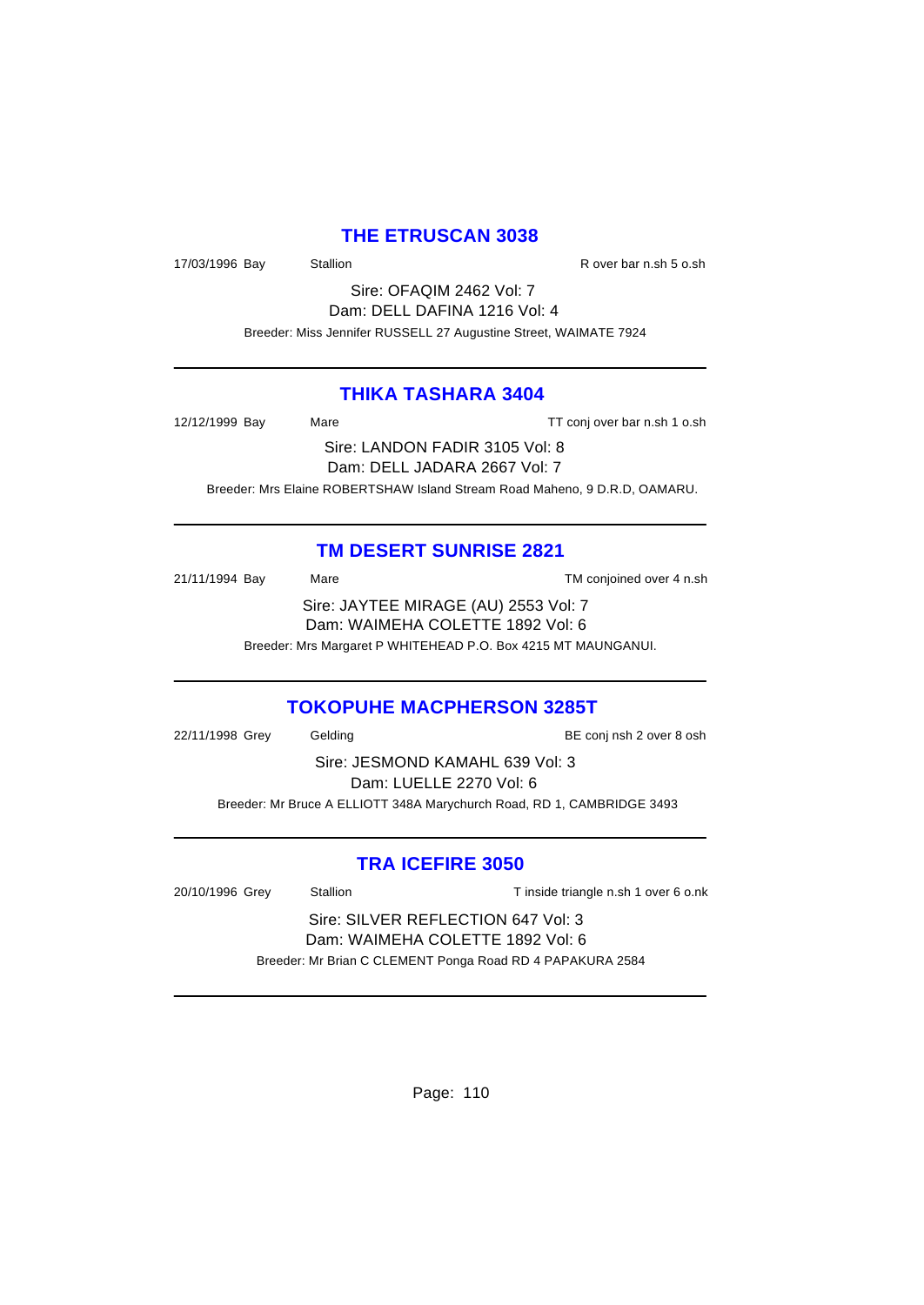### **TRA RAZZ 3243**

20/09/1996 Grey Stallion Stallion Tinside triangle n.sh 2 over 6 o.nk

Sire: KANDAHAR IBN KAZRA (GB) 1208 Vol: 4

Dam: NAAZIRI 504 Vol: 3

Breeder: Mr Brian C CLEMENT Ponga Road RD 4 PAPAKURA 2584

### **TRA SHAQRA 3479**

20/01/1999 Chestnut Gelding Tinside triangle n.sh 3 o.nk

Sire: FAIRVIEW KAPTIVATION (AU) 2651 Vol: 7 Dam: NAAZIRI 504 Vol: 3 Breeder: Mr Brian C CLEMENT Ponga Road RD 4 PAPAKURA 2584

## **VA JACOB 3391**

09/12/1996 Chestnut Gelding Inverted Horseshoe over bar n.sh 1 over 6 o.sh

Sire: BREMERVALE DASJENDI (AU) 2191 Vol: 6 Dam: VALOR 232 Vol: 2

Breeder: Miss Sandy FINDLATER 497 Beaumont Hwy RD 1 LAWRENCE 9591

## **VA JOSHUA 3390**

16/12/1997 Grey Gelding Inverted Horseshoe over bar n.sh 1 over 7 o.sh

Sire: BREMERVALE DASJENDI (AU) 2191 Vol: 6 Dam: VALOR 232 Vol: 2

Breeder: Miss Sandy FINDLATER 497 Beaumont Hwy RD 1 LAWRENCE 9591

## **VALIANT B'JARLI 3021**

24/01/1996 Grey Mare V over A conj n.sh 1 over 6 o.sh

Sire: FOUR WINDS MALIK 2055 Vol: 6 Dam: BALIMEH 2257 Vol: 6

Breeder: Mrs Suzanne M FARRELLY 56A Parson Street NEW PLYMOUTH.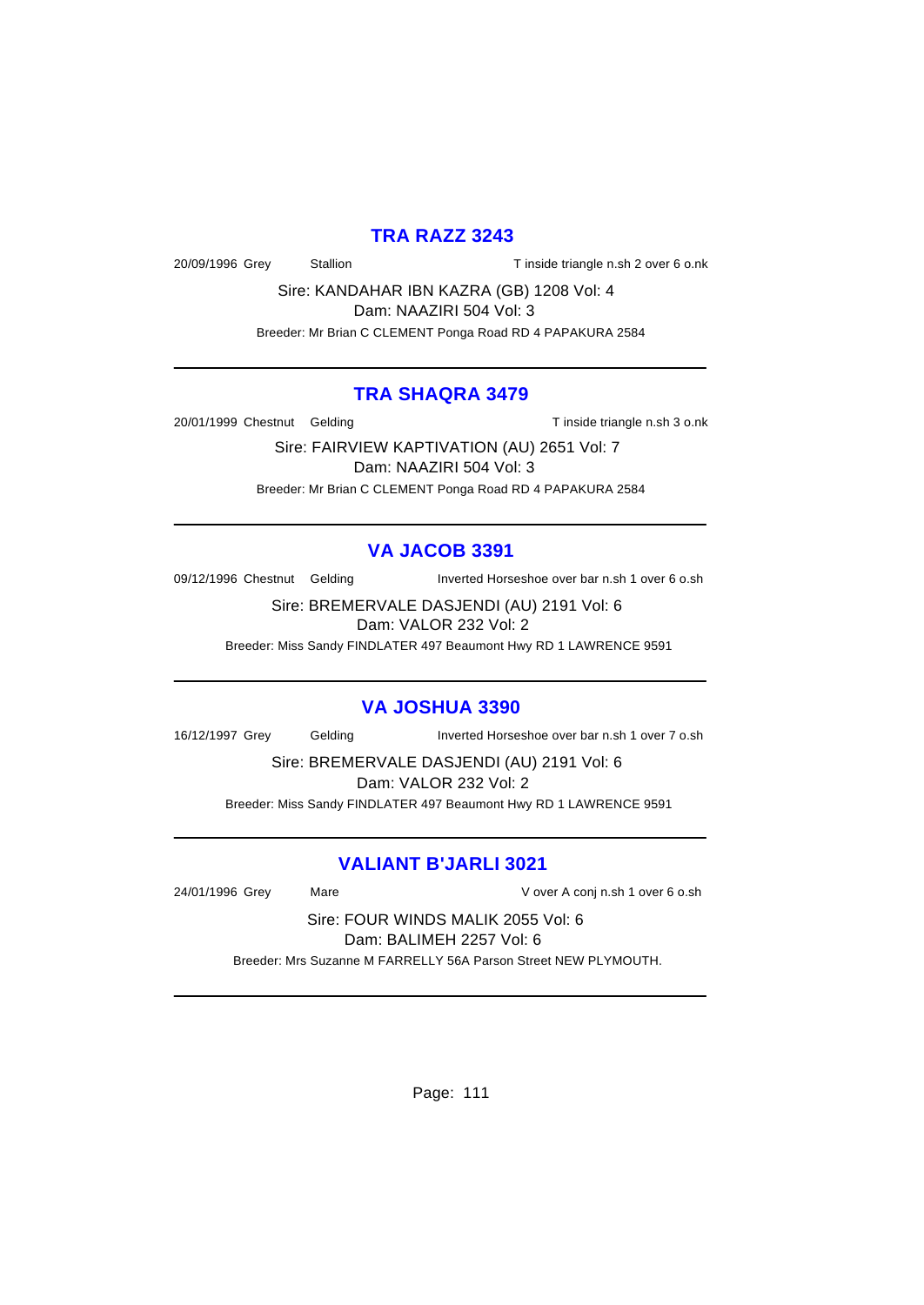## **VALIANT PRIMA DONNA 3190**

04/10/1997 Grey Mare Mare V over A conj n.sh 1 over 7 o.sh

Sire: FOUR WINDS MALIK 2055 Vol: 6 Dam: BALIMEH 2257 Vol: 6

Breeder: Mrs Suzanne M FARRELLY 56A Parson Street NEW PLYMOUTH.

### **VALIANT WATTLE 3470**

20/10/1998 Grey Mare Mare V over A conj n.sh 1 over 8 o.sh

Sire: FOUR WINDS MALIK 2055 Vol: 6 Dam: BALIMEH 2257 Vol: 6 Breeder: Mrs Suzanne M FARRELLY 56A Parson Street NEW PLYMOUTH.

### **VERANO 2853**

30/01/1995 Grey Gelding upturned C n.bk 2 over 4 o.bk

Sire: KINAPA 2010 Vol: 6 Dam: OCEAN BREEZE 1651 Vol: 5 Breeder: Mrs Belinda J SIMONS 177 Le Bons Bay Rd, RD 3, AKAROA 7583

### **VIGAR AZURA 3233**

12/11/1997 Grey Mare VG conj n.sh 16 o.nk Sire: WIND 'N' FIRE (AU) 3010 Vol: 8 Dam: WAIMEHA TANIA 830 Vol: 4 Breeder: Mrs Vicki A WALKER Ruahine, RD 54, KIMBOLTON 4774

## **VIGAR CARLINA 2987**

06/01/1996 Grey Mare Mare VG conj n.sh 9 o.nk

Sire: WAIMEHA MANDATE 1193 Vol: 4 Dam: WAIMEHA DENA 260 Vol: 2 Breeder: Mr Garry W WALKER "Ruahine" RD 54 KIMBOLTON 4774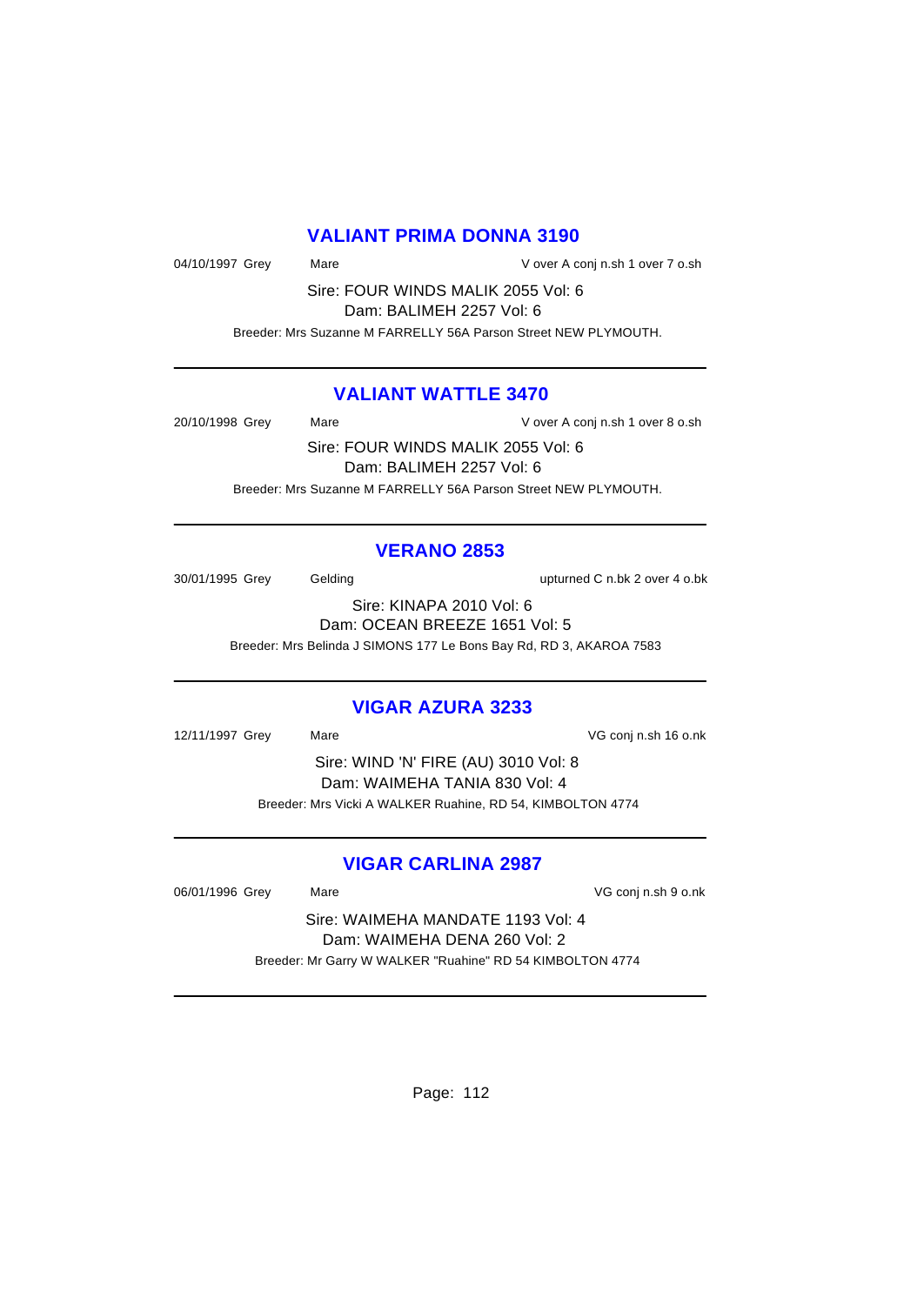### **VIGAR DEKLAN 2934**

12/10/1994 Grey Gelding Gelding Contact Conj n.sh 8 o.nk

Sire: SHAKLAN MAGIC (AU) 2095 Vol: 6 Dam: WAIMEHA DENA 260 Vol: 2 Breeder: Mr Garry W WALKER "Ruahine" RD 54 KIMBOLTON 4774

### **VIGAR HASSAN 3231**

12/11/1997 Chestnut Stallion **VG conj n.sh 17 o.nk** 

Sire: SHAKLAN MAGIC (AU) 2095 Vol: 6 Dam: WAIMEHA MAREE 1186 Vol: 4 Breeder: Mrs Vicki A WALKER Ruahine, RD 54, KIMBOLTON 4774

### **VIGAR MALAKA 2861**

30/11/1994 Grey Mare VG conj n.sh 6 o.nk Sire: SIMEON SHAANAN (AU) 2662 Vol: 7 Dam: WAIMEHA TIFFANY 1408 Vol: 5 Breeder: Mr Garry W WALKER "Ruahine" RD 54 KIMBOLTON 4774

### **VIGAR MARIAH 2951**

07/11/1995 Bay Mare VG conj n.sh 7 o.nk Sire: SIMEON SADIR (AU) 2528 Vol: 7 Dam: WAIMEHA TANIA 830 Vol: 4 Breeder: Mrs Vicki A WALKER Ruahine, RD 54, KIMBOLTON 4774

## **VIGAR MASARRAH 3232**

30/10/1997 Grey Mare Mare VG conj n.sh 15 o.nk

Sire: JESMOND KAMAHL 639 Vol: 3 Dam: BUSHLAND SHAKLAN AMIRA 2195 Vol: 6 Breeder: Mr Garry W WALKER "Ruahine" RD 54 KIMBOLTON 4774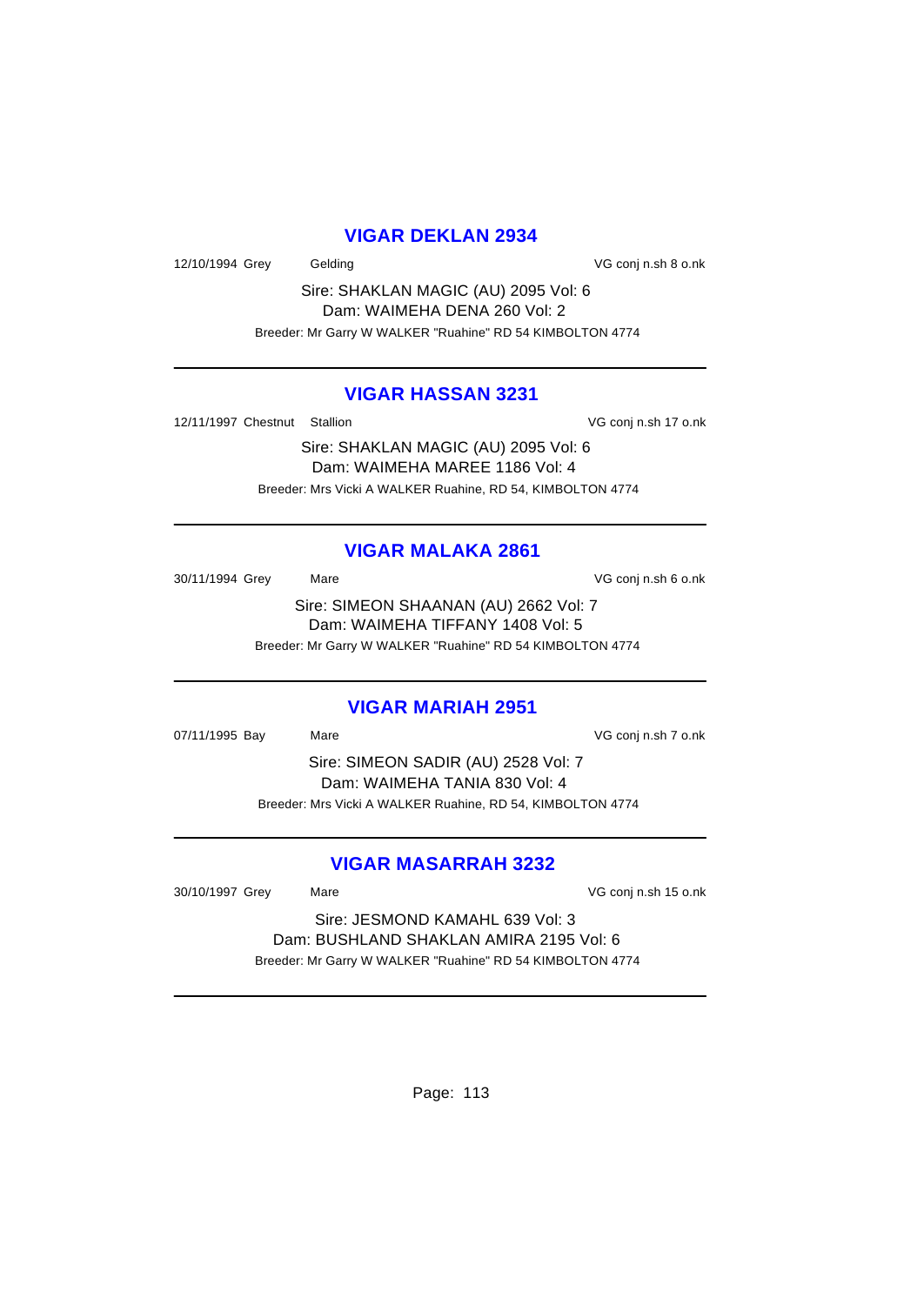### **VIGAR RIFFAL 3097**

23/10/1996 Grey Stallion VG conj n.sh 12 o.nk

Sire: JESMOND KAMAHL 639 Vol: 3 Dam: BUSHLAND SHAKLAN AMIRA 2195 Vol: 6 Breeder: Mr Garry W WALKER "Ruahine" RD 54 KIMBOLTON 4774

### **VIGAR SHAREE 3307**

22/11/1998 Chestnut Mare **VG conj n.sh 18 o.nk** 

Sire: SHAKLAN MAGIC (AU) 2095 Vol: 6 Dam: WAIMEHA MAREE 1186 Vol: 4 Breeder: Mrs Vicki A WALKER Ruahine, RD 54, KIMBOLTON 4774

### **VIGAR TIS-A 3341**

09/09/1999 Chestnut Gelding variable von VG conj n.sh 19 o.nk

Sire: SHAKLAN MAGIC (AU) 2095 Vol: 6 Dam: WAIMEHA DENA 260 Vol: 2 Breeder: Mr Garry W WALKER "Ruahine" RD 54 KIMBOLTON 4774

## **VIGAR TUSCANY 3147**

06/10/1996 Chestnut Mare VG conj n.sh 11 o.nk

Sire: SHAKLAN MAGIC (AU) 2095 Vol: 6 Dam: WAIMEHA MAREE 1186 Vol: 4 Breeder: Mrs Vicki A WALKER Ruahine, RD 54, KIMBOLTON 4774

## **WAITOTARA DEMETRIUS 3351**

24/10/1999 Chestnut Gelding W thru T n.sh 1 over 9 o.sh

Sire: TAURERE SUNZADA 2386 Vol: 7 Dam: WAIMEHA DAVINA 473 Vol: 3 Breeder: Mr Don L SAGAR 49 Evans Road RD1 HELENSVILLE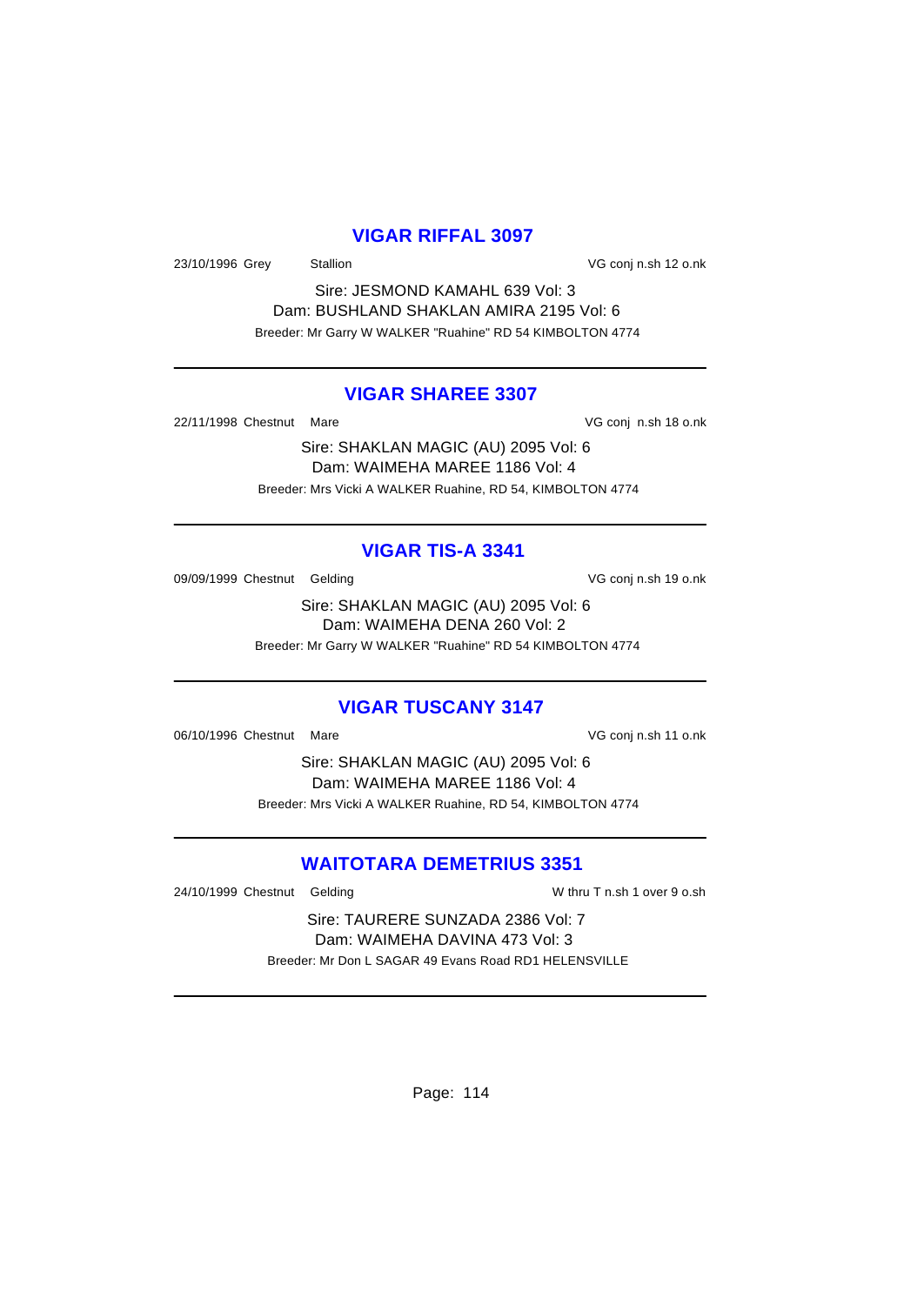### **WAITOTARA DOMINGO 3216**

20/09/1997 Grey Gelding W thru T n.sh 1 over 7 o.sh

Sire: CAITHNESS MORNING STAR 2586 Vol: 7 Dam: WAIMEHA DAVINA 473 Vol: 3 Breeder: Mr Don L SAGAR 49 Evans Road RD1 HELENSVILLE

### **WANISA EL SADIR 3113**

16/10/1995 Bay Mare HF conj n.sh 7 over 5 o.sh Sire: SIMEON SADIR (AU) 2528 Vol: 7

Dam: KHALA 1674 Vol: 5

Breeder: Mr David B MARSHALL Holly Farm, Harmans Road, RD 2, LEESTON 7682

## **WD AMIR IBN KALIPH 3203**

13/11/1997 Bay Stallion 8 horizontally bisected by bar n.sh 1 over 7 o.sh

Sire: FAIRVIEW SHAKLAS KALIPH (AU) 2935 Vol: 8 Dam: TARALEA ALLEGREE 1829 Vol: 6

Breeder: Mr Brett PAZSA 50 Merton Road St Johns AUCKLAND

## **WILLOW CREEK HAKEEM 2890**

04/10/1994 Chestnut Stallion W inverted J n.sh 1 over 4 o.sh

Sire: NGAPA SON S31 Vol: 1 Dam: FIVE-R TEQUILA 1154 Vol: 4 Breeder: Miss Colleen M MEYERS Neavesville Road R.D. 1 THAMES.

## **WILLOW CREEK KALEEM 3077**

12/08/1996 Grey Stallion W inverted J n.sh 1 over 6 o.sh

### Sire: NGAPA SON S31 Vol: 1 Dam: FIVE-R TEQUILA 1154 Vol: 4

Breeder: Miss Colleen M MEYERS Neavesville Road R.D. 1 THAMES.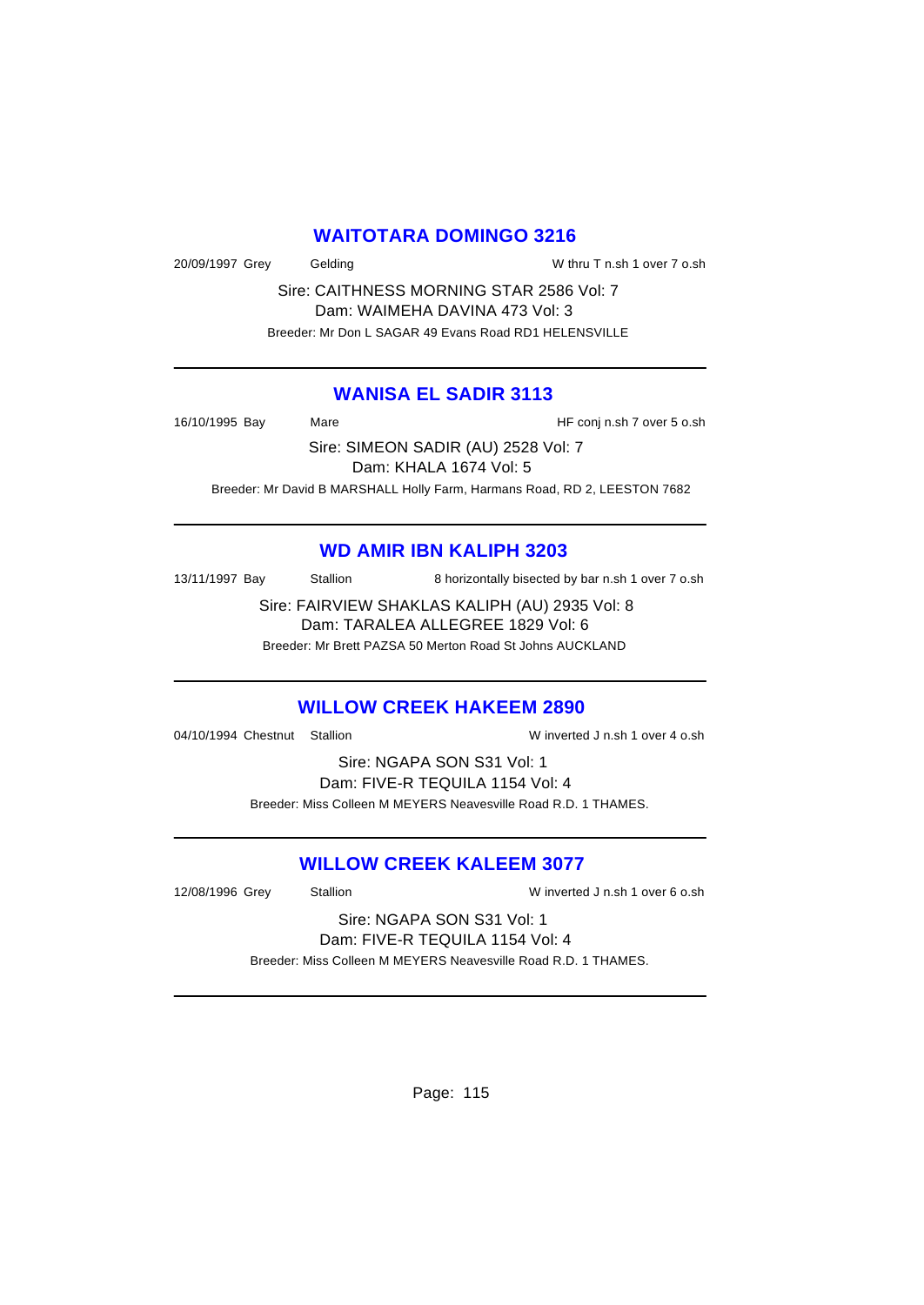### **WILLOW CREEK MYSTIQUE 3078**

22/08/1996 Grey Mare W inverted J n.sh 2 over 6 o.sh

Sire: NGAPA SON S31 Vol: 1 Dam: FOUR WINDS N'FARI 2832 Vol: 8 Breeder: Miss Colleen M MEYERS Neavesville Road R.D. 1 THAMES.

### **WILLOWVALE ALADDIN 3079**

19/11/1996 Chestnut Gelding inverted V over W n.sh 3 over 6 o.sh

Sire: EASTWINDS AXIOM (AU) 2767 Vol: 7 Dam: WILLOWVALE ANJULI 1970 Vol: 6 Breeder: PARTNERSHIP EVANS D.N AND G.M Finlays Road, RD 5, CHRISTCHURCH

## **WILLOWVALE AMIRA BINT SARITA 2995**

27/11/1995 Bay Mare Mare inverted V over W n.sh 4 over 5 o.sh

Sire: EASTWINDS AXIOM (AU) 2767 Vol: 7 Dam: CHEROX SARITA (AU) 2776 Vol: 7

Breeder: PARTNERSHIP EVANS D.N AND G.M Finlays Road, RD 5, CHRISTCHURCH

## **WILLOWVALE ARIZON 3423**

07/10/1999 Chestnut Gelding inverted V over W n.sh 2 over 9 o.sh

Sire: EASTWINDS AXIOM (AU) 2767 Vol: 7 Dam: WILLOWVALE WUDIYEH 1827 Vol: 6 Breeder: PARTNERSHIP EVANS D.N AND G.M Finlays Road, RD 5, CHRISTCHURCH

## **WILLOWVALE BOUQUET 2914**

14/12/1994 Chestnut Mare inverted V over W n.sh 3 over 4 o.sh

Sire: EASTWINDS AXIOM (AU) 2767 Vol: 7 Dam: EL-KHIDEV FIREBIRD 1983 Vol: 6 Breeder: PARTNERSHIP EVANS D.N AND G.M Finlays Road, RD 5, CHRISTCHURCH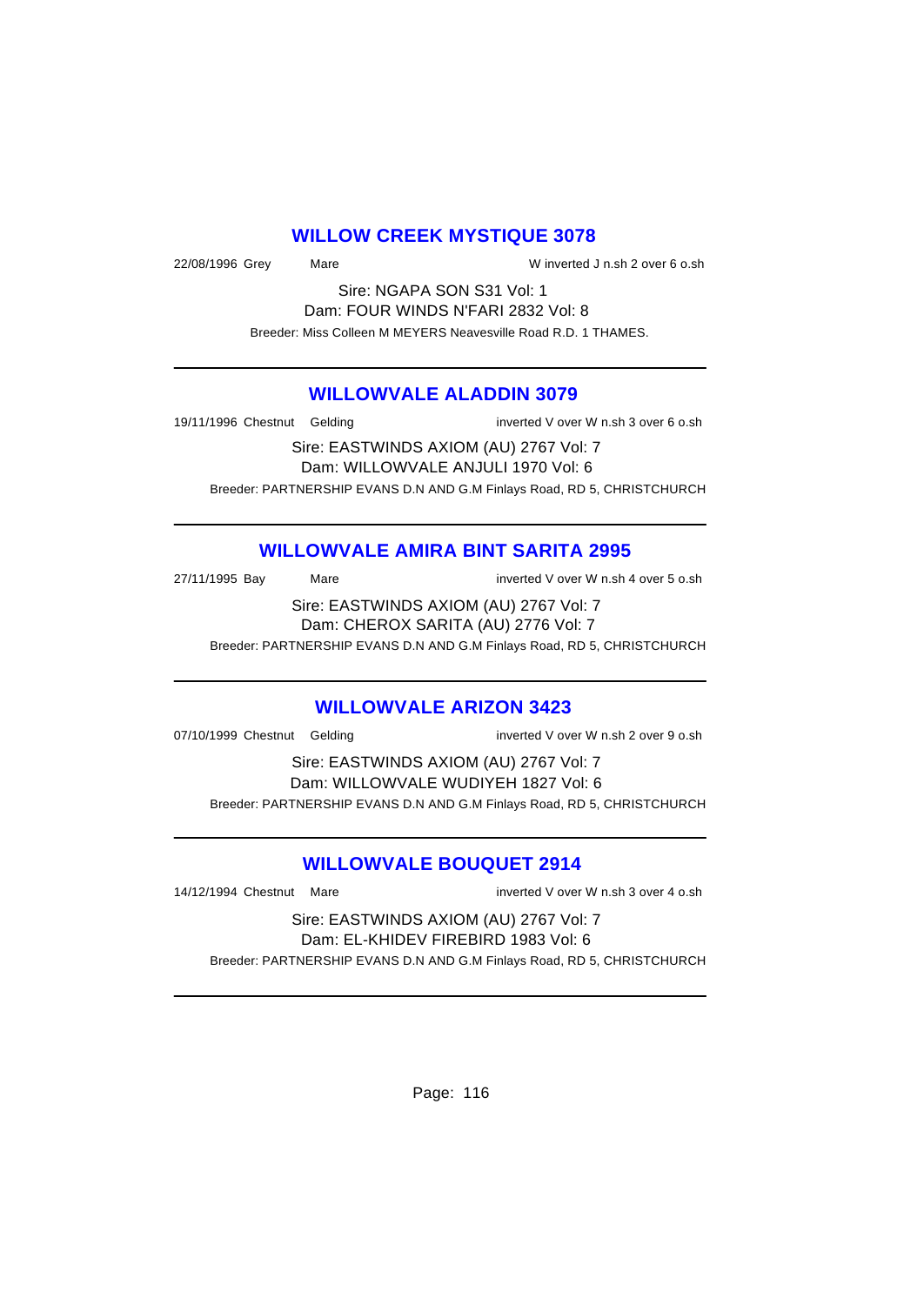### **WILLOWVALE CASINO (IIU) 2912**

23/10/1994 Chestnut Stallion inverted V over W n.sh 1 over 4 o.sh

Sire: ARJAI SUMMITT AU 8424AU Dam: CHEROX SARITA (AU) 2776 Vol: 7 Breeder: Mrs Gaynor M EVANS Finlays Road R.D. 5 CHRISTCHURCH.

#### **WILLOWVALE ENIGMA 3088**

04/10/1996 Black Gelding inverted V over W n.sh 1 over 6 o.sh

Sire: CHEROX EGYPTIAN HARMONY (AU) 2659 Vol: 7 Dam: CHEROX SARIJA (AU) 2775 Vol: 7 Breeder: PARTNERSHIP EVANS D.N AND G.M Finlays Road, RD 5, CHRISTCHURCH

### **WILLOWVALE EXQUIZITE 2996**

03/10/1995 Black Mare inverted V over W n.sh 1 over 5 o.sh

Sire: CHEROX EGYPTIAN HARMONY (AU) 2659 Vol: 7 Dam: CHEROX NUKHBAH (AU) 2766 Vol: 7

Breeder: PARTNERSHIP EVANS D.N AND G.M Finlays Road, RD 5, CHRISTCHURCH

### **WILLOWVALE KHAMAL 3101**

24/09/1996 Chestnut Gelding inverted V over W n.sh 2 over 6 o.sh

Sire: EASTWINDS AXIOM (AU) 2767 Vol: 7 Dam: DELLMOUNT ARDYS 717 Vol: 3 Breeder: Mr D Noel EVANS Finlays Road, RD 5, CHRISTCHURCH

## **WILLOWVALE NAHSAARI 3043**

15/11/1995 Chestnut Gelding inverted V over W n.sh 2 over 5 o.sh

Sire: EASTWINDS AXIOM (AU) 2767 Vol: 7 Dam: DELL SHANNARA 2369 Vol: 7 Breeder: PARTNERSHIP EVANS D.N AND G.M Finlays Road, RD 5, CHRISTCHURCH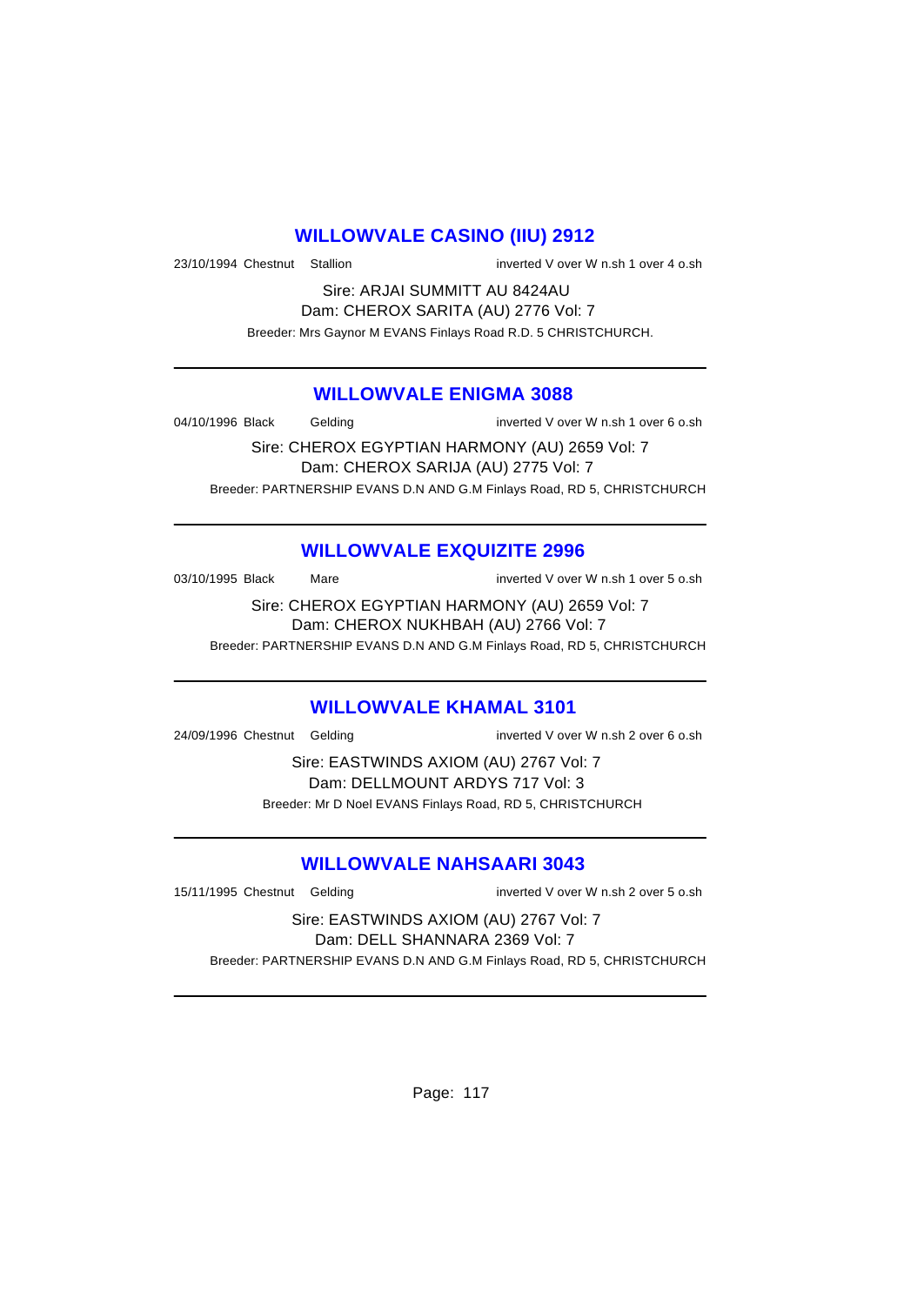### **WILLOWVALE ONYX (IIU) 2913**

11/11/1994 Black Gelding inverted V over W n.sh 2 over 4 o.sh

Sire: ARABIAN PARK EGYPTIAN MAGNETIC AU 5011AAHSB Dam: CHEROX SARIJA (AU) 2775 Vol: 7 Breeder: Mrs Gaynor M EVANS Finlays Road R.D. 5 CHRISTCHURCH.

### **WILLOWVALE PICASSO 3387**

29/08/1999 Chestnut Stallion inverted V over W n.sh 1 over 9 o.sh

Sire: EASTWINDS AXIOM (AU) 2767 Vol: 7 Dam: TARALEA TRAFEIYA 2512 Vol: 7 Breeder: PARTNERSHIP EVANS D.N AND G.M Finlays Road, RD 5, CHRISTCHURCH

## **WILLOWVALE SAARFARI 2915**

13/01/1995 Grey Stallion Stallion State State State State State State State State State State State State State State State State State State State State State State State State State State State State State State State St

Sire: EASTWINDS AXIOM (AU) 2767 Vol: 7 Dam: DELLMOUNT ARDYS 717 Vol: 3

Breeder: Mr D Noel EVANS Finlays Road, RD 5, CHRISTCHURCH

## **WILLOWVALE SHAHBAA 2997**

20/11/1995 Chestnut Gelding inverted V over W n.sh 3 over 5 o.sh

Sire: EASTWINDS AXIOM (AU) 2767 Vol: 7 Dam: DURDAN DIVINITY 2227 Vol: 6 Breeder: PARTNERSHIP EVANS D.N AND G.M Finlays Road, RD 5, CHRISTCHURCH

## **WILLOWVALE SIRAHH 3419**

11/11/1999 Grey Gelding inverted V over W n.sh 6 over 9 o.sh

Sire: COOLRAIN MONTARY (AU) 3160 Vol: 8 Dam: WILLOWVALE ANJULI 1970 Vol: 6 Breeder: PARTNERSHIP EVANS D.N AND G.M Finlays Road, RD 5, CHRISTCHURCH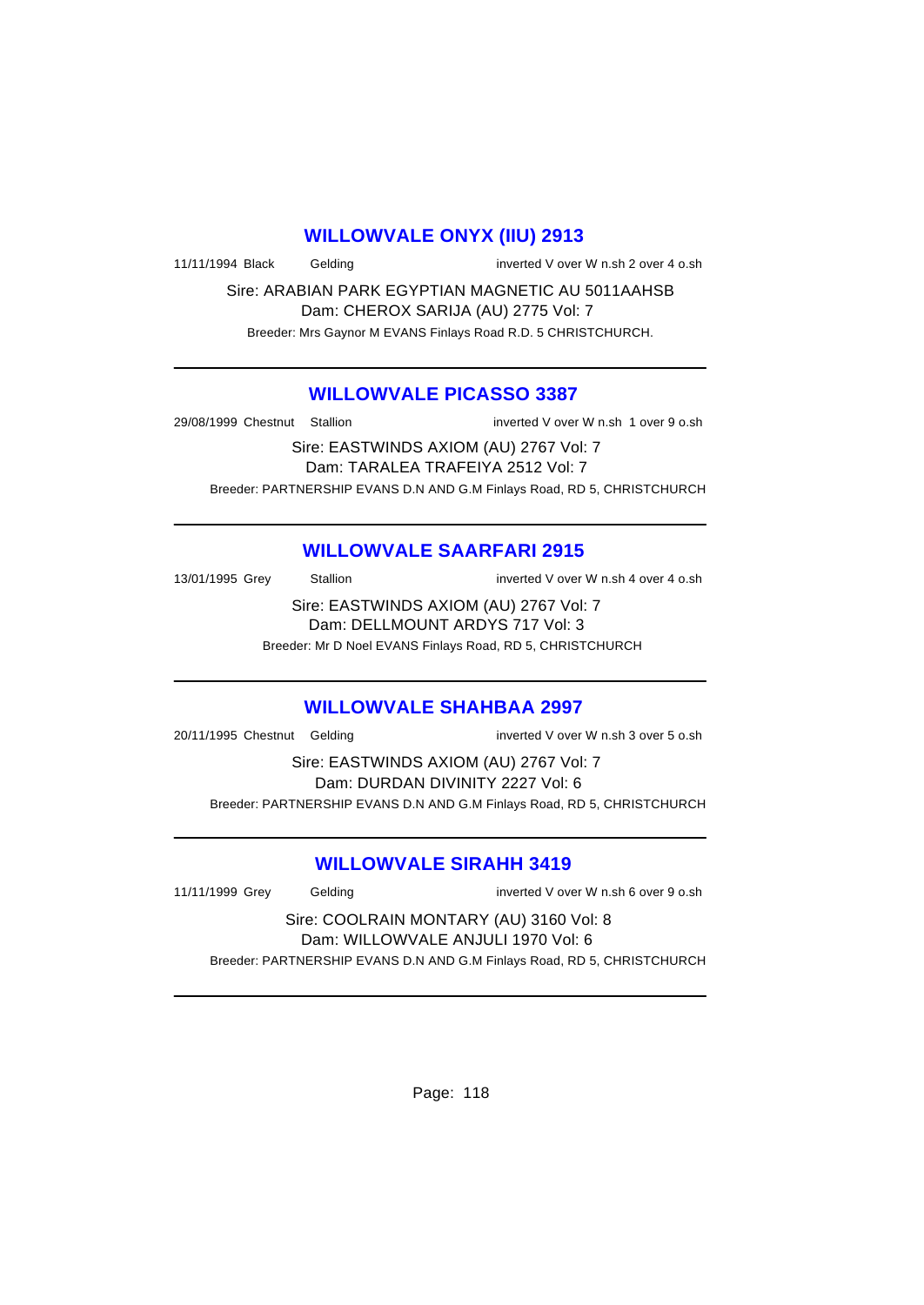### **WIND 'N' FIRE (AU) 3010**

29/09/1991 Chestnut Stallion State of StT n.sh 2 over 1 o.sh

Sire: GG MAGNETISM US 287646US Dam: WINDELLA SILVER FIRE (AU) 4142 Vol: 10 Breeder: Mr T & S INGE PATRICK 506 Cusacks Lane Jimboomba QUEENSLAND Importer: Mrs S PATRICK Redwood Lodge Stud Brisbane AUSTRALIA

#### **WINDVALE AZLETA 2877**

05/12/1994 Grey Mare Mare WV n.sh 3 over 4 o.sh

Sire: ARABESQUE AZIEZE (AU) 574 Vol: 3 Dam: WINDVALE RIANNE 1867 Vol: 6 Breeder: Miss Suzanne C FERGUSON 553 Gammons Road, RD 1, KAIKOHE 0474

## **WINDVALE ILLUSION 2876**

25/11/1994 Grey Gelding Gelding WV n.sh 2 over 4 o.sh

Sire: ARABESQUE AZIEZE (AU) 574 Vol: 3 Dam: WINDVALE HALINA 1914 Vol: 6

Breeder: Miss Suzanne C FERGUSON 553 Gammons Road, RD 1, KAIKOHE 0474

### **WINDVALE JAZZMAN 2875**

20/11/1994 Chestnut Gelding WV n.sh 1 over 4 o.sh

Sire: ARABESQUE AZIEZE (AU) 574 Vol: 3 Dam: WINDVALE JEHAN 2136 Vol: 6 Breeder: Miss Suzanne C FERGUSON 553 Gammons Road, RD 1, KAIKOHE 0474

### **WINDY MEADOWS MARIA 3292**

15/12/1998 Grey Mare WM conj n.sh 2 over 8 o.sh

Sire: SHALOM LA ISH (CA) 2223 Vol: 6 Dam: FIVE-R GYPSY DAWN 581 Vol: 3 Breeder: Mr G Ernie MORRIS Whakarongo R.D. 10 PALMERSTON NORTH.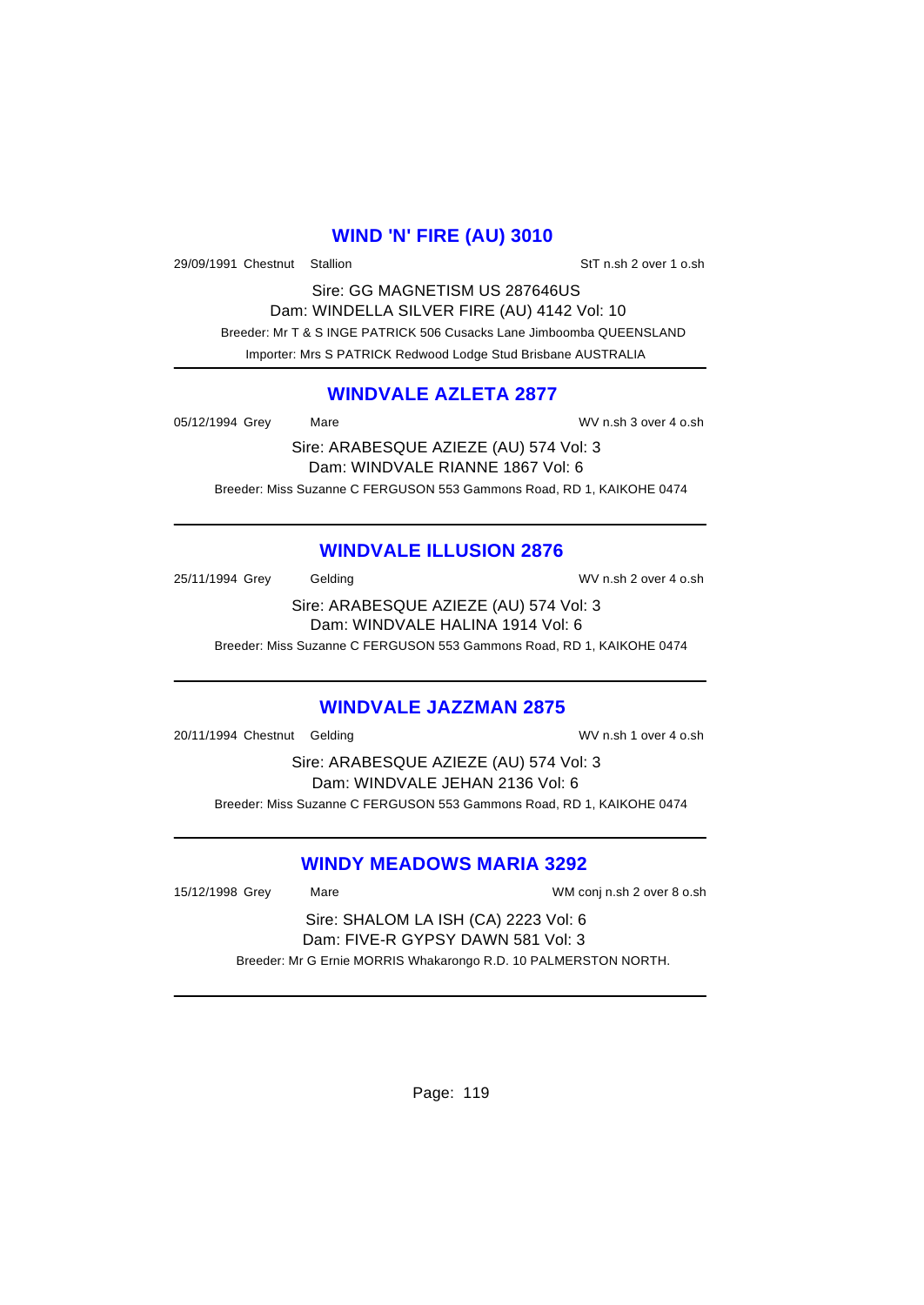### **WINDY MEADOWS SIMOON 3293**

12/12/1998 Grey Gelding WM conj n.sh 1 over 8 o.sh

Sire: SHALOM LA ISH (CA) 2223 Vol: 6 Dam: KATIMA 1167 Vol: 4

Breeder: Mr G Ernie MORRIS Whakarongo R.D. 10 PALMERSTON NORTH.

### **WINGS OF FIRE 3005**

19/10/1995 Grey Mare upturned C n.bk 1 over 5 o.bk

Sire: EARTH WIND AND FIRE (AU) 2524 Vol: 7 Dam: OCEAN FLIGHT 1920 Vol: 6 Breeder: Mrs Belinda J SIMONS 177 Le Bons Bay Rd, RD 3, AKAROA 7583

## **WOODLANDS SHAKIRA 3064**

18/10/1996 Grey Mare Mare inverted A W conj n.sh 1 over 6 o.sh Sire: BOLD FYRE (US) 2532 Vol: 7 Dam: SON VAL SHEIKA (AU) 2675 Vol: 7

Breeder: Mrs Julia L NASH 77 Golden Valley Road, RD 1, WAIHI 3681

### **WOODLAU'S KHAN 3040**

28/08/1995 Bay Gelding TR conj n.sh 1 over 5 o.sh

Sire: TOCCARA'S TRADITION (AU) 2249 Vol: 6 Dam: TARALEA ALICIA 1381 Vol: 5 Breeder: Miss Tracey G RHODES 232 Hamptons Road, RD 6, CHRISTCHURCH 7676

## **WOODLAU'S MERLIN 3270**

15/11/1998 Chestnut Gelding TR conj n.sh 3 over 8 o.sh

Sire: HADDIDI (AU) 3106 Vol: 8 Dam: TARALEA ALICIA 1381 Vol: 5

Breeder: Miss Tracey G RHODES 232 Hamptons Road, RD 6, CHRISTCHURCH 7676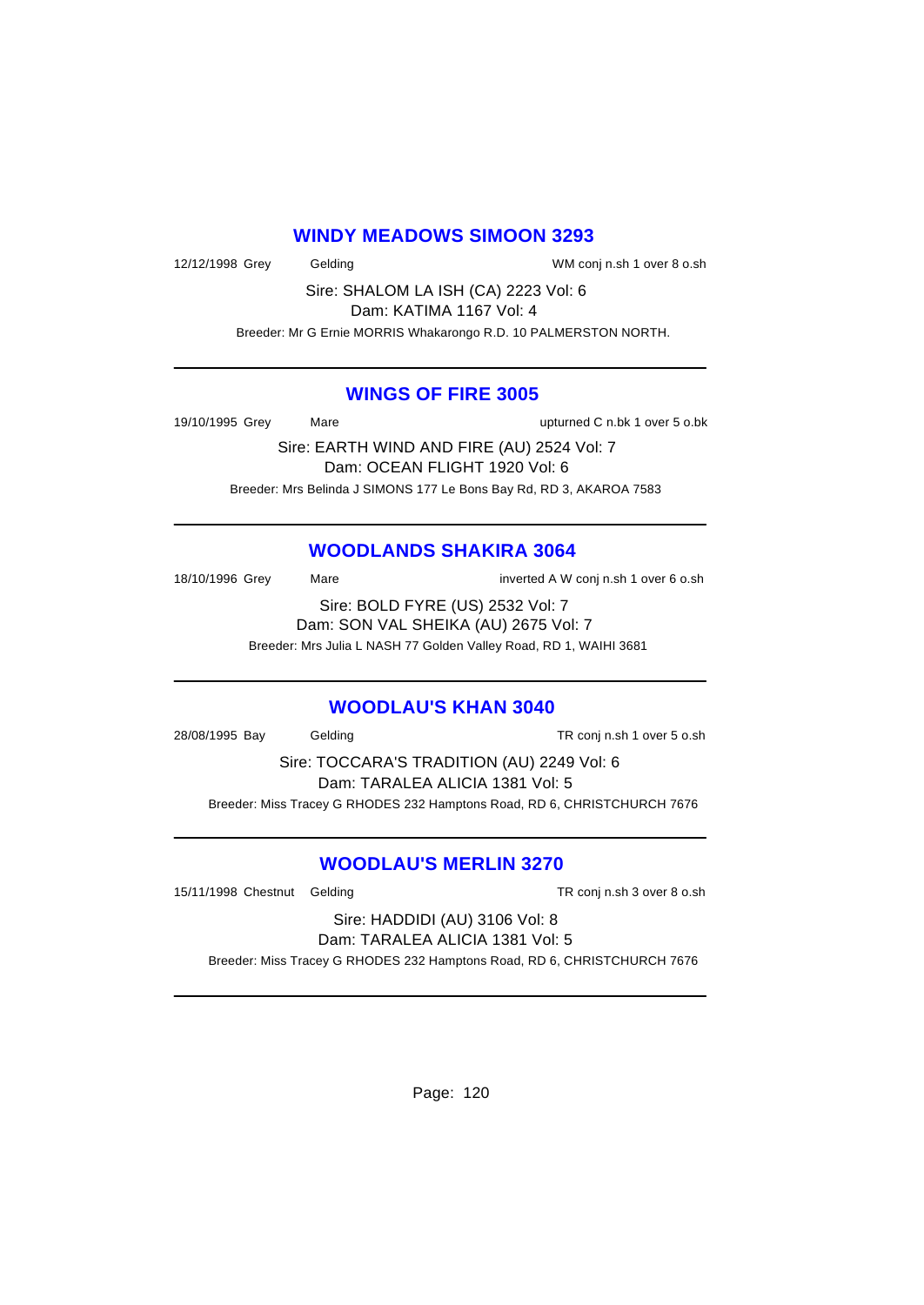#### **WOODLAU'S MILORD 2879**

10/10/1994 Bay Gelding TR conj n.sh 3 over 4 o.sh

Sire: TOCCARA'S TRADITION (AU) 2249 Vol: 6 Dam: TARALEA ANASTASIA 1746 Vol: 5

Breeder: Miss Tracey G RHODES 232 Hamptons Road, RD 6, CHRISTCHURCH 7676

### **WOODLAU'S MIZEIKA 2880**

24/11/1994 Bay Mare Mare TR conj n.sh 4 over 4 o.sh

Sire: MIZAR 861 Vol: 4 Dam: TARALEA AMREIKA 1828 Vol: 6

Breeder: Miss Tracey G RHODES 232 Hamptons Road, RD 6, CHRISTCHURCH 7676

## **WOODLAU'S NIMWAY 3347**

22/12/1999 Bay Mare TR conj n.sh 1 over 9 o.sh Sire: HADDIDI (AU) 3106 Vol: 8 Dam: WOODLAU'S SAPPHIRE 2878 Vol: 8

Breeder: Miss Tracey G RHODES 232 Hamptons Road, RD 6, CHRISTCHURCH 7676

### **WOODLAU'S SABRINA 3271**

10/12/1998 Grey Mare TR conj n.sh 4 over 8 o.sh Sire: HADDIDI (AU) 3106 Vol: 8 Dam: WOODLAU'S GRACE 2647 Vol: 7

Breeder: Miss Tracey G RHODES 232 Hamptons Road, RD 6, CHRISTCHURCH 7676

## **WOODLAU'S SAPPHIRE 2878**

20/11/1994 Grey Mare TR conj n.sh 2 over 4 o.sh Sire: TOCCARA'S TRADITION (AU) 2249 Vol: 6 Dam: GAI SHAKLANA (IIU) 2525 Vol: 7 Breeder: Miss Tracey G RHODES 232 Hamptons Road, RD 6, CHRISTCHURCH 7676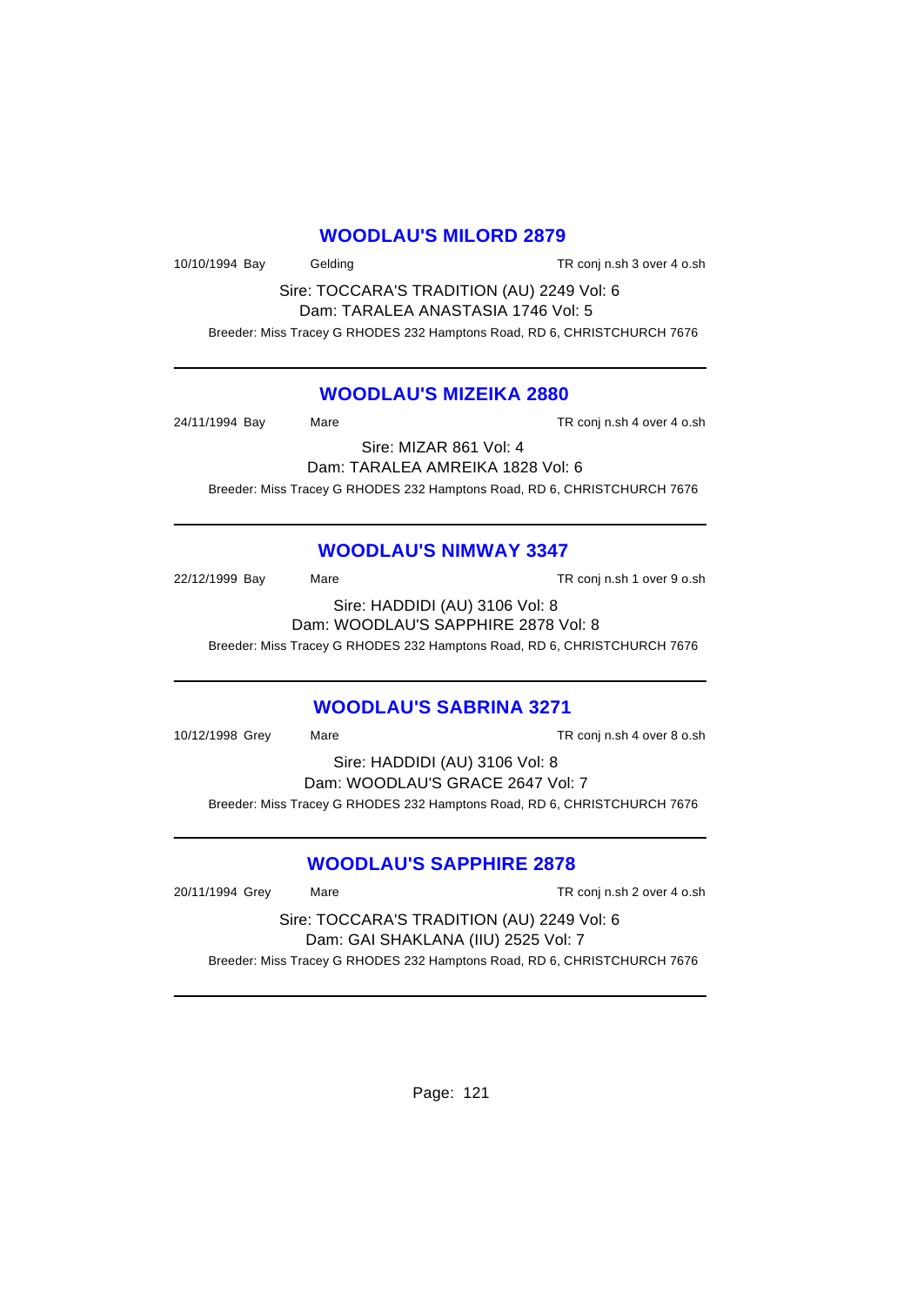### **WOODLAU'S TABITHA 3272**

24/10/1998 Grey Mare TR conj n.sh 5 over 8 o.sh.

Sire: HADDIDI (AU) 3106 Vol: 8 Dam: TARALEA ANASTASIA 1746 Vol: 5

Breeder: Miss Tracey G RHODES 232 Hamptons Road, RD 6, CHRISTCHURCH 7676

## **WOODLAU'S ZAMREIKA 3348**

12/11/1999 Grey Mare TR conj n.sh 2 over 9 o.sh Sire: HADDIDI (AU) 3106 Vol: 8 Dam: TARALEA AMREIKA 1828 Vol: 6

Breeder: Miss Tracey G RHODES 232 Hamptons Road, RD 6, CHRISTCHURCH 7676

## **WOODLAU'S ZARDDIDI 3269**

06/01/1999 Grey Stallion TR conj n.sh 2 over 8 o.sh Sire: HADDIDI (AU) 3106 Vol: 8 Dam: WOODLAU'S MILADY 2504 Vol: 7

Breeder: Miss Tracey G RHODES 232 Hamptons Road, RD 6, CHRISTCHURCH 7676

## **WOODSIDE BANDIT 3315**

27/11/1997 Bay Gelding Gelding Bay Bay Bay Horseshoe n.sh 1 over 7 o.sh

Sire: BREMERVALE DASJENDI (AU) 2191 Vol: 6 Dam: RAYJAN GISELLE 1265 Vol: 4 Breeder: Mrs Gillian LEWIS-SHELL Woodside R.D. 1, Outram OTAGO.

## **WOODSIDE DYLAN 2892**

23/12/1993 Chestnut Gelding and Horseshoe n.sh 1 over 3 o.sh

Sire: SABI DRIFT S101 Vol: 2 Dam: RAYJAN GISELLE 1265 Vol: 4

Breeder: Mrs Gillian LEWIS-SHELL Woodside R.D. 1, Outram OTAGO.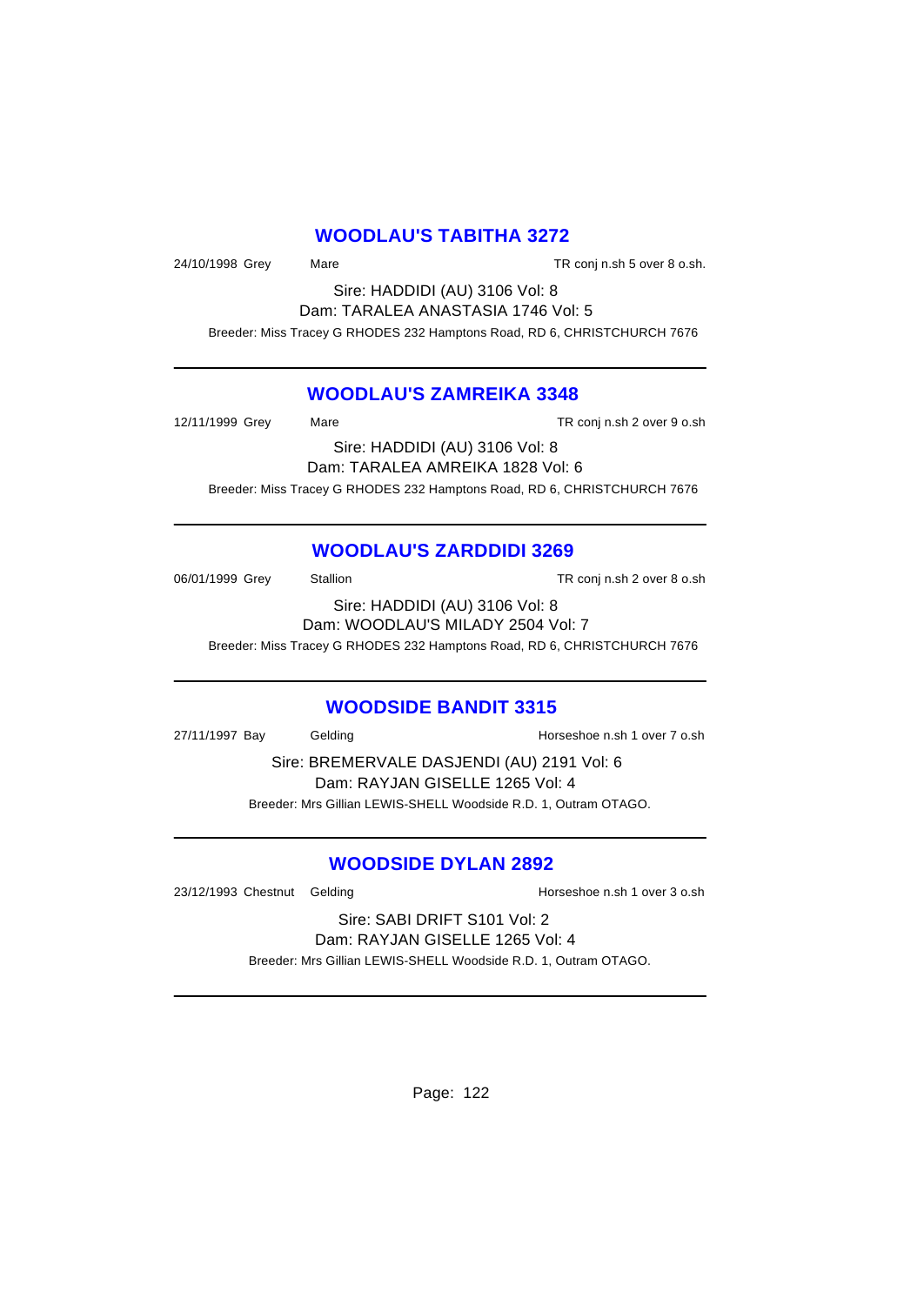#### **X'CLAIM 3317**

14/11/1998 Grey Gelding upturned C n.sb 1 over 8 o.sb

Sire: EARTH WIND AND FIRE (AU) 2524 Vol: 7 Dam: COOLINDA PARK XARLA (AU) 2810 Vol: 7 Breeder: Mrs Belinda J SIMONS 177 Le Bons Bay Rd, RD 3, AKAROA 7583

### **YANAH IBN ESTOPA (DE) 2945**

24/03/1984 Grey Mare Mare A6X o.nk. freeze brand

Sire: IBN ESTOPA DE EG1198 Dam: YEMANAH DE 12092AU

Breeder: H & S MERZ West Germany

Importer: Miss Lee S COX 201/35 Palm Avenue, Surfers Paradise, QLD 4217, AUSTRALIA

## **ZAHA BAZ BH 3033**

25/10/1996 Chestnut Gelding 25/10/1996 Chestnut Celding

Sire: CYDEN SUN 1343 Vol: 5 Dam: HILAND PRINCESS 192 Vol: 2 Breeder: Mrs Lynda M GUY 2070 River Road, RD 1, HAMILTON 3281

## **ZALIEKA 2893**

17/10/1994 Bay Mare F over bar n.sh 1 over 4 o.sh

Sire: SKY HAWK (GB) 254 Vol: 2 Dam: ZELINA 1715 Vol: 5 Breeder: Mrs Sharon A MASON Fenelon Wolffs Road R.D. 1 RANGIORA.

## **ZALMON 3376**

17/12/1999 Bay Gelding BE n.sh 1 over 9 o.sh

Sire: WAIMEHA MANDATE 1193 Vol: 4 Dam: RELKO ROUSSALKA 1985 Vol: 6 Breeder: Mr Bruce A ELLIOTT 348A Marychurch Road, RD 1, CAMBRIDGE 3493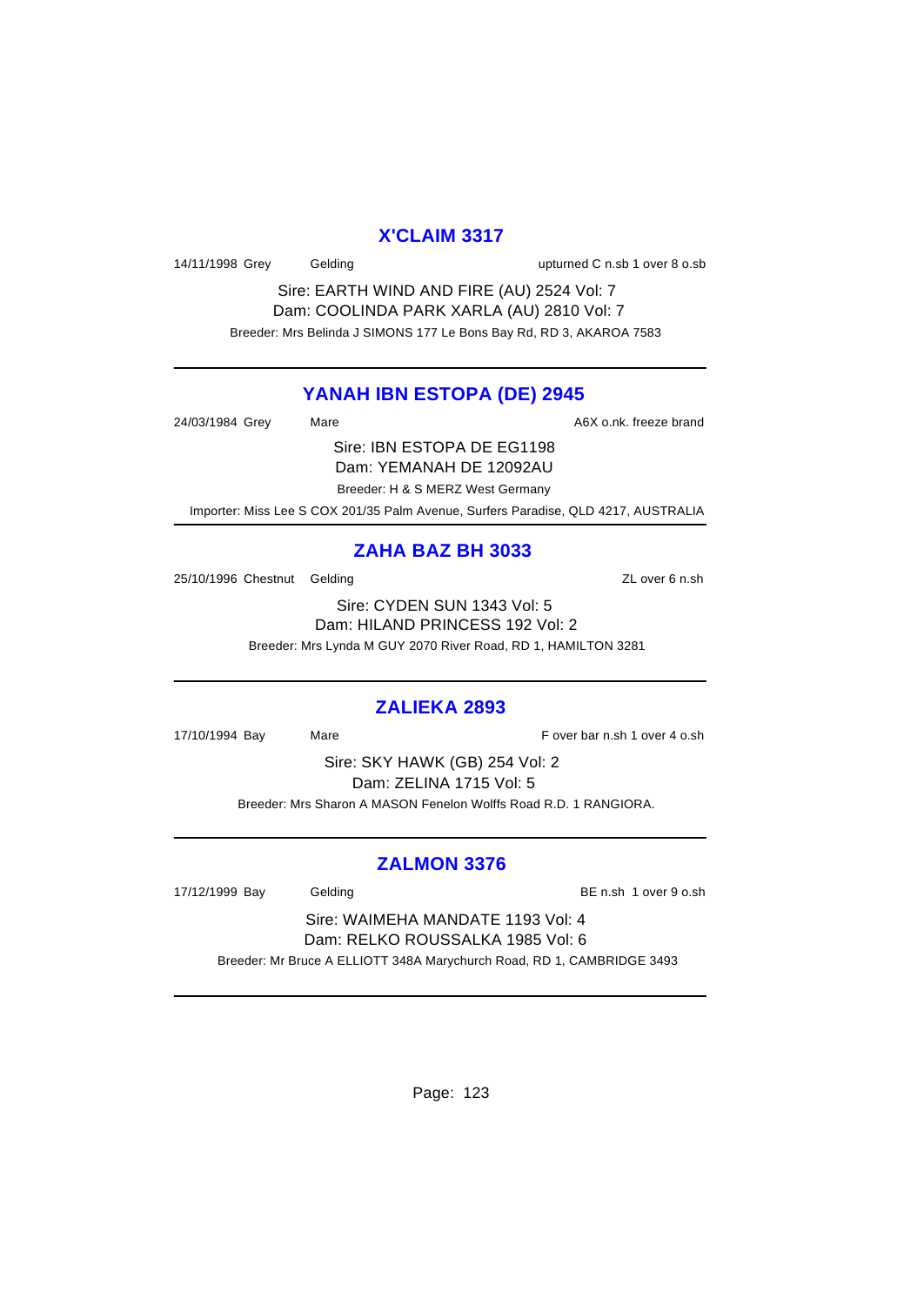### **ZANNARAH DAHMAN 2830**

02/10/1994 Chestnut Gelding and a state of the Z with bar n.sh 4 over 94 o.sh

Sire: PUKETAHU MAZADA 490 Vol: 3 Dam: ZANNARAH LAASANA 1544 Vol: 5

Breeder: Mrs Anthea L COOPER Zannarah Hills, Akura Road, RD 8, MASTERTON 5888

### **ZANNARAH DAHMED 3177**

07/10/1997 Chestnut Gelding Z with bar n.sh upside down 3 over 97 o.sh

Sire: PUKETAHU MAZADA 490 Vol: 3

Dam: ZANNARAH LAASANA 1544 Vol: 5

Breeder: Mrs Anthea L COOPER Zannarah Hills, Akura Road, RD 8, MASTERTON 5888

## **ZANNARAH DAHMIA 3001**

07/10/1995 Grey Mare Mare 2 with bar n.sh 2 over 95 o.sh Sire: PUKETAHU MAZADA 490 Vol: 3

Dam: ZANNARAH LAASANA 1544 Vol: 5

Breeder: Mrs Anthea L COOPER Zannarah Hills, Akura Road, RD 8, MASTERTON 5888

## **ZANNARAH NAAZHIA 3054**

07/09/1996 Chestnut Mare **Mark 1998** Chestnut Mare **Z** with bar n.sh 3 over 96 o.sh

Sire: PUKETAHU MAZADA 490 Vol: 3 Dam: NAARINA 271 Vol: 2 Breeder: Mrs Anthea L COOPER Zannarah Hills, Akura Road, RD 8, MASTERTON 5888

## **ZANNARAH PASHA 2831**

05/09/1994 Bay Gelding Constanting Terms of Text of District Constanting District Constanting District Operations Constanting District Operations of Text Operations Constanting District Operations of Text Operations Operat

#### Sire: CAMEO OLYMPIADE (AU) 2179 Vol: 6 Dam: ZANNARAH NAAZINA 2146 Vol: 6

Breeder: Mrs Anthea L COOPER Zannarah Hills, Akura Road, RD 8, MASTERTON 5888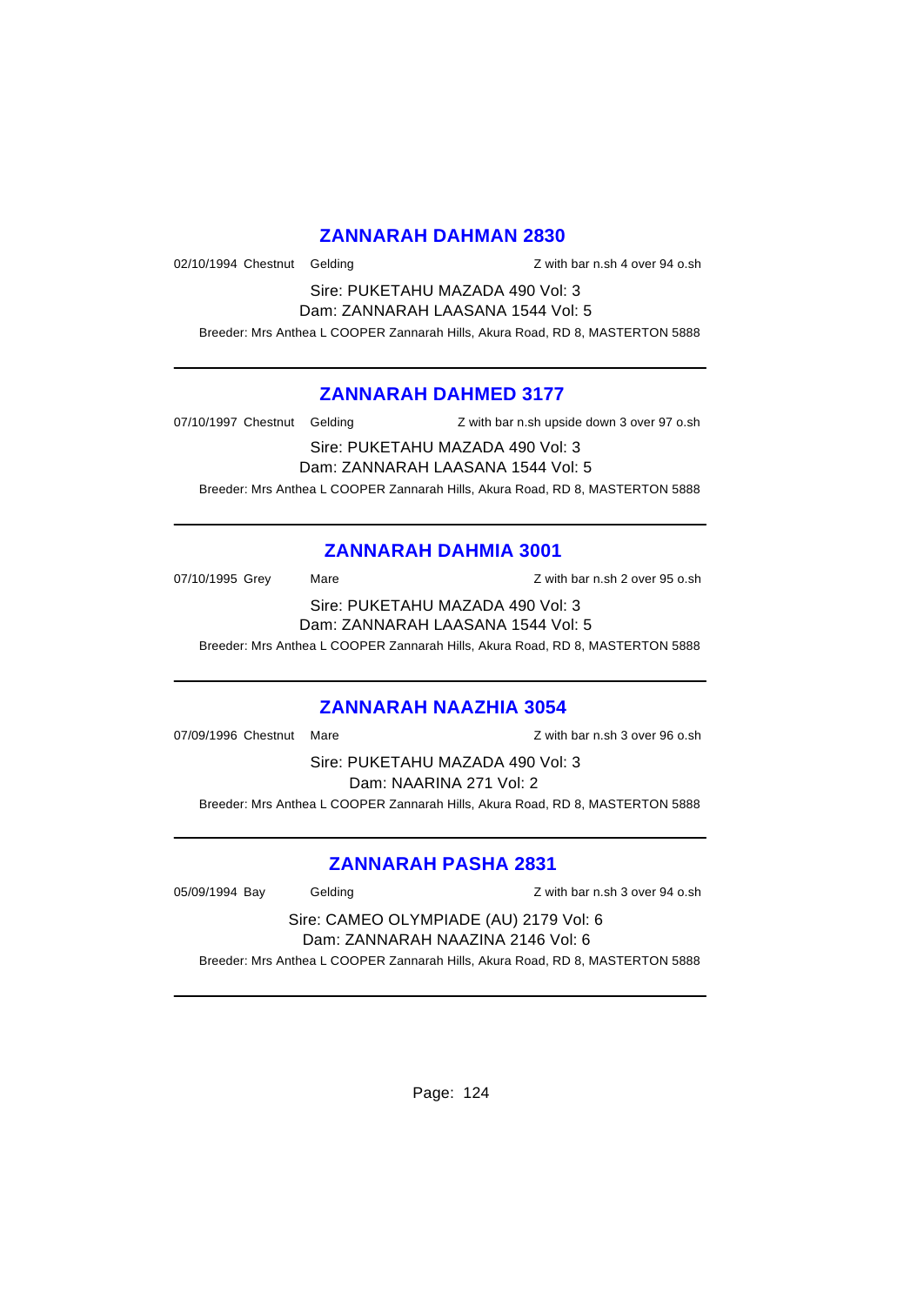### **ZANNARAH PASHINA 3053**

06/08/1996 Chestnut Mare 2008/1996 Chestnut Mare  $Z$  with bar n.sh 2 over 96 o.sh

Sire: CAMEO OLYMPIADE (AU) 2179 Vol: 6 Dam: ZANNARAH NAAZINA 2146 Vol: 6

Breeder: Mrs Anthea L COOPER Zannarah Hills, Akura Road, RD 8, MASTERTON 5888

### **ZANNARAH TARAN 3176**

26/09/1997 Grey Gelding Z with bar n.sh 2 over 97 o.sh

Sire: NGAPA LIGHT 309 Vol: 2

Dam: ZANNARAH LADDINA 1808 Vol: 6

Breeder: Mrs Anthea L COOPER Zannarah Hills, Akura Road, RD 8, MASTERTON 5888

## **ZANNARAH ZHARIN 2829**

23/10/1994 Chestnut Gelding 23/10/1994 Chestnut Gelding

Sire: PUKETAHU MAZADA 490 Vol: 3 Dam: SPARINA 53 Vol: 1

Breeder: Mrs Anthea L COOPER Zannarah Hills, Akura Road, RD 8, MASTERTON 5888

## **ZEALIA 3364**

24/09/1999 Chestnut Mare K over bar over L n.sh 1 over 9 o.sh

Sire: QUASSA 2496 Vol: 7 Dam: ZEAL 2046 Vol: 6 Breeder: Mrs Karan LAWRENCE 5K RD, OAMARU 9494

## **ZILLA D'ORO 2823**

27/11/1994 Chestnut Gelding The R over bar over L n.sh 1 over 4 o.sh

Sire: QUASSA 2496 Vol: 7 Dam: ZELLAH 2167 Vol: 6 Breeder: Mrs Karan LAWRENCE 5K RD, OAMARU 9494